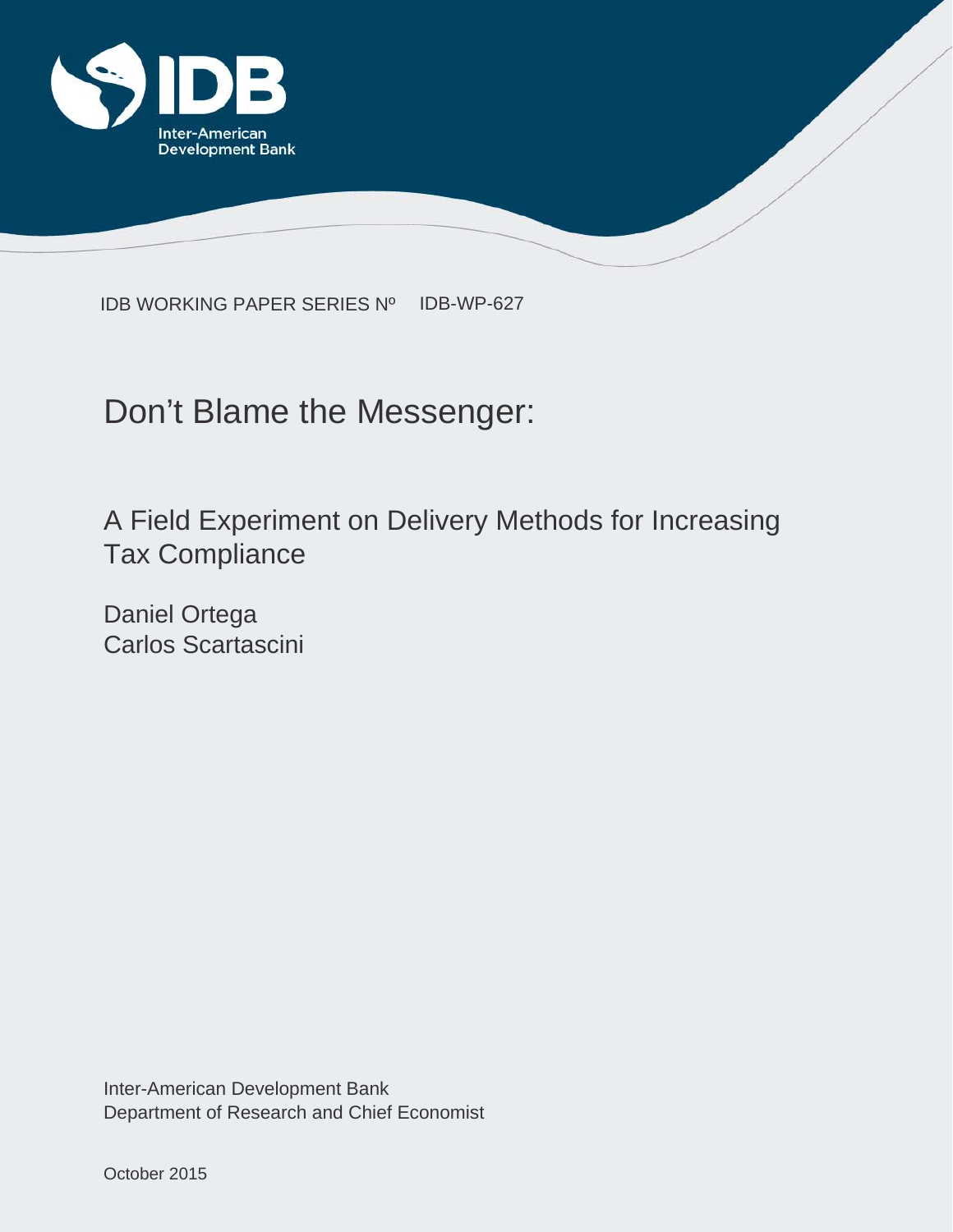

Don't Blame the Messenger:

# A Field Experiment on Delivery Methods for Increasing Tax Compliance

Daniel Ortega\* Carlos Scartascini\*\*

\* Development Bank of Latin America (CAF) and Instituto de Estudios Superiores de Administración (IESA) \*\* Inter-American Development Bank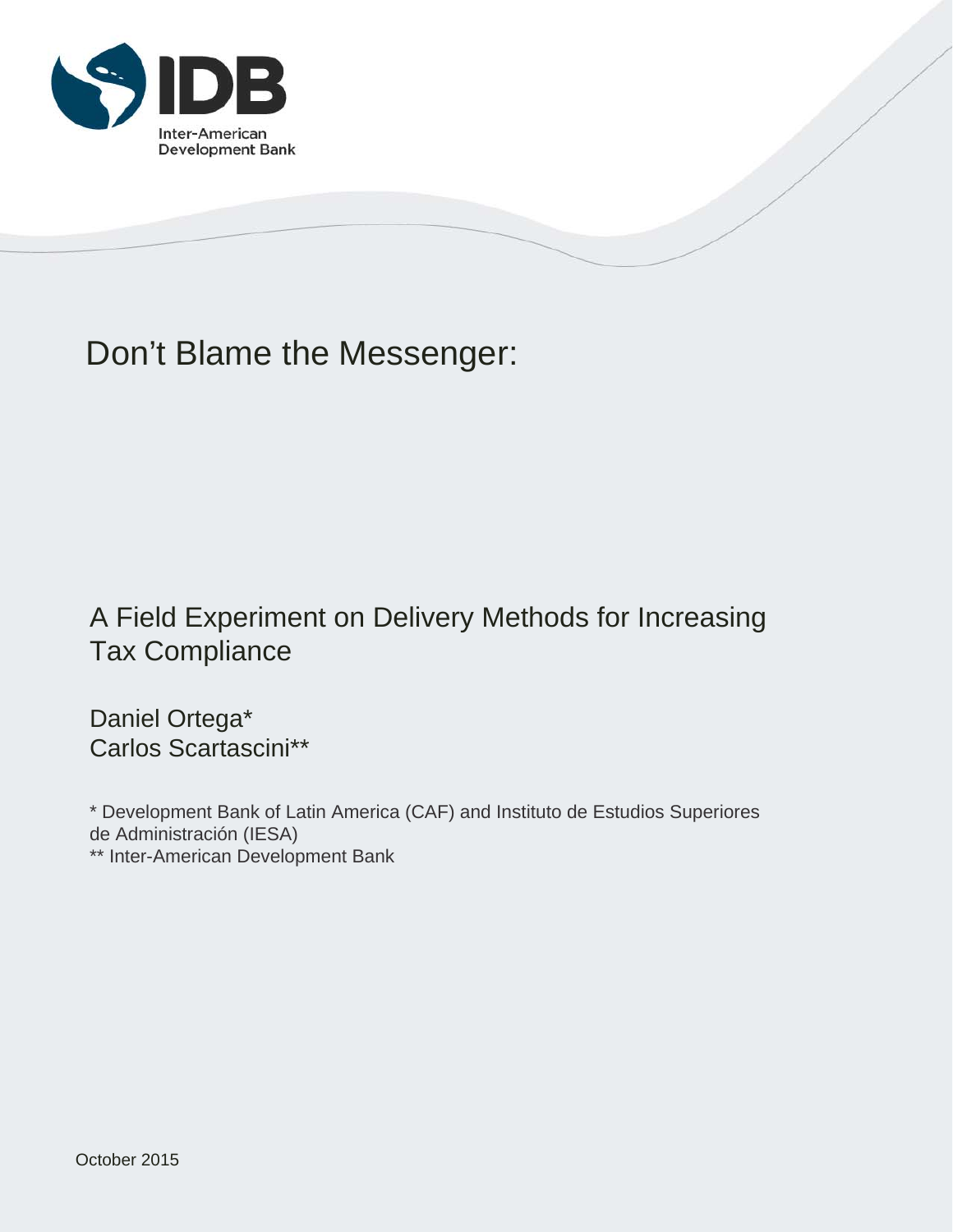Cataloging-in-Publication data provided by the Inter-American Development Bank Felipe Herrera Library

Ortega, Daniel.

 Don't blame the messenger: a field experiment on delivery methods for increasing tax compliance / Daniel Ortega, Carlos Scartascini.

p. cm. — (IDB Working Paper Series ; 627)

Includes bibliographic references.

 1. Taxation—Colombia. 2. Tax administration and procedure—Colombia. I. Scartascini, Carlos. II. Inter-American Development Bank. Department of Research and Chief Economist. III. Title. IV. Series. IDB-WP-627

#### http://www.iadb.org

Copyright © 2015 Inter-American Development Bank. This work is licensed under a Creative Commons IGO 3.0 Attribution-NonCommercial-NoDerivatives (CC-IGO BY-NC-ND 3.0 IGO) license (http://creativecommons.org/licenses/by-nc-nd/3.0/igo/ legalcode) and may be reproduced with attribution to the IDB and for any non-commercial purpose, as provided below. No derivative work is allowed.

 Any dispute related to the use of the works of the IDB that cannot be settled amicably shall be submitted to arbitration pursuant to the UNCITRAL rules. The use of the IDB's name for any purpose other than for attribution, and the use of IDB's logo shall be subject to a separate written license agreement between the IDB and the user and is not authorized as part of this CC-IGO license.

 Following a peer review process, and with previous written consent by the Inter-American Development Bank (IDB), a revised version of this work may also be reproduced in any academic journal, including those indexed by the American Economic Association's EconLit, provided that the IDB is credited and that the author(s) receive no income from the publication. Therefore, the restriction to receive income from such publication shall only extend to the publication's author(s). With regard to such restriction, in case of any inconsistency between the Creative Commons IGO 3.0 Attribution-NonCommercial-NoDerivatives license and these statements, the latter shall prevail.

Note that link provided above includes additional terms and conditions of the license.

The opinions expressed in this publication are those of the authors and do not necessarily reflect the views of the Inter-American Development Bank, its Board of Directors, or the countries they represent.

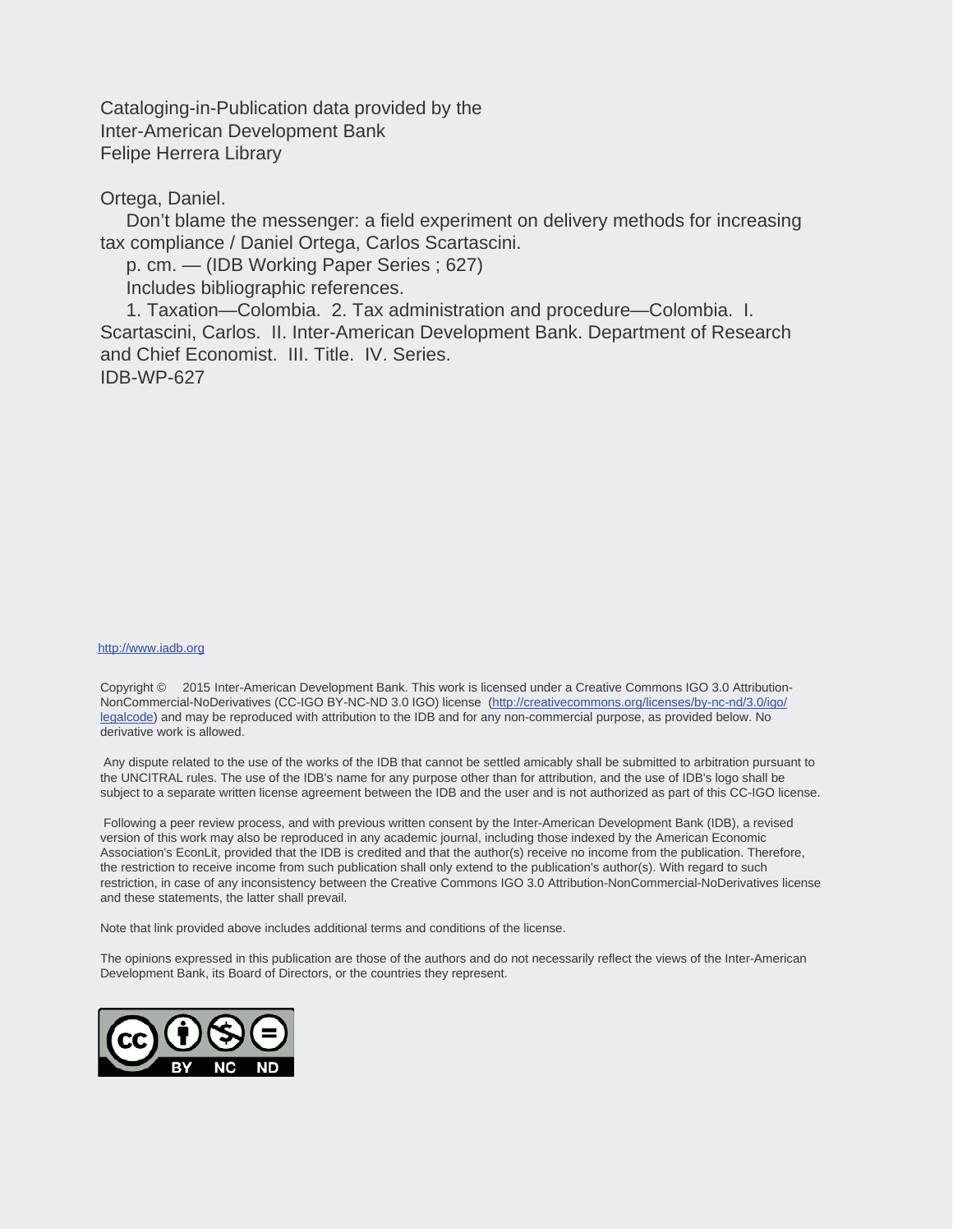# **Abstract[\\*](#page-3-0)**

There is an ample literature on the determinants of tax compliance. Several field experiments have evaluated the effect and comparative relevance of sending deterrence and moral suasion messages to taxpayers. The effect of different delivery mechanisms, however, has not been evaluated so far. This study conducts a field experiment in Colombia that varies the way the National Tax Agency contacts taxpayers on payments due for income, value added, and wealth taxes. More than 20,000 taxpayers were randomly assigned to a control or one of three delivery mechanisms (letter, email, and personal visit by a tax inspector). Results indicate large and highly significant effects, as well as sizable differences across delivery methods. A personal visit by a tax inspector is more effective than a physical letter or an email, conditional on delivery, but email tends to reach its target more often. Improving the quality of taxpayer contact information can significantly improve the collection of delinquencies.

#### **JEL classifications:** C93, D03, H26

**Keywords:** Tax compliance, Field experiments, Delivery methods, Optimal enforcement strategies, Public policy

<span id="page-3-0"></span>\* We would like to thank the participants in the 3rd TARC workshop at University of Exeter, the CIAT Tax Studies and Research Network Meeting in Montevideo, and seminars at DIAN, the Inter-American Development Bank in Bogota and Washington, DC, and King's College London for their comments and suggestions, and to Martín Ardanaz, Raquel Bernal, Matías Busso, Paul Carrillo, Phil Keefer, Christos Kotsogiannis, Giulia Mascagni, Pablo Sanguinetti, and Christian Traxler for very fruitful discussions about this project. We would also like to thank the staff at DIAN and the Government of Colombia for their courage and collaboration, especially María Isabel Palomino, without whom this project would not have been possible, and Lesbia Maris, María Franco Chuaire, Edgar Castro, and Mónica Mogollón for their research assistance. We thank the Public Capacity Building Fund (KPC), funded by the Government of Korea for providing partial funding for this project. The opinions presented herein are those of the authors and do not represent the official position of their institutions.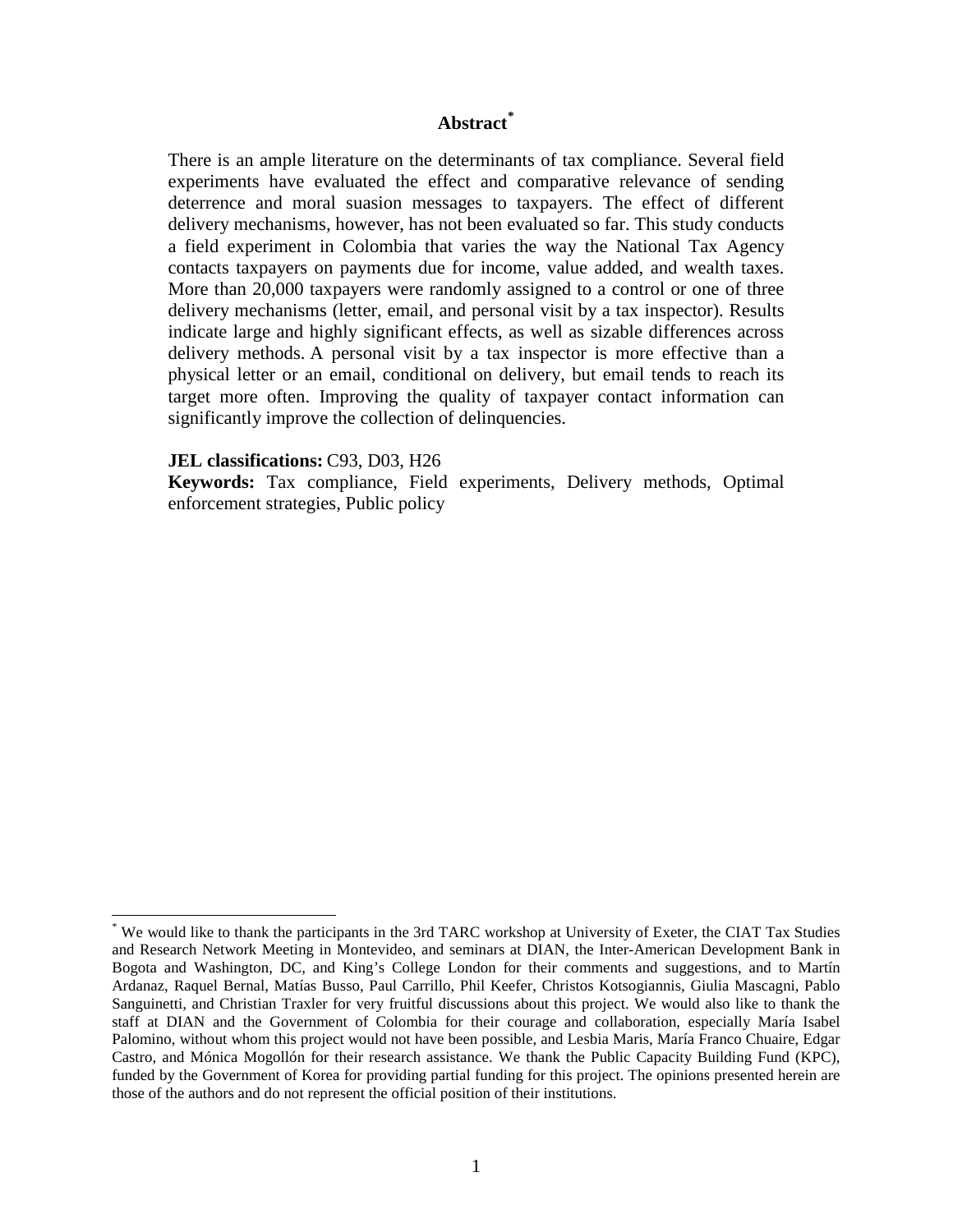# **1. Introduction**

Why do people pay taxes? What are the best mechanisms for collecting outstanding tax obligations? The empirical literature has advanced steadily in the last few years in trying to explain what motivates individuals to pay their taxes in full and on time, and what is the best way to deal with those who do not declare the full tax amount or are late with their payments. In particular, there has been a recent increase in the number of studies that rely on sending different types of messages to the taxpayers to identify which type of messages and content elicit a higher behavioral response from the taxpayer (e.g., Blumenthal, Christian and Slemrod, 2001; Castro and Scartascini, 2015; Chirico et al., 2015; Del Carpio, 2014; Dwenger et al., 2014; Fellner, Sausgruber and Traxler, 2013; Hallsworth, List and Metcalfe, 2014; Kleven et al., 2011; Ortega and Sanguinetti, 20[1](#page-4-0)3; Slemrod, Blumenthal and Christian, 2001).<sup>1</sup>

Almost every paper to date has used physical letters as the method of communicating the message. In this paper, we innovate and evaluate instead the effect of providing the same message but using different delivery methods, which could have a sizable impact on compliance.<sup>[2](#page-4-1)</sup> There are many reasons for this. First, "actions may speak louder than words." Taxpayers understand that the tax agency has a menu of options that include cheap impersonal alternatives that it could use to reach the universe of taxpayers, and costlier, more personal visits that can only be used to reach a subset of taxpayers. The type of method the agency uses to inform taxpayers about their outstanding liabilities and warn them about the consequences of not paying serve as a signal to the taxpayer regarding the probability of being effectively forced to pay. Second, a personal visit may generate different behavior than the more impersonal methods because of social forces that make people behave differently when confronted with other people. Third, the likelihood of delivering the message effectively may differ by method.

For testing the effect of delivery mechanisms, we conducted a field experiment in Colombia in which taxpayers received a message about their due tax payments (declared but

<span id="page-4-0"></span> $<sup>1</sup>$  The tax evasion literature is extremely vast and cannot be summarized in this paper. For comprehensive overviews</sup> of the theoretical literature see Traxler (2010), and Hashimzade, Myles and Tran-Nam (2012). Dell'Anno (2009) and Luttmer and Singhal (2014) review the literature on the moral determinants of compliance. Hallsworth (2014) and Mascagni (2014) present broad overviews of the use of field and laboratory experiments for increasing tax compliance

<span id="page-4-1"></span> $2$  Evaluating different delivery methods has been common in the "get out the vote" literature. IDB (2011) surveys that literature as well as the use of new information technologies on individual behavior in several other policy areas, such as banking, and health. Haynes et al. (2013) show the effect of text messages on the payments of delinquent fines. Kessler and Zhang (2014) summarize the differential effects of methods in the health literature.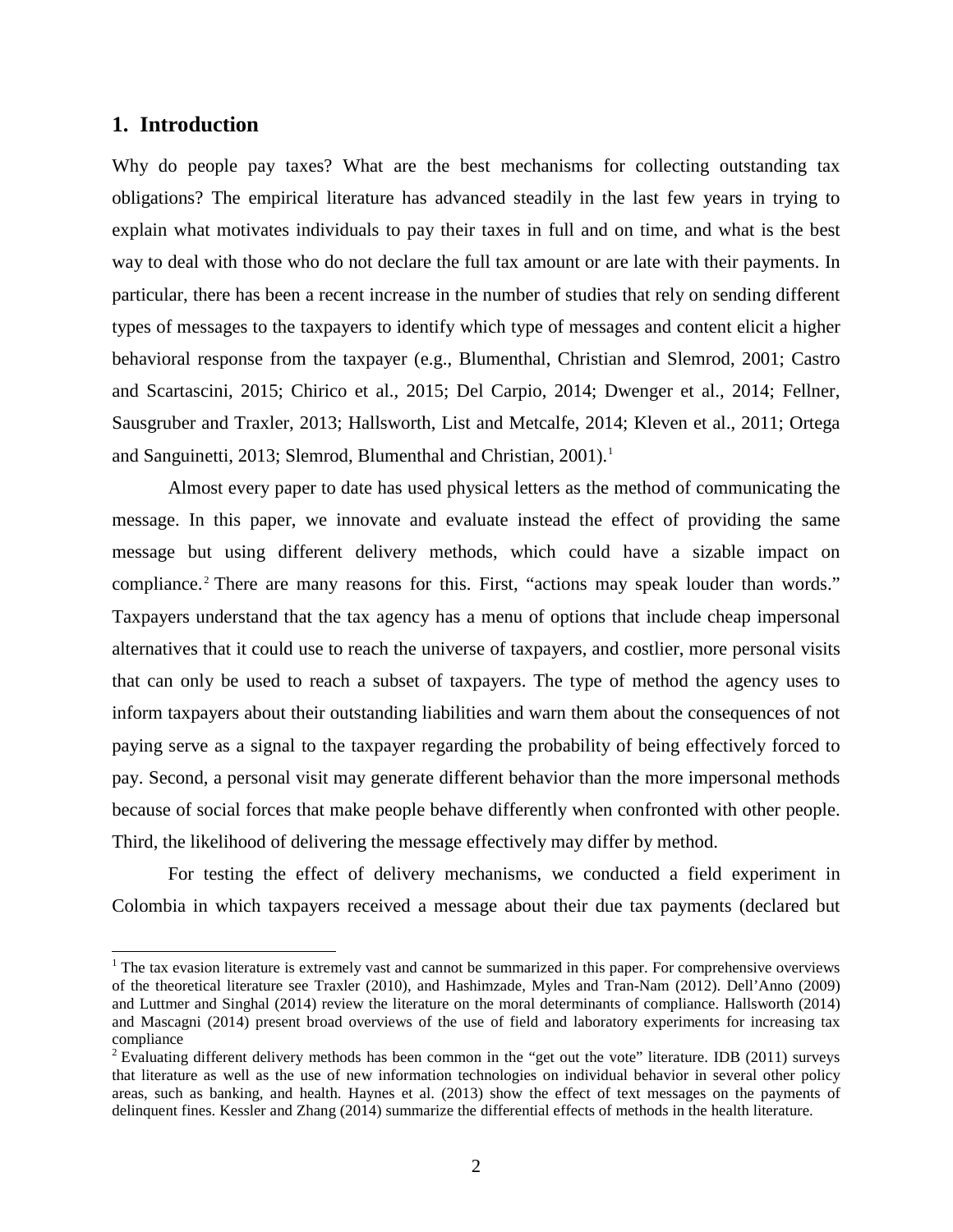unpaid taxes).<sup>[3](#page-5-0)</sup> Around 21,000 taxpayers who had not paid their taxes on time (commonly referred as tax delinquencies) were randomly assigned to one of three different treatments (physical letter, e-mail, inspector visit), and to a control group. Because of issues of one-sided noncompliance with the assignment to the treatment (for example, some people did not receive the messages because their address was incorrect or because the agency could not get to them within the frame of the exercise), we estimate both ITT and TOT/LATE effects.

The results in the paper confirm results already in the literature showing that sending deterrence messages has large effects on eliciting payments, and those results highlight that the method of contacting the taxpayer is relevant for explaining compliance: differences across methods could be tenfold. Personalized visits are more effective than emails, and these work better than traditional mail (and much better of course than doing nothing), conditional on delivery. Complementing these results with those in Ortega and Scartascini (2015), which shows that phone calls have an effect that falls in between personal visits and email, we can conclude that personalized methods outperform impersonal methods, which is consistent with the analytical framework pushed forward in this paper.<sup>[4](#page-5-1)</sup>

Among those assigned to a letter (ITT results) the probability of making a payment is 4 percentage points higher than doing nothing (control group). Given that the underlying probability for the control group is about 5 percent, sending a letter almost doubles the probability that the taxpayer would cancel part of the debt. Sending an email and scheduling a personal visit has an even larger impact (about 14 percentage points higher than doing nothing, three times higher impact.) Among those who were actually treated (TOT results) payment of outstanding debt was much higher: about 8 percent higher than the baseline scenario for those receiving a letter, 17 percentage points for those receiving an email, and about 88 points for those receiving a personal visit. That is, almost every person who received a visit by a tax inspector made some kind of payment. Moreover, we find large spillover effects, with those treated making payments of other arrears too.

<span id="page-5-0"></span> $3$  Making people pay their declared taxes is not only an issue relevant for developing countries. In 2006, according to an estimate by the United States Treasury Department, Americans failed to pay about \$110 billion, or around 25 percent of the estimate of the total amount underpaid in that year (Pérez-Truglia and Troiano, 2015).

<span id="page-5-1"></span> $^{4}$  Ortega and Scartascini (2015) summarize the results of a similar experiment conducted under similar conditions in Colombia six months after the one described in this paper where the treatment was calling to inform taxpayers about their outstanding liabilities by phone.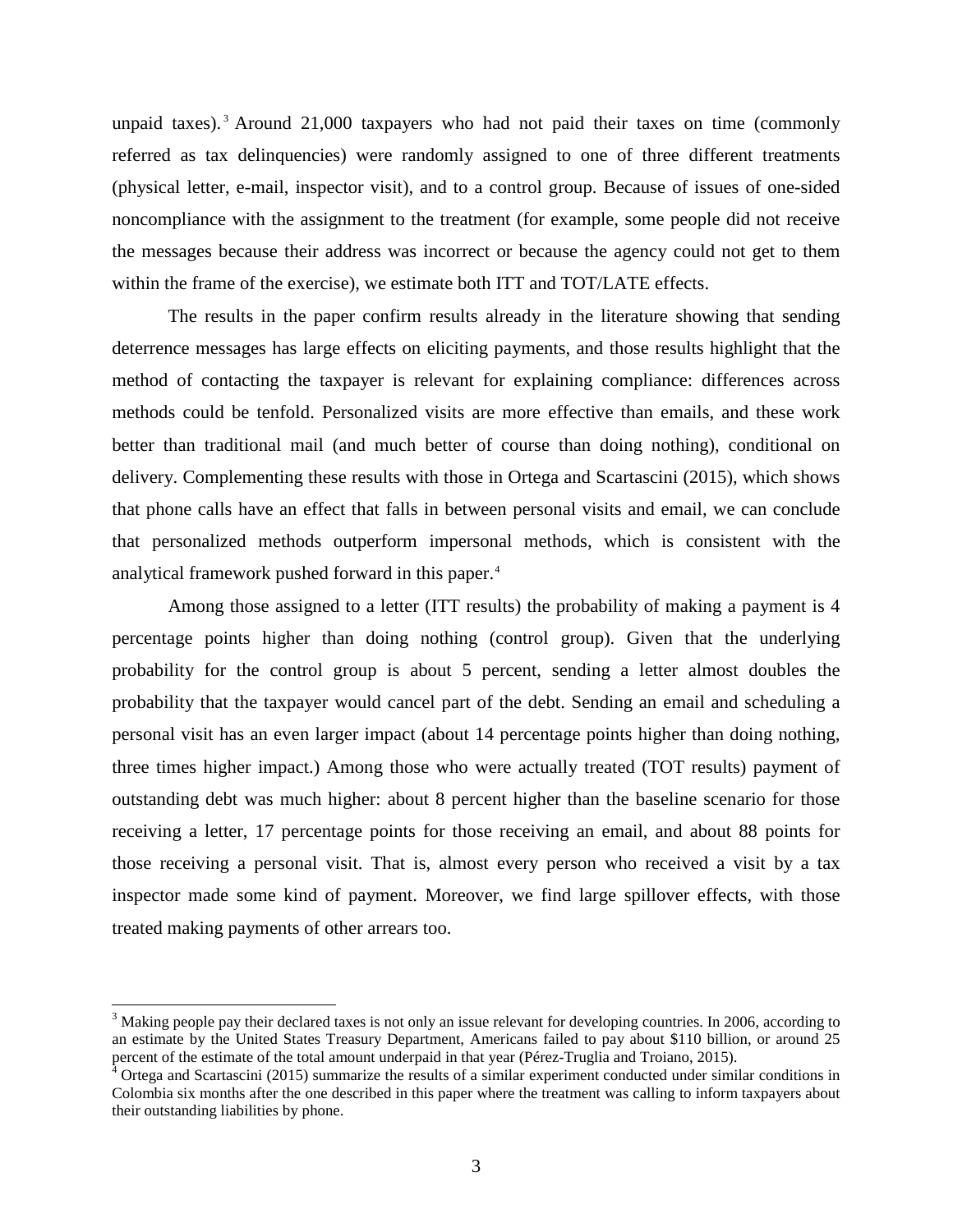Of course, while reaching a taxpayer with an inspector has an impact about 10 times higher than sending a letter, the relative difference in marginal costs is higher (about 16 times). Still, in the case of Colombia, because the absolute cost is relatively low the net benefit favors the personal visit over the impersonal methods, conditional on actual delivery of treatment.

These results provide information to tax agencies that may help them choose the delivery method that could maximize recovering the most revenue at the lowest cost. However, as we discuss later, the long-term optimal warning strategy depends on taxpayers' perception of how likely it is that the warning may turn into effective enforcement. Therefore, because there is a relatively fixed amount of taxpayers that the tax agency can take to the courts, making inspector visits a universal policy may reduce their effectiveness because taxpayers may now infer that the probability of effective enforcement has dropped. On the other hand, the personal methods may increase their effect if they are used sparingly and this strategy is effectively communicated to the taxpayer who receives the warning. $5$ 

These results, with different effects by delivery method, are consistent with those in the donations and volunteer literature, and the "get-out-the-vote" literature (GOTV), which finds that personal canvassing and personal visits by candidates are usually more effective for getting people to vote than the more impersonal methods (Green and Gerber, 2008). This literature has substantially affected the way political parties and governments engage with their citizens. It has also stimulated the development of new analytical models for explaining voter turnout and opened up the door for new conceptualizations of how voters choose policy options.<sup>[6](#page-6-1)</sup> We hope this paper has a similar effect for shaping tax agencies' strategies and academic research.

This paper contributes in several ways.<sup>[7](#page-6-2)</sup> First, we show that increasing compliance and reducing delinquencies takes more than sending a persuasive message. The way the message is delivered matters too, and personal contact with the tax authority seems to be very important in

<span id="page-6-0"></span> $<sup>5</sup>$  For a fixed number of people that could be sent to court, a higher number of warnings reduces the probability that a</sup> "warned person" would be taken to court. Sending inspectors to every house would reduce the effect. Sending emails to a selected group and informing about it (e.g., "you are one out of 50 people we are warning") may increase the effect of the message.

<span id="page-6-1"></span><sup>&</sup>lt;sup>6</sup> Barton, Castillo and Petrie (2014) have provided factual support for explaining candidates' strategy of investing heavily on personal interactions. On the theory side, Rogers, Gerber and Fox (2012) develop a conceptual model of voting as a "dynamic social expression" that integrates the results coming from the field experiments of the GOTV literature.

<span id="page-6-2"></span><sup>&</sup>lt;sup>7</sup> The results in this paper are relevant primarily for the tax compliance literature but extend to the GOTV and political campaigning literature, and other literatures that evaluate the value of direct marketing, such as the growing literature on charitable fundraising (DellaVigna, List and Malmendier, 2009; Landry et al., 2006; among others), and on financial markets (Bertrand et al., 2010).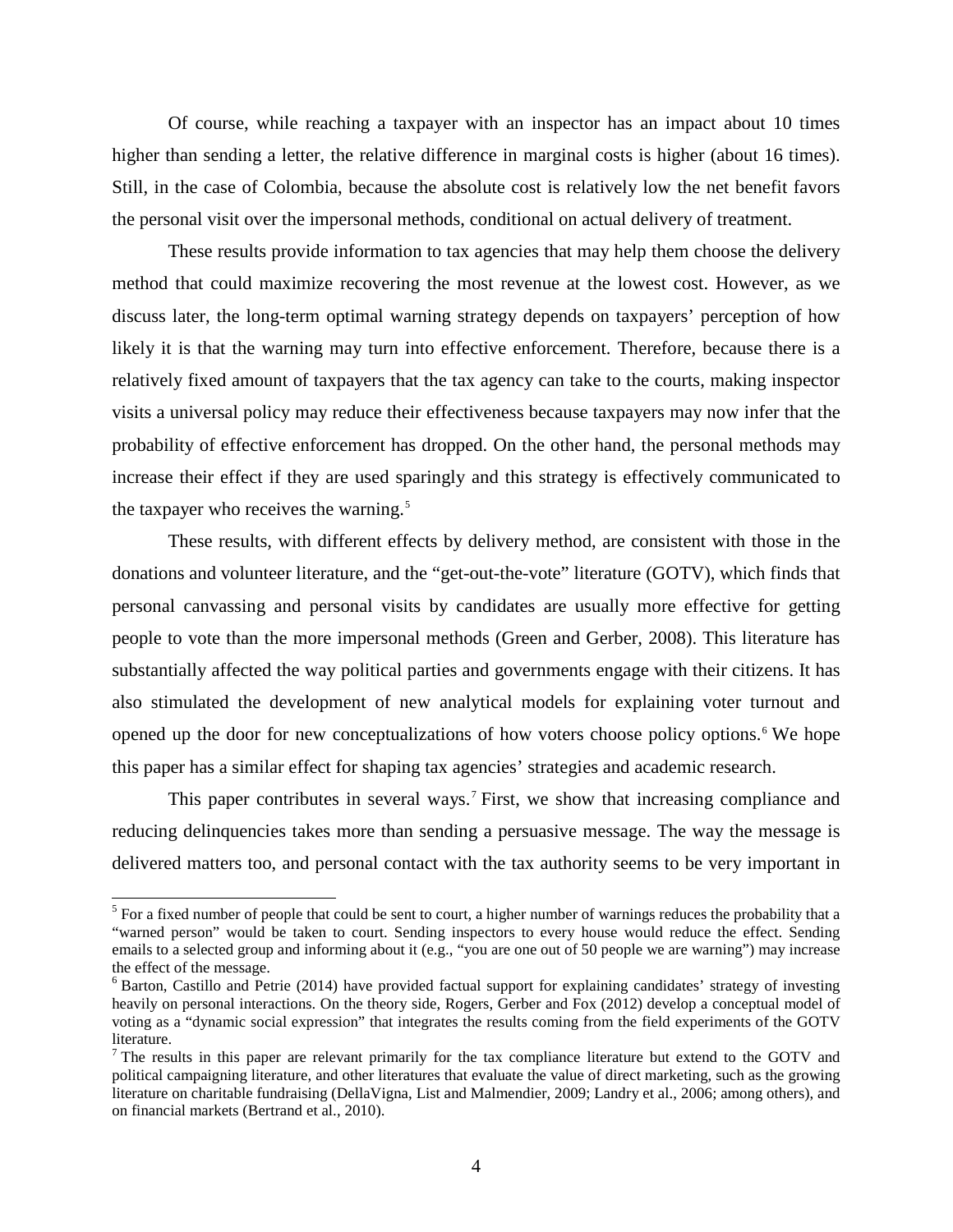the decision of whether to pay owed taxes or not. Results also show that among the impersonal methods, the email seems to be a stronger method than physical letters (about twice as important), even when accounting for the many messages that could not be delivered. Therefore, the paper opens up the discussion in the tax compliance literature about the relevance of the delivery mechanism for affecting compliance, which may be worth including explicitly in the theoretical models. It may also make it a prerequisite of future fieldwork to be explicit about the delivery method chosen and the implications it has for experimental design (e.g., power of the experiment), and the external validity of each intervention.

Second, we show that contacting taxpayers and warning them about their outstanding debt has important spillover effects. Those in the treatment group had a higher probability of canceling the tax required by the authority and canceling other obligations too. The direction and size of the spillovers has usually not been evaluated by the extant literature.

Third, the paper has relevant policy implications. First, it highlights how relevant it is for tax agencies to evaluate the way they contact their taxpayers and the potential long-term effect of each strategy, and incorporate this understanding into the cost-benefit analysis. Second, differences between ITT and TOT results stress the relevance of getting the basic things right first: having accurate, valid, and up-to-date ways to contact taxpayers may be as important in the longer run as developing other, more sophisticated enforcement strategies.<sup>[8](#page-7-0)</sup> The cost in lost revenues may be substantial. For example, in the case of this experiment, the Agency may have recovered an additional US\$8 million approximately if they had been able to contact all the taxpayers in the treatment group (plus additional revenues because of spillover effects). Finally, it provides evidence to governments regarding the value of communication and how different mechanism may work differently according to the policy objectives at hand.

The paper is organized as follows. Section 2 presents a summary of the related literature, and Section 3 describes the analytical framework. Section 4 describes the experiment, and Section 5 presents the empirical results. Section 6 concludes.

<span id="page-7-0"></span><sup>&</sup>lt;sup>8</sup> There are some more sophisticated enforcement strategies, which include the obligation of using electronic billing—the tax agency then is able to monitor instantaneously every transaction—and having access to third-party data such as credit card statements and the like (Corbacho, Fretes Cibils and Lora, 2013). While some countries are using some of these tools, for most developing countries there is still plenty of work ahead like implementing some of the recommendations in this paper.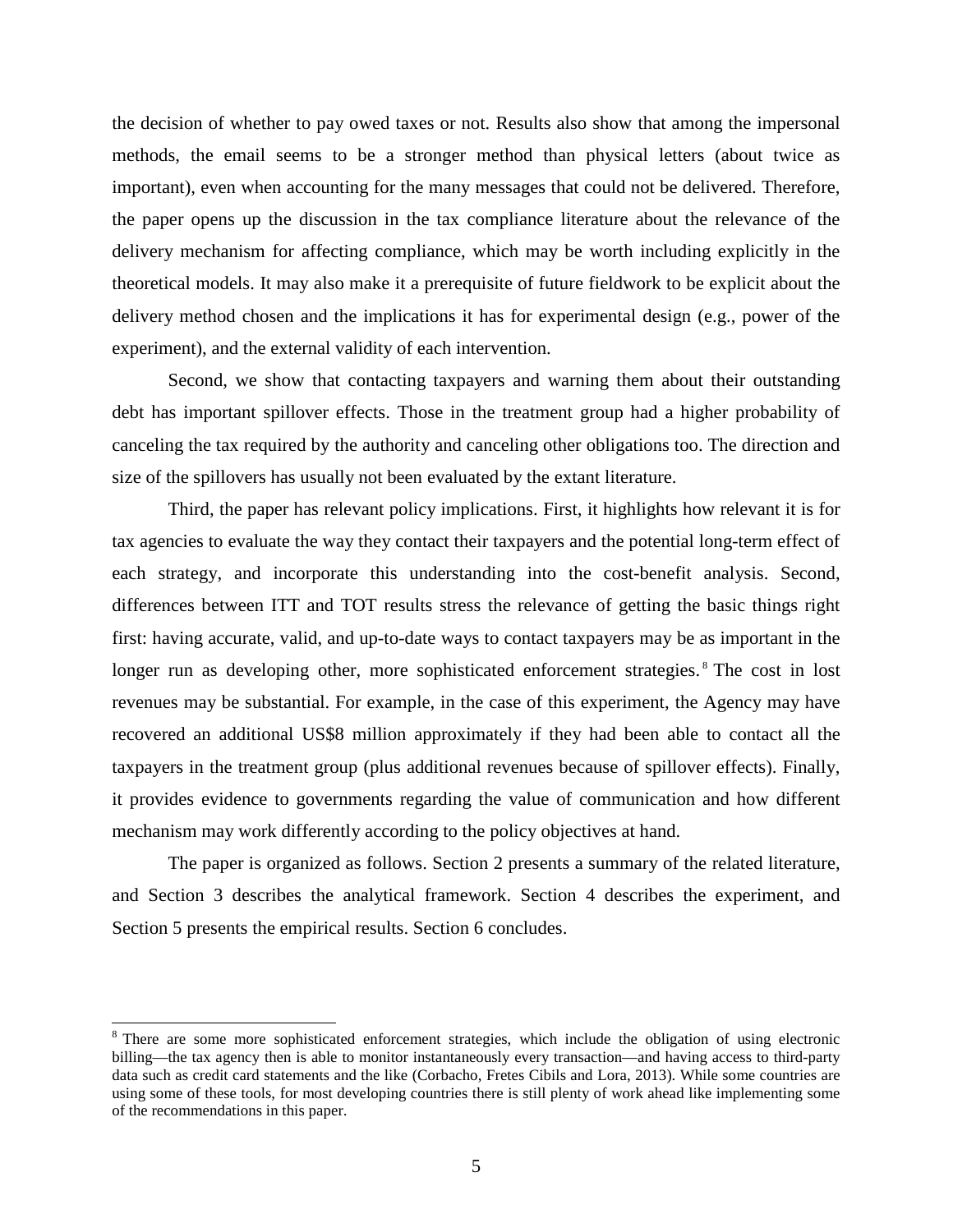# **2. Why Might the Delivery Method Matter?**

As mentioned, most of the field experiments that have tried to affect compliance through the use of messages have relied on the use of letters as the main delivery mechanism.<sup>[9](#page-8-0)</sup> While systematic evaluation of the role of different delivery technologies has been absent from the tax compliance literature, it has been more common in related literatures, such as in the *Get-out-the-vote* (GOTV) literature. Existing randomized experiments have provided relevant information on the effect of campaigning and voter mobilization on election outcomes. It has been shown that impersonal methods of voter turnout communication such as robotic calls (Green and Karlan, 2006; Ramírez, 2005; Shaw et al., 2012) and emails (Nickerson, 2006b; Stollwerk, 2006) are recurrently ineffective.<sup>[10](#page-8-1)</sup> On the other hand, non-partisan face-to-face canvassing (Gerber and Green, 2000), and phone calls (Imai, 2005; Arceneaux, 2007; Nickerson, 2006a; and Arceneaux and Nickerson, 2006) are more effective than non-personalized methods such as flyers. This result is also confirmed by Barton, Castillo and Petrie (2014), who look at the role of candidate door-to-door canvassing. In the experiment, voters are persuaded by personal contact (the delivery method), but no evidence was found for the content of the message. An emerging result from this literature, quite relevant for the research we pursue here, is that the content of the message may not be as relevant as the type and quality of its delivery for nudging people.

In this paper, we keep the content of the messages constant and evaluate the effect of different delivery methods on tax compliance. By doing so, we highlight the relevance of an issue that has been largely ignored in the literature. It also helps to compute the cost of not keeping accurate and up-to-date information about taxpayers.

One reason why the methods may have different impacts is because "actions may speak louder than words." Taxpayers understand that the tax agency has a menu of options that include cheaper and more comprehensive alternatives to the personal visits. If the agency decides to visit the taxpayer to inform her of outstanding liabilities and warn her about the consequences of not paying, the taxpayer may update the probability of being prosecuted if she does not comply more than if she receives an email—which she may assume was less selective and reached more

<span id="page-8-0"></span> $9$  In Castro and Scartascini (2015) the message was printed on the property tax bills instead of sending a letter. This method, however, would have very similar properties to sending a letter in the context of the framework we present here.

<span id="page-8-1"></span> $10$  Still, there is some evidence that text messages can also be effective tools to mobilize voters on Election Day (Dale and Strauss, 2009). The reasons for different effects among impersonal methods have yet to be studied.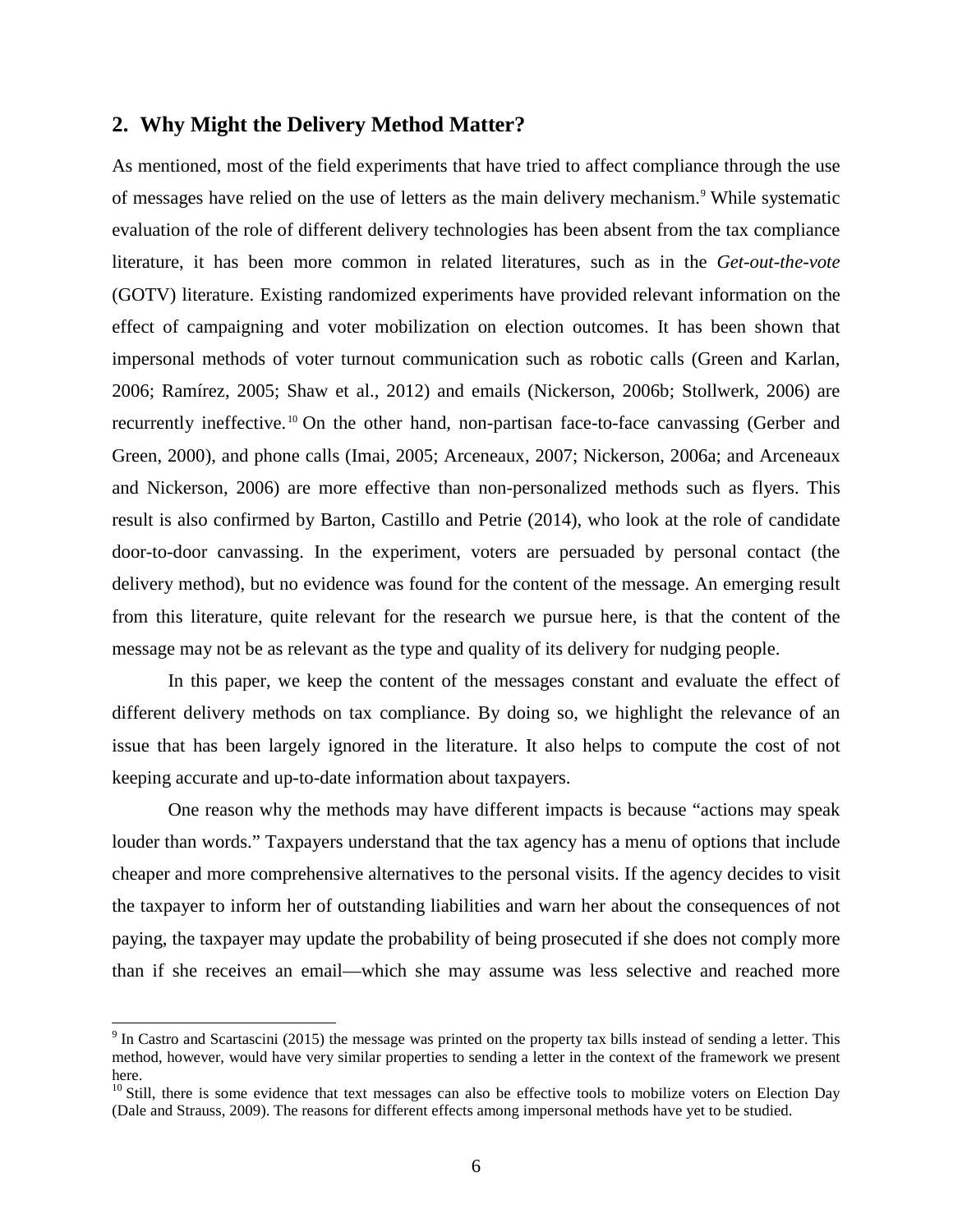taxpayers—because: i) given a set of fixed resources, the probability of further legal action after a warning may increase with the selectivity of the delivery method; and ii) being chosen under a more selective method may indicate targeting of resources to collect her specific debts.<sup>[11](#page-9-0)</sup> This argument can be embedded in the traditional tax evasion model (á la Allingham-Sandmo, 1972; Yitzhaki, 1974).<sup>[12](#page-9-1)</sup>

Consider an individual taxpayer decision in a single-period setting who maximizes the expected utility from disposable income by choosing whether and how much of the debt he or she owes,  $T^o$ , to cancel,  $T^c$ .<sup>[13](#page-9-2)</sup> The agent has a level of income *Y*, and an initial amount of outstanding liabilities  $T<sup>o</sup>$ . If the taxpayer is prosecuted because she failed to pay in spite of being prosecuted, which occurs with probability *p*, she has to pay a penalty *f* over the outstanding amount  $(T^o \text{-} T^c)$ . On the other hand, if the taxpayer is not prosecuted, which occurs with probability (*1-p*) she can enjoy financial gains at a rate *r*. [14](#page-9-3) This rate is the opportunity cost of handing over the money to the government (e.g., the interest rate gained in the market or the interest cost avoided by not having to borrow for paying the government). Consequently, *r* is individual specific.[15](#page-9-4) Under the standard assumptions, the usual optimal decision rule equates the ratio of marginal utilities under enforcement and non-enforcement to  $r_i(1 - p)/fp$ , which is the relative price of income in those states. Comparative statics are standard: the amount of debt canceled would be increasing in the probability of enforcement (*p*) and the fine (*f*), and decreasing in the opportunity cost of paying (*r*).

How do different delivery mechanisms affect the taxpayer decision? Assuming that prosecution can only take place after the taxpayer has been warned by the tax authority, which is the case in the context of our field experiment and in most countries, and that the tax authority

<span id="page-9-0"></span><sup>&</sup>lt;sup>11</sup> There is another mechanism we do not exploit here fully which is that people who receive the visit of the inspector may worry that, in addition to collecting the money owed, it may lead to further inspections on the amounts declared.

<span id="page-9-1"></span> $12$ Hashimzade, Myles and Tran-Nam (2012) and Traxler (2010) constitute broad and comprehensive surveys of this literature.

<span id="page-9-2"></span> $13$  Of course, the model could be extended in several ways, by making enforcement decisions endogenous and by evaluating both evasion and payment decisions in a dynamic setting. We could also include interaction effects across taxpayers. Still, those extensions are not necessary, given the institutional set-up in which our field experiment takes place, for the taxpayer decision we are trying to capture.

<span id="page-9-3"></span><sup>&</sup>lt;sup>14</sup> The maximization problem can be written as:  $Max_{T_c} V = pU(Y-f(T^c-T^c)) + [1-p]U(Y+r(T^c-T^c))$ 

<span id="page-9-4"></span><sup>&</sup>lt;sup>15</sup> For example, a taxpayer who collects VAT from its customers can use this money as working capital; on the other hand, a taxpayer with low levels of income but high wealth (e.g., somebody who inherited a house) may avoid borrowing against his illiquid asset to pay the government what he owes in wealth taxes.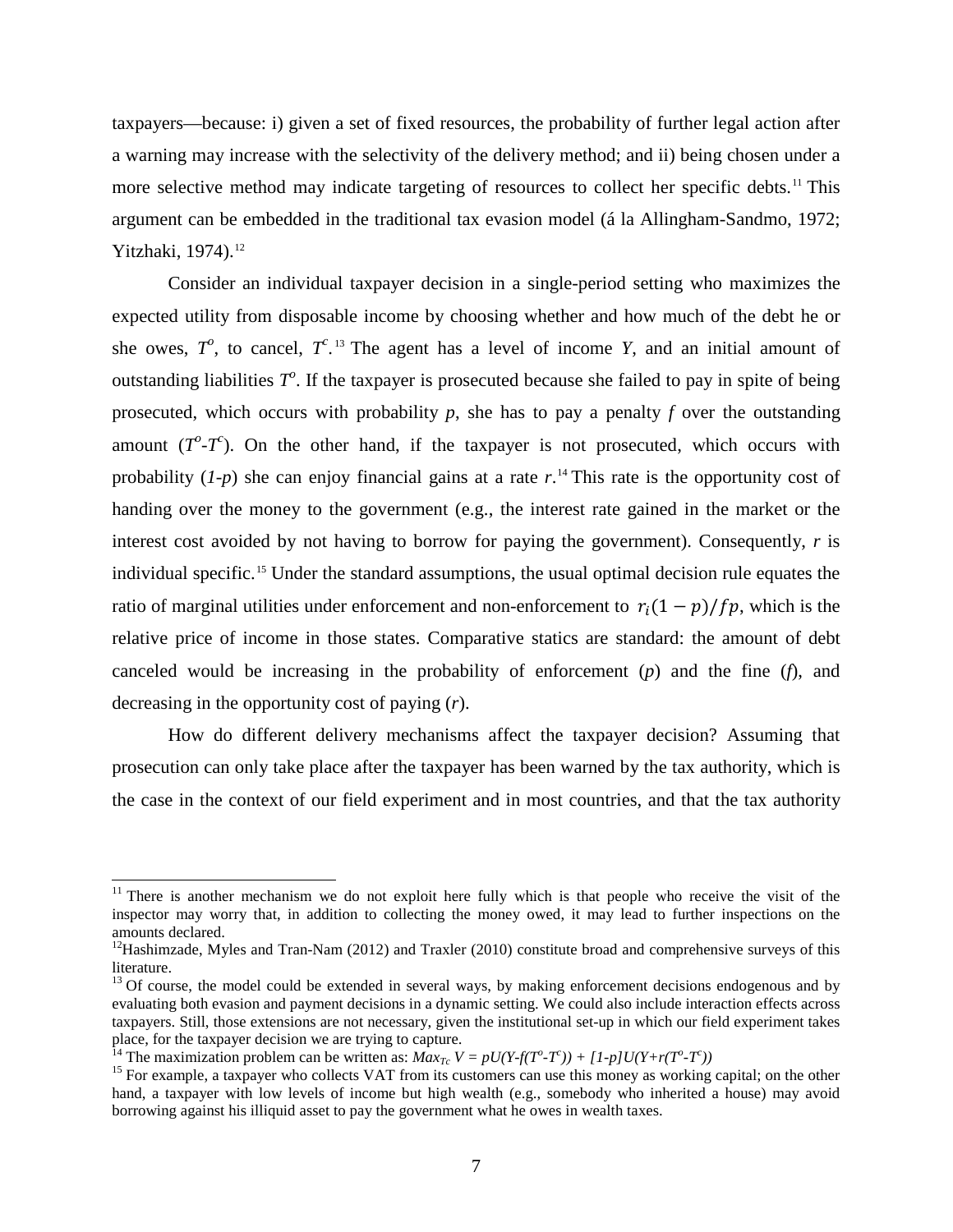has a fixed budget, *B*, that can be used either for warning actions,  $B<sup>W</sup>$ , or for prosecuting those taxpayers who do not comply in spite of being warned about their debt level,  $B^E$ :  $B = B^W + B^E$ The actual number of prosecutions, *E*, and warnings, *W*, depend on the cost of each action, *C*, and the budget dedicated to it. Therefore:

$$
E = \frac{B^E}{C^E}; W = \frac{B^W}{C^W} = \frac{B - B^E}{C^W}
$$

Then, if taxpayers can only be prosecuted once they have been warned, the enforcement/prosecution probability conditional on being warned can be written as:

$$
p = \frac{E}{W} = \frac{B^E}{B - B^E} \frac{C^W}{C^E} \quad \text{and} \quad 0 \le p \le 1
$$

Therefore, for a given budget allocated to enforcement, for those individuals contacted by the tax agency, the probability of prosecution is increasing in the cost of the warnings,  $C^W$ :  $\frac{\partial p^E}{\partial C^W} > 0$ 

Consequently, because the taxpayer knows that personalized methods are costlier than the impersonal methods, the taxpayer will internalize a higher probability of prosecution when she receives the visit of an inspector than when she receives a letter or an email. Henceforth, those receiving the more personalized (and costly) methods should tend to be more likely to comply with the tax authority.

We could extend the model by making the tax authority's decision endogenous and by letting the taxpayer update his priors according to more complicated schemes. However, this simple framework captures the problem faced by both tax authorities and taxpayers. First, tax authorities usually have fixed bureaucratic structures and budgets, and low mobility of resources. The people who send warnings (revenue officials) are usually part of a different bureaucratic structure than the lawyers who prosecute the taxpayers. Moreover, actual prosecution usually depends on the resources assigned by courts too. Consequently, it seems very plausible that total budgets are given and the only instrument of choice by the agencies is about composition (i.e., how resources are allocated across methods). Second, taxpayers have little information about how many taxpayers are being contacted and what method the tax agency is using for contacting other taxpayers. Therefore, it seems fair to assume that taxpayers infer enforcement probabilities from the cost of each method.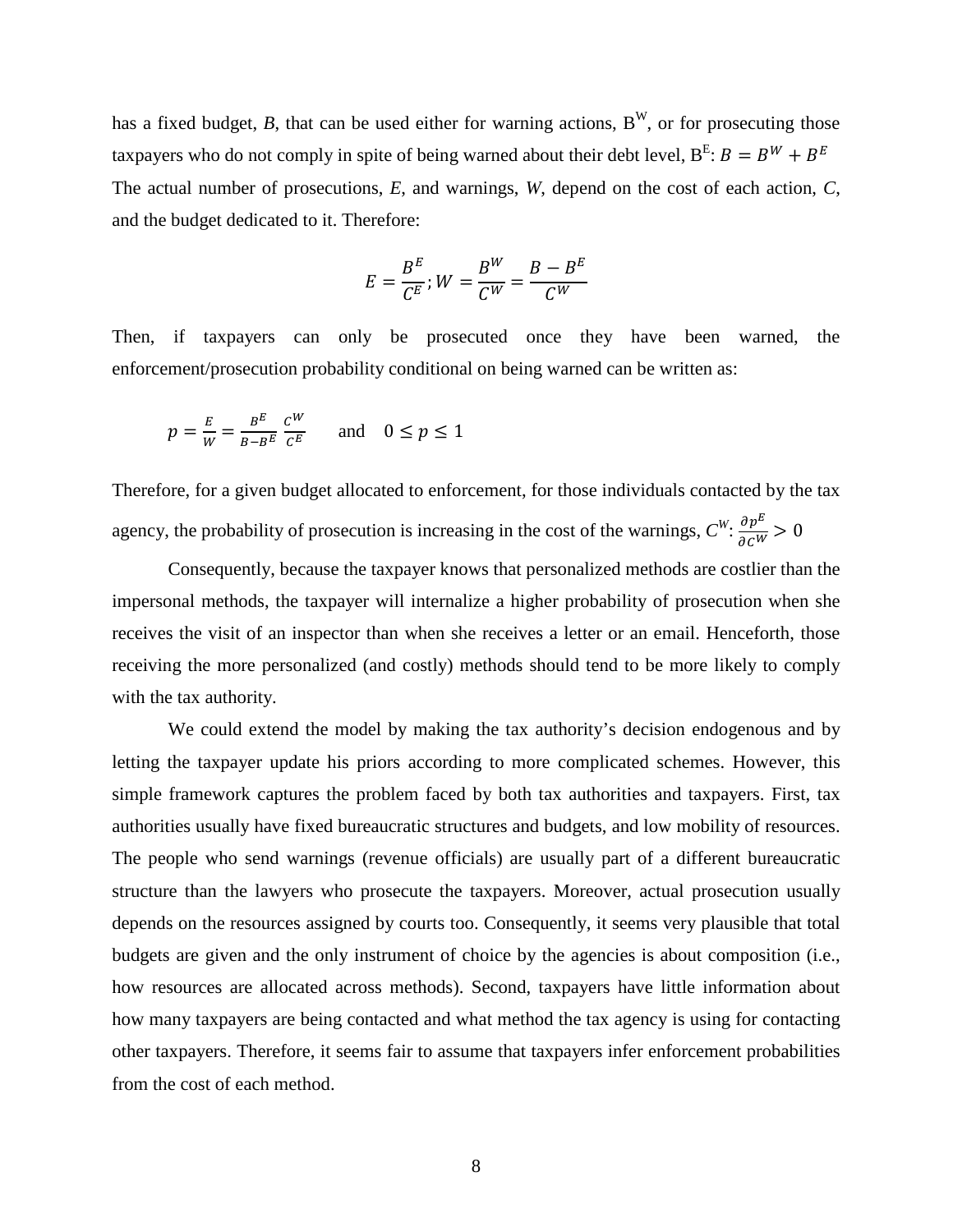A complementary reason for finding differences across methods is that receiving the visit of a tax inspector may generate different behavior than the more impersonal methods because of social forces that make people behave differently when confronted with other people. Individuals try to take actions that make others view them more favorably (Harbaugh, 1998; Lacetera and Macis, 2010), and individuals will be more likely to take action when asked to do so by someone else (Kessler and Zhang, 2014). For example, there is evidence that people are more likely to donate and volunteer when called, visited, or asked by a friend (Card, DellaVigna and Mamendier, 2011; Freeman 1997; Meer and Rosen, 2011), and more likely to vote under personal canvassing than under more impersonal methods (Imai, 2005).

Finally, there is a mechanical reason. Each method might have different probabilities of actually reaching the taxpayer and delivering the message for several reasons. The first is data quality. Not every entry in the taxpayers' record may have been updated at the same time, which can generate a different probability for reaching the taxpayer electronically or physically. A second consideration is human effort. While electronic methods are quite impersonal, physical and personal methods require the effort and dedication of mail carriers and public employees. Therefore, the effectiveness of the intervention may depend on how much human effort each treatment requires, and whether the appropriate incentives are in place. [16](#page-11-0) A third issue to consider is taxpayer attention. Some methods require different levels of attention by the taxpayers. While a personal visit may be very salient for the taxpayer, a letter or an email may go unnoticed even if received.

# **3. The Experiment**

With the objective of increasing tax collection and evaluating the effectiveness of different delivery mechanisms for sending messages to taxpayers, the National Tax Agency of Colombia (DIAN) agreed to randomly assign the method used to contact a sample of taxpayers with due liabilities during one of their National Revenue Collection Days.<sup>[17](#page-11-1)</sup>

<span id="page-11-0"></span><sup>&</sup>lt;sup>16</sup> Even though part of the problem can be corrected in the estimations, as we show later, the researcher still depends on accurate reporting. Moreover, beyond the academic implications, reporting obviously affects policy effectiveness.

<span id="page-11-1"></span><sup>&</sup>lt;sup>17</sup> The Agency has traditionally dedicated one day every few months to trying to recoup unpaid taxes. DIAN has fewer inspectors per inhabitant than any other country in the region, which makes it harder for them to conduct massive enforcement campaigns. Running the experiment in this context had the value added of increasing the capacity of the Agency and improving the way it runs the campaigns.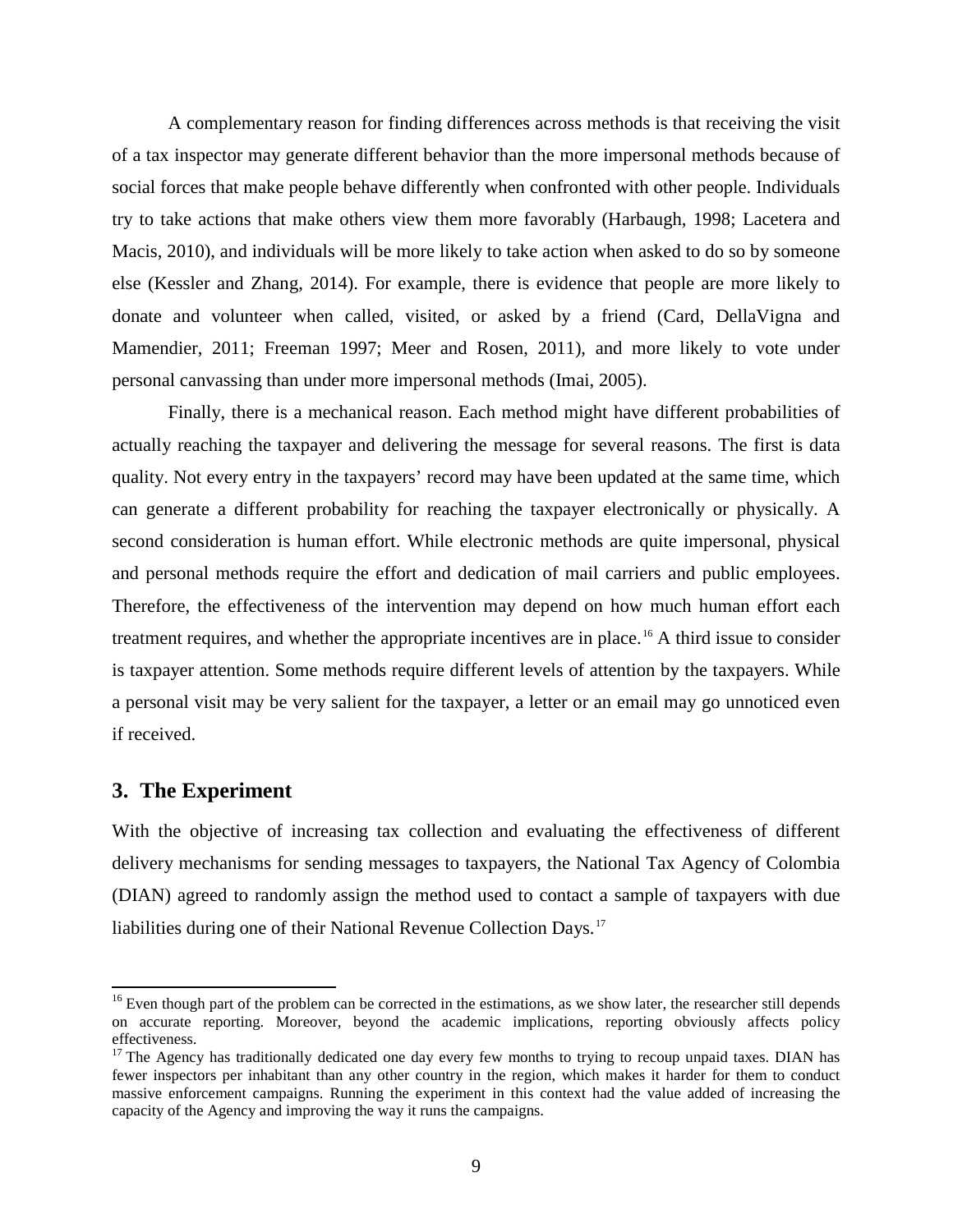In the context of this project, the Agency randomized a subset of taxpayers with due tax payments into four main groups. One group was assigned to be contacted via e-mail, another one via physical letter, and another group was assigned to receive the visit of an inspector. The fourth group was left as a control group.

The population of this experiment includes all taxpayers with unpaid liabilities from their income, wealth, or sales taxes for the years 2011 to 2013.<sup>[18](#page-12-0)</sup> Taxpayers with relatively low (lower than COP20,000—about US\$20 in PPP) and high (more than COP50 million—about US\$46,000 in PPP) debts were not included. [19](#page-12-1) Those who did not have a physical address, telephone number, or email on file were also left out. [20](#page-12-2) At this point 20,818 taxpayers remained eligible. Among them, 5,000 taxpayers were assigned to standard mail, 5,000 taxpayers to email, and 4,042 to a personal visit; the remaining 6,776 taxpayers were assigned to the control group. The randomization was performed in six blocks according to the size of debt and whether the debt was recent or not. [21](#page-12-3)

As shown in Table A1 of Appendix A, the main variables of interest are balanced across treatments using the pre-experimental data. That is, treatment groups were balanced according to the number of unpaid obligations and the amount of standing debt with the tax authority, *T<sup>o</sup>* , which is the information provided to the taxpayer to affect the taxpayer's choice variable, *T<sup>c</sup>* (the taxpayers decide whether to pay the informed amount of outstanding debt, a fraction of it, or nothing).

There are a few imbalances for some of treatments for some of the individual's characteristics such as being a firm or an individual—which is expected given the large number of covariates—so we include them as controls in the empirical analysis below and show that their inclusion does not affect the size or significance of the coefficients of interest. Moreover, when we interact those variables with the treatments to check for heterogeneous effects, the

<span id="page-12-0"></span><sup>&</sup>lt;sup>18</sup> As Hallsworth (2014) identifies, focusing on the payment decision of a predetermined amount reduces many of the measurement problems that the papers focused on declaration have. See also Castro and Scartascini (2015) for a discussion of this point.

<span id="page-12-1"></span><sup>&</sup>lt;sup>19</sup> To convert from COP to US\$ in PPP terms, we use World Development Indicators' data for exchange rate (about COP1800 per dollar during the period) and PPP conversion factor (about 0.6). Data available at: <http://data.worldbank.org/indicator>

<span id="page-12-2"></span> $\overline{20}$  Originally, we planned to use phone calls as an additional delivery method. Unfortunately, it could not be accomplished in the context of this experiment. Ortega and Scartascini (2015) summarizes the results of a posterior experiment which used only phone calls as delivery method.<br><sup>21</sup> This way we can balance on variables that may proxy well the taxpayer relevance, economic activity, and

<span id="page-12-3"></span>payment history. This strategy is similar to Dwenger et al. (2014).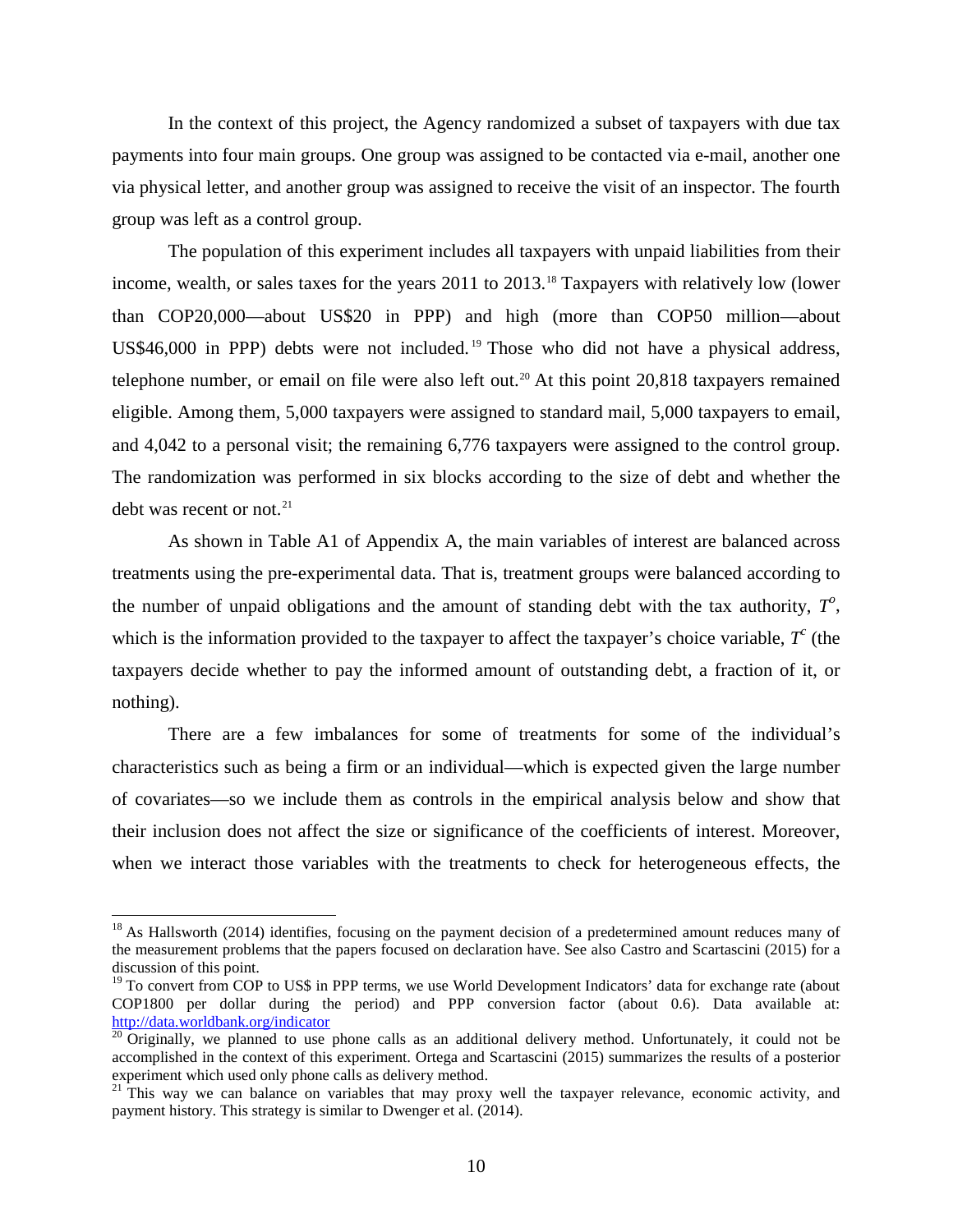differences do not reflect relevant differences in behavior, as the analysis on the type of taxpayer shows (i.e., firms and individuals do not present statistically different payment behaviors after treatment).

The experiment was implemented between September and October of 2013.<sup>[22](#page-13-0)</sup> The message included in both the physical letter and the email was exactly the same. The message stated the account balance on 31 July 2013, the type of tax, and the year or month it had not been paid. It also included information on methods of payment and the cost that the taxpayer was incurring by not paying (interest and penalties, potential legal action, and possible effect on credit history). Finally, it provided a moral suasion message ("Colombia, a commitment we can't evade"). The message concluded with the contact information of a tax agency authority.<sup>[23](#page-13-1)</sup> This way, even though the content of the messages was not the subject of the evaluation, careful steps were taken to include all the components that have been identified in the literature to matter for increasing compliance (BIT, 2012; Hallsworth, List and Metcalfe, 2014).

Personal visits had a unique protocol that inspectors were supposed to follow. At the time of the visit, if the taxpayer was present at the physical address, the inspectors identified themselves and proceeded with the protocol (included in Appendix B). It basically followed the same logic as the written messages: the taxpayer was informed about his or her standing tax delinquencies and urged to pay. Inspectors were supposed to mention the penalties the taxpayer was incurring and the possibility of further legal actions in case of noncompliance. The visit was closed by the verbal delivery of a moral suasion message.

In the case the taxpayer was not present at the address but there was certainty that the address was correct, the inspectors left a citation informing that the inspectors had been there. In this case, no detailed information (such as the amount of debt) was left in the citation because of privacy concerns so the taxpayer was asked to visit the Tax Agency offices instead to obtain information regarding his or her standing liabilities. If the taxpayer was not present at the domicile and there was no certainty that the address was correct, then no notification was left behind. We collected the information about payments realized by the taxpayer at the end of the year.

<span id="page-13-0"></span> $^{22}$  Personal visits were carried out on 10 September 2013, emails were sent on 2 October 2013, and physical letters were sent out between 30 September and 4 October 2013.

<span id="page-13-1"></span> $23$  The actual letter is included in Appendix B.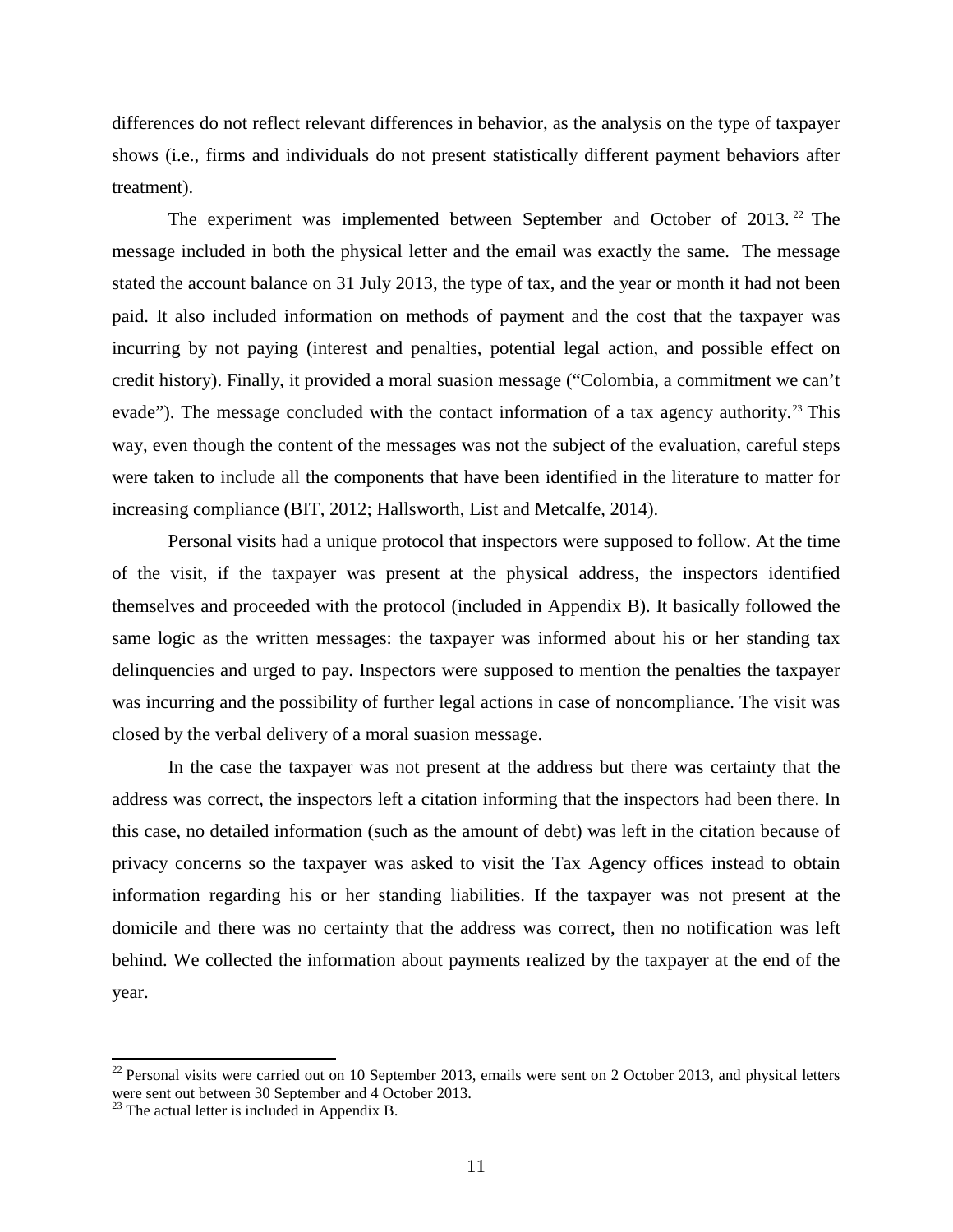As we discuss later, there were some cases of non-compliance with the assignment. First, the Agency didn't send the messages or could not locate some of the taxpayers. Second, in a very few cases, the Agency contacted some of the taxpayers with a method different than the one assigned during the randomization. For these reasons, we estimate both ITT and TOT/LATE, and we also discuss its implications for external validity. Moreover, the fact that the Agency (or some of the inspectors) decided whether to accept the assignment or not provides us with the tools to investigate the determinants of behavior inside the Agency.

#### **4. Empirical Results**

The general model we estimate is presented in the following equation

$$
Y = \alpha + T\beta + X\gamma + B\delta + D\theta + \epsilon
$$

where *T* is the vector of treatments (email, physical letter, and personal visit), *X* a vector of control variables,  $B$  the blocks (or strata), and  $D$  the district-level fixed effects.<sup>[24](#page-14-0)</sup> We use several dependent variables to measure compliance. *Paid* is a dummy that takes value 1 if the taxpayer made any payment cancelling liabilities after the experiment. *Full payment* is a dummy that takes value 1 if the taxpayer cancelled the liabilities reported in the message in full. *Total Payment* is the amount (in logs) paid by the taxpayer after the experiment. *Payment share* is the share of liabilities canceled by the taxpayer. *Other payments* is a dummy that takes value 1 when the taxpayer made a payment.

The set of independent variables includes: *Liabilities*, which is the amount informed to the taxpayers in the messages; *Number of debts*, which is the number of tax obligations the taxpayers did not cancel on time; *Tax*, which is a set of dummy variables that indicate the type of tax the taxpayer had liabilities for (wealth, income, VAT); *Taxpayer type*, which indicates whether the taxpayer is a firm or an individual, *Pre-payments*, which is the amount of liabilities canceled by the taxpayer between the moment of the randomization and the experiment; *Wrong information*, which takes a value 1 when the amount of debt informed to the taxpayer was different than his or her actual liabilities with the tax authority because of the prepayments; and

<span id="page-14-0"></span><sup>&</sup>lt;sup>24</sup> Because the probability of being assigned to the control and treatment groups is not uniform across blocks we also estimate the models using weighted least squares (weights are the inverse of the probability of being selected to the control or treatment groups) even though the results are basically the same. Results are included in Appendix B.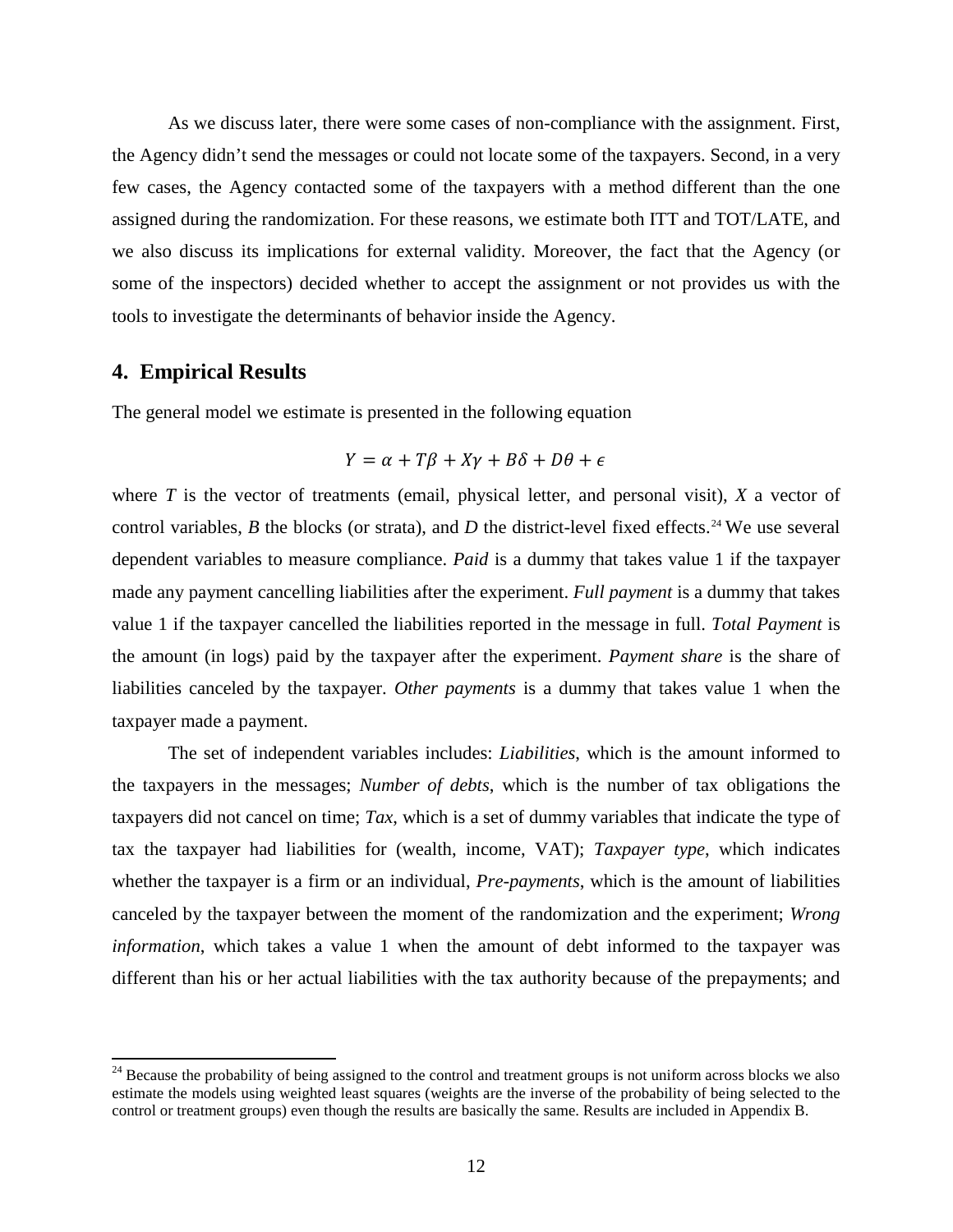*Overpayments*, which takes a value 1 in those cases when the taxpayer made a payment higher than his or her standing liabilities before the experiment took place.

As mentioned, we have six blocks defined according to the size and maturity of the debt, and district-level fixed effects (which corresponds to the geographic district the taxpayer belongs to and the tax agency jurisdiction she reports to).

#### *4.1 Effectiveness of the "National Revenue Collection Intervention"*

The first analysis we perform to evaluate whether conducting the revenue collection exercise was worthwhile for the Agency. As shown in Table 1, during the campaign the Agency collected about COP1,800M from payments made by 335 out of the almost 7,000 taxpayers in the control group. Therefore, absent any effort by the agency (which we could call the zero deterrence scenario), approximately only 5 percent of the taxpayers would have had paid any part of their standing liabilities and only 2 percent would have had paid them in full.

Contrary to that scenario, the exercise had a large revenue collection effect for the Tax Agency. The amount it collected from people assigned to the treatment group (which we call from now on "overall treatment") was much higher: about COP8,800M (or around COP0,6M per taxpayer—almost two-and-a half-times higher than in the zero deterrence scenario, for about US\$583). In the case of this group, 2,774 taxpayers made payments, which constitute 20 percent of the group, and 11 percent paid their debt in full. Importantly, there were large and significant spillovers, as 15 percent of the taxpayers canceled other obligations too.

When the same information is considered controlling for the fact that many of the taxpayers could not be located, the differences are even greater because the same payments are now drawn from a smaller taxpayer base. As we show in detail later, approximately half of the taxpayers could not be located (this average varies significantly by treatment, from 75 percent for the personal visits to 12 percent for the email). Therefore, out of the taxpayers who actually received the message stating the outstanding liabilities and the warning, the effect was about twice as high (about US\$1,100 PPP per contacted taxpayer), as can be observed in the last row. If the Agency had had a more accurate database, it could have doubled the amount collected (more than US\$8 million PPP).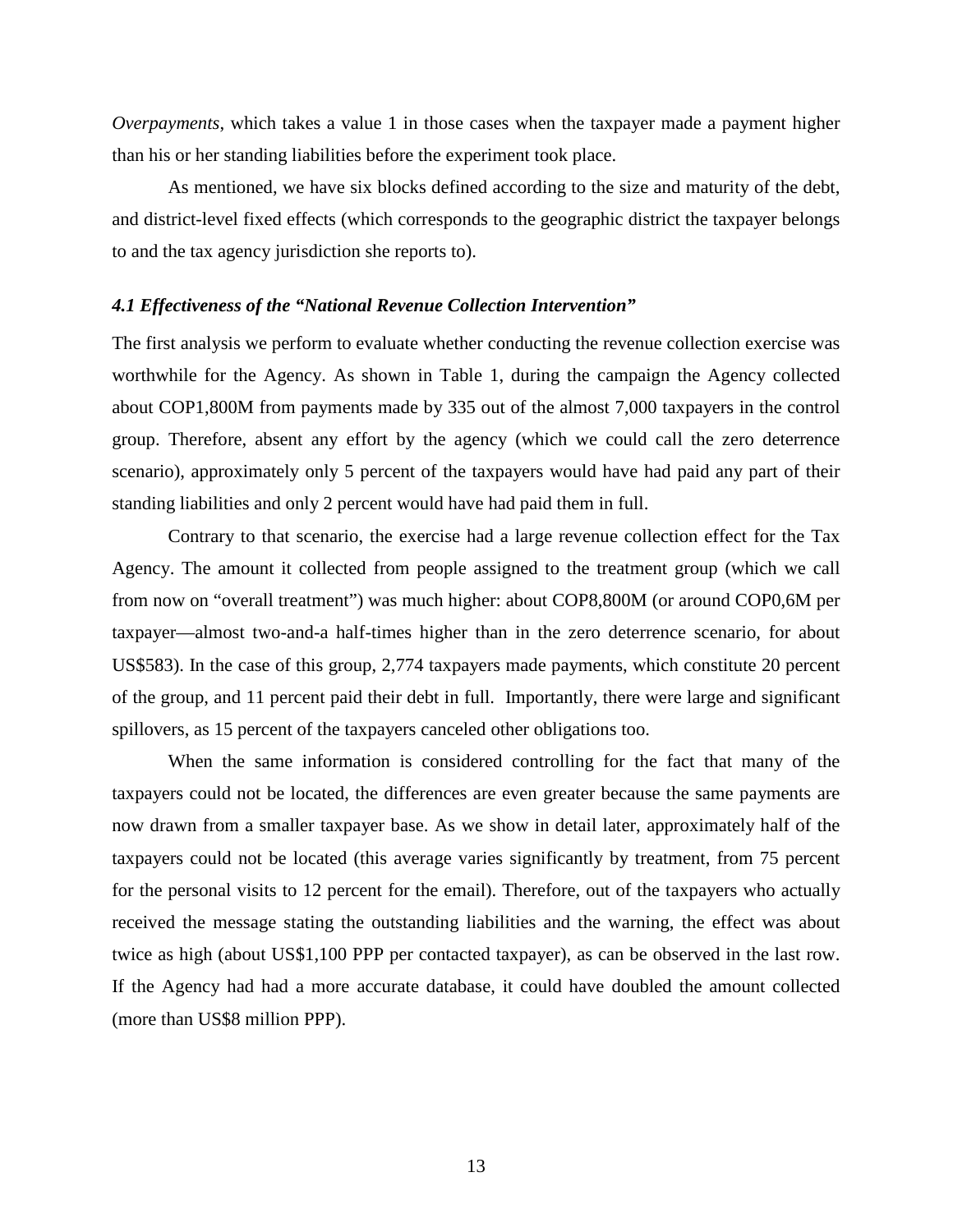|                        | Taxpayers | <b>Paid</b> | <b>Full informed</b><br>payment | <b>Total payments</b> |               | Other<br>payment |  |  |  |  |
|------------------------|-----------|-------------|---------------------------------|-----------------------|---------------|------------------|--|--|--|--|
| <b>Control group</b>   |           |             |                                 |                       |               |                  |  |  |  |  |
| <b>Total</b>           | 6776      | 335         | 102                             | Ś                     | 1,793,000,000 | $\bf{0}$         |  |  |  |  |
| Per taxpayer           | 6776      | 5%          | 2%                              | \$                    | 264,610       |                  |  |  |  |  |
|                        |           |             | <b>Overall treatments</b>       |                       |               |                  |  |  |  |  |
| <b>Total</b>           | 14042     | 2,774       | 1,519                           | S                     | 8,836,000,000 | 2,163            |  |  |  |  |
| Per taxpayer           | 14042     | 20%         | 11%                             | \$                    | 629,255       | 15%              |  |  |  |  |
| Per contacted taxpayer | 7457      | 37%         | 20%                             | \$                    | 1,184,927     | 29%              |  |  |  |  |
|                        |           |             |                                 |                       |               |                  |  |  |  |  |

| <b>Table 1. Summary Statistics of Intervention Results</b> |  |  |  |
|------------------------------------------------------------|--|--|--|
|------------------------------------------------------------|--|--|--|

A summary of the regression results (OLS) is included in Table 2. In Appendix B we include the full set of regressions, including weighted OLS results (results are basically the same). Here, the treatment variables indicate assignment to the treatment (ITT estimates). The upper panel of the table shows the regressions results when we consider all the treatments pooled. The lower panel shows the regression results considering each treatment separately. Even columns show the results including the control variables. As can be observed, point estimates change little to none from one specification to the other.

As shown in the upper panel, taxpayers included in the treatment group had a positive and significantly higher probability of paying their liabilities (*paid*) compared to the taxpayers in the control group (10 percentage points higher) and a higher probability of paying the full amount (*full payment*)—8 percentage points higher. The share paid with regards to the informed debt (*payment share)* is 9 percentage points higher than the share paid by those in the control group, and people in the treatment group paid more than twice the amount than those in the control group (*total payment*). Interestingly, there are large spillover effects, as 13 percent of those in the treatment groups made payments to other liabilities they also had but that had not been part of the warning sent by the tax agency.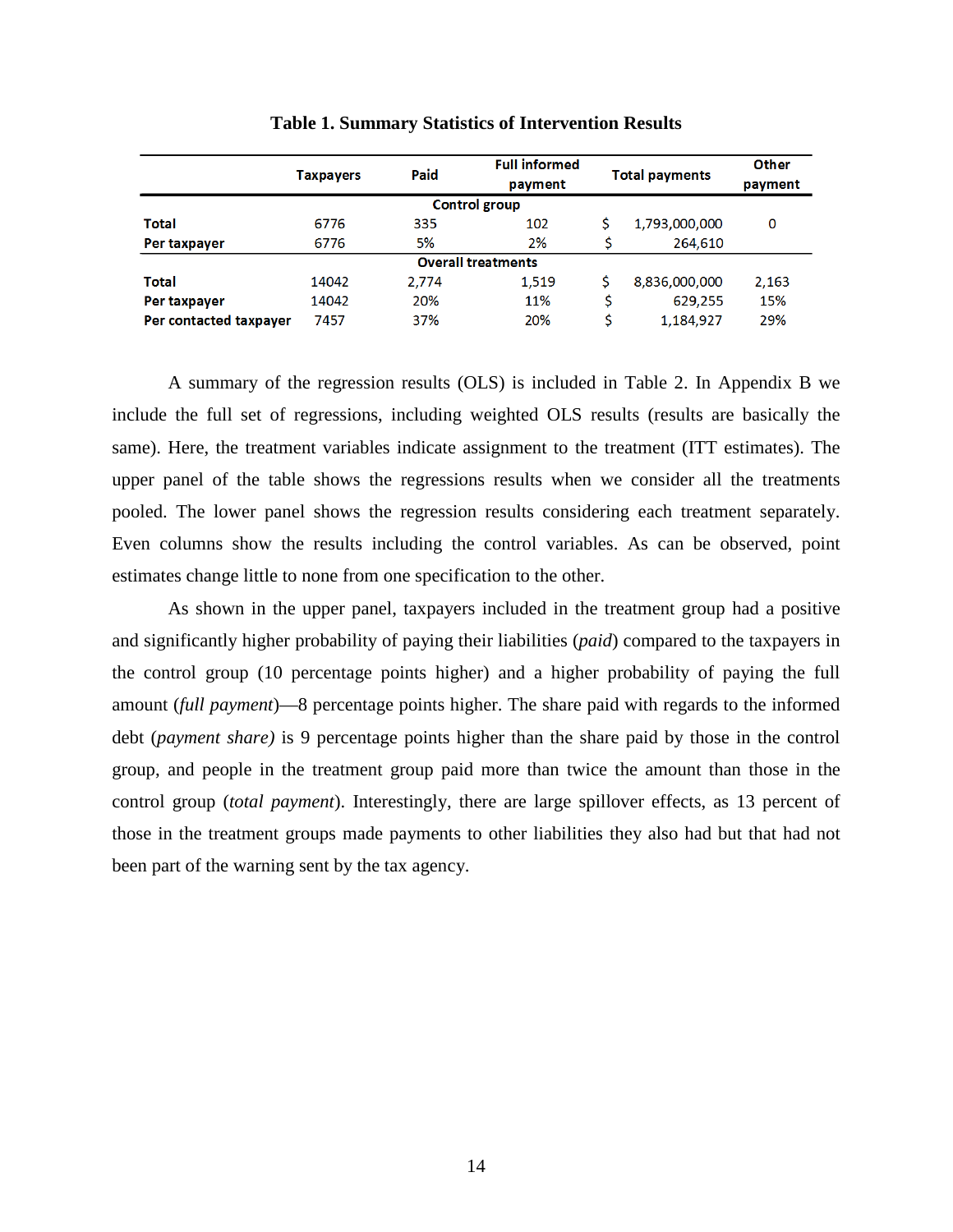#### **Table 2. ITT Results**

|                          | Dependent variable            |                       |                           |                       |                                 |                      |                                                   |                      |                                                   |                      |
|--------------------------|-------------------------------|-----------------------|---------------------------|-----------------------|---------------------------------|----------------------|---------------------------------------------------|----------------------|---------------------------------------------------|----------------------|
|                          | Paid<br><b>Full payment</b>   |                       |                           | Payment share         |                                 | Total payment (logs) |                                                   | Other payments       |                                                   |                      |
|                          | $[1]$                         | $[2]$                 | [3]                       | $[4]$                 | [5]                             | [6]                  | $[7]$                                             | [8]                  | [9]                                               | $[10]$               |
| <b>Overall Treatment</b> | $(0.00)$ (0.00)               | $0.109***$ 0.105***   | $(0.00)$ (0.00)           | $0.076***$ 0.078***   | $(0.01)$ (0.01)                 | $0.092***0.091***$   | $1.469***$<br>(0.06)                              | $1.410***$<br>(0.06) | $0.136***$<br>(0.00)<br>$\mathcal{F}_\mathcal{I}$ | $0.129***$<br>(0.00) |
| N<br>Controls            | $20,818$ $20,818$<br>No       | Yes                   | $20,818$ $20,818$<br>No   | Yes                   | $\frac{1}{20,818}$ 20,818<br>No | Yes                  | $^{\bullet}$ 20,818 $^{\bullet}$<br>No            | 20,818<br>Yes        | $^{\bullet}$ 20,818<br>No                         | 20,818<br>Yes        |
| Letter                   | $0.042***$<br>$(0.01)$ (0.01) | $0.039***$            | $(0.00)$ (0.00)           | $0.026***$ 0.027***   | $0.031***$<br>$(0.01)$ (0.01)   | $0.031**$            | $0.591***$<br>(0.08)                              | $0.550***$<br>(0.08) | $0.126***$<br>(0.01)<br>$\overline{\mathbf{r}}$   | $0.120***$<br>(0.01) |
| Email                    | $(0.01)$ (0.01)               | $0.153***$ 0.148***   | $(0.01)$ (0.01)           | $0.110***$ $0.111***$ |                                 | $0.135***$ 0.133***  | $2.042***$<br>$(0.01)$ $(0.02)$ $(0.09)$ $(0.09)$ | $1.967***$           | $0.139***$<br>(0.01)<br>$\mathcal{P}_\mathcal{C}$ | $0.133***$<br>(0.00) |
| Personal Visit           | $(0.01)$ (0.01)               | $0.136***$ $0.133***$ |                           | $0.095***$ 0.099***   |                                 | $0.110***$ 0.110***  | $(0.01)$ (0.01) (0.01) (0.01) (0.12) (0.12)       | 1.839*** 1.792***    | $0.148***$<br>(0.01)                              | $0.138***$<br>(0.01) |
| Pvalue of joint          |                               |                       |                           |                       |                                 |                      |                                                   |                      |                                                   |                      |
| significance             | 0                             | 0                     | 0                         | 0                     | 0                               | 0                    | 0                                                 | 0                    | 0.02                                              | 0.04                 |
| Letter=Email             | $\Omega$                      | 0                     | $\Omega$                  | 0                     | $\Omega$                        | $\Omega$             | $\Omega$                                          | $\Omega$             | 0.05                                              | 0.06                 |
| Letter=Visita            | $\Omega$                      | 0                     | $\Omega$                  | $\Omega$              | $\Omega$                        | $\Omega$             | 0                                                 | $\Omega$             | 0.01                                              | 0.02                 |
| Email=Visit              | 0.10                          | $0.18^$               | 0.08                      | $0.12^$               | 0.07                            | 0.09                 | $0.14^$                                           | $0.25^{\text{A}}$    | $0.36^$                                           | $0.52^$              |
| N                        | $\frac{1}{20,818}$ 20,818     |                       | $\frac{1}{20,818}$ 20,818 |                       | $\frac{1}{20,818}$ 20,818       |                      | $^{\bullet}$ 20,818 $^{\bullet}$                  | 20,818               | 20,818                                            | 20,818               |
| Controls                 | No                            | Yes                   | No                        | Yes                   | No                              | Yes                  | No                                                | Yes                  | No                                                | Yes                  |

Notes: Each row shows the regression coefficients and the standard error in parenthesis corresponding to an OLS regression that includes strata and district. Standard errors are robust. \*\*\* p<0.01, \*\* p<0.05, \* p<0.1

The top section of the table shows the results for a regression that includes the overall treatment variable. The bottom section shows the results for regressions that include each treatment individually.

Overpayments as additional controls. Even columns include Liabilities (in log), Taxpayer type (firms), Type of tax dummmies, Pre-payments (in logs), Wrong Information, and

^ indicates that Email and Personal Visit coefficients are not statistically different .

#### *4.2 Relative Effectiveness of Each Delivery Method*

While the overall program executed by the Agency was very important in terms of revenue collection (the revenue collected by taxpayer more than doubled), the respective effectiveness of the methods used to contact the taxpayer varies. As can be observed in the bottom panel of Table 2, personal visits (inspections) and emails were more effective than sending letters for the agency.

In terms of the economic significance, sending a letter generates a 55 percent larger amount paid (*total payment*) and increases the share of the amount paid with respect to liabilities by 3 percentage points when compared to the control group (*payment share*). Sending a letter also favors higher compliance. On average, taxpayers in the group that were sent a letter are 4 percentage points more likely to make a payment than those in the control group (*paid*) and also 3 percentage points more likely to pay their debt in full (*full payment*). These taxpayers are also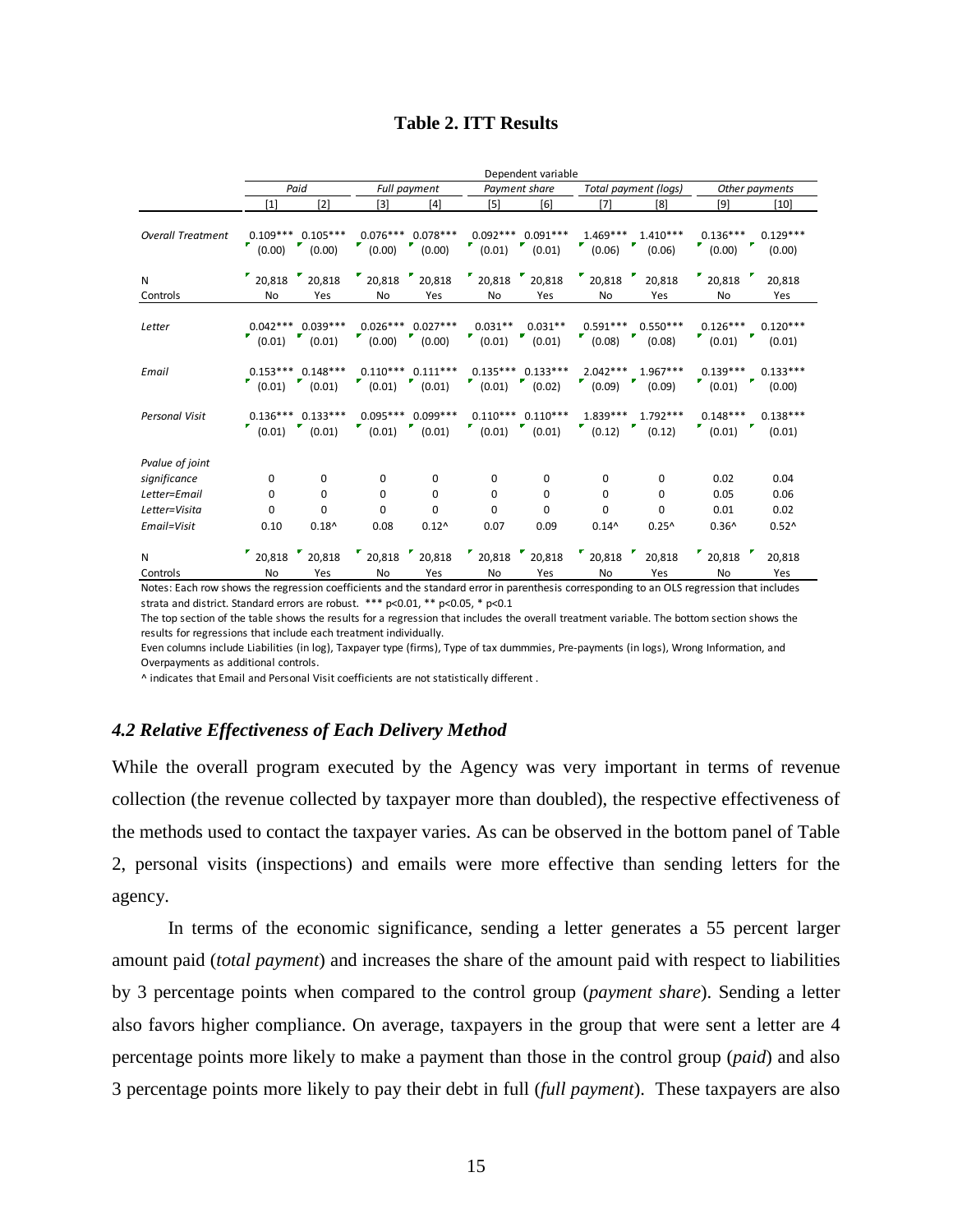12 percentage points more likely to make payments on other arrears they may have with the tax authority (*other payments*).

Sending an email has an even larger effect when compared to the control group. Those contacted by this method pay a 13 percentage points higher share of canceled liabilities, and they are 15 percentage points more likely to make any type of payment, 11 percentage points more likely to pay in full, and 13 percentage points more likely to make payments over other arrears not included in the experiment (spillover effects).

Scheduling a personal visit has a similarly large effect (as we show later, results are much higher when we condition for delivery). <sup>[25](#page-18-0)</sup> Taxpayers contacted by this method pay a 10 percentage points higher share of canceled liabilities (*payment share*), and they are 13 percentage points more likely to make any type of payment (*paid*), 10 percentage points more likely to pay in full (*full payment*), and 14 percentage points more likely to make payments on other arrears not included in the experiment (*other payments*).

The effect of the more impersonal methods (physical letter and email) is in line with previous tax compliance experiments that show that deterrence messages, if appropriately designed (personalized, and addressed and signed by a government official) work. The larger effect of the personal visits (particularly once we control for actual treatment in the next section) is in line with evidence regarding personal methods such as in the GOTV literature.

#### *4.3 Taking into Account Non-Compliance with Assignment: TOT/LATE Estimations*

As shown in Table 3, there were several sources of one-side non-compliance with the random assignment.<sup>[26](#page-18-1)</sup> On the one hand, the Tax Agency double treated a small share of taxpayers  $(2 \nvert$ percent), with no cases of noncompliance in the control group. On the other hand, the agency did not have personnel-time to send all the letters and accomplish all the personal visits that had been scheduled, and some of the taxpayers the Agency tried to reach could not be located because either their physical or electronic address was wrong.<sup>[27](#page-18-2)</sup> Consequently, about 38 percent of those assigned to the letter received a letter, 88 percent of those assigned to the email received an

<span id="page-18-1"></span>

<span id="page-18-0"></span><sup>&</sup>lt;sup>25</sup> The email and the personal visit are statistically different at the 10 percent level only for *payment share*.<br><sup>26</sup> We had no contamination of the control group as the people in this group were removed from the sampl agencies had access to for informing taxpayers. They still had access to the full set of people under treatment, which allowed them to pick and choose whether and how to treat them.

<span id="page-18-2"></span><sup>&</sup>lt;sup>27</sup> While this number seems large, it is not uncommon even for countries with higher levels of compliance. For example, in fiscal year 2012, the IRS closed about 500 thousand cases (involving almost \$7 billion of tax debt) because it could not locate delinquent taxpayers (Treasury General Inspector for Tax Administration, 2014)**.**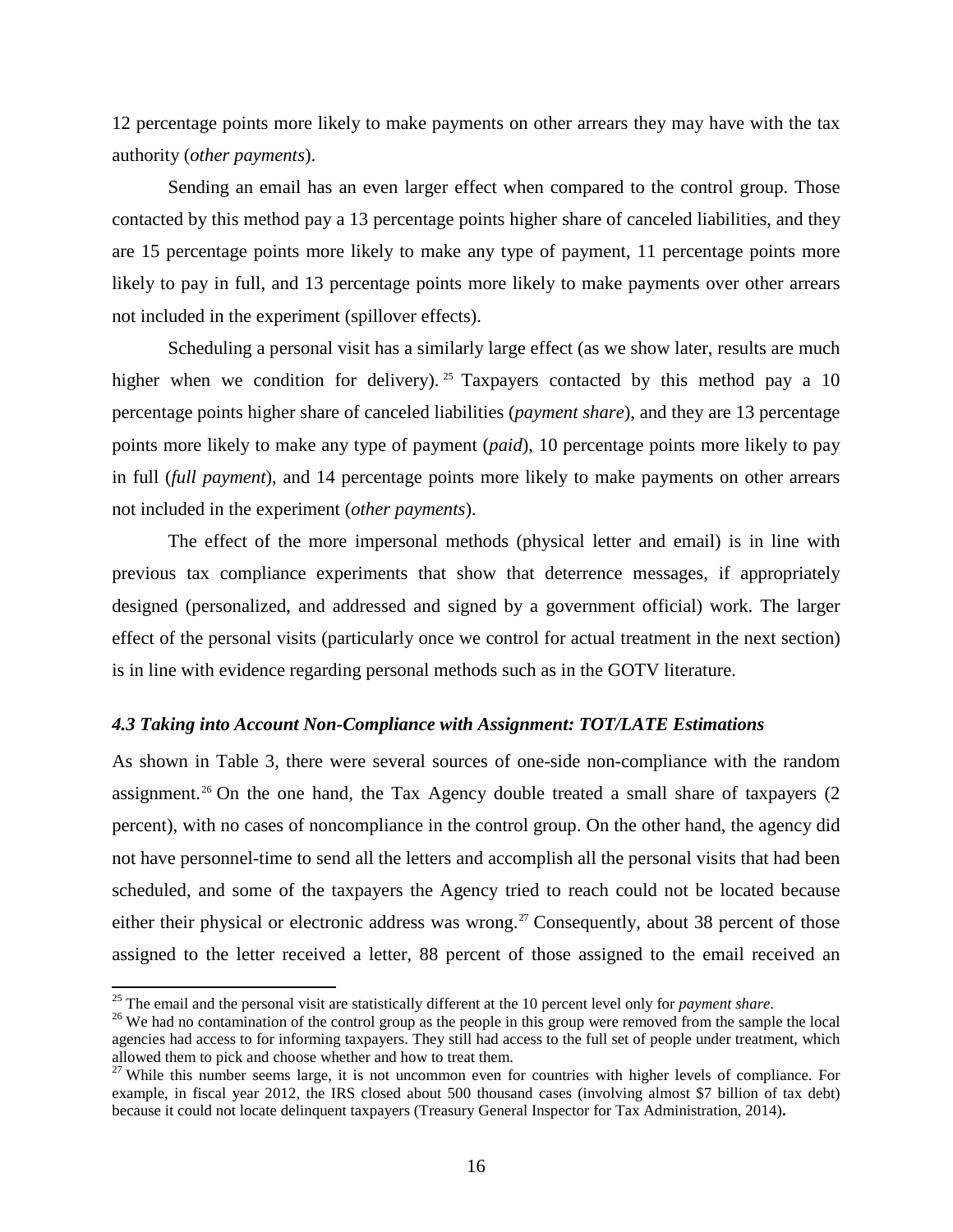email, and 25 percent of those assigned to the personal visit were actually visited by a tax inspector.

The empirical exercises take these issues into account by looking not only at average ITT effects but also at TOT/LATE effects and by controlling for the fact that some people had already canceled their obligations (which a priori would bias the estimates downward), and other covariates that were not balanced during randomization.

|                                 | <b>Treatment</b>         |                                |       |               |  |  |  |  |
|---------------------------------|--------------------------|--------------------------------|-------|---------------|--|--|--|--|
|                                 | Letter                   | Email                          | Visit | Control group |  |  |  |  |
|                                 | Intent to treat          |                                |       |               |  |  |  |  |
| <b>Randomization assignment</b> | 5000                     | 5000                           | 4042  | 6776          |  |  |  |  |
|                                 |                          | Non-compliance with assignment |       |               |  |  |  |  |
| <b>Attempted letter</b>         | 4,394                    | 0                              | 0     | 0             |  |  |  |  |
| <b>Attempted email</b>          | 41                       | 4,982                          | 30    | 0             |  |  |  |  |
| <b>Attempted inspection</b>     | 116                      | 11                             | 1,270 | 0             |  |  |  |  |
|                                 | <b>Failed treatments</b> |                                |       |               |  |  |  |  |
| <b>Failed letter</b>            | 2,511                    | 0                              | O     | 0             |  |  |  |  |
| <b>Failed email</b>             | 1                        | 584                            | 3     | 0             |  |  |  |  |
| <b>Failed inspection</b>        | 21                       | 4                              | 263   | 0             |  |  |  |  |
|                                 | <b>Actual treatments</b> |                                |       |               |  |  |  |  |
| <b>Treated letter</b>           | 1,883                    | 0                              | 0     | 0             |  |  |  |  |
| <b>Treated email</b>            | 40                       | 4,398                          | 27    | 0             |  |  |  |  |
| <b>Treated inspection</b>       | 95<br>1,007<br>7<br>0    |                                |       |               |  |  |  |  |

#### **Table 3. Compliance with the Experiment Design**

Note: Each column presents the number of taxpayers that had been assigned to each treatment, the number the Agency attempted to contact, the number of times they failed, and finally the number actually treated. For example, out of 5000 assigned to a letter, the Agency only sent 4394 letters. Of those, only 1883 reached the taxpayers while 2511 were returned by the mail carriers because of problems locating the taxpayers.

In order to correct for this and to estimate the effect of the "revenue collection day" on the subset of effectively treated individuals, we instrument the actual treatment variable with the assignment to the treatment.<sup>[28](#page-19-0)</sup> This way we can obtain complier average causal effect estimates. First-stage results are included in Appendix B, while a summary of second-stage results is included in Table 4. Again, the top panel shows the results for the overall treatment and the

<span id="page-19-0"></span><sup>&</sup>lt;sup>28</sup> Unfortunately, we do not have inspector-level information to control for inspector fixed effects.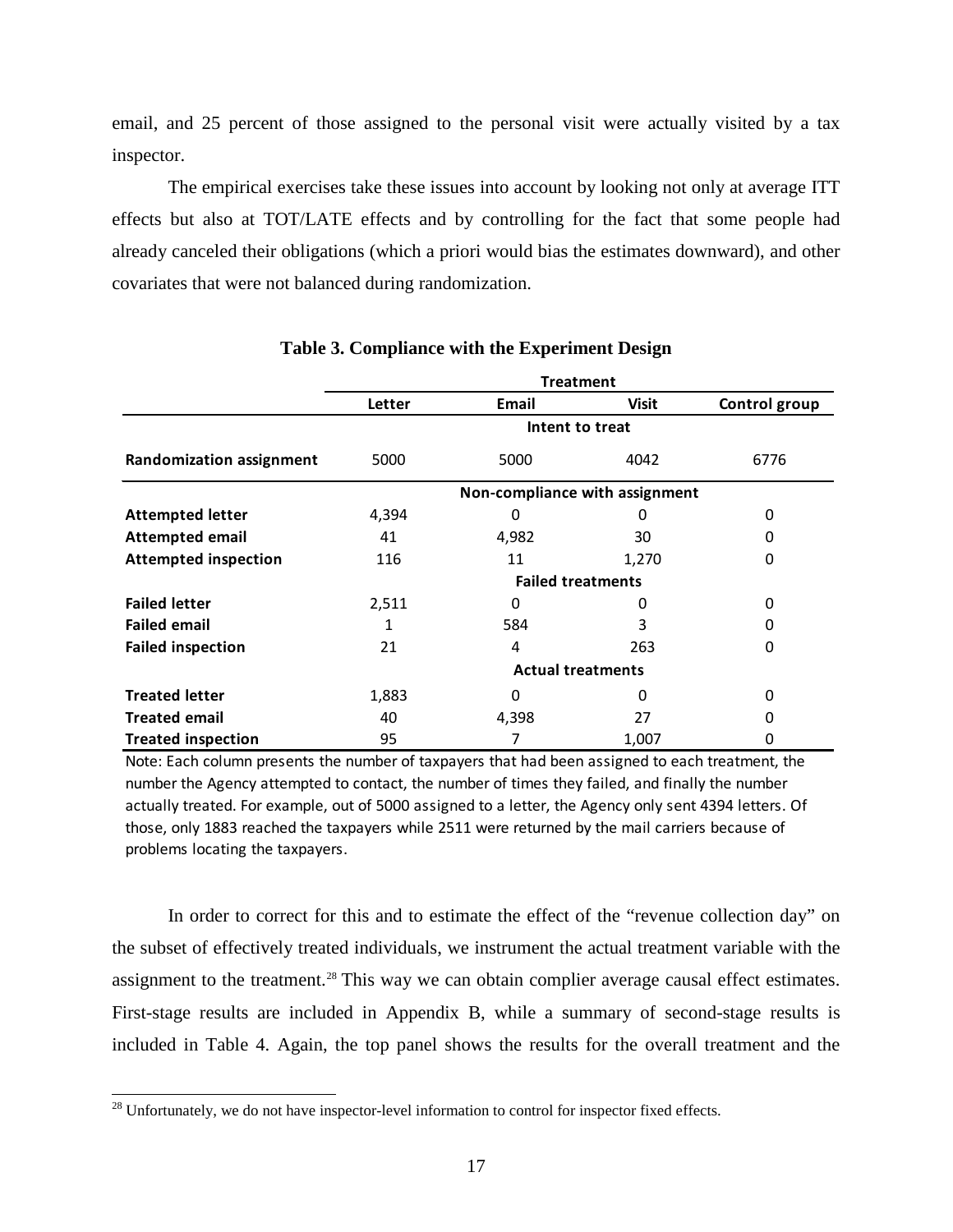bottom panel shows the results considering each treatment individually. Full regression tables are included in Appendix B.

As expected, once we control by the fact that many taxpayers assigned to treatment were not contacted by the tax agency, the estimates are now substantially larger than before. For example, concentrating on the overall effect of treatment (upper panel) shows that those treated had a 17-percentage points higher chance of making a payment (column [4]), and a 22 percentage points higher chance of making payments to cancel other liabilities (column [10]). In terms of money, they paid almost two-and-a-half times more than those in the control group (column [8]), which led to canceling about 15 percentage points more of the debt share (column [6]).

Moreover, the differences across mechanisms have become even more noticeable. The probability that people would make any payment (column [2]) has increased: 0.085 for letter, 0.17 for email, and 0.88 for personal visits; the probability that they would cancel the full amount of debt (column [4]) has also increased to 0.06, 0.13, and 0.65 respectively. The share of payments with respect to liabilities (column [6]) is also larger for the treatments than before: 0.07 for letter, 0.15 for email, and 0.73 for personal visits.<sup>[29](#page-20-0)</sup> The same patterns of higher compliance exist also in terms of total payments and other payments, once more confirming the large spillover effect of the intervention.

<span id="page-20-0"></span><sup>&</sup>lt;sup>29</sup> Some of the results could be underestimating the actual impact. First, while we know whether the letter was delivered, we have no information about whether the taxpayer actually read it or not. Second, while we know if an email was rejected by the server we have no information about whether the taxpayer actually received the email. Finally, while we assume that the inspector complied with the protocol, we do not have second-hand verification (and unfortunately we do not have inspector-level information to control for it).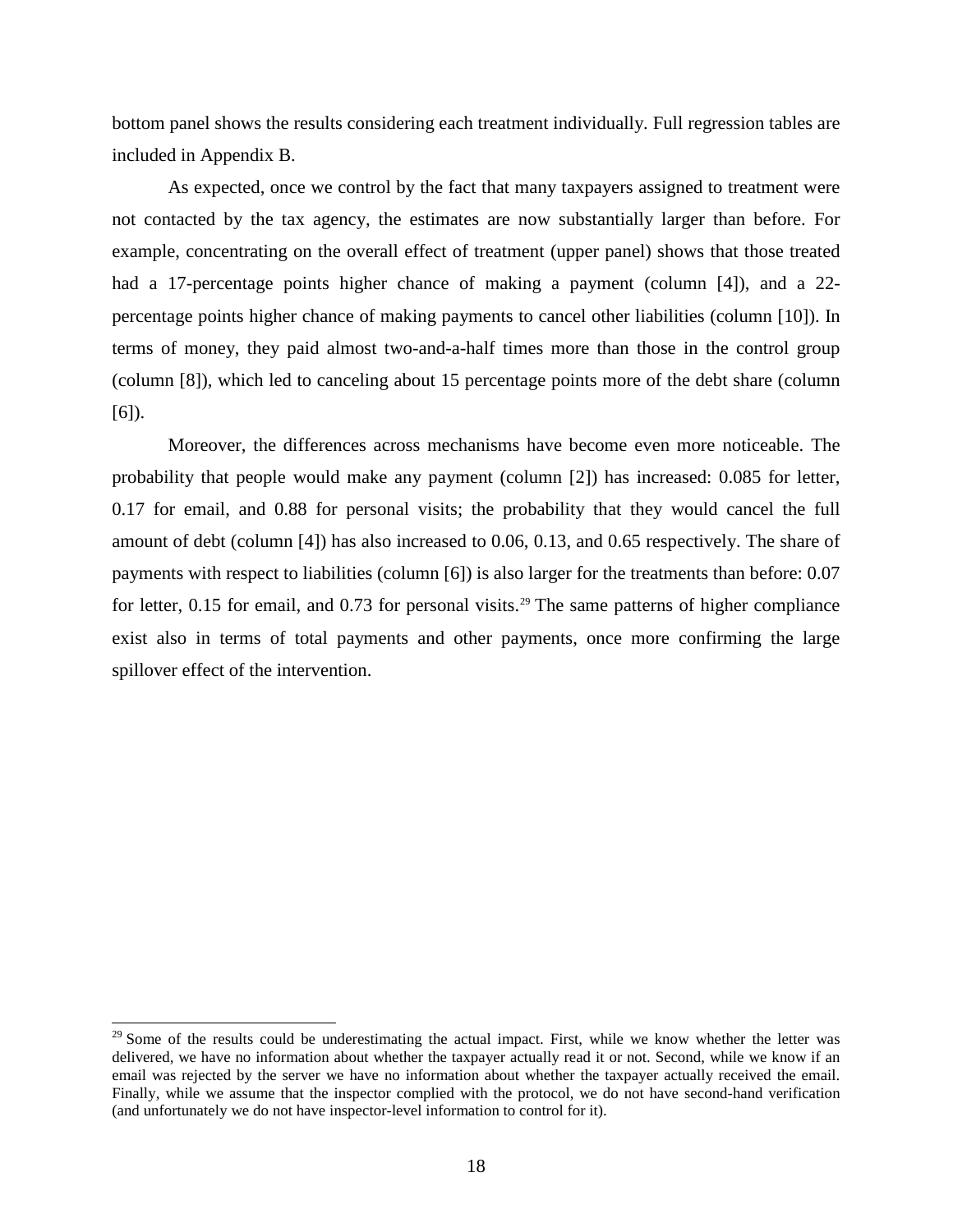|                                                                                                 | Dependent variable   |                      |                      |                      |                      |                      |                             |                      |                      |                      |
|-------------------------------------------------------------------------------------------------|----------------------|----------------------|----------------------|----------------------|----------------------|----------------------|-----------------------------|----------------------|----------------------|----------------------|
|                                                                                                 | Paid                 |                      | <b>Full payment</b>  |                      | <b>Payment share</b> |                      | <b>Total payment (logs)</b> |                      | Other payments       |                      |
|                                                                                                 | $[1]$                | $[2]$                | [3]                  | [4]                  | $[5]$                | [6]                  | $\lceil 7 \rceil$           | [8]                  | $[9]$                | [10]                 |
| <b>Overall Treatment</b>                                                                        | $0.182***$<br>(0.01) | $0.174***$<br>(0.01) | $0.127***$<br>(0.01) | $0.130***$<br>(0.01) | $0.154***$<br>(0.02) | $0.152***$<br>(0.02) | $2.448***$<br>(0.11)        | $2.346***$<br>(0.11) | $0.226***$<br>(0.01) | $0.215***$<br>(0.01) |
| Ν<br>Controls                                                                                   | 20,818<br>No         | 20,818<br>Yes        | 20,818<br><b>No</b>  | 20,818<br>Yes        | 20,818<br>No         | 20,818<br>Yes        | 20,818<br><b>No</b>         | 20,818<br>Yes        | 20,818<br>No         | 20,818<br>Yes        |
| IV tests:                                                                                       |                      |                      |                      |                      |                      |                      |                             |                      |                      |                      |
| LM test statistic for<br>underidentification<br>(Anderson or Kleibergen-<br>Paap)<br>p-value of | 6819                 | 6803                 | 6819                 | 6803                 | 6819                 | 6803                 | 6819                        | 6803                 | 6819                 | 6803                 |
| underidentification LM<br>statistic                                                             | $\bf{0}$             | $\mathbf 0$          | 0                    | $\bf{0}$             | $\bf{0}$             | $\bf{0}$             | $\bf{0}$                    | 0                    | $\bf{0}$             | $\bf{0}$             |
| F statistic for weak<br>identification (Cragg-Donald<br>or Kleibergen-Paap)                     | 13778                | 13715                | 13778                | 13715                | 13778                | 13715                | 13778                       | 13715                | 13778                | 13715                |
| Letter                                                                                          | $0.092***$<br>(0.01) | $0.085***$<br>(0.01) | $0.055***$<br>(0.01) | $0.060***$<br>(0.01) | $0.068**$<br>(0.03)  | $0.067**$<br>(0.03)  | $1.307***$<br>(0.20)        | $1.214***$<br>(0.19) | $0.302***$<br>(0.01) | $0.290***$<br>(0.01) |
| Email                                                                                           | $0.175***$<br>(0.01) | $0.169***$<br>(0.01) | $0.125***$<br>(0.01) | $0.127***$<br>(0.01) | $0.154***$<br>(0.02) | $0.152***$<br>(0.02) | $2.334***$<br>(0.10)        | $2.250***$<br>(0.10) | $0.159***$<br>(0.01) | $0.152***$<br>(0.01) |
| <b>Personal Visit</b>                                                                           | $0.897***$<br>(0.07) | $0.879***$<br>(0.07) | $0.630***$<br>(0.05) | $0.653***$<br>(0.05) | $0.727***$<br>(0.08) | $0.729***$<br>(0.08) | 12.071 ***<br>(0.92)        | 11.801 ***<br>(0.90) | $0.899***$<br>(0.07) | $0.841***$<br>(0.06) |
| p-value Wald test eq. of                                                                        |                      |                      |                      |                      |                      |                      |                             |                      |                      |                      |
| coeff.                                                                                          | $\mathbf 0$          | $\mathbf 0$          | 0                    | $\mathbf 0$          | $\mathbf 0$          | $\mathbf 0$          | $\mathbf{0}$                | $\mathbf 0$          | $\mathbf 0$          | $\mathbf 0$          |
| Ν<br>Controls                                                                                   | 20,818<br>No         | 20,818<br>Yes        | 20,818<br><b>No</b>  | 20,818<br>Yes        | 20,818<br><b>No</b>  | 20,818<br>Yes        | 20,818<br><b>No</b>         | 20,818<br>Yes        | 20,818<br><b>No</b>  | 20,818<br>Yes        |
| IV tests:<br>LM test statistic for<br>underidentification<br>(Anderson or Kleibergen-<br>Paap)  | 452.2                | 450.4                | 452.2                | 450.4                | 452.2                | 450.4                | 452.2                       | 450.4                | 452.2                | 450.4                |
| p-value of<br>underidentification LM<br>statistic                                               | $\bf{0}$             | 0                    | 0                    | $\bf{0}$             | $\bf{0}$             | $\mathbf 0$          | $\bf{0}$                    | 0                    | $\bf{0}$             | $\bf{0}$             |
| <b>F</b> statistic for weak<br>identification (Cragg-Donald<br>or Kleibergen-Paap)              | 165.2                | 164.3                | 165.2                | 164.3                | 165.2                | 164.3                | 165.2                       | 164.3                | 165.2                | 164.3                |

#### **Table 4. LATE (IV) Results**

Notes: Each row shows the regression coefficients and the standard error in parenthesis corresponding to the second stage of IV regression that include strata and district. Standard errors are robust. \*\*\* p<0.01, \*\* p<0.05, \* p<0.1

The top section of the table shows the results for a regression that includes the overall treatment variable. The bottom section shows the results for regressions that include each treatment individually.

Even columns include Liabilities (in log), Taxpayer type (firm), Type of tax dummmies, Pre-payments (in logs), Wrong Information, and Overpayments as additional controls.

Results in Ortega and Scartascini (2015), which look only at the effect of phone calls in a similar experimental setting, complement these results. Phone calls have an intermediate effect between the impersonal methods and the visit, which is consistent with the framework in this paper. Personal methods have a larger impact (moral effect), but among those, the methods that are more costly to implement have a higher deterrence effect (the taxpayer internalizes a higher enforcement probability, as shown in the model). Results are also in line with the evidence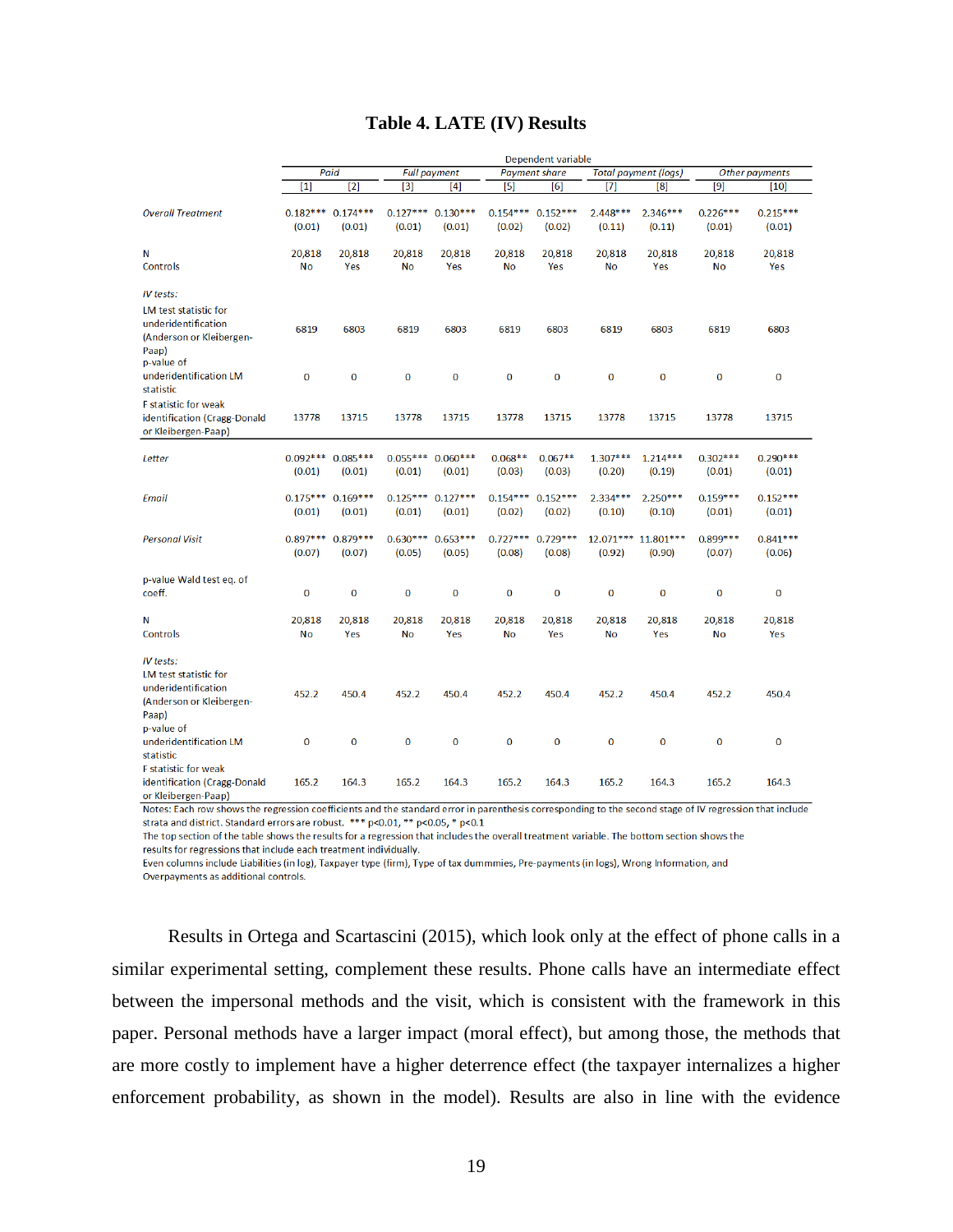coming from the GOTV literature (summarized in Section 2), where personal canvassing has usually been more important than other mechanisms. For example, according to Imai (2005), personal canvassing was six times more effective than regular mail for getting people out to vote. Our results indicate that personal visit can be up to 10 times more effective than regular mail. The difference between these results could be explained at least in part by the deterrence component—which is not present in the GOTV case.[30](#page-22-0)

What do these results tell us about the cost-benefit of each type of method? First, variable costs are different but relative low. The tax agency has calculated them to be about US\$0 per email, US\$0.50 per letter, and US\$8 per personal visit. The average amount collected per attempted letter was around US\$550, US\$590 for the email, and more than US\$2,000 for the attempted visits. Consequently, the net benefit of each intervention, considering only variable costs, favors the personal visits over the email and the letter (which is the least effective). This has implications for the optimal enforcement strategy. On the one hand, increasing the number of personal visits instead of relying on the impersonal methods seems to be highly cost-effective in spite of the fact that sending an inspector is much more costly than sending a letter. On the other hand, the relative effectiveness of the visit seems to be explained in part by how much taxpayers update the enforcement probability. Hence, a universal personal visits campaign may become less effective in the long run because taxpayers may not internalize enforcement the same way (now, the probability of actual enforcement would be lower). However, restricting the use of impersonal methods (while being explicit about it) may increase their effect.

Overall, the set of results offers very important lessons. First, results are in line with the existing literature: enforcement matters. Contacting taxpayers in a personalized and detailed manner to inform them of their debts and the consequences of maintaining unpaid liabilities is effective for eliciting payments, at least in the short run. Second, the effect is not only significant for increasing payment of informed obligations but also because it generates substantial spillover effects. Third, because of high levels of non-compliance with assignment to the treatments, there are substantial differences between ITT and TOT/LATE estimates. This is a relevant finding that helps to put into perspective other results in the literature that have relied on ITT because they

<span id="page-22-0"></span> $30$  So far, the GOTV and related literatures have focused on moral/behavioral response to personal interactions. The results here show that rational reactions matter too and should be incorporated into the analysis (e.g., personal canvassing has an effect through personal interaction but it may also provide a signal that may affect the stakes for the individual in the electoral results).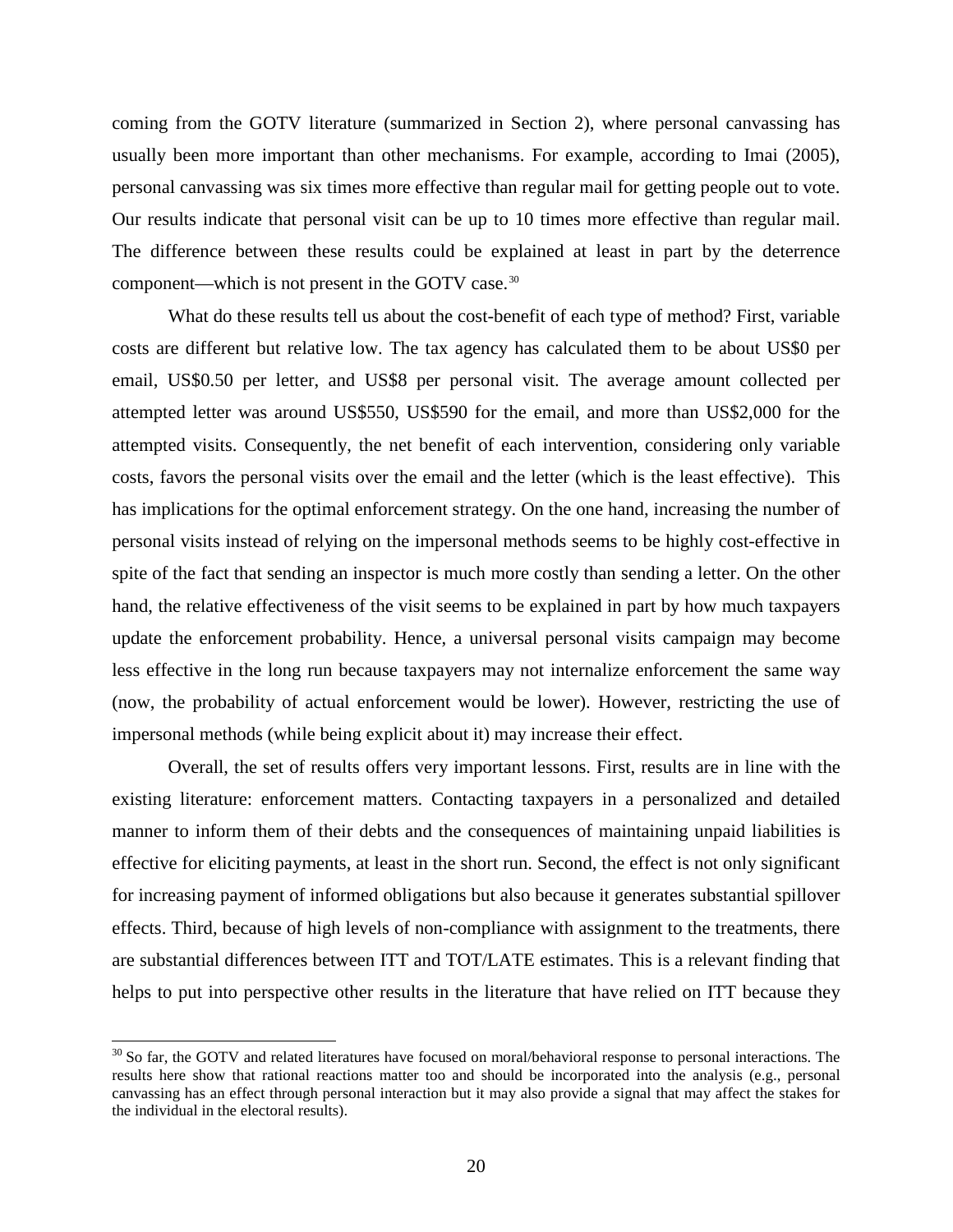lacked information about who received and who did not receive treatment.<sup>[31](#page-23-0)</sup> It also shows that there are plenty of gains to be made by simple strategies such as keeping databases up-to-date. Fourth, treatment effects based on individual-level behavior (the GOTV literature usually relies on district-level estimates) show that different delivery methods have substantially different effects on compliance. These effects may indicate potential unexploited gains in other policy areas too. Fifth, results are in line with the analytical framework. The more personalized the method, the higher the impact. Moreover, comparing the results in this paper with those in the GOTV and Ortega and Scartascini (2015) show that greater compliance is explained by both the effect of personal interaction and how much each individual updates the enforcement probability. Sixth, cost-benefit seems to favor increasing the number of personal visits, but the overall effect of a universalization of this strategy remains to be evaluated. Restricting the reach of impersonal methods may have a payoff too. Finally, electronic methods seem to be more effective than traditional letters. The exact mechanism behind this result may warrant further research.<sup>[32](#page-23-1)</sup>

#### *4.4 Heterogeneous Results*

Are the results different for different types of taxpayers? In order to check for potential heterogeneous effects we have interacted the treatments with the control variables that proxy observable differences across taxpayers. Table 5 presents a short summary of the results for a subset of the dependent variables for the overall treatment. Complete results for each treatment are included in Appendix B.

First, taxpayers with standing liabilities on the income tax and VAT seem to react more to the treatments than those who owe wealth taxes. This pattern repeats for the individual treatments. Second, those with medium level of debts seem to react slightly more than those with low and higher debt. This overall effect does not hold up for every treatment. For example, people with medium debt are less likely to comply when they receive an email. Third, in general there seems to be little difference between legal individuals and natural persons. At the

<span id="page-23-0"></span> $31$  This is the case, for example, in Castro and Scartascini (2015). Even though the authors took the precaution of sending the message on the property tax bill, and the address on the bills are associated with the addresses in the official property registry (which people have an incentive to keep up to date), there is a chance that some of the bills

<span id="page-23-1"></span> $32$  One possibility may be salience. The agency had been moving many of its transactions online, so the email may have had a relatively higher salience, which may not export easily to other places. Additionally, given the fact that payments can be made online, the act of paying may have been more spontaneous than after receiving a letter (the person was already sitting at the computer).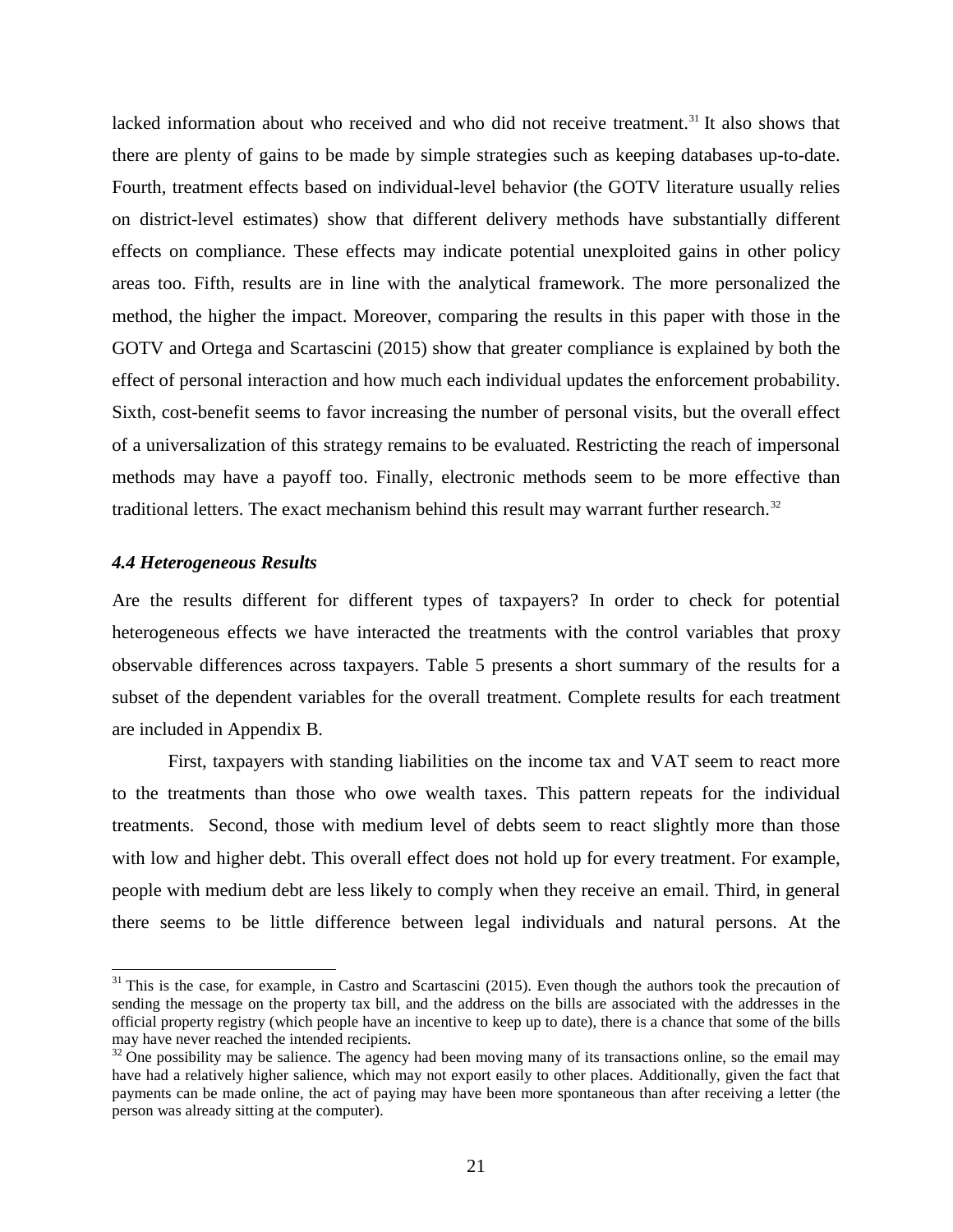individual treatment level, legal individuals seem to react more than natural people when visited by an inspector. Finally, how old the debt is seems to be unrelated to treatment response.

From these results, it is difficult to elicit the exact mechanisms at work. For example, the results regarding the differences between firms and individuals may be due to a higher response of legal entities to threats, but it may also be explained by higher cash constraints for individuals. Similarly, those with high debts may be reacting less, either because they are larger entities and have a better ability to dodge the law or because they have accumulated so much debt that it is more difficult for them to react in the short term. Unfortunately, we do not have information that could help us to differentiate between these mechanisms. Regarding the type of tax, we believe that financial constraints play a major role here for the much lower response from those who owe wealth taxes than those who owed other taxes. Wealth taxes affect an asset, which may be illiquid, while the VAT and income taxes tax the flow of revenues.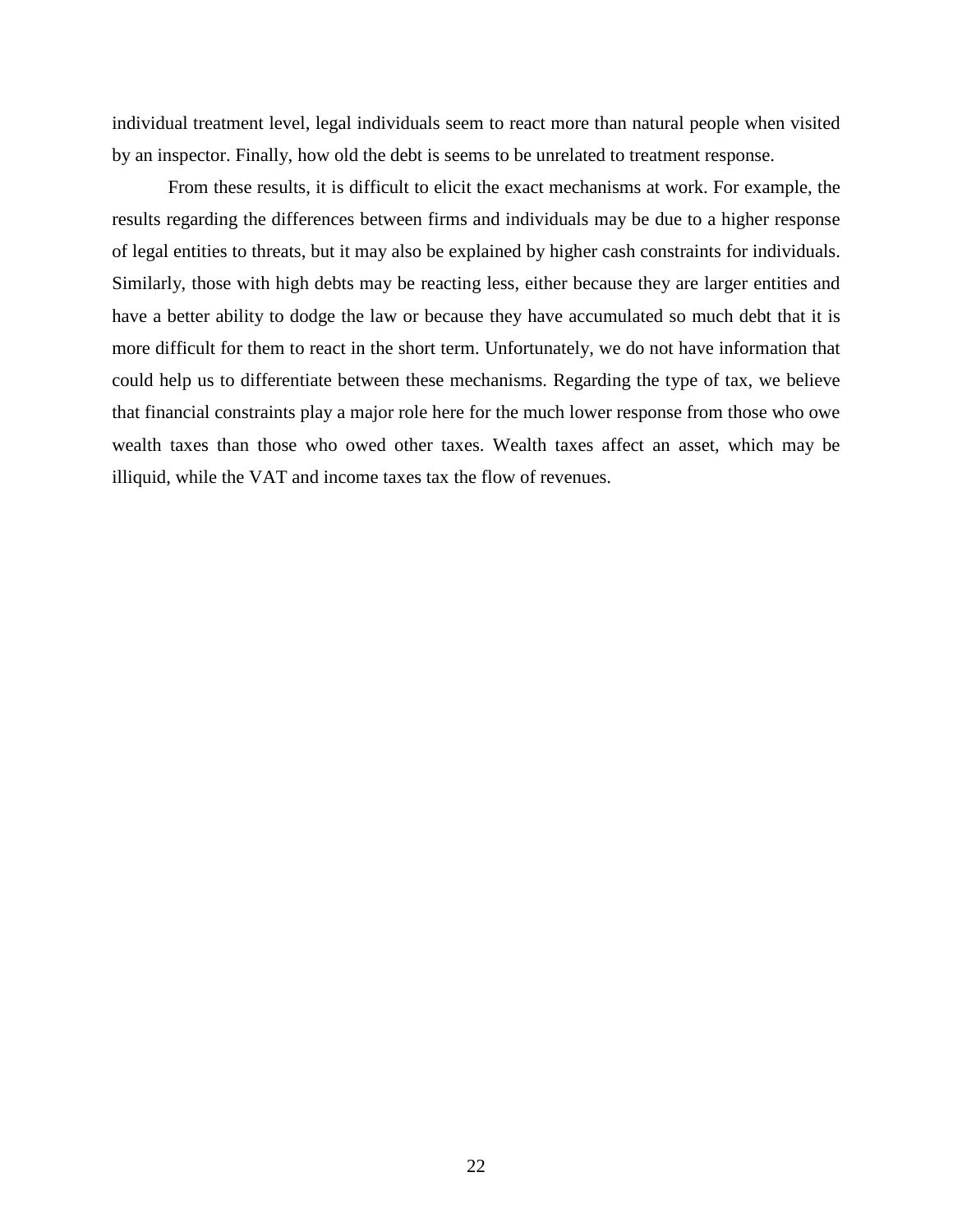|                                                                          | Dependent variable                                        |                                                                |                                                                                |                                                                 |                                                          |  |  |
|--------------------------------------------------------------------------|-----------------------------------------------------------|----------------------------------------------------------------|--------------------------------------------------------------------------------|-----------------------------------------------------------------|----------------------------------------------------------|--|--|
| Dependent variables:                                                     | Paid                                                      | <b>Total</b><br>payments<br>(in logs)                          | Payment<br>share                                                               | Full<br>payment                                                 | Other<br>payments                                        |  |  |
| <b>Overall treatment</b><br><b>Treatment*Income Tax</b><br>Treatment*VAT | $-0.048*$<br>(0.03)<br>$0.227***$<br>(0.03)<br>$0.258***$ | $-0.715*$<br>p.<br>(0.38)<br>$2.973***$<br>(0.48)<br>3.598 *** | <b>Type of Tax</b><br>$-0.035$<br>(0.05)<br>$0.259***$<br>(0.07)<br>$0.197***$ | $-0.043**$<br>F<br>(0.02)<br>$0.254***$<br>(0.03)<br>$0.179***$ | $2.352***$<br>(0.34)<br>$-0.238$<br>(0.43)<br>$0.975***$ |  |  |
|                                                                          | (0.03)                                                    | (0.41)                                                         | (0.06)                                                                         | (0.02)                                                          | (0.36)                                                   |  |  |
| <b>Overall treatment</b>                                                 | $0.170***$                                                | $2.295***$                                                     | <b>Debt Size</b><br>$0.170***$                                                 | $0.129***$                                                      | $2.452***$                                               |  |  |
| Treatment*Medium Debt<br><b>Treatment*High Debt</b>                      | (0.02)<br>0.017<br>(0.02)<br>$-0.001$<br>(0.02)           | ۳<br>(0.22)<br>$-0.258$<br>(0.33)<br>0.373<br>(0.31)           | F<br>(0.03)<br>F<br>0.003<br>(0.05)<br>$-0.052$<br>(0.04)                      | (0.01)<br>$0.073***$<br>g.<br>(0.02)<br>$-0.058***$<br>(0.02)   | (0.20)<br>$-0.033$<br>(0.30)<br>$1.470***$<br>(0.28)     |  |  |
|                                                                          |                                                           |                                                                | <b>Firms</b>                                                                   |                                                                 |                                                          |  |  |
| <b>Overall treatment</b><br><b>Overal treatment *Firms</b>               | $0.166***$<br>(0.02)<br>0.014<br>(0.02)                   | $2.198***$<br>(0.21)<br>0.244<br>(0.27)                        | $0.149***$<br>(0.03)<br>0.004<br>(0.04)                                        | $0.125***$<br>(0.01)<br>F<br>0.007<br>(0.02)                    | $2.314***$<br>(0.13)<br>0.543<br>(0.52)                  |  |  |
|                                                                          |                                                           |                                                                | Debt Age                                                                       |                                                                 |                                                          |  |  |
| <b>Overall treatment</b>                                                 | $0.172***$<br>(0.01)                                      | $2.314***$<br>(0.13)                                           | $0.147***$<br>(0.02)                                                           | $0.125***$<br>(0.01)                                            | $0.216***$<br>(0.01)                                     |  |  |
| Overall treatment *liability age is<br>low                               | 0.036<br>(0.04)                                           | 0.543<br>(0.52)                                                | 0.059<br>(0.07)                                                                | $0.061**$<br>(0.03)                                             | $-0.008$<br>(0.03)                                       |  |  |

#### **Table 5. Heterogeneous Effects**

Notes: Standard errors in parenthesis. \*\*\* denotes significance at the 1% level; \*\* at 5%; \* at 1% These estimations correspond to the second stage of IV regressions with the following controls: block dummies, Type of Tax, Taxpayer type (firms), Actual liabilities (in logs), Pre-payments (in logs), Wrong information, Negative debt, and distric-specific dummies

The endogenous variable, actual treatments, have been instrumented with the assignment to treatment.

#### *4.5 Explaining Assignment Non-Compliance*

As we have mentioned, the tax authority could not find many of the taxpayers assigned to treatment. In many cases, these taxpayers may have moved or their email account may have been deactivated. One important question is whether there are common patterns across these groups. For example, if non-compliance is explained by the size or number of outstanding obligations i.e., those with more debt have an incentive to provide false information—then the interpretation of the results applies to those who received treatment and not to the entire experimental population.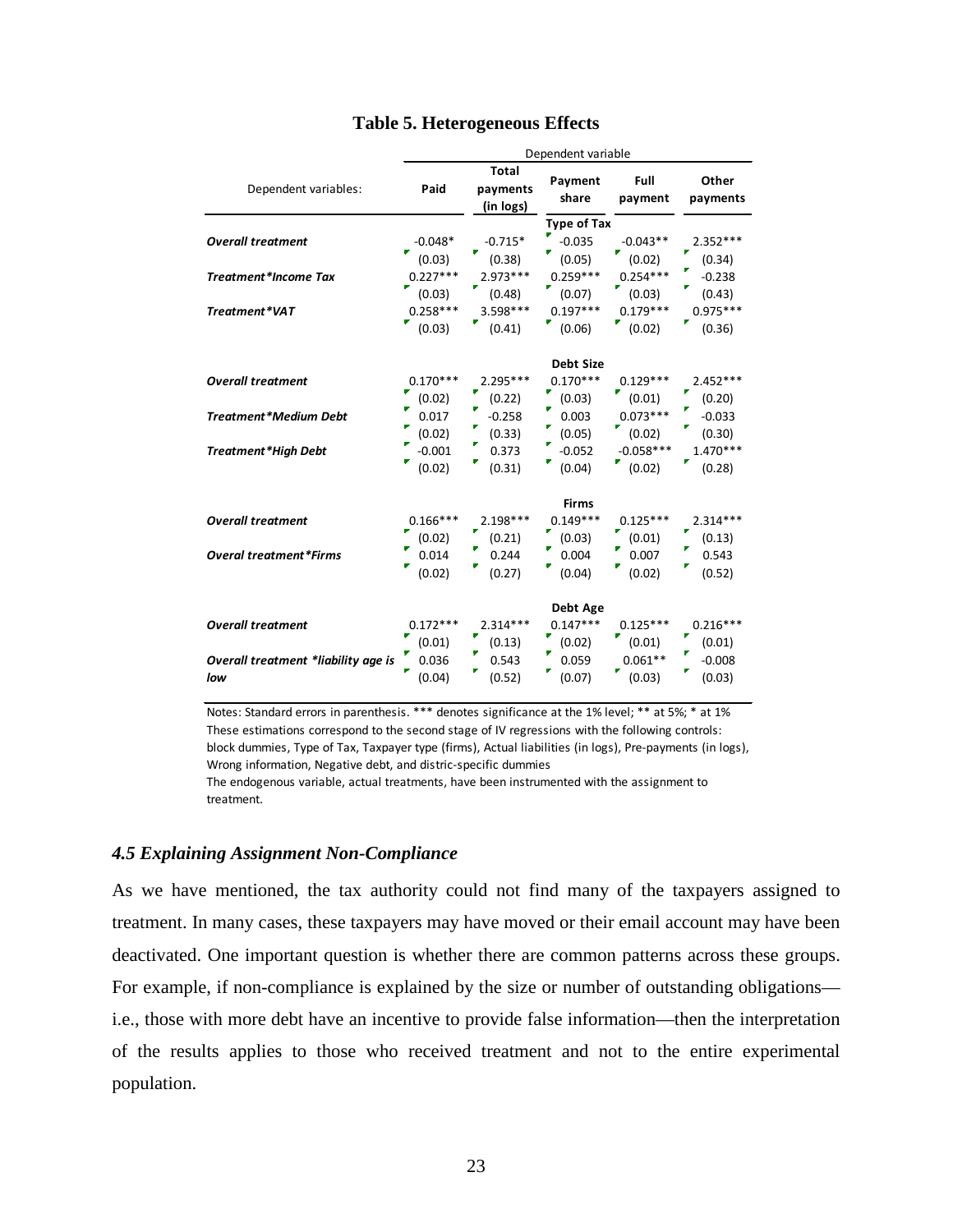We present a full analysis in Appendix B evaluating the characteristics of those who could not be located, and the characteristics of those the agency decided to visit. From the empirical analysis, while we recognize that our results are local, we do not see any specific biases in terms of the sample we are using. First, it does not seem to be the case that the wrong addresses have been the result of a conscious decision by taxpayers to avoid prosecution. Second, even if there is a slightly higher chance of being visited according to the size of the debt, results are not economically meaningful (someone in the 90<sup>th</sup> percentile would have had approximately a 2 percent higher probability of being audited than someone in the  $50<sup>th</sup>$ percentile.)

# **5. Conclusions**

The literature has shown that sending messages has an effect on compliance, and that different messages in terms of both the content (e.g., deterrence, moral) and the characteristics of the messages (e.g., whether they are signed by a tax agency authority or not) have different impacts. Evaluating the delivery mechanism for the messages, which has been common in related literatures, has been absent in the tax compliance literature.

The results in this paper show that campaigns that inform taxpayers regarding pending liabilities are a good mechanism for increasing compliance. In the case of the campaign run by the Tax Agency in Colombia, the evidence indicates that running the campaign increased compliance significantly. The agency collected two-and-a-half times the amount it would have collected if it had done nothing, which helped them recover about one fourth of the outstanding debt of those contacted (around US\$8 million PPP). Regression results show that the difference between doing nothing and running the campaign increases the probability of receiving a payment by 10 percentage points (ITT results) and by almost 20 points when we consider only those who were effectively treated (TOT/LATE results). Moreover, there are large spillover effects. The campaign increased not only cancellation of pending liabilities reported by the agency to taxpayers but also the payment of other pending obligations.

Of course, not every method for contacting the taxpayer works the same. On the one hand, each method has a different impact on taxpayers' perceptions of the severity and consequences of non-compliance: receiving a visit from an inspector seems to be more effective than the impersonal methods. On the other hand, databases are not always up-to-date, and some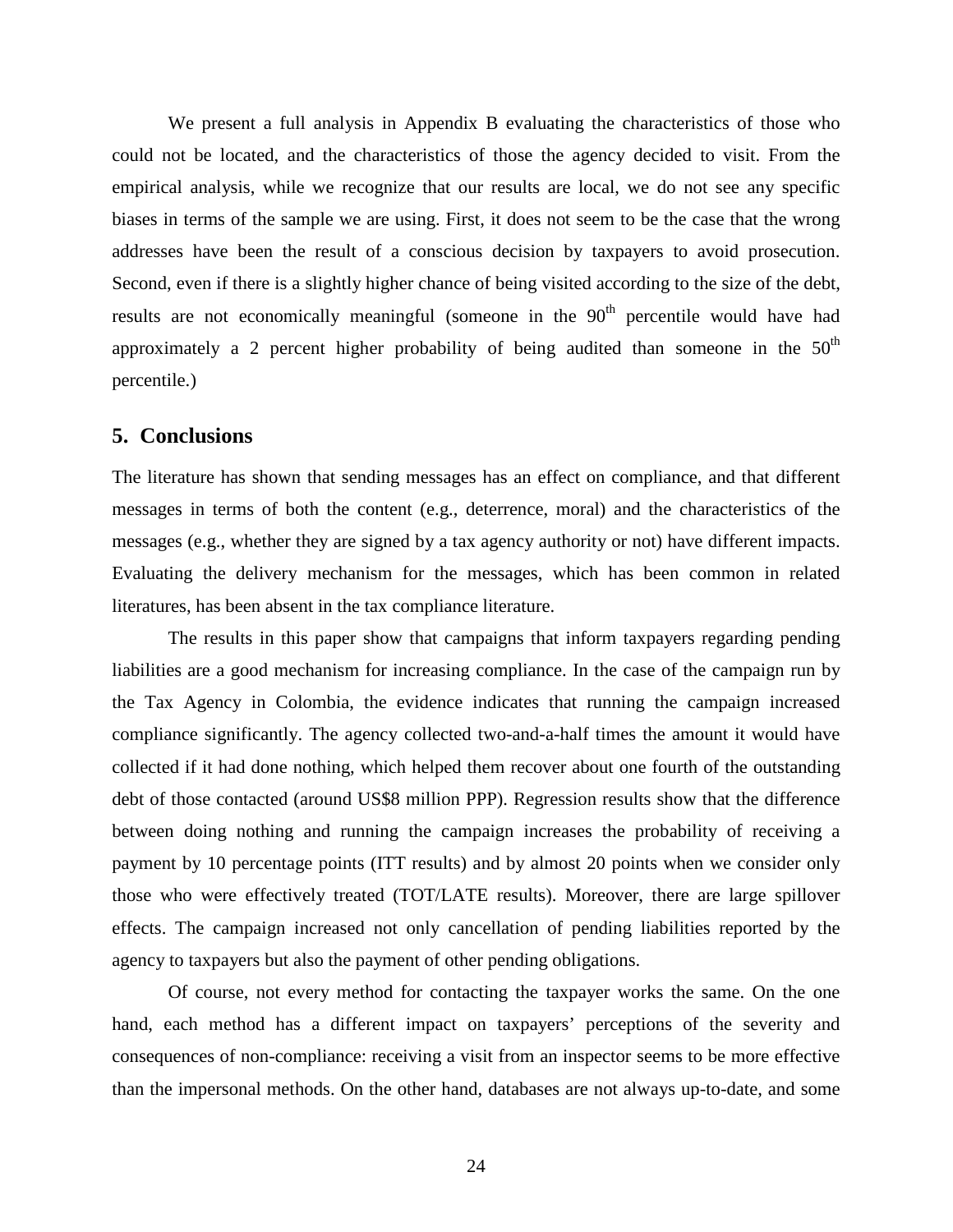methods require more human effort than others to reach the taxpayer; hence, emails seem to be more effective than letters in eliciting payments. Thus, according to the LATE estimates, the probability of making any payment is 8 percentage points higher for the letter, 17 points for the email, and about 87 percentage points for the personal visit. That is, almost every person who received a visit decided to make some sort of payment to the Agency, which implied recovering around 70 percent of the amount owed by them.

The policy implications of these results are clear. There are plenty of gains to be made by Tax Agencies by contacting the taxpayers regarding their standing liabilities, and even more so if they keep a clean and up-to-date contact information database. Results indicate that having a valid physical and electronic address for each taxpayer could have a large payoff; in the restricted sample we used, having a valid address might have implied doubling collection to about US\$8 million PPP. Consequently, implementing a strategy that ensures that each taxpayer has a valid and working account may be as important as many more sophisticated and costly enforcement strategies that have been tried in the past. A simple cost-benefit analysis indicates that the net benefit of each letter and email sent was about the same—but much lower than the benefit of each personal visit attempted. This finding has implications for the optimal enforcement strategy. On the one hand, increasing the number of personal visits instead of relying on the impersonal methods seems to be cost-effective. On the other hand, the relative effectiveness of the visit seems to be explained in part by how much taxpayers update the enforcement probability. Hence, a universal personal visits campaign may become less effective if taxpayers realize it is being implemented. On the contrary, an email campaign that indicates that the taxpayer is being targeted with a small and selected group of taxpayers could become very effective.

In terms of academic implications, the results raise the bar for future field experiments and open up new venues of research. First, future work could incorporate the idea that not only the role of messages should be evaluated but also the delivery mechanisms. Hence, to isolate each effect, it may make sense to consider randomizing both the message and the method. In particular, some types of messages may be more effective when delivered by some methods than by others. For example, moral suasion messages may be relatively more effective when delivered by an individual in a personalized manner than in an impersonal method as a letter, which has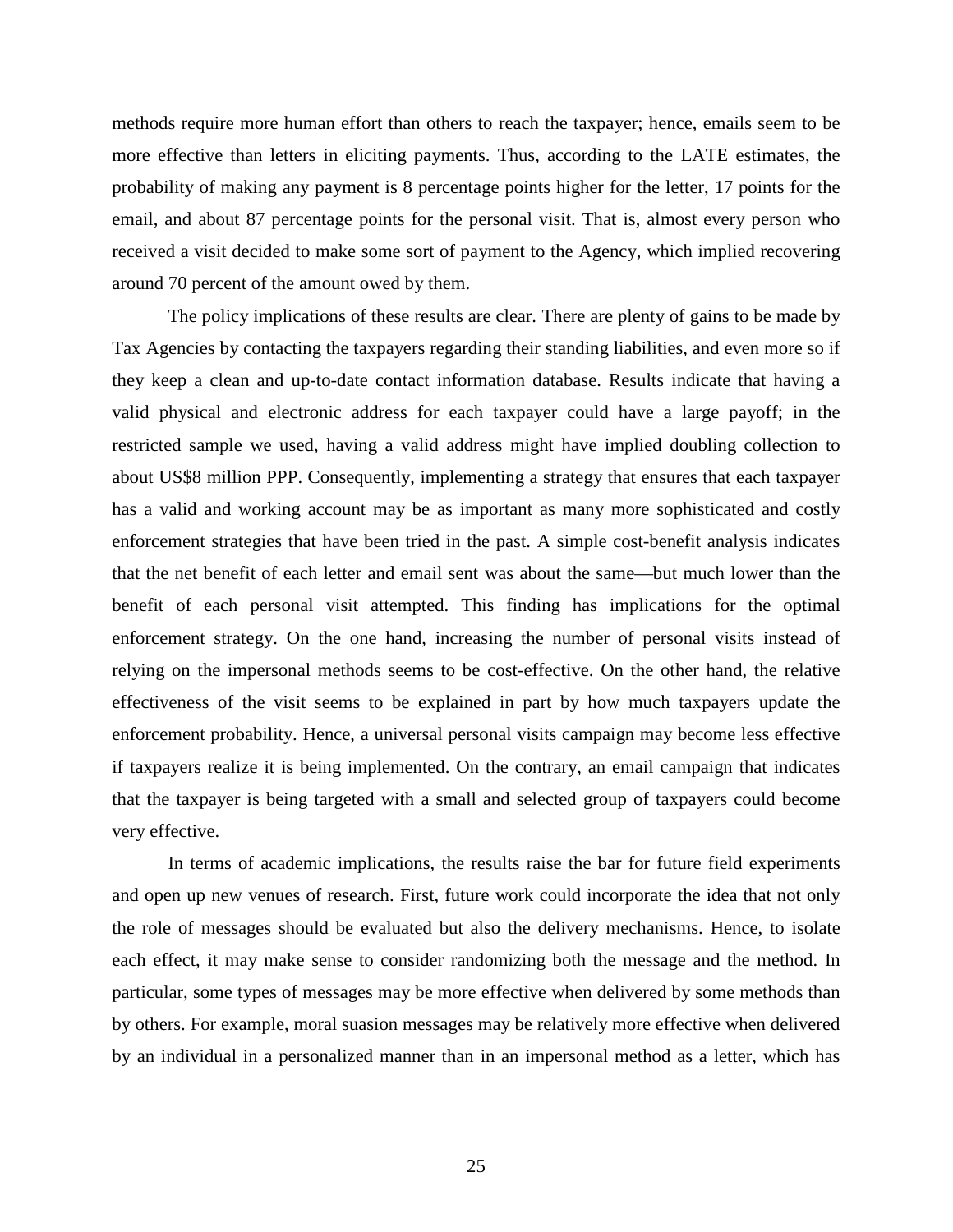usually been the norm. This is an empirical question that should be extended to other policy areas as well.

Second, future exercises should incorporate the variation of methods to test the effect of the different delivery mechanisms on standard compliance settings instead of looking only at tax delinquencies as we do here. Third, even though comparing the results in this paper to the GOTV results provides a first approximation to evaluating how much of the effect of the personal visits is due to the moral effect and how much to the update in the enforcement probability, it would still be necessary to test which of those effects is dominant. Future experiments could include explicit messages showing that the number of taxpayers being contacted is fixed and also the contact method to reach them. This way, any difference between the personal visit and the impersonal method would be due to moral considerations.

Finally, the paper has shown that spillover effects can be substantial. In the case of this experiment, the messages elicited additional payments. It could be the case in other contexts, particularly in the context of enforcement of taxes with self-declaration, taxpayers may substitute across taxes and compensate by paying what the government asks but reducing the amount declared in other taxes (or to other authorities). Whenever possible, studies should incorporate evaluating spillover effects explicitly into the research strategy.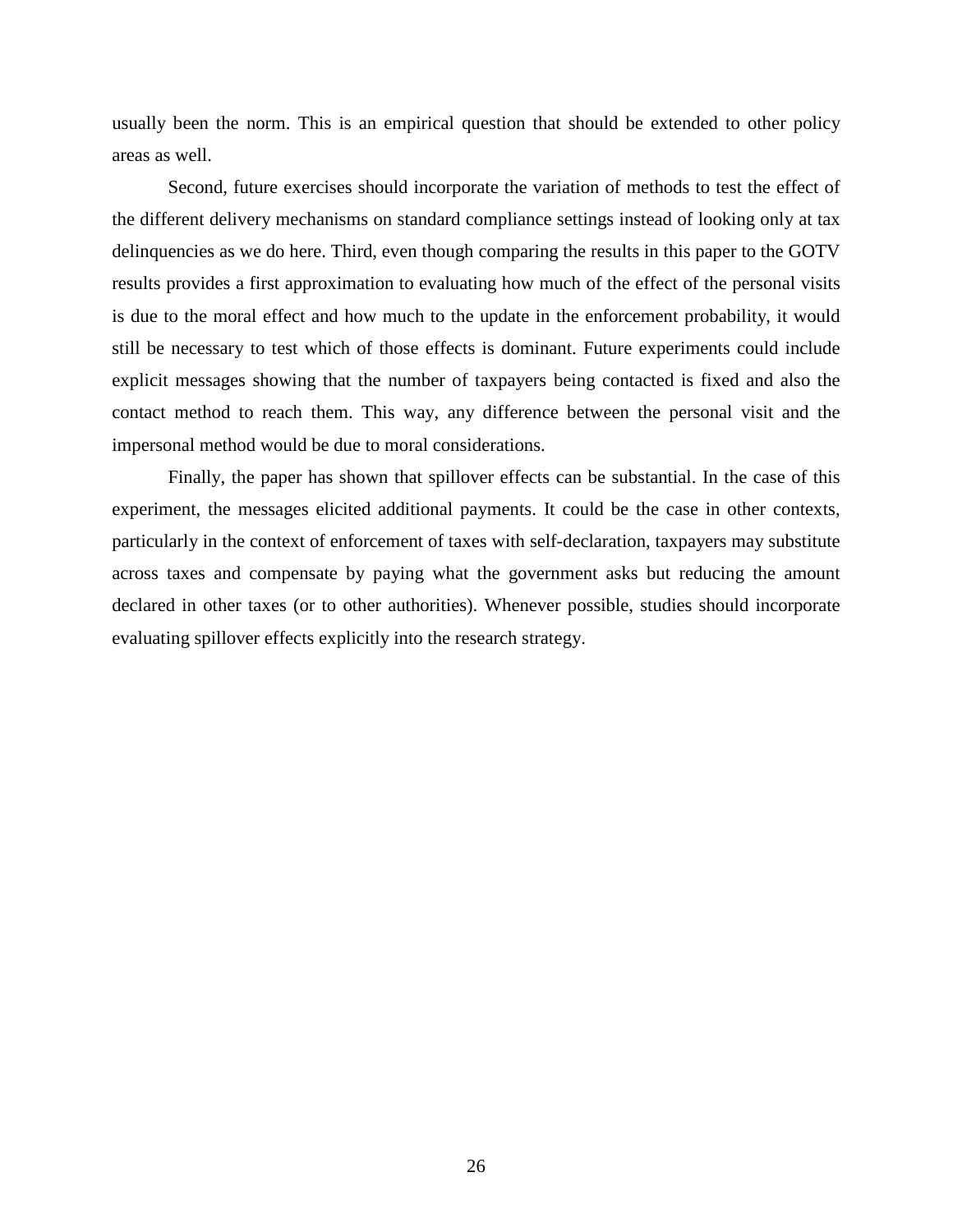# **References**

- Aguirre, B., and F.F. Rocha. 2010. "Trust and Tax Morale in Latin American and Caribbean Countries." Paper presented at the 14th Annual Conference of the International Society for New Institutional Economics, June 17–19, Stirling, Scotland, United Kingdom.
- Allingham, M.G., and A. Sandmo. 1972. "Income Tax Evasion: A Theoretical Analysis." *Journal of Public Economics* 1(3–4): 323–38.
- Alm, J., B. Jackson and M. McKee. 1992. "Institutional Uncertainty and Taxpayer Compliance." *American Economic Review* 82(4): 1018–26.
- Alm, J., and J. Martínez-Vázquez. 2007. "Tax Morale and Tax Evasion in Latin America." International Studies Program Working Paper 07-04. Atlanta, United States: Georgia State University.
- Alm, J., G.H. McClelland and W.D. Schulze.1992. "Why Do People Pay Taxes?" *Journal of Public Economics* 48(1): 21–38.
- Alm, J., and B. Torgler. 2006. "Culture Differences and Tax Morale in the United States and in Europe." *Journal of Economic Psychology* 27(2): 224–46.
- Andreoni, J., B. Erard and J. Feinstein. 1998. "Tax Compliance." *Journal of Economic Literature* 36(2): 818–60.
- Arceneaux, K. 2007. "I'm Asking for Your Support: The Effect of Personally Delivered Campaign Messages on Voting Decisions and Opinion Formation." *Quarterly Journal of Political Science* 2(1): 43-65.
- Arceneaux, K., and D. Nickerson. 2006. "Even if You Have Nothing Nice to Say, Go Ahead and Say It: Two Field Experiments Testing Negative Campaign Tactics." Unpublished manuscript. Prepared for presentation at the 2005 Meeting of the American Political Science Association, September 1-4, Washington, DC, United States.
- Ariel, B. 2012. "Deterrence and Moral Persuasion Effects on Corporate Tax Compliance: Findings from a Randomized Controlled Trial." *Criminology* 50(1): 27–69.
- Barone, G., and S. Mocetti. 2009. "Tax Morale and Public Spending Inefficiency." Working Paper 732. Rome, Italy: Banca d'Italia.
- Barton, J., M. Castillo and R. Petrie. 2014. "What Persuades Voters? A Field Experiment on Political Campaigning." *Economic Journal* 124(574): F293–F326.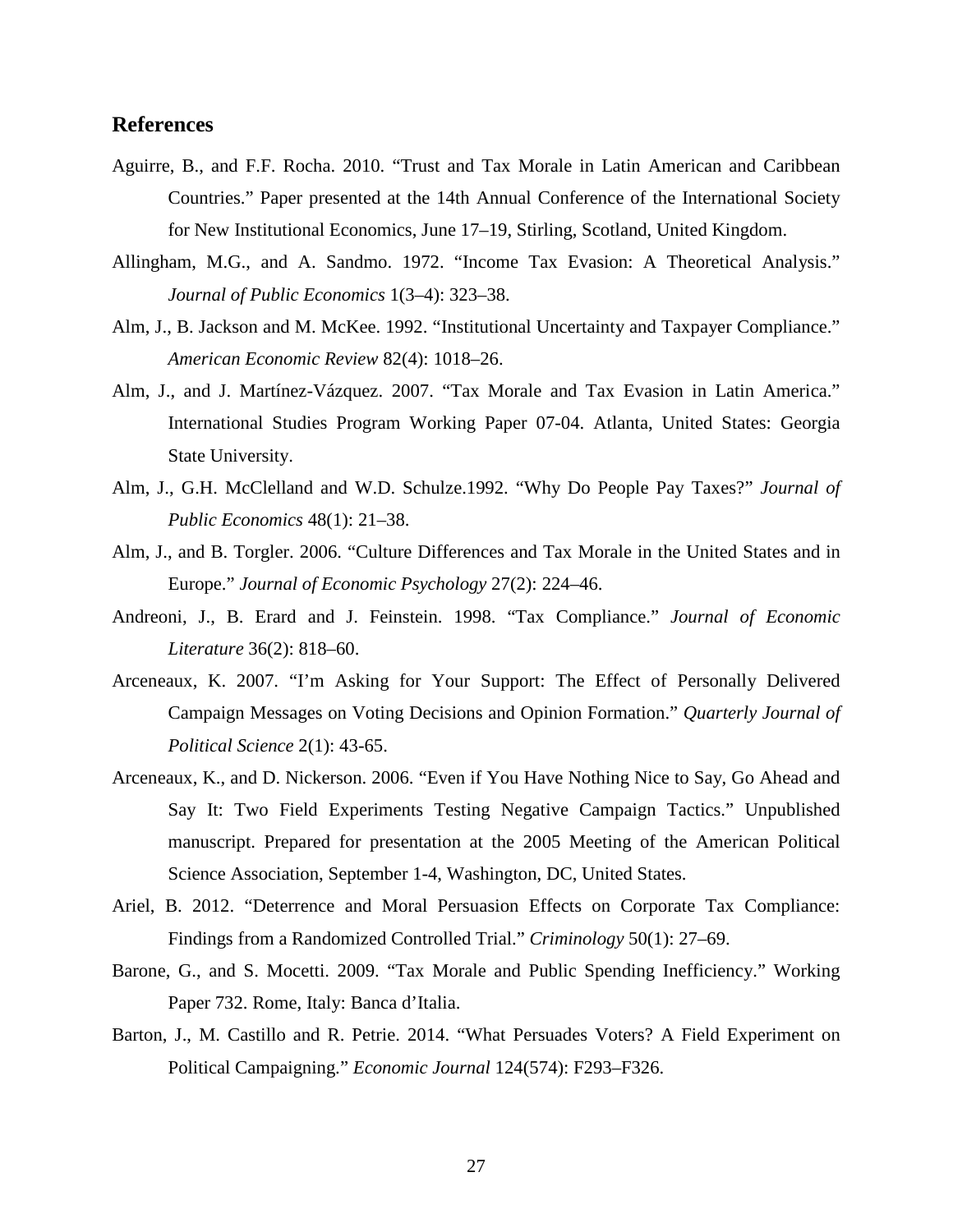- Bayer, R.C. 2006. "Moral Constraints and Evasion of Income Tax." *IUP Journal of Public Finance* 4(1): 7–31.
- Behavioral Insights Team (BIT). 2012. "Applying Behavioural Insights to Reduce Fraud, Error and Debt." London, United Kingdom: Cabinet Office. Available at: [https://www.gov.uk/government/uploads/system/uploads/attachment\\_data/file/60539/BIT](https://www.gov.uk/government/uploads/system/uploads/attachment_data/file/60539/BIT_FraudErrorDebt_accessible.pdf) [\\_FraudErrorDebt\\_accessible.pdf](https://www.gov.uk/government/uploads/system/uploads/attachment_data/file/60539/BIT_FraudErrorDebt_accessible.pdf)
- Bergman, M., and A. Nevarez. 2006. "Do Audits Enhance Compliance? An Empirical Assessment of VAT Enforcement." *National Tax Journal* 59(4): 817–32.
- Bernheim, B.D., and A. Rangel. 2007. "Behavioral Public Economics, Welfare and Policy Analysis with Nonstandard Decision-Makers. In: P. Diamond and H. Vartiainen, editors. *Behavioral Economics and Its Applications*. Princeton, United States: Princeton University Press.
- Bernheim, B.D., and A. Rangel. 2009. "Beyond Revealed Preference, Choice-Theoretic Foundations for Behavioral Welfare Economics." *Quarterly Journal of Economics* 124(1): 51–104.
- Bertrand, M. et al. 2010. "What's Advertising Content Worth? Evidence from a Consumer Credit Marketing Field Experiment." *Quarterly Journal of Economics* 125(1): 263–305.
- Blumenthal, M., C. Christian and J. Slemrod. 2001. "Do Normative Appeals Affect Tax Compliance? Evidence from a Controlled Experiment in Minnesota." *National Tax Journal* 54(1): 125–38.
- Bruhn, M., and D. McKenzie. 2009. "In Pursuit of Balance, Randomization in Practice in Development Field Experiments." *American Economic Journal: Applied Economics* 1(4): 200–32.
- Card, D., S. DellaVigna and U. Mamendier. 2011. "The Role of Theory in Field Experiments." NBER Working Paper 17047. Cambridge, United States: National Bureau of Economic Research.
- Castro, L., and C. Scartascini. 2015. "Tax Compliance and Enforcement in the Pampas: Evidence from a Field Experiment." *Journal of Economic Behavior and Organization* 116: 65–82.
- Chetty, R., A. Looney and K. Kroft. 2009. "Salience and Taxation: Theory and Evidence." *American Economic Review* 99(4): 1145-1177.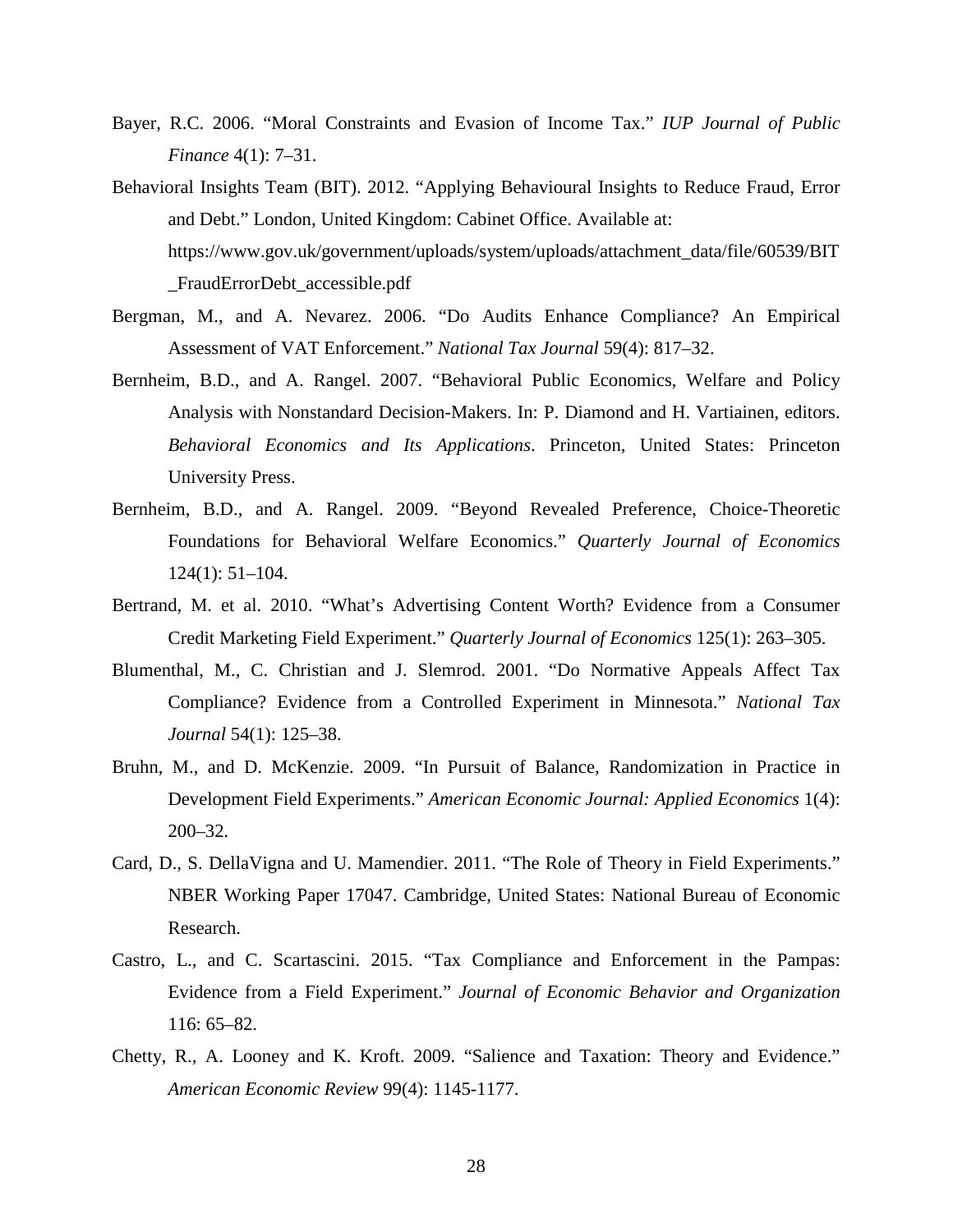- Chirico, M. et al. 2015. "An Experimental Evaluation of Notification Strategies to Increase Property Tax Compliance: Free-Riding in the City of Brotherly Love." In: J.R. Brown, editor. *Tax Policy and the Economy*. Volume 30. Chicago, United States: National Bureau of Economic Research and University of Chicago Press.
- Coleman, S. 1996. "The Minnesota Income Tax Compliance Experiment: State Tax Results." MPRA Paper 4827. Munich, Germany: Munich University Library.
- Coleman, S., 2007. The Minnesota Income Tax Compliance Experiment, Replication of the Social Norms Experiment. MPRA Paper 5820. Munich, Germany: Munich University Library.
- Congdon, W.J., J.R. Kling and S. Mullainathan. 2011. *Policy and Choice, Public Finance through the Lens of Behavioral Economics*. Washington, DC, United States: Brookings Institution Press.
- Corbacho, A., V. Fretes Cibils and E. Lora, editors. 2013. *More than Revenue: Taxation as a Development Tool*. Development in the Americas Report. Washington, DC, and New York, United States: Inter-American Development Bank and Palgrave Macmillan.
- Cowell, F.A., and J.P.F. Gordon. 1988. "Unwillingness to Pay, Tax Evasion and Public Good Provision." *Journal of Public Economics* 36(3): 305–21.
- Cummings, R.G. et al. 2005. "Effects of Tax Morale on Tax Compliance, Experimental and Survey Evidence." CREMA Working Paper 2005-29. Basel, Switzerland: Center for Research in Economics, Management and the Arts.
- Dale, A., and A. Strauss. 2009. "Don't Forget to Vote: Text-Messages Reminders as a Mobilization Tool." *American Journal of Political Science* 53(4): 787-804
- Dell'Anno, R. 2009. "Tax Evasion, Tax Morale and Policy Maker's Effectiveness." *Journal of Socio-Economics* 38(6): 988–97.
- DellaVigna, S., J.A. List and U. Malmendier 2009. "Testing for Altruism and Social Pressure in Charitable Giving." NBER Working Paper 15629. Cambridge, United States: National Bureau of Economic Research.
- Del Carpio, L. 2014. "Are the Neighbors Cheating? Evidence from a Social Norm Experiment on Property Taxes in Peru." Princeton, United States: Princeton University. Manuscript. Available at: [http://scholar.princeton.edu/sites/default/files/Are\\_the\\_neighbors\\_cheating\\_Apr2014\\_0.pdf](http://scholar.princeton.edu/sites/default/files/Are_the_neighbors_cheating_Apr2014_0.pdf)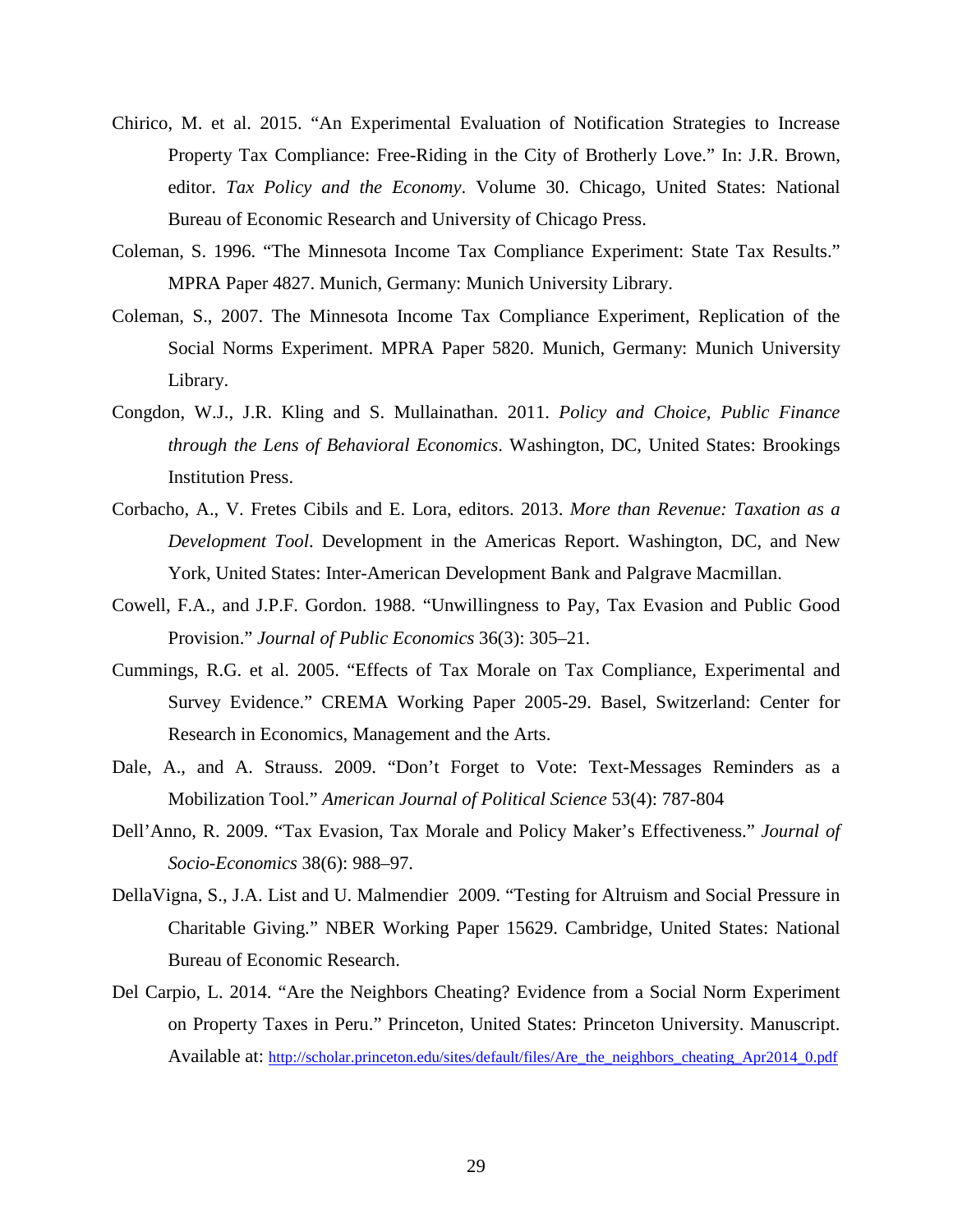- Dhami, S., and A. al-Nowaihi. 2007. "Why Do People Pay Taxes? Prospect Theory versus Expected Utility Theory." *Journal of Economic Behavior and Organization* 64(1): 171– 92.
- Dhami, S., and A. al-Nowaihi. 2010. "Optimal Taxation in the Presence of Tax Evasion: Expected Utility versus Prospect Theory." *Journal of Economic Behavior and Organization* 75(2): 313–37.
- Dwenger, N. et al. 2014. "Extrinsic and Intrinsic Motivations for Tax Compliance: Evidence from a Field Experiment in Germany." Unpublished manuscript. Available at: [http://www.tax.mpg.de/files/pdf3/dwenger-kleven-rasul-rincke\\_oct2014\\_full1.pdf](http://www.tax.mpg.de/files/pdf3/dwenger-kleven-rasul-rincke_oct2014_full1.pdf)
- Eisenhauer, J.G. 2008. "Ethical Preferences, Risk Aversion, Taxpayer Behavior." *Journal of Socio-Economics* 37(1): 45–63.
- Fellner, G., R. Sausgruber and C. Traxler. 2013. "Testing Enforcement Strategies in the Field: Threat, Moral Appeal and Social Information." *Journal of the European Economic Association* 11(3): 634–60.
- Fortin, B., G. Lacroix and M.C. Villeval. 2007. "Tax Evasion and Social Interactions." *Journal of Public Economics* 91(11–12): 2089–2112.
- Freeman, R.B. 1997. "Working for Nothing: The Supply of Volunteer Labor." Journal of Labor Economics 15(1):S140-66.
- Frey, B.S., and B. Torgler. 2007. "Tax Morale and Conditional Cooperation." *Journal of Comparative Economics* 35(1): 136–59.
- Fryer, R.G., Jr., 2013. "Information and Student Achievement, Evidence from a Cellular Phone Experiment." NBER Working Paper 19113. Cambridge, United States: National Bureau of Economic Research.
- Fujiwara, T., and L. Wantchekon. 2013. "Can Informed Public Deliberation Overcome Clientelism? Experimental Evidence from Benin." *American Economic Journal: Applied Economics* 5(4): 241–255
- Gangl, K. et al. 2014. "Effects of Supervision on Tax Compliance: Evidence from a Field Experiment in Austria." *Economic Letters* 123: 378-382.
- Gerber, A.S., and D.P. Green. 2000. "The Effects of Canvassing, Telephone Calls, and Direct Mail on Voter Turnout: A Field Experiment." *American Political Science Review* 94: 653-63.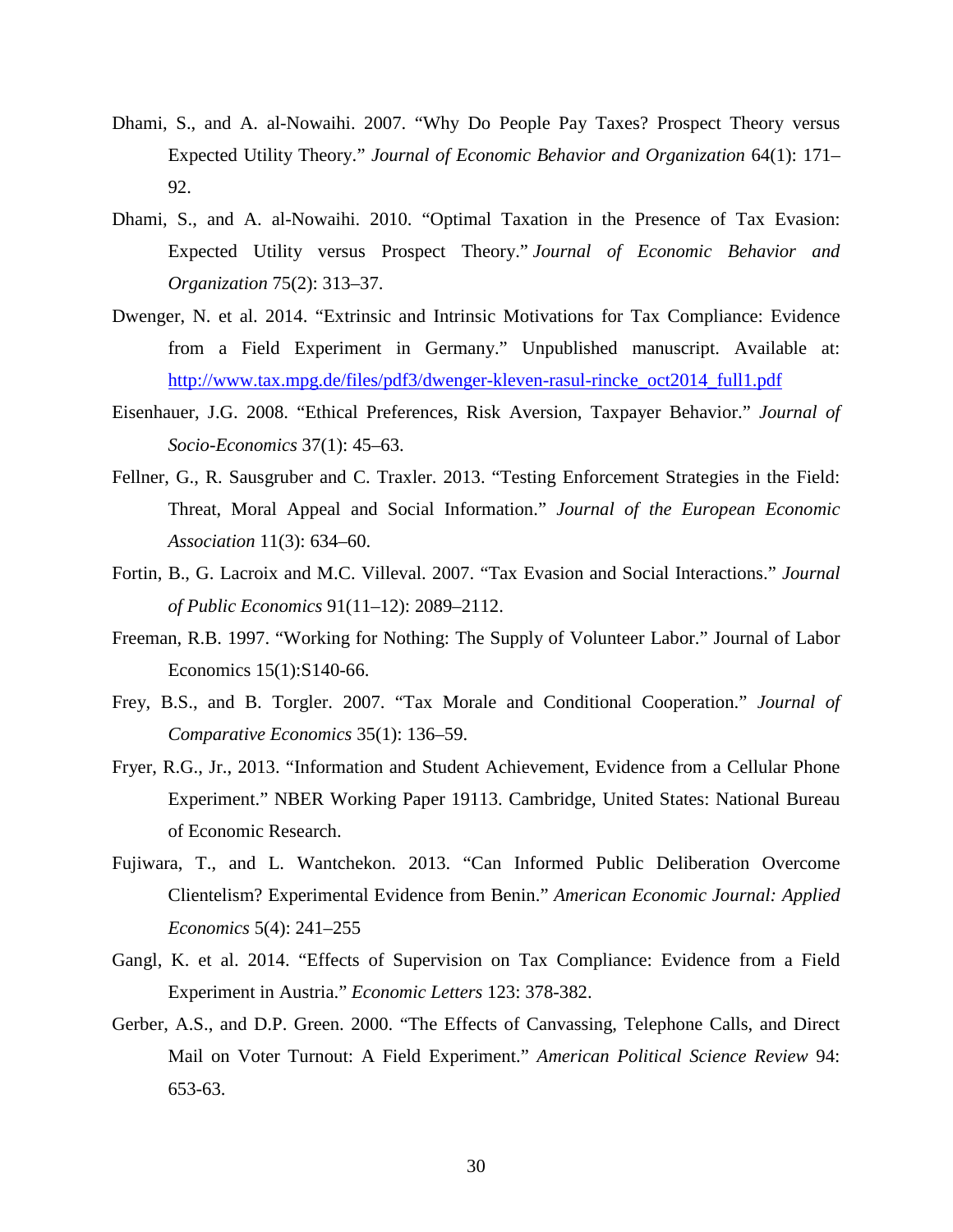- Gordon, J.P.F. 1989. "Individual Morality and Reputation Costs as Deterrents to Tax Evasion." *European Economic Review* 33(4): 797–805.
- Green, A., and D. Gerber. 2008. *Get Out the Vote: How to Increase Voter Turnout*. Washington, DC, United States: Brookings Institution Press.
- Green, D., and D. Karlan. 2006. "Effects of Robotic Calls on Voter Mobilization." Unpublished manuscript. New Haven, United States: Yale University, Institution for Social and Policy Studies.
- Hallsworth, M., J. List and I.V. Metcalfe. 2014. "The Behavioralist as Tax Collector: Using Natural Field Experiments to Enhance Tax Compliance." NBER Working Paper 20007. Cambridge, United States: National Bureau of Economic Research.
- Hallsworth, M. 2014. "The Use of Field Experiments to Increase Tax Compliance." *Oxford Review of Economic Policy* 30(4): 658-679.
- Harbaugh, W.T. 1998. "What Do Donations Buy? A Model of Philanthropy Based on Prestige and Warm Glow." *Journal of Public Economics* 67: 269-284.
- Hashimzade, N., G.D. Myles and B. Tran-Nam. 2010. "New Approaches to the Economics of Tax Evasion." Exeter, United Kingdom: University of Exeter. Available at: <http://people.exeter.ac.uk/gdmyles/papers/pdfs/Non-euEva.pdf>
- Hashimzade, N., G.D. Myles and B. Tran-Nam. 2012. "Applications of Behavioural Economics to Tax Evasion." *Journal of Economic Surveys*. Published online, 24 May 2012. DOI: 10.1111/j.1467-6419.2012.00733.x
- Hasseldine, J. et al. 2007. "Persuasive Communication: Tax Compliance Enforcement Strategies for Sole Proprietors." *Contemporary Accounting Research* 24(1): 171–194.
- Haynes, L. et al. 2013. "Collection of Delinquent Fines: An Adaptive Randomized Trial to Assess the Effectiveness of Alternative Text Messages." *Journal of Policy Analysis and Management* 32(4): 718–730.
- Imai, K. 2005. "Do Get-Out-the-Vote Calls Reduce Turnout? The Importance of Statistical Methods for Field Experiments." *American Political Science Review* 99: 283–300.
- Inter-American Development Bank (IDB). 2011. *Development Connections. Unveiling the Impact of New Information Technologies*. New York, United States: Palgrave Macmillan.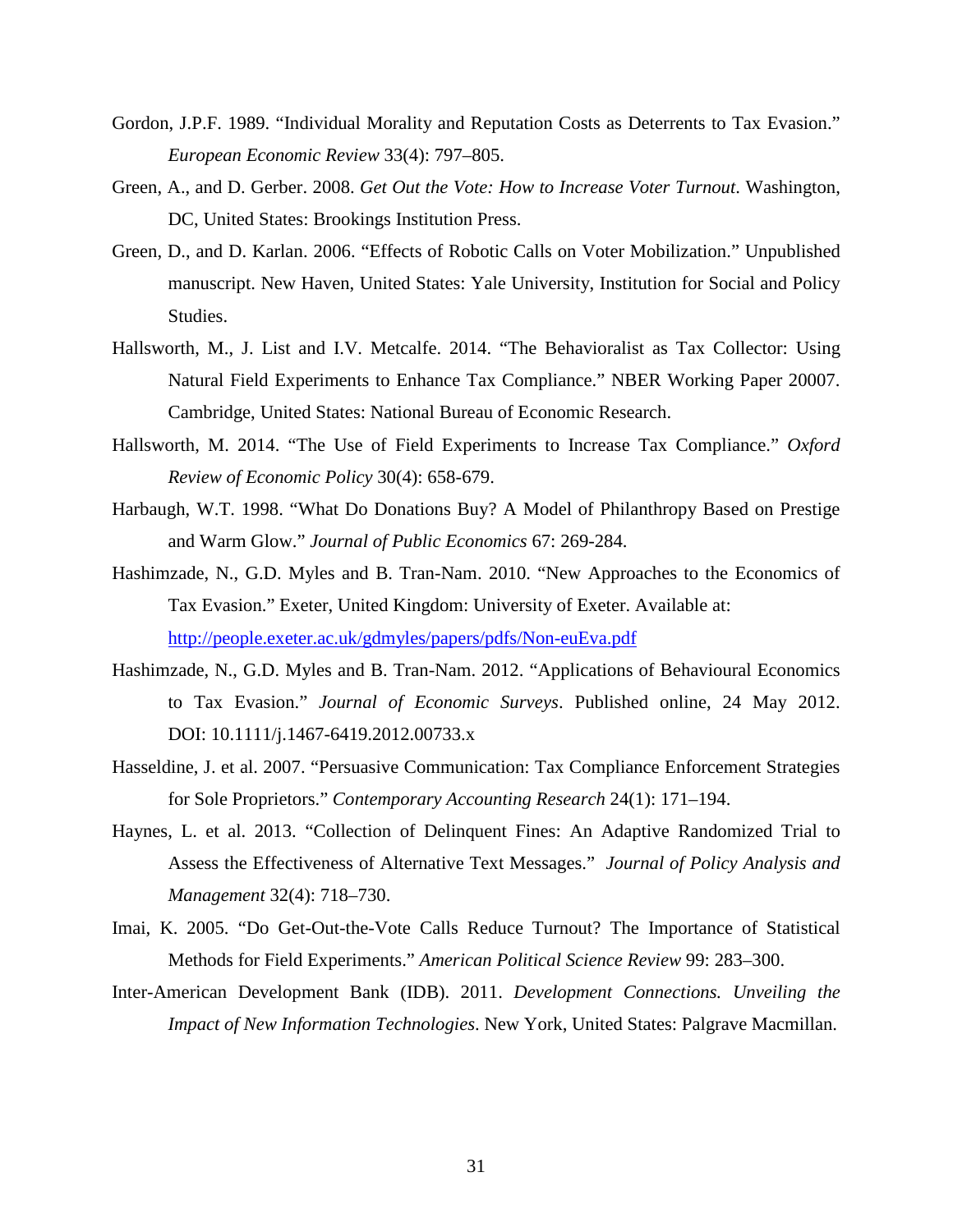- Khan, A.Q., A.I. Khwaja and B.A. Olken. 2014. "Tax Farming Redux: Experimental Evidence on Performance Pay for Tax Collectors." NBER Working Paper 20627. Cambridge, United States: National Bureau of Economic Research.
- Kendall, C., T. Nannicini and F. Trebbi. 2013. "How Do Voters Respond to Information? Evidence from a Randomized Campaign." NBER Working Paper 18986. Cambridge, United States: National Bureau of Economic Research.
- Kessler, J.B., and C.Y. Zhang. 2014. "Behavioral Economics and Health." Paper for *Oxford Textbook of Public Health*. Available at:

http://assets.wharton.upenn.edu/~czhan/KesslerZhang\_BehavioralEconomicsHealth.pdf

- Kim, Y., 2003. "Income Distribution and Equilibrium Multiplicity in a Stigma-Based Model of Tax Evasion." *Journal of Public Economics* 87: 1591–1616.
- Kleven, H.J. et al. 2011. "Unwilling or Unable to Cheat? Evidence from a Tax Audit Experiment in Denmark." *Econometrica* 79(3): 651–92.
- Lacetera, N., and M. Macis. 2010. "Social Image Concerns and Prosocial Behavior: Field Evidence from a Nonlinear Incentive Scheme." *Journal of Economic Behavior and Organization* 76(2): 225-37.
- Landry, C. et al. 2006. "Toward an Understanding of the Economics of Charity: Evidence from a Field Experiment." *Quarterly Journal of Economics* 121(2): 747-782.
- Luttmer, E.F.P., and M. Singhal. 2014. "Tax Morale." *Journal of Economic Perspectives* 28(4): 149-168.
- Mascagni, G. 2014. "A Review of Tax Experiments: From the Lab to the Field." Evidence Report 97. Essex, United Kingdom: Institute of Development Studies.
- Meer, J., and H.S. Rosen. 2011. "The ABCs of Charitable Solicitation." *Journal of Public Economics* 95(5-6):363-71.
- Murphy, K. 2004. "The Role of Trust in Nurturing Compliance: A Study of Accused Tax Avoiders." *Law and Human Behavior* 28(2): 187–209.
- Myles, G.D., and R.A. Naylor. 1996. "A Model of Tax Evasion with Group Conformity and Social Customs." *European Journal of Political Economy* 12(1): 49–66.
- Nickerson, D. 2006a. "Volunteer Phone Calls Can Increase Turnout." *American Politics Research* 34(3): 271-292.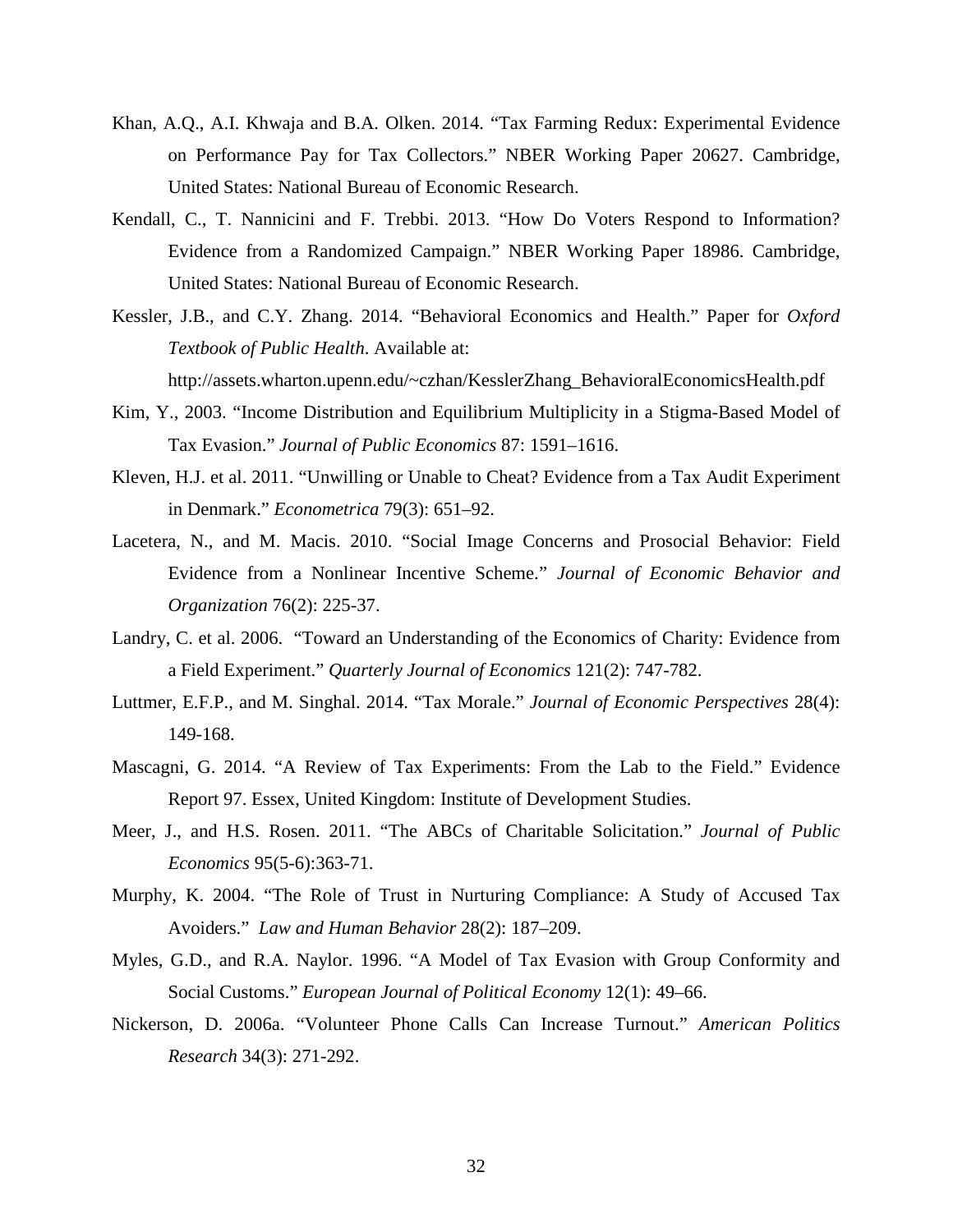- Nickerson, D. 2006b. "Demobilized by e-Mobilization: Evidence from Thirteen Field Experiments." Notre Dame, United States: University of Notre Dame, Department of Political Science. Unpublished Manuscript.
- Ortega, D., and P. Sanguinetti. 2013. "Deterrence and Reciprocity Effects on Tax Compliance: Experimental Evidence from Venezuela." CAF Working Paper 2013/08. Caracas, Venezuela: CAF.
- Ortega, D., and C. Scartascini. 2015. "Who's Calling? The Effect of Phone Calls as a Deterrence Mechanism." Washington, DC, United States: Inter-American Development Bank. Mimeographed document.
- Pérez-Truglia, R., and U. Troiano. 2015. "Shaming Tax Delinquents: Theory and Evidence from a Field Experiment in the United States." NBER Working Paper 21264. Cambridge, United States: National Bureau of Economic Research.
- Pomeranz, D. 2013. "No Taxation without Information, Deterrence and Self-Enforcement in the Value Added Tax." NBER Working Paper 19199. Cambridge, United States: National Bureau of Economic Research.
- Ramírez, R. 2005. "Giving Voice to Latino Voters: A Field Experiment on the Effectiveness of a National Nonpartisan Mobilization Effort." *Annals of the American Academy of Political and Social Science* 601, 66-84.
- Rawlings, G., 2004. "Cultural Narratives of Taxation and Citizenship, Fairness, Groups and Globalisation." Working Paper 52. Canberra, Australia: Australian National University: Centre for Tax System Integrity.
- Rogers, T., A.S. Gerber and C.R. Fox. 2012. "Rethinking Why People Vote: Voting as Dynamic Social Expression." In: E. Shafir, editor. *Behavioral Foundations of Policy*. Princeton, United States: Princeton University Press.
- Sandmo, A. 2005. "The Theory of Tax Evasion: A Retrospective View." National Tax Journal 58(4): 643–64.
- Scholz, J.T., and M. Lubell. 1998. "Trust and Taxpaying, Testing the Heuristic Approach to Collective Action." *American Journal of Political Science* 42(2): 398–417.
- Scholz, J.T., and N. Pinney. 1995. "Duty, Fear, Tax Compliance: The Heuristic Basis of Citizenship Behavior." *American Journal of Political Science* 39(2): 490–512.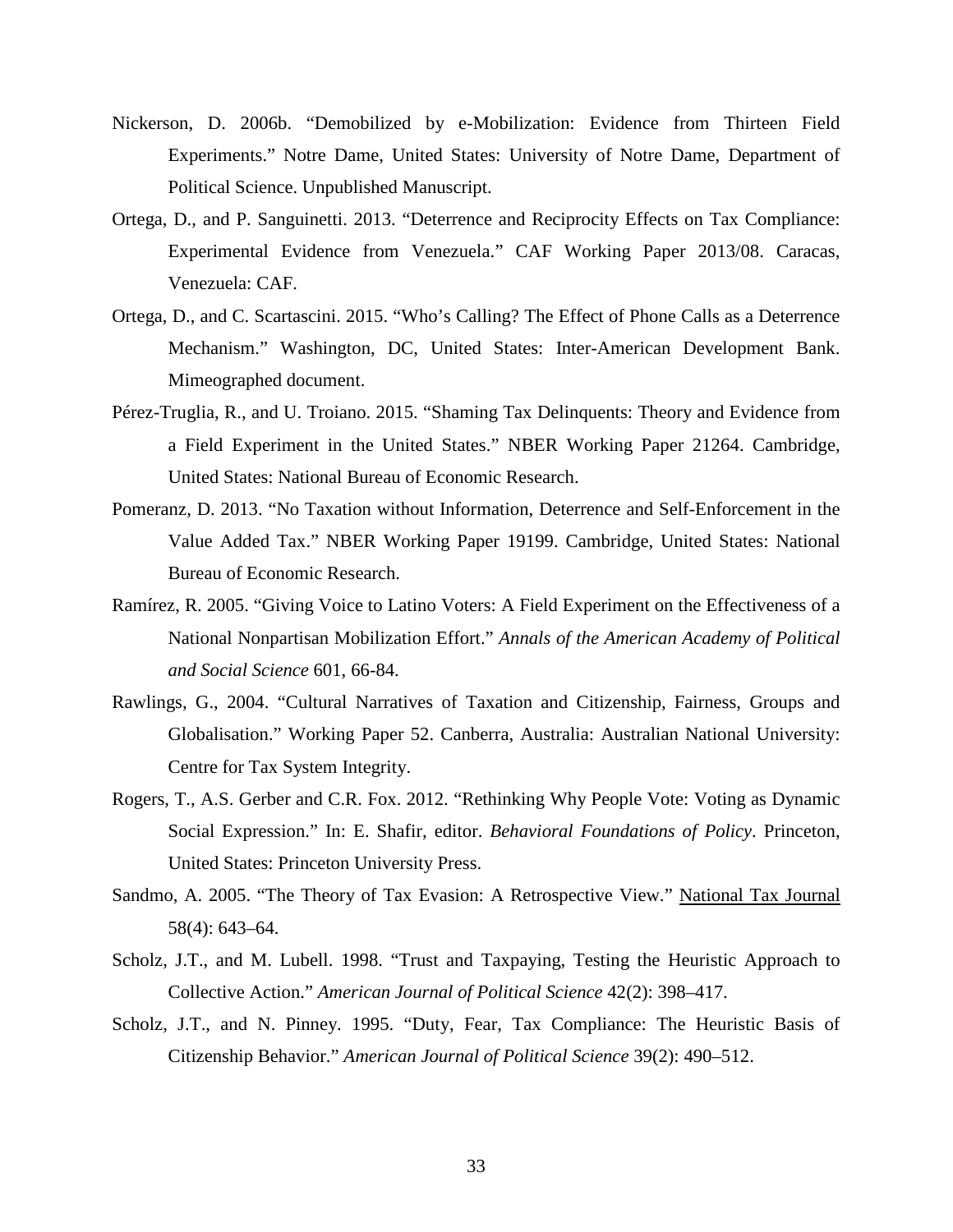- Shaw, D.R. et al. 2012. Do Robotic Calls from Credible Sources Influence Voter Turnout or Vote Choice? Evidence from a Randomized Field Experiment." *Journal of Political Marketing* 11(4): 231-245.
- Slemrod, J., M. Blumenthal and C. Christian. 2001. "Taxpayer Response to an Increased Probability of Audit: Evidence from a Controlled Experiment in Minnesota." *Journal of Public Economics* 79(3): 455–83.
- Snow, A., and R. Warren. 2005. "Ambiguity about Audit Probability, Tax Compliance, and Taxpayer Welfare." *Economic Inquiry* 43(4): 865-871.
- Stollwerk, A.F. 2006. "Does E-mail Affect Voter Turnout? An Experimental Study of the New York City 2005 Election." New Haven, United States: Yale University, Institution for Social and Policy Studies. Unpublished manuscript.
- Thaler, R.H., and C.R. Sunstein. 2008. *Nudge: Improving Decisions about Health, Wealth, Happiness*. New Haven, United States: Yale University Press.
- Torgler, B. 2003. "Tax Morale, Theory and Empirical Analysis of Tax Compliance." Basel, Switzerland: University of Basel. Ph.D. dissertation.
- Torgler, B. 2004. "Moral Suasion, An Alternative Tax Policy Strategy? Evidence from a Controlled Field Experiment in Switzerland." *Economics of Governance* 5(3): 235–53.
- Torgler, B. 2005. "Tax Morale in Latin America." *Public Choice* 122(1/2): 133–57.
- Torgler, B. 2013. "A Field Experiment in Moral Suasion and Tax Compliance Focusing on Underdeclaration and Overdeduction." *Public Finance Analysis* 69(4): 393-411.
- Torgler, B., A. Macintyre and M. Schaffner. 2008. "Causes and Consequences of Tax Morale: An Empirical Investigation." *Economic Analysis and Policy* 38(2): 313–39.
- Traxler, C. 2010. "Social Norms and Conditional Cooperative Taxpayers." *European Journal of Political Economy* 26(1): 89–103.
- Traxler, C., and J. Winter. 2012. "Survey Evidence on Conditional Norm Enforcement." *European Journal of Political Economy* 28(3): 390–98.
- Treasury General Inspector for Tax Administration. 2014. "Delinquent Taxes May Not Be Collected Because Required Research Was Not Always Completed Prior to Closing Some Cases As Currently Not Collectible." Reference Number: 2014-30-052. Washington, DC, United States: U.S. Department of the Treasury. Available at: <http://www.treasury.gov/tigta/auditreports/2014reports/201430052fr.pdf>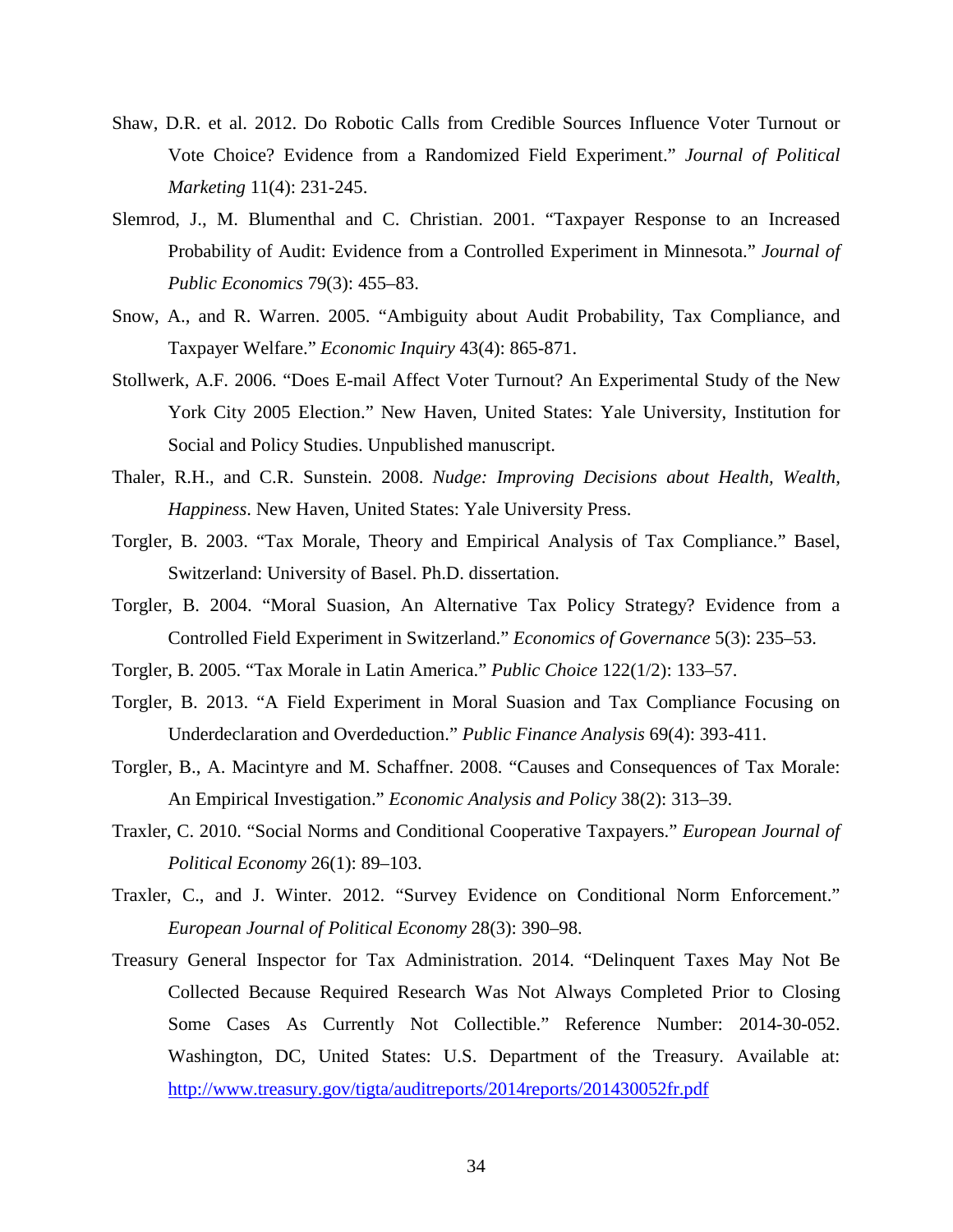- Wenzel, M. 2002. "Altering Norm Perceptions to Increase Tax Compliance." Working Paper 38. Canberra, Australia: Australian National University, Centre for Tax System Integrity.
- Wenzel, M. 2007. "The Multiplicity of Taxpayer Identities and Their Implications for Tax Ethics." *Law and Policy* 29(1): 31–50.
- Yaniv, G. 1999. "Tax Compliance and Advance Tax Payments: A Prospect Theory Analysis." *National Tax Journal* 52(4): 753–64.
- Yitzhaki, S. 1974. "A Note on Income Tax Evasion: A Theoretical Analysis." *Journal of Public Economics* 3(2): 201–02.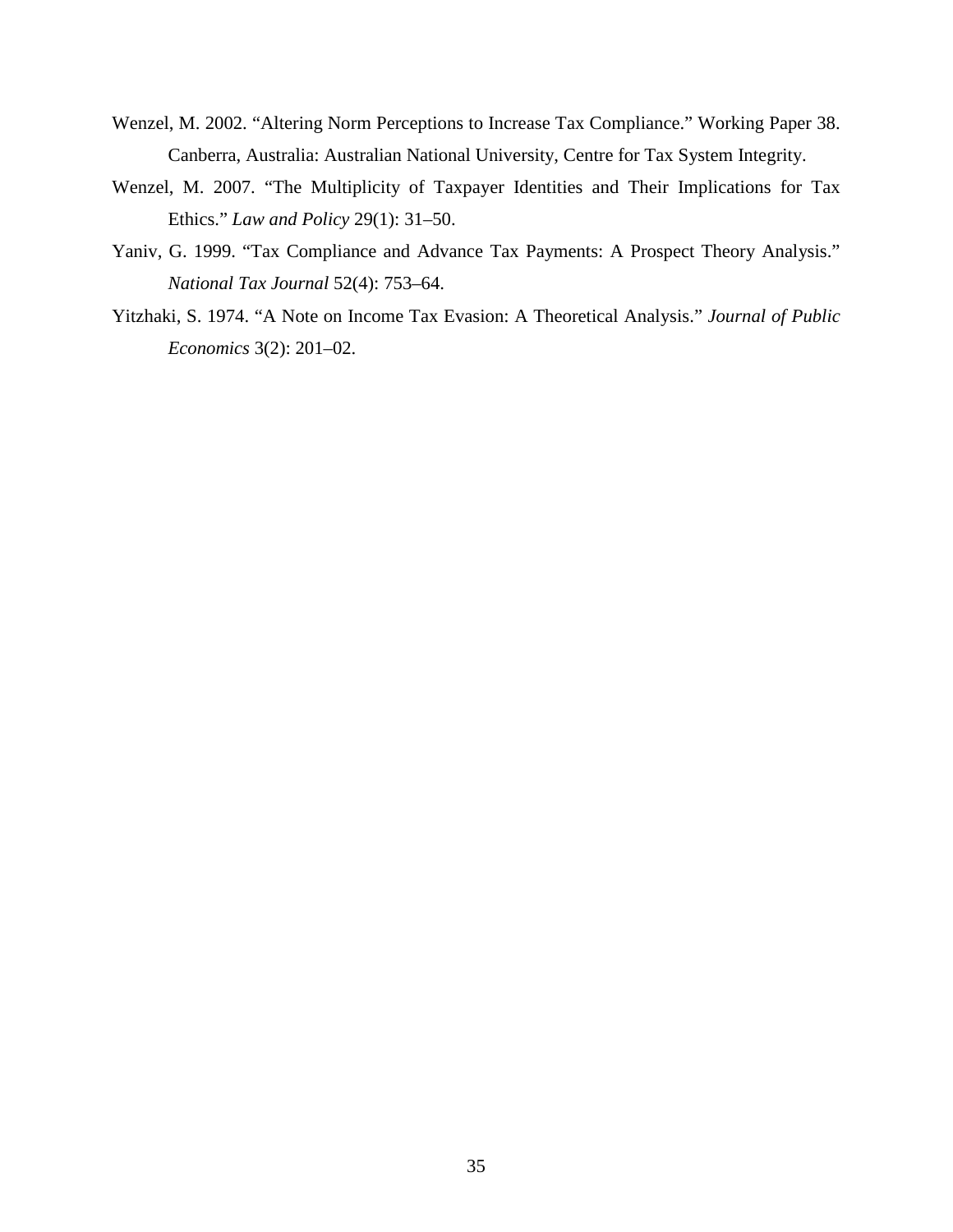### **Appendix A. Description of Variables**

Randomization was performed according to taxpayer's liabilities, which was the information to be provided in the messages, in six blocks according to size of debt and maturity. As can be observed in the table, samples balance on that variable. Unfortunately, they do not balance in some of the other covariates; we include them as controls in the empirical analysis.

|                           |          |            |                  | Difference w.r.t. control (coeff and s.e.) |              |           |           |          |                                         |        |
|---------------------------|----------|------------|------------------|--------------------------------------------|--------------|-----------|-----------|----------|-----------------------------------------|--------|
|                           | Average  | Overall    |                  | <b>Individual Treatments</b>               |              |           |           |          | p-value Wald test equality coefficients | Sample |
|                           | and s.d. | treatment  | Letter           | Email                                      | <b>Visit</b> | $[3]=[4]$ | $[3]=[5]$ |          | $[4]=[5] [3]=[4]=[5]$                   | size   |
|                           | $[1]$    | $[2]$      | $[3]$            | $[4]$                                      | $[5]$        | [6]       | $[7]$     | [8]      | $[9]$                                   | $[10]$ |
|                           |          |            |                  |                                            |              |           |           |          |                                         |        |
| Liabilities (in millions) | 4.440    | 0.026      | $-0.024$         | 0.019                                      | 0.172        | 0.723     | 0.135     | 0.277    | 0.32                                    | 20,818 |
|                           | (7.731)  | (0.098)    | (0.120)          | (0.113)                                    | (0.144)      |           |           |          |                                         |        |
| Liabilities (in logs)     | 13.998   | 0.009      | 0.001            | 0.01                                       | 0.023        | 0.524     | 0.195     | 0.489    | 0.425                                   | 20,818 |
|                           | (1.820)  | (0.012)    | (0.015)          | (0.014)                                    | (0.019)      |           |           |          |                                         |        |
|                           |          |            |                  |                                            |              |           |           |          |                                         |        |
| Number of debts           | 1.753    | 0.015      | 0.001<br>(0.027) | 0.031                                      | 0.002        | 0.267     | 0.981     | 0.345    | 0.491                                   | 20,818 |
|                           | (1.421)  | (0.022)    |                  | (0.025)                                    | (0.0316)     |           |           |          |                                         |        |
| Tax (Wealth)              | 0.105    | $-0.004$   | $-0.001$         | $-0.012**$                                 | 0.007        | 0.067     | 0.273     | 0.011    | 0.03                                    | 20,818 |
|                           | (0.307)  | (0.005)    | (0.006)          | (0.006)                                    | (0.00758)    |           |           |          |                                         |        |
| Tax (Income Tax)          | 0.229    | $-0.002$   | 0.002            | $-0.007$                                   | 0.001        | 0.27      | 0.902     | 0.437    | 0.518                                   | 20,818 |
|                           | (0.420)  | (0.006)    | (0.008)          | (0.008)                                    | (0.00986)    |           |           |          |                                         |        |
|                           |          |            |                  |                                            |              |           |           |          |                                         |        |
| Tax (VAT)                 | 0.666    | 0.007      | $-0.001$         | $0.019**$                                  | $-0.008$     | 0.032     | 0.55      | 0.02     | 0.032                                   | 20,818 |
|                           | (472)    | (0.007)    | (0.009)          | (0.009)                                    | (0.0113)     |           |           |          |                                         |        |
| Taxpayer type (firms)     | 0.616    | $0.055***$ | $0.046***$       | $0.049***$                                 | $0.095***$   | 0.764     | $\bf{0}$  | $\bf{0}$ | $\bf{0}$                                | 20,818 |
|                           | (0.486)  | (0.008)    | (0.009)          | (0.009)                                    | (0.0116)     |           |           |          |                                         |        |

**Table A.1. Random Assignment to Treatment**

Notes: Each row shows statistics for a different variable. . Column [1] shows the sample average and the standard deviation in parenthesis Columns [2] shows the regression coefficient and the standard error in parenthesis corresponding to an OLS regression that includes controls for strata and district. Standard errors are robust. \*\*\* p<0.01, \*\* p<0.05, \* p<0.1

Columns [3]-[5] shows the regression coefficients and the standard errors in parenthesis corresponding to an OLS regression that includes controls for strata and district. Standard errors are robust. \*\*\* p<0.01, \*\* p<0.05, \* p<0.1

Columns [6]-[9] shows the p-value of a test of equality of coefficients. Column [10] shows the sample size.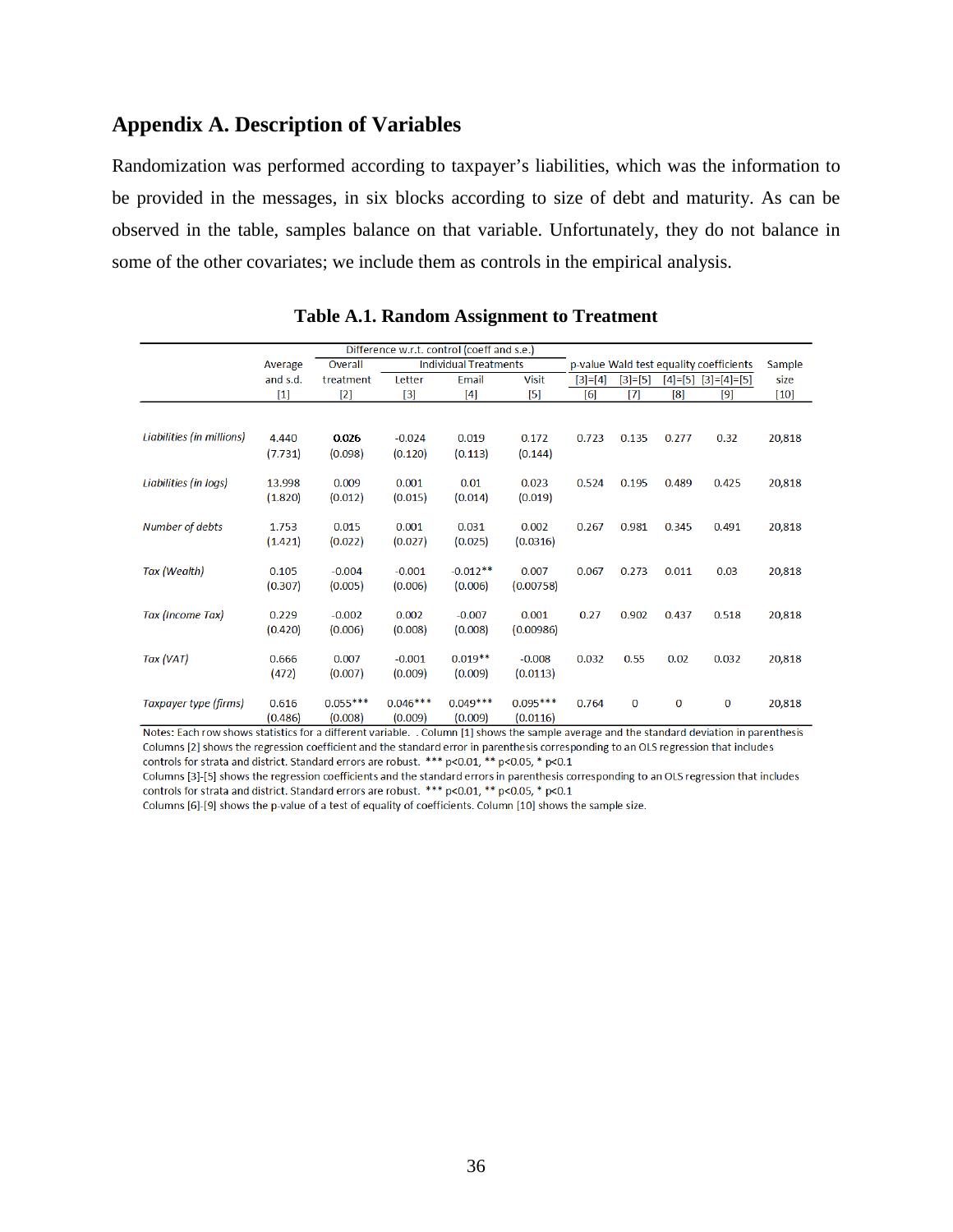|                                                                               |                                                            |                                                            | Dependent variables                                     |                                                         |
|-------------------------------------------------------------------------------|------------------------------------------------------------|------------------------------------------------------------|---------------------------------------------------------|---------------------------------------------------------|
|                                                                               |                                                            | <b>Overall Treatment</b>                                   | <b>Treated Letter</b>                                   |                                                         |
| VARIABLES                                                                     | (1)                                                        | (2)                                                        | (3)                                                     | (4)                                                     |
| Assignment to Treatment                                                       | $0.600***$<br>(0.01)                                       | $0.601***$<br>(0.01)                                       |                                                         |                                                         |
| Assignment to Letter                                                          |                                                            |                                                            | $0.400***$<br>(0.01)                                    | $0.400***$<br>(0.01)                                    |
| Assignment to Email                                                           |                                                            |                                                            | $0.004***$<br>(0.00)                                    | $0.004***$<br>(0.00)                                    |
| Assignment to Inspection                                                      |                                                            |                                                            | $0.053***$<br>(0.00)                                    | $0.052***$<br>(0.00)                                    |
| N<br>Controls                                                                 | 20,818<br>No                                               | 20,818<br>Yes                                              | 20,818<br>No                                            | 20,818<br>Yes                                           |
| LM test statistic for<br>underidentification (Anderson or                     |                                                            |                                                            |                                                         |                                                         |
| Kleibergen-Paap)<br>p-value of underidentification LM                         | 6819                                                       | 6803                                                       | 6819                                                    | 6803                                                    |
| statistic<br>F statistic for weak identification                              | 0                                                          | 0                                                          | 0                                                       | $\mathbf 0$                                             |
| (Cragg-Donald or Kleibergen-Paap)                                             | 13778                                                      | 13715                                                      | 13778                                                   | 13715                                                   |
|                                                                               |                                                            |                                                            | Dependent variables                                     |                                                         |
|                                                                               |                                                            | <b>Treated Email</b>                                       | Treated Inspection                                      |                                                         |
|                                                                               | (5)                                                        | (6)                                                        | (7)                                                     | (8)                                                     |
| Assignment to Letter<br>Assignment to Email<br>Assignment to Inspection       | $0.008***$<br>(0.00)<br>$0.879***$<br>(0.00)<br>$0.010***$ | $0.009***$<br>(0.00)<br>$0.879***$<br>(0.00)<br>$0.011***$ | $0.004**$<br>(0.00)<br>$-0.001$<br>(0.00)<br>$0.145***$ | $0.004**$<br>(0.00)<br>$-0.001$<br>(0.00)<br>$0.144***$ |
|                                                                               | (0.00)                                                     | (0.00)                                                     | (0.01)                                                  | (0.01)                                                  |
| N<br>Controls                                                                 | 20,818<br>No                                               | 20,818<br>Yes                                              | 20,818<br>No                                            | 20,818<br>Yes                                           |
| LM test statistic for<br>underidentification (Anderson or<br>Kleibergen-Paap) | 452.2                                                      | 450.4                                                      | 452.2<br>o                                              | 450.4                                                   |
| p-value of underidentification LM<br>statistic                                | 0                                                          | 0                                                          | 0                                                       | 0                                                       |
| F statistic for weak identification                                           | 165.2                                                      | 164.3                                                      | 165.2                                                   | 164.3                                                   |

### **Table A.2. First-Stage Regression Table**

Controls No Yes No Yes Notes: Each row shows the regression coefficients and the standard error in parenthesis correspondin to the First stage of IV regression that include strata and district. Standard errors are robust.

N 20,818 20,818 20,818 20,818

\*\*\* p<0.01, \*\* p<0.05, \* p<0.1

(Cragg-Donald or Kleibergen-Paap)

Even columns include Liabilities (in log), Taxpayer type (firm), Type of tax dummies,

Pre-payments (in logs), Wrong Information, and Overpayments as additional controls.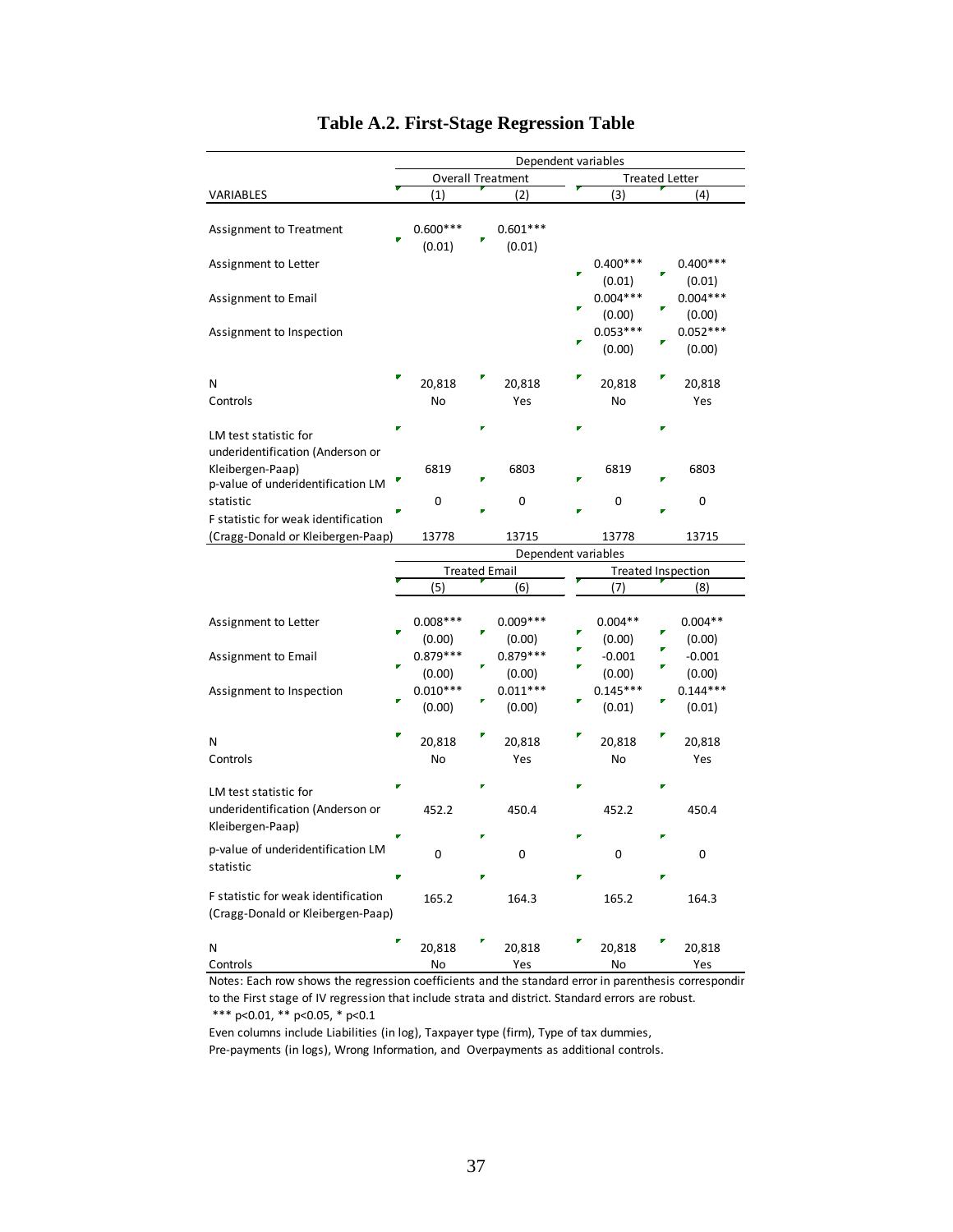# Appendix B.

# **Index**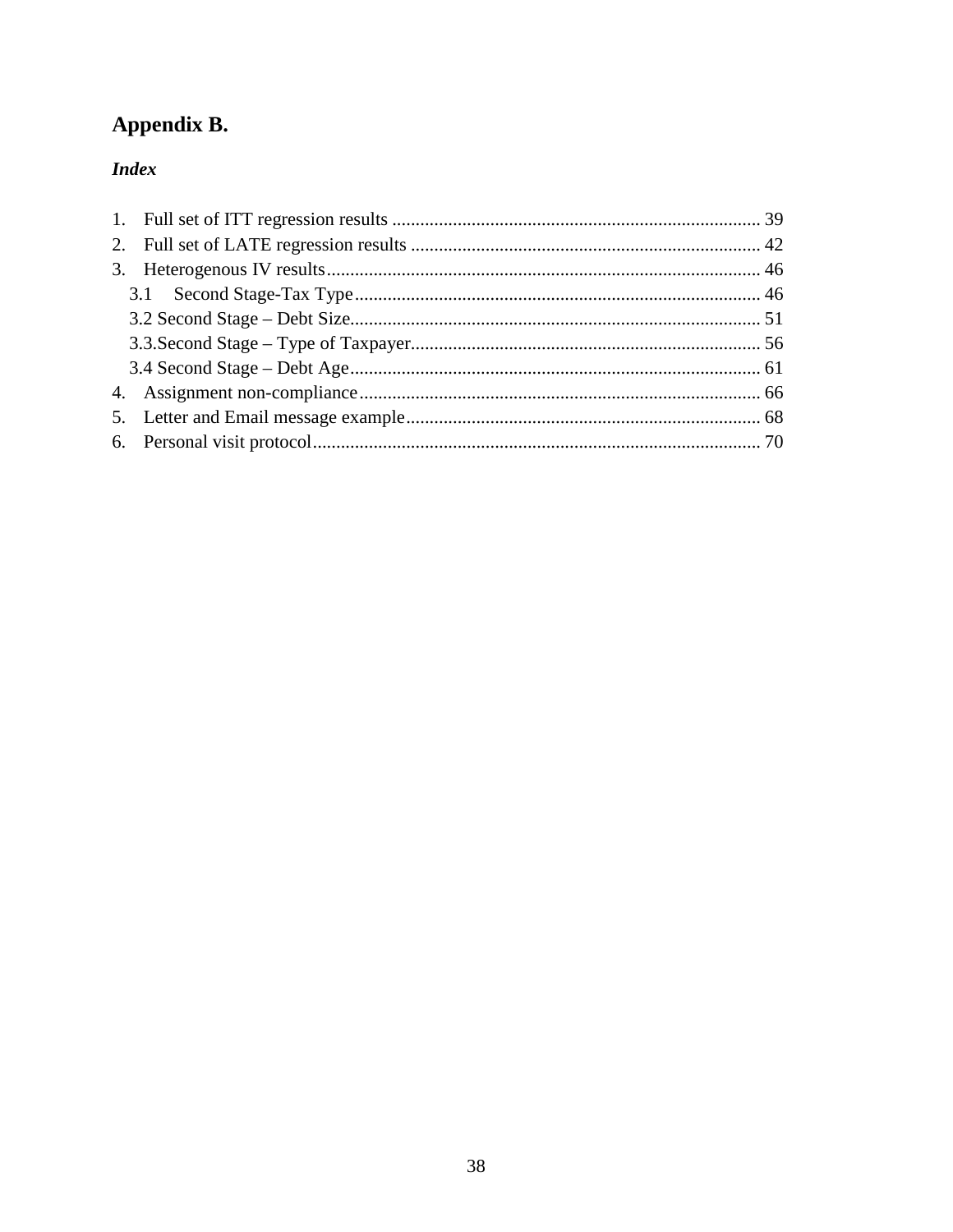## *Full Set of ITT Regression Results*

|                                    |        |                      |    |                      |   | Dependent Variable   |        |                      |                              |                      |         |                      |          |                      |    |                                  |
|------------------------------------|--------|----------------------|----|----------------------|---|----------------------|--------|----------------------|------------------------------|----------------------|---------|----------------------|----------|----------------------|----|----------------------------------|
|                                    |        |                      |    |                      |   |                      | Paid   |                      |                              |                      |         |                      |          |                      |    |                                  |
|                                    |        | (1)                  |    | (2)                  |   | (3)                  |        | (4)                  |                              | (5)                  |         | (6)                  |          | (7)                  |    | (8)                              |
| Overall treatment                  | P.     | $0.109***$<br>(0.00) | ٠  | $0.105***$<br>(0.00) | ₽ | $0.109***$<br>(0.00) | P.     | $0.105***$<br>(0.00) |                              |                      |         |                      |          |                      |    |                                  |
| Letter                             |        |                      |    |                      |   |                      |        |                      | ×                            | $0.042***$<br>(0.01) | v       | $0.043***$<br>(0.01) | v.       | $0.041***$<br>(0.01) | ×  | $0.042***$<br>(0.01)             |
| Email                              |        |                      |    |                      |   |                      |        |                      |                              | $0.153***$<br>(0.01) | ▼       | $0.152***$<br>(0.01) | v.       | $0.152***$<br>(0.01) |    | $0.150***$<br>(0.01)             |
| Visit                              |        |                      |    |                      |   |                      |        |                      |                              | $0.136***$<br>(0.01) | ₽       | $0.138***$<br>(0.01) | v.       | $0.135***$<br>(0.01) | v. | $0.138***$<br>(0.01)             |
| Constant                           | P.     | $0.122**$<br>(0.06)  | v. | $-0.139**$<br>(0.07) | Г | $0.121**$<br>(0.06)  | P.     | $-0.150**$<br>(0.07) | P.                           | $0.136**$<br>(0.06)  | v.<br>₽ | 0.087<br>(0.07)      | P.       | $0.134**$<br>(0.06)  | F  | 0.077<br>(0.07)                  |
| Controls<br>Model                  |        | No<br>OLS            |    | Yes<br>OLS           |   | No<br>Weighted OLS   |        | Yes<br>Weighted OLS  |                              | No<br>OLS            |         | Yes<br>OLS           |          | No                   |    | Yes<br>Weighted OLS Weighted OLS |
| Observations<br>Adjusted R-squared | v<br>× | 20,818<br>0.070      | v. | 20,818<br>0.104      | v | 20,818<br>0.067      | r<br>r | 20,818<br>0.102      | v<br>$\overline{\mathbf{r}}$ | 20,818<br>0.083      | ۲<br>×  | 20,818<br>0.104      | v.<br>v. | 20,818<br>0.079      |    | 20,818<br>0.104                  |

#### **Table B.3.1**

Notes: Robust Standard errors in parentheses.\*\*\* p<0.01, \*\* p<0.05, \* p<0.1. Controls: block dummies, Type of Tax(Wealth,Income, Sales is the base), Taxpayer type(firm), Actual liabilities (in logs), Pre-payments (in logs), number of debts, Wrong information, Negative debt, and distric-specific dummies.

#### **Table B.3.2**

|                                    |   |                      |    |                      |   | Dependent Variable   |   |                      |        |                      |        |                      |                            |                                  |  |
|------------------------------------|---|----------------------|----|----------------------|---|----------------------|---|----------------------|--------|----------------------|--------|----------------------|----------------------------|----------------------------------|--|
|                                    |   |                      |    |                      |   | Full Payment         |   |                      |        |                      |        |                      |                            |                                  |  |
|                                    |   | (1)                  |    | (2)                  |   | (3)                  |   | (4)                  |        | (5)                  |        | (6)                  | (7)                        | (8)                              |  |
| Overall treatment                  | × | $0.076***$<br>(0.00) | ×  | $0.078***$<br>(0.00) | F | $0.077***$<br>(0.00) | v | $0.079***$<br>(0.00) |        |                      |        |                      |                            |                                  |  |
| Letter                             |   |                      |    |                      |   |                      |   |                      | F      | $0.026***$<br>(0.00) | F      | $0.026***$<br>(0.00) | $0.026***$<br>P.<br>(0.00) | $0.027***$<br>F.<br>(0.00)       |  |
| Email                              |   |                      |    |                      |   |                      |   |                      | п      | $0.110***$<br>(0.01) | п      | $0.109***$<br>(0.01) | $0.110***$<br>P<br>(0.01)  | $0.109***$<br>F<br>(0.01)        |  |
| Visit                              |   |                      |    |                      |   |                      |   |                      | п      | $0.095***$<br>(0.01) | P      | $0.097***$<br>(0.01) | $0.095***$<br>F<br>(0.01)  | $0.096***$<br>r<br>(0.01)        |  |
| Constant                           | × | $0.135***$<br>(0.05) | ₽. | $0.098*$<br>(0.06)   | ₽ | $0.134***$<br>(0.05) | ₽ | 0.093<br>(0.06)      | ¥.     | $0.145***$<br>(0.05) | ₽      | $0.193***$<br>(0.06) | $0.143***$<br>F<br>(0.05)  | $0.193***$<br>F<br>(0.07)        |  |
| Controls<br>Model                  |   | No<br><b>OLS</b>     |    | Yes<br>OLS           |   | No<br>Weighted OLS   |   | Yes<br>Weighted OLS  |        | No<br>OLS            |        | Yes<br>OLS           | No                         | Yes<br>Weighted OLS Weighted OLS |  |
| Observations<br>Adjusted R-squared | π | 20,818<br>0.042      |    | 20,818<br>0.058      | × | 20,818<br>0.038      | π | 20,818<br>0.056      | v<br>F | 20,818<br>0.055      | v<br>F | 20,818<br>0.063      | v<br>20,818<br>F<br>0.050  | г<br>20,818<br>0.060             |  |

Notes: Robust Standard errors in parentheses.\*\*\* p<0.01, \*\* p<0.05, \* p<0.1. Controls: block dummies, Type of Tax(Wealth,Income, Sales is the base), Taxpayer type(firm), Actual liabilities (in logs), Pre-payments (in logs), number of debts, Wrong information, Negative debt, and distric-specific dummies.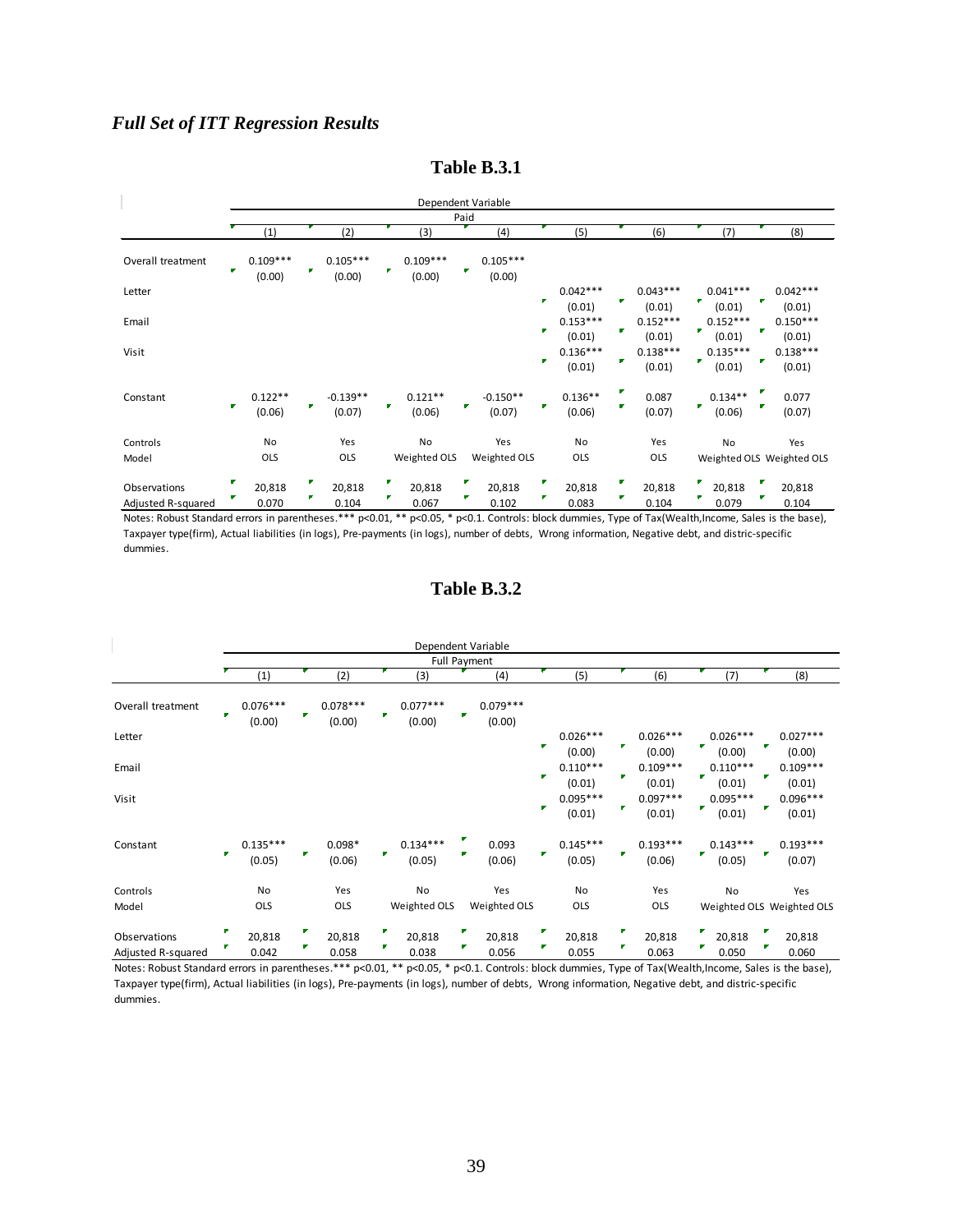#### **Table B.3.3**

|                                    |    |                      |         |                      |        | Dependent Variable        |        |                      |                          |                      |        |                      |                          |                                 |    |                      |
|------------------------------------|----|----------------------|---------|----------------------|--------|---------------------------|--------|----------------------|--------------------------|----------------------|--------|----------------------|--------------------------|---------------------------------|----|----------------------|
|                                    |    |                      |         |                      |        | Payment share             |        |                      |                          |                      |        |                      |                          |                                 |    |                      |
|                                    |    | (1)                  |         | (2)                  |        | (3)                       |        | (4)                  |                          | (5)                  |        | (6)                  |                          | (7)                             |    | (8)                  |
| Overall treatment                  | P. | $0.092***$<br>(0.01) | ¥.      | $0.091***$<br>(0.01) | ×      | $0.092***$<br>(0.01)      | ×      | $0.092***$<br>(0.01) | $\mathbf{r}$             | $0.031**$<br>(0.01)  | v.     | $0.031**$<br>(0.01)  | $\mathbf{r}$             | $0.031**$<br>(0.01)             | P. | $0.031**$<br>(0.01)  |
| Letter                             |    | 20,818<br>0.009      | F<br>P. | 20,818<br>0.012      | F<br>P | 20,818<br>0.009           | ▼<br>× | 20,818<br>0.013      | $\overline{\phantom{a}}$ | $0.135***$<br>(0.01) | ×      | $0.133***$<br>(0.01) | v.                       | $0.134***$<br>(0.02)            |    | $0.132***$<br>(0.02) |
| Email                              |    |                      |         |                      |        |                           |        |                      | $\overline{\mathbf{r}}$  | $0.110***$<br>(0.01) | ₩      | $0.111***$<br>(0.01) | ₩                        | $0.109***$<br>(0.01)            | ₩  | $0.109***$<br>(0.01) |
| Visit                              |    |                      |         |                      |        |                           |        |                      |                          |                      |        |                      |                          |                                 |    |                      |
| Constant                           | F  | $0.114**$<br>(0.05)  | F       | 0.283<br>(0.22)      | п      | $0.111**$<br>(0.05)       | ₹<br>π | 0.242<br>(0.19)      | ×                        | $0.129**$<br>(0.05)  | v.     | $0.498*$<br>(0.26)   | $\overline{\phantom{a}}$ | $0.125**$<br>(0.05)             | п  | $0.456**$<br>(0.23)  |
| Controls<br>Model                  |    | <b>No</b><br>OLS     |         | Yes<br>OLS           |        | <b>No</b><br>Weighted OLS |        | Yes<br>Weighted OLS  |                          | No<br>OLS            |        | Yes<br>OLS           |                          | No<br>Weighted OLS Weighted OLS |    | Yes                  |
| Observations<br>Adjusted R-squared |    | 20,818<br>0.012      | ۳<br>F  | 20,818<br>0.015      | F<br>F | 20,818<br>0.013           | π<br>π | 20,818<br>0.016      | ×<br>y.                  | 20,818<br>0.055      | ٠<br>۰ | 20,818<br>0.063      | ٠<br>$\bullet$           | 20,818<br>0.050                 |    | 20,818<br>0.060      |

Notes: Robust Standard errors in parentheses.\*\*\* p<0.01, \*\* p<0.05, \* p<0.1. Controls: block dummies, Type of Tax(Wealth,Income, Sales is the base), Taxpayer type(firm), Actual liabilities (in logs), Pre-payments (in logs), number of debts, Wrong information, Negative debt, and distric-specific dummies.

#### **Table B.3.4**

|                                    |                         |                      |    |                       |    | Dependent Variable      |    |                       |    |                                |        |                                |    |                                |          |                                  |
|------------------------------------|-------------------------|----------------------|----|-----------------------|----|-------------------------|----|-----------------------|----|--------------------------------|--------|--------------------------------|----|--------------------------------|----------|----------------------------------|
|                                    |                         |                      |    |                       |    | Total payment (in logs) |    |                       |    |                                |        |                                |    |                                |          |                                  |
|                                    |                         | (1)                  |    | (2)                   |    | (3)                     |    | (4)                   |    | (5)                            |        | (6)                            |    | (7)                            |          | (8)                              |
| Overall treatment                  | ×                       | $1.469***$<br>(0.06) | F  | $1.410***$<br>(0.06)  | ۳  | $1.463***$<br>(0.06)    | ۳  | $1.411***$<br>(0.06)  |    |                                |        |                                |    |                                |          |                                  |
| Letter                             |                         |                      |    |                       |    |                         |    |                       | Ŧ. | $0.042***$                     | ₽      | $0.043***$                     | F  | $0.041***$                     | <b>F</b> | $0.042***$                       |
| Email                              |                         |                      |    |                       |    |                         |    |                       |    | (0.01)<br>$0.153***$<br>(0.01) | y.     | (0.01)<br>$0.152***$<br>(0.01) | P. | (0.01)<br>$0.152***$<br>(0.01) | ×        | (0.01)<br>$0.150***$<br>(0.01)   |
| Visit                              |                         |                      |    |                       |    |                         |    |                       | ۰. | $0.136***$<br>(0.01)           | ×      | $0.138***$<br>(0.01)           | v. | $0.135***$<br>(0.01)           | r        | $0.138***$<br>(0.01)             |
| Constant                           | $\overline{\mathbf{r}}$ | 1.369*<br>(0.74)     | F. | $-3.764***$<br>(0.93) | P. | $1.326*$<br>(0.75)      | ₽. | $-4.064***$<br>(0.96) | 7  | $1.547**$<br>(0.73)            | г<br>₽ | $-0.216$<br>(0.92)             | P. | $1.482**$<br>(0.74)            | F<br>F   | $-0.482$<br>(0.97)               |
| Controls<br>Model                  |                         | No<br><b>OLS</b>     |    | Yes<br>OLS            |    | No<br>Weighted OLS      |    | Yes<br>Weighted OLS   |    | No<br><b>OLS</b>               |        | Yes<br>OLS                     |    | No                             |          | Yes<br>Weighted OLS Weighted OLS |
| Observations<br>Adjusted R-squared |                         | 20,818<br>0.074      | r. | 20,818<br>0.110       |    | 20,818<br>0.072         |    | 20,818<br>0.109       | r  | 20,818<br>0.085                | ₽<br>F | 20,818<br>0.109                |    | 20,818<br>0.083                |          | 20,818<br>0.109                  |

Notes: Robust Standard errors in parentheses.\*\*\* p<0.01, \*\* p<0.05, \* p<0.1. Controls: block dummies, Type of Tax(Wealth,Income, Sales is the base), Taxpayer type(firm), Actual liabilities (in logs), Pre-payments (in logs), number of debts, Wrong information, Negative debt, and distric-specific dummies.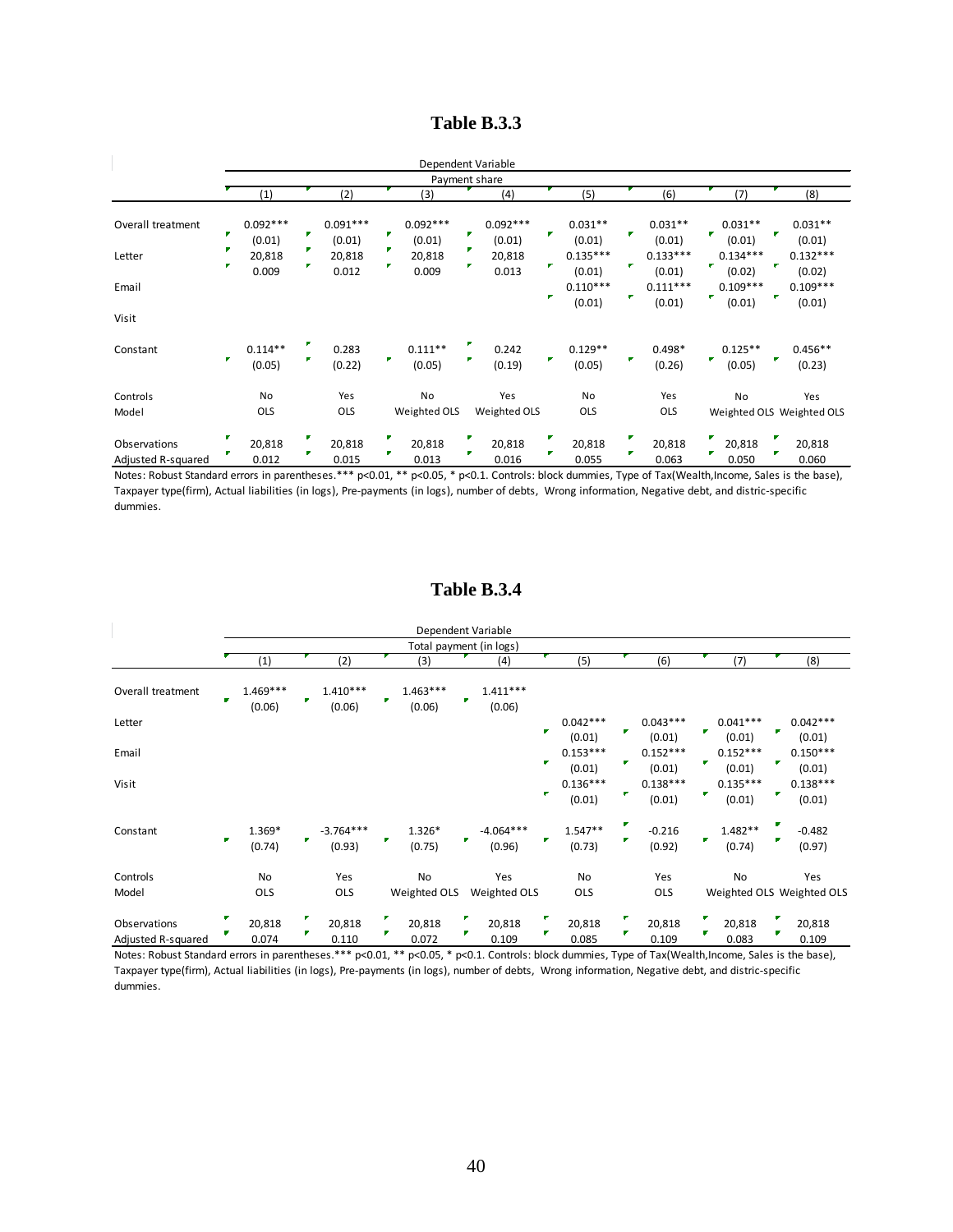### **Table B.3.5**

|                                    |        |                      |        |                       |        | Dependent Variable    |        |                       |        |                         |        |                      |        |                      |        |                                  |
|------------------------------------|--------|----------------------|--------|-----------------------|--------|-----------------------|--------|-----------------------|--------|-------------------------|--------|----------------------|--------|----------------------|--------|----------------------------------|
|                                    |        |                      |        |                       |        | <b>Other Payments</b> |        |                       |        |                         |        |                      |        |                      |        |                                  |
|                                    |        | (1)                  |        | (2)                   |        | (3)                   |        | (4)                   |        | (5)                     |        | (6)                  |        | (7)                  |        | (8)                              |
| Overall treatment                  | ×      | $0.136***$<br>(0.00) | P.     | $0.129***$<br>(0.00)  | P.     | $0.134***$<br>(0.00)  | F.     | $0.128***$<br>(0.00)  |        |                         |        |                      |        |                      |        |                                  |
| Letter                             |        |                      |        |                       |        |                       |        |                       | F      | $0.126***$<br>(0.01)    | F      | $0.124***$<br>(0.01) | ×      | $0.124***$<br>(0.01) | ×      | $0.122***$<br>(0.01)             |
| Email                              |        |                      |        |                       |        |                       |        |                       | Р      | $0.139***$<br>(0.01)    | F      | $0.137***$<br>(0.01) | F      | $0.138***$<br>(0.01) | v      | $0.135***$<br>(0.01)             |
| Visit                              |        |                      |        |                       |        |                       |        |                       | F      | $0.148***$<br>(0.01)    | P      | $0.143***$<br>(0.01) | F      | $0.146***$<br>(0.01) | F      | $0.141***$<br>(0.01)             |
| Constant                           | ×<br>× | $-0.027$<br>(0.04)   | P.     | $-0.175***$<br>(0.06) | v<br>F | $-0.038$<br>(0.04)    | P.     | $-0.213***$<br>(0.06) | π<br>F | $-0.028$<br>(0.04)      | ۳<br>Ê | 0.014<br>(0.06)      | π<br>F | $-0.039$<br>(0.04)   | ×<br>F | 0.001<br>(0.06)                  |
| Controls<br>Model                  |        | <b>No</b><br>OLS     |        | Yes<br><b>OLS</b>     |        | No<br>Weighted OLS    |        | Yes<br>Weighted OLS   |        | <b>No</b><br><b>OLS</b> |        | Yes<br><b>OLS</b>    |        | No                   |        | Yes<br>Weighted OLS Weighted OLS |
| Observations<br>Adjusted R-squared | Ŧ      | 20,818<br>0.067      | ×<br>π | 20,818<br>0.100       | ۳<br>π | 20,818<br>0.057       | г<br>F | 20,818<br>0.093       | ۳<br>Р | 20,818<br>0.068         | ٢<br>F | 20,818<br>0.079      | F      | 20,818<br>0.057      | г      | 20,818<br>0.071                  |

Notes: Robust Standard errors in parentheses.\*\*\* p<0.01, \*\* p<0.05, \* p<0.1. Controls: block dummies, Type of Tax(Wealth,Income, Sales is the base), Taxpayer type(firm), Actual liabilities (in logs), Pre-payments (in logs), number of debts, Wrong information, Negative debt, and distric-specific dummies.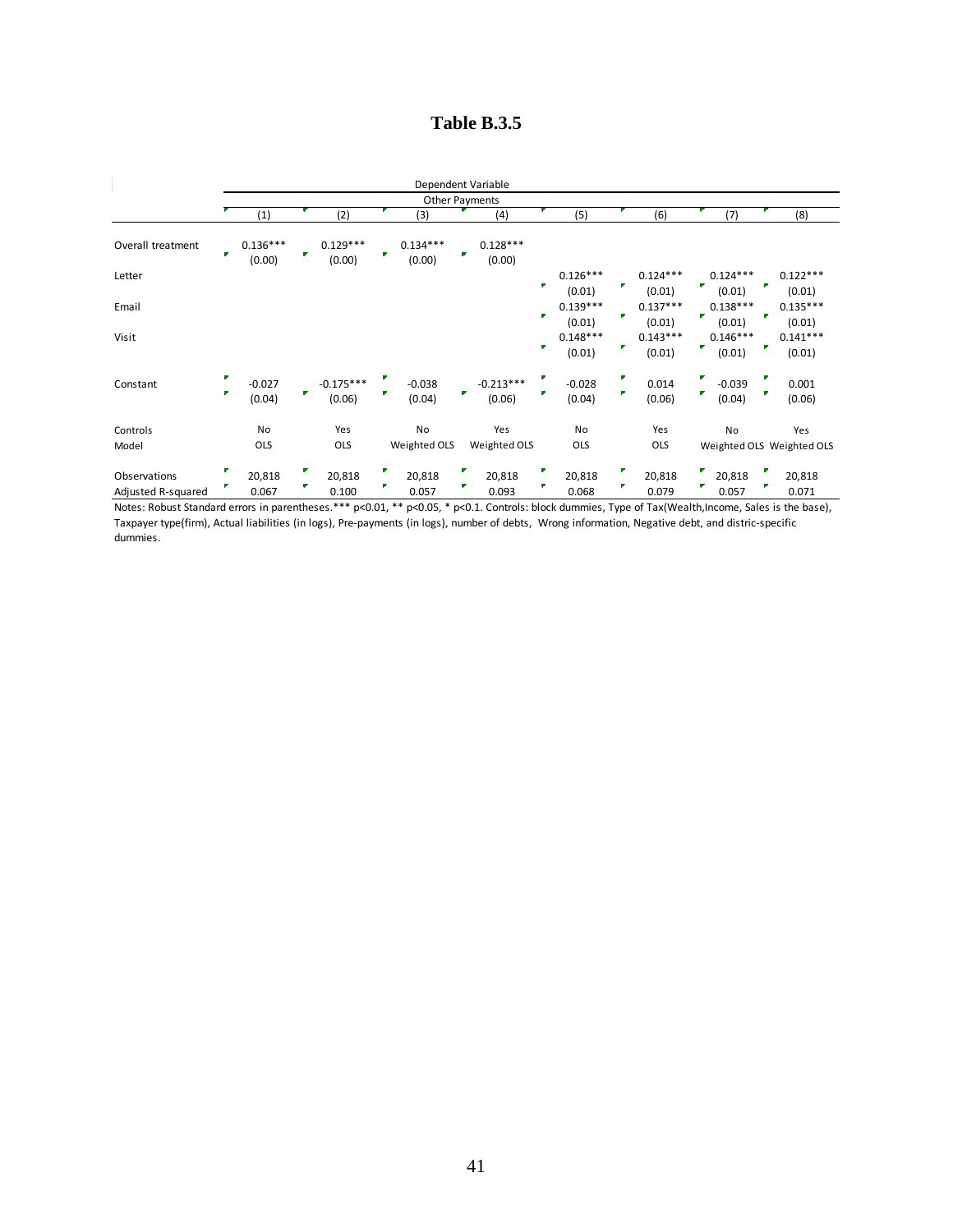### *Full Set of LATE Regression Results*

|                                                                          |   |                          |   |                      |   | Dependent variables                |           |                                    |   |                                               |              |                                    |        |                                    |    |                                  |
|--------------------------------------------------------------------------|---|--------------------------|---|----------------------|---|------------------------------------|-----------|------------------------------------|---|-----------------------------------------------|--------------|------------------------------------|--------|------------------------------------|----|----------------------------------|
|                                                                          |   | <b>Overall Treatment</b> |   |                      |   | <b>Treated Letter</b>              |           |                                    |   | <b>Treated Email</b>                          |              |                                    |        | <b>Treated Visit</b>               |    |                                  |
| VARIABLES                                                                |   | (1)                      |   | (2)                  |   | (3)                                |           | (4)                                |   | (5)                                           |              | (6)                                |        | (7)                                |    | (8)                              |
| Assignment to Treatment                                                  |   | $0.600***$<br>(0.01)     | И | $0.601***$<br>(0.01) |   |                                    |           |                                    |   |                                               |              |                                    |        |                                    |    |                                  |
| Assignment to Letter                                                     |   |                          |   |                      | ÷ | $0.400***$<br>(0.01)               | ÷         | $0.008***$<br>(0.00)               | × | $0.004**$<br>(0.00)                           | p.           | $0.400***$<br>(0.01)               | P      | $0.009***$<br>(0.00)               | P. | $0.004**$<br>(0.00)              |
| Assignment to Email<br>Assignment to Visit                               |   |                          |   |                      |   | $0.004***$<br>(0.00)<br>$0.053***$ | $\bullet$ | $0.879***$<br>(0.00)<br>$0.010***$ |   | $-0.001$<br>(0.00)<br>$0.145***$              | $\mathbf{r}$ | $0.004***$<br>(0.00)<br>$0.052***$ | v      | $0.879***$<br>(0.00)<br>$0.011***$ |    | $-0.001$<br>(0.00)<br>$0.144***$ |
|                                                                          |   |                          |   |                      | 7 | (0.00)                             | v         | (0.00)                             | ٠ | (0.01)                                        | F            | (0.00)                             | P.     | (0.00)                             | F  | (0.01)                           |
| Observations<br>Adjusted R-squared                                       |   | 20,818<br>0.0710         |   | 20,818<br>0.107      |   | 20,818<br>$-0.00761$               |           | 20,818<br>$-0.00761$               |   | 20,818<br>$-0.00761$                          |              | 20,818<br>0.0327                   | ۳      | 20,818<br>0.0327                   |    | 20,818<br>0.0327                 |
| LM test statistic for                                                    |   |                          | P |                      | ż |                                    | ۳         |                                    | × |                                               | F            |                                    | п      |                                    | F  |                                  |
| underidentification (Anderson or                                         |   | 6819                     |   | 6803                 |   | 452.2                              |           | 450.4                              |   | 452.2                                         |              | 450.4                              |        | 452.2                              |    | 450.4                            |
| Kleibergen-Paap)<br>p-value of underidentification LM<br>statistic       | п | $\Omega$                 |   | 0                    |   | $\Omega$                           | ٠<br>ż    | $\Omega$                           | ۰ | 0                                             |              | $\Omega$                           | F<br>F | $\Omega$                           |    | $\Omega$                         |
| F statistic for weak identification<br>(Cragg-Donald or Kleibergen-Paap) |   | 13778                    |   | 13715                |   | 165.2                              |           | 164.3                              |   | 165.2                                         |              | 164.3                              |        | 165.2                              |    | 164.3                            |
| Controls                                                                 |   | <b>No</b><br>Unweighted  |   | Yes<br>Unweighted    |   | <b>No</b>                          |           | Yes                                |   | <b>No</b><br>Unweighted Unweighted Unweighted |              | Yes<br>Unweighted                  |        | <b>No</b><br>Unweighted            |    | Yes<br>Unweighted                |
| Model                                                                    |   | OLS                      |   | <b>OLS</b>           |   | <b>OLS</b>                         |           | OLS                                |   | OLS                                           |              | <b>OLS</b>                         |        | <b>OLS</b>                         |    | OLS                              |

#### **Table B.3.6 First Stage**

Notes: Each row shows the regression coefficients and the standard error in parenthesis corresponding to the First stage of IV regression that include strata and district. Standard errors are robust. \*\*\* p<0.01, \*\* p<0.05, \* p<0.1 . Even columns include controls: block dummies, Type of Tax(Wealth,Income, Sales is the base), Taxpayer type(firm), Actual liabilities (in logs), Pre-payments (in logs), number of debts, Wrong information, Negative debt, and distric-specific dummies.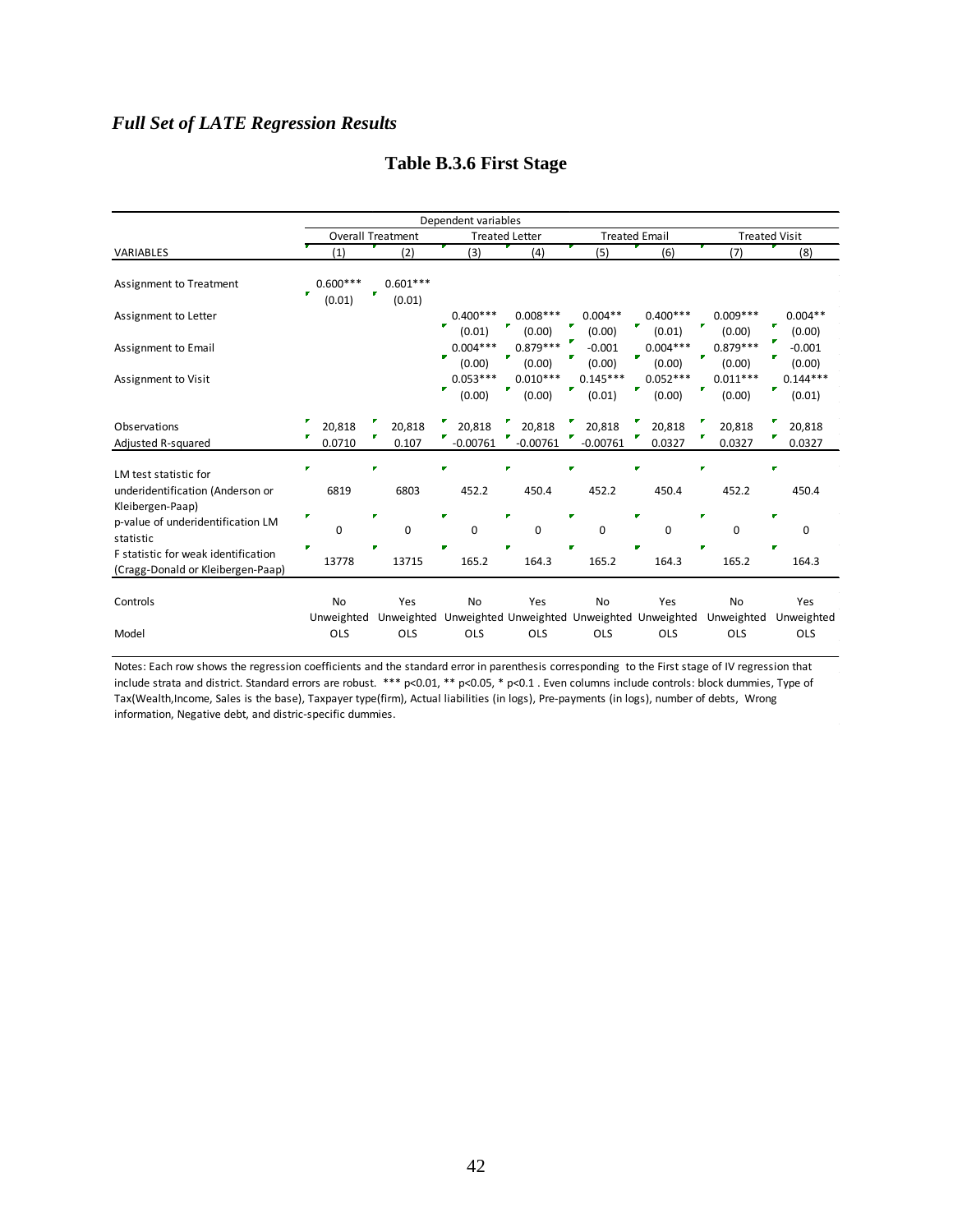#### **Table B.3.7 Second Stage**

|                                    |    |                      |        |                      |        | Dependent Variable   |      |                                    |                   |                                |   |                                |              |                                |                   |                                  |
|------------------------------------|----|----------------------|--------|----------------------|--------|----------------------|------|------------------------------------|-------------------|--------------------------------|---|--------------------------------|--------------|--------------------------------|-------------------|----------------------------------|
|                                    |    |                      |        |                      |        |                      | Paid |                                    |                   |                                |   |                                |              |                                |                   |                                  |
|                                    |    | (1)                  |        | (2)                  |        | (3)                  |      | (4)                                |                   | (5)                            |   | (6)                            |              | (7)                            |                   | (8)                              |
| <b>Overall Effective Treatment</b> | v. | $0.182***$<br>(0.01) | P.     | $0.174***$<br>(0.01) | P.     | $0.186***$<br>(0.01) | P.   | $0.179***$<br>(0.01)               | $\mathbf{r}$      | $0.092***$<br>(0.01)           | v | $0.085***$<br>(0.01)           | F.           | $0.092***$<br>(0.01)           | F                 | $0.085***$<br>(0.01)             |
| <b>Effective Letter</b>            |    |                      |        |                      |        |                      |      |                                    | P.                | $0.175***$                     | v | $0.169***$                     | $\mathbf{r}$ | $0.175***$                     | $\mathbf{r}$      | $0.169***$                       |
| <b>Effective E-mail</b>            |    |                      |        |                      |        |                      |      |                                    | P.                | (0.01)<br>$0.897***$<br>(0.07) |   | (0.01)<br>$0.879***$<br>(0.07) | F.           | (0.01)<br>$0.897***$<br>(0.07) | v                 | (0.01)<br>$0.879***$<br>(0.07)   |
| <b>Effective Visit</b>             |    |                      |        |                      |        |                      |      |                                    |                   |                                |   |                                |              |                                |                   |                                  |
| Constant                           | v. | $0.177***$<br>(0.06) | Γ<br>п | $-0.073$<br>(0.07)   | P.     | $0.171***$<br>(0.06) |      | $-0.086$<br>(0.07)                 | ν<br>v.           | 0.102<br>(0.06)                |   | $-0.101$<br>(0.08)             | и            | 0.102<br>(0.06)                | п<br>$\mathbf{r}$ | $-0.101$<br>(0.08)               |
| Controls<br>Model                  |    | No<br>20LS           |        | Yes<br>20LS          |        | No                   |      | Yes<br>Weighted 20LS Weighted 20LS |                   | No<br>20LS                     |   | Yes<br>20LS                    |              | No                             |                   | Yes<br>Veighted 2OLVeighted 2OL: |
| Observations<br>Adjusted R-squared |    | 20,818<br>0.071      | F      | 20,818<br>0.107      | σ<br>× | 20,818<br>0.067      | ×    | 20,818<br>0.104                    | ▼<br>$\mathbf{r}$ | 20,818<br>$-0.008$             | r | 20,818<br>0.033                | п            | 20,818<br>$-0.008$             | ×                 | 20,818<br>0.033                  |

Notes: Robust Standard errors in parentheses.\*\*\* p<0.01, \*\* p<0.05, \* p<0.1. These estimations correspond to the second stage of IV regressions with the following. Controls: block dummies, Type of Tax(Wealth,Income, Sales is the base), Taxpayer type(firm), Actual liabilities (in logs), Pre-payments (in logs), number of debts, Wrong information, Negative debt, and distric-specific dummies.

### **Table B.3.8 Second Stage**

|                                    |   |                      |   |                      |    | Dependent Variable   |           |                      |    |                                |    |                                |              |                                |                                    |
|------------------------------------|---|----------------------|---|----------------------|----|----------------------|-----------|----------------------|----|--------------------------------|----|--------------------------------|--------------|--------------------------------|------------------------------------|
|                                    |   |                      |   |                      |    | Full Payment         |           |                      |    |                                |    |                                |              |                                |                                    |
|                                    |   | (1)                  |   | (2)                  |    | (3)                  |           | (4)                  |    | (5)                            |    | (6)                            |              | (7)                            | (8)                                |
| <b>Overall Effective Treatment</b> |   | $0.127***$<br>(0.01) | × | $0.130***$<br>(0.01) | v  | $0.132***$<br>(0.01) |           | $0.135***$<br>(0.01) |    |                                |    |                                |              |                                |                                    |
| <b>Effective Letter</b>            |   |                      |   |                      |    |                      |           |                      |    | $0.055***$                     |    | $0.060***$                     |              | $0.055***$                     | $0.060***$                         |
| <b>Effective E-mail</b>            |   |                      |   |                      |    |                      |           |                      |    | (0.01)<br>$0.125***$<br>(0.01) |    | (0.01)<br>$0.127***$<br>(0.01) | $\mathbf{r}$ | (0.01)<br>$0.125***$<br>(0.01) | (0.01)<br>$0.127***$<br>(0.01)     |
| <b>Effective Visit</b>             |   |                      |   |                      |    |                      |           |                      |    | $0.630***$<br>(0.05)           |    | $0.653***$<br>(0.05)           | P.           | $0.630***$<br>(0.05)           | $0.653***$<br>(0.05)               |
| Constant                           | × | $0.173***$<br>(0.05) | × | $0.147**$<br>(0.06)  | P. | $0.169***$<br>(0.05) | $\bullet$ | $0.141**$<br>(0.06)  | ř. | $0.119**$<br>(0.05)            | P. | $0.126**$<br>(0.06)            | ×            | $0.119**$<br>(0.05)            | $0.126**$<br>v.<br>(0.06)          |
| Controls<br>Model                  |   | No<br>20LS           |   | Yes<br>20LS          |    | No<br>Weighted 20LS  |           | Yes<br>Weighted 20LS |    | No<br>2OLS                     |    | Yes<br>20LS                    |              | No                             | Yes<br>Weighted 20LS Veighted 20L: |
| Observations<br>Adjusted R-squared | п | 20,818<br>0.040      | P | 20,818<br>0.055      | P  | 20,818<br>0.033      | v<br>Р    | 20,818<br>0.051      |    | 20,818<br>0.040                |    | 20,818<br>0.055                | F<br>P       | 20,818<br>0.033                | 20,818<br>0.051                    |

Notes: Robust Standard errors in parentheses.\*\*\* p<0.01, \*\* p<0.05, \* p<0.1. These estimations correspond to the second stage of IV regressions with th.e following. Controls: block dummies, Type of Tax(Wealth,Income, Sales is the base), Taxpayer type(firm), Actual liabilities (in logs), Pre-payments (in logs), number of debts, Wrong information, Negative debt, and distric-specific dummies.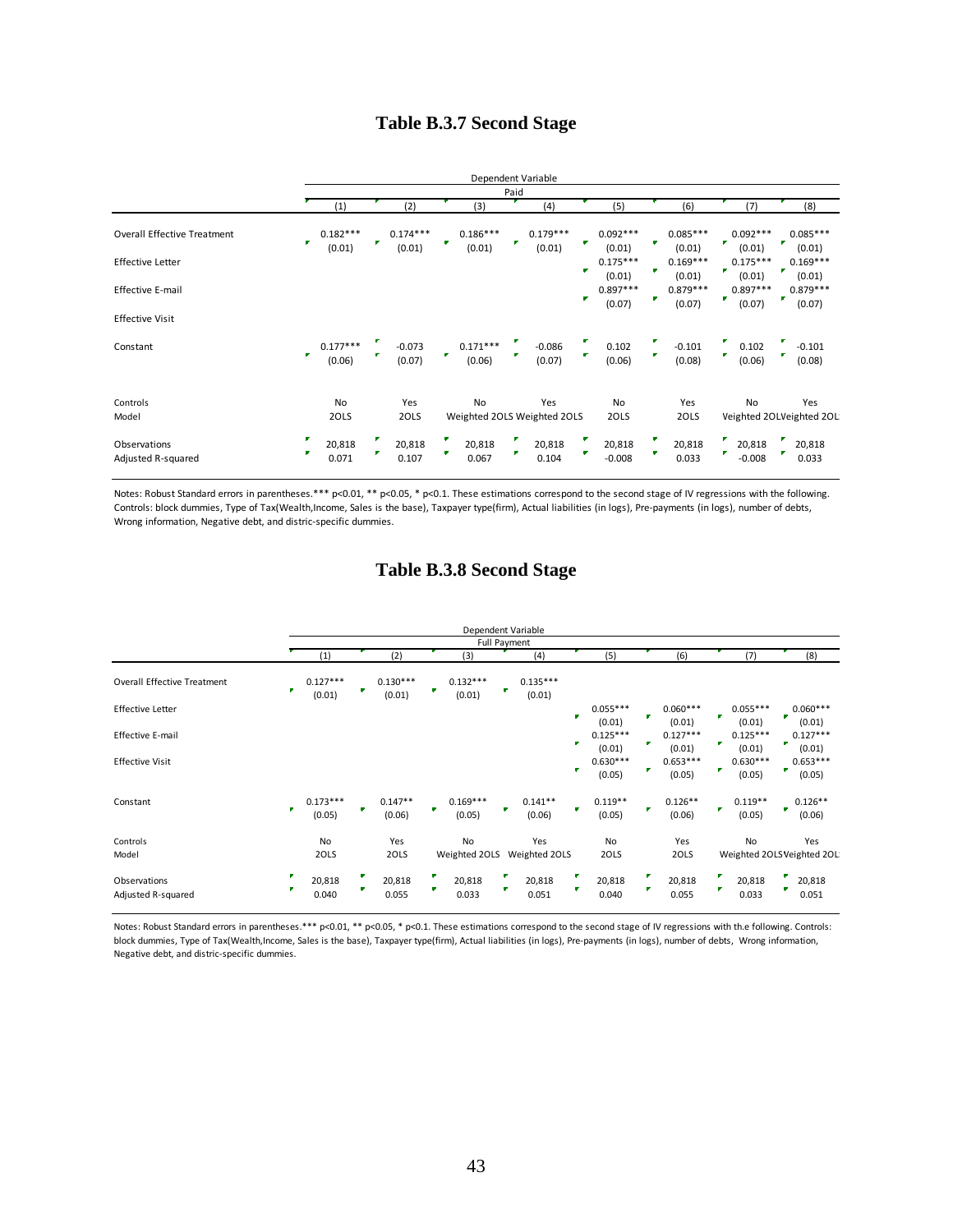#### **Table B.3.9. Second Stage**

|                                    |    |                      |    |                      |        | Dependent Variable         |   |                      |          |                      |    |                      |              |                      |                                  |
|------------------------------------|----|----------------------|----|----------------------|--------|----------------------------|---|----------------------|----------|----------------------|----|----------------------|--------------|----------------------|----------------------------------|
|                                    |    |                      |    |                      |        | Payment Share              |   |                      |          |                      |    |                      |              |                      |                                  |
|                                    |    | (1)                  |    | (2)                  |        | (3)                        |   | (4)                  |          | (5)                  |    | (6)                  |              | (7)                  | (8)                              |
| <b>Overall Effective Treatment</b> | п  | $0.154***$<br>(0.02) | P. | $0.152***$<br>(0.02) | F.     | $0.157***$<br>(0.02)       | Р | $0.156***$<br>(0.02) |          |                      |    |                      |              |                      |                                  |
| <b>Effective Letter</b>            |    |                      |    |                      |        |                            |   |                      | и        | $0.068**$<br>(0.03)  | P  | $0.067**$<br>(0.03)  | $\mathbf{r}$ | $0.068**$<br>(0.03)  | $0.067**$<br>(0.03)              |
| <b>Effective E-mail</b>            |    |                      |    |                      |        |                            |   |                      | <b>P</b> | $0.154***$<br>(0.02) | И  | $0.152***$<br>(0.02) | ×            | $0.154***$<br>(0.02) | $0.152***$<br>(0.02)             |
| <b>Effective Visit</b>             |    |                      |    |                      |        |                            |   |                      | P        | $0.727***$<br>(0.08) | P. | $0.729***$<br>(0.08) | п            | $0.727***$<br>(0.08) | $0.729***$<br>(0.08)             |
| Constant                           | P. | $0.160***$<br>(0.05) | ₽  | 0.341<br>(0.21)      | ₹.     | $0.153***$<br>(0.05)       | P | 0.298<br>(0.19)      | P.       | $0.099*$<br>(0.06)   | P  | 0.318<br>(0.21)      | $\mathbf{r}$ | $0.099*$<br>(0.06)   | 0.318<br>(0.21)                  |
| Controls<br>Model                  |    | <b>No</b><br>2OLS    |    | Yes<br>20LS          |        | <b>No</b><br>Weighted 20LS |   | Yes<br>Weighted 20LS |          | <b>No</b><br>20LS    |    | Yes<br>20LS          |              | No                   | Yes<br>Veighted 2OLVeighted 2OL: |
| Observations<br>Adjusted R-squared | Р  | 20,818<br>0.010      |    | 20,818<br>0.013      | r<br>P | 20,818<br>0.010            | Р | 20,818<br>0.014      | v<br>P   | 20,818<br>$-0.005$   |    | 20,818<br>$-0.001$   | г            | 20,818<br>$-0.005$   | 20,818<br>$-0.001$               |

Notes: Robust Standard errors in parentheses.\*\*\* p<0.01, \*\* p<0.05, \* p<0.1. These estimations correspond to the second stage of IV regressions with the following. Controls: block dummies, Type of Tax(Wealth,Income, Sales is the base), Taxpayer type(firm), Actual liabilities (in logs), Pre-payments (in logs), number of debts, Wrong information, Negative debt, and distric-specific dummies.

#### **Table B.3.10. Second Stage**

|                                    |   |                      |    |                       |        | Dependent Variable      |    |                       |              |                      |    |                       |    |                      |   |                                  |
|------------------------------------|---|----------------------|----|-----------------------|--------|-------------------------|----|-----------------------|--------------|----------------------|----|-----------------------|----|----------------------|---|----------------------------------|
|                                    |   |                      |    |                       |        | Total Payment (in logs) |    |                       |              |                      |    |                       |    |                      |   |                                  |
|                                    |   | (1)                  |    | (2)                   |        | (3)                     |    | (4)                   |              | (5)                  |    | (6)                   |    | (7)                  |   | (8)                              |
| <b>Overall Effective Treatment</b> | ٠ | $2.448***$<br>(0.11) | ×  | $2.346***$<br>(0.11)  | P.     | $2.500***$<br>(0.11)    | P. | $2.408***$<br>(0.11)  |              |                      |    |                       |    |                      |   |                                  |
| <b>Effective Letter</b>            |   |                      |    |                       |        |                         |    |                       | ×            | $1.307***$<br>(0.20) | ×  | $1.214***$<br>(0.19)  | п. | $1.307***$<br>(0.20) | × | $1.214***$<br>(0.19)             |
| Effective E-mail                   |   |                      |    |                       |        |                         |    |                       | $\mathbf{r}$ | $2.334***$<br>(0.10) | ۰  | $2.250***$<br>(0.10)  | ×. | $2.334***$<br>(0.10) |   | $2.250***$<br>(0.10)             |
| <b>Effective Visit</b>             |   |                      |    |                       |        |                         |    |                       | ×            | 12.071***<br>(0.92)  | ×. | 11.801***<br>(0.90)   |    | 12.071***<br>(0.92)  |   | 11.801***<br>(0.90)              |
| Constant                           | ٠ | $2.107***$<br>(0.74) | ×. | $-2.875***$<br>(0.93) | P.     | $1.991***$<br>(0.75)    | P. | $-3.213***$<br>(0.96) | ×            | 1.089<br>(0.86)      | v. | $-3.250***$<br>(1.03) | ×  | 1.089<br>(0.86)      |   | $-3.250***$<br>(1.03)            |
| Controls<br>Model                  |   | No<br>20LS           |    | Yes<br>20LS           |        | No<br>Weighted 20LS     |    | Yes<br>Weighted 20LS  |              | No<br>20LS           |    | Yes<br>2OLS           |    | No                   |   | Yes<br>Veighted 2OLVeighted 2OL: |
| Observations<br>Adjusted R-squared |   | 20,818<br>0.074      |    | 20,818<br>0.112       | σ<br>ø | 20,818<br>0.072         | P  | 20,818<br>0.110       | ×<br>×       | 20,818<br>0.001      |    | 20,818<br>0.043       | ₽  | 20,818<br>0.001      |   | 20,818<br>0.043                  |

Notes: Robust Standard errors in parentheses.\*\*\* p<0.01, \*\* p<0.05, \* p<0.1. These estimations correspond to the second stage of IV regressions with the following. Controls: block dummies, Type of Tax(Wealth,Income, Sales is the base), Taxpayer type(firm), Actual liabilities (in logs), Pre-payments (in logs), number of debts, Wrong information, Negative debt, and distric-specific dummies.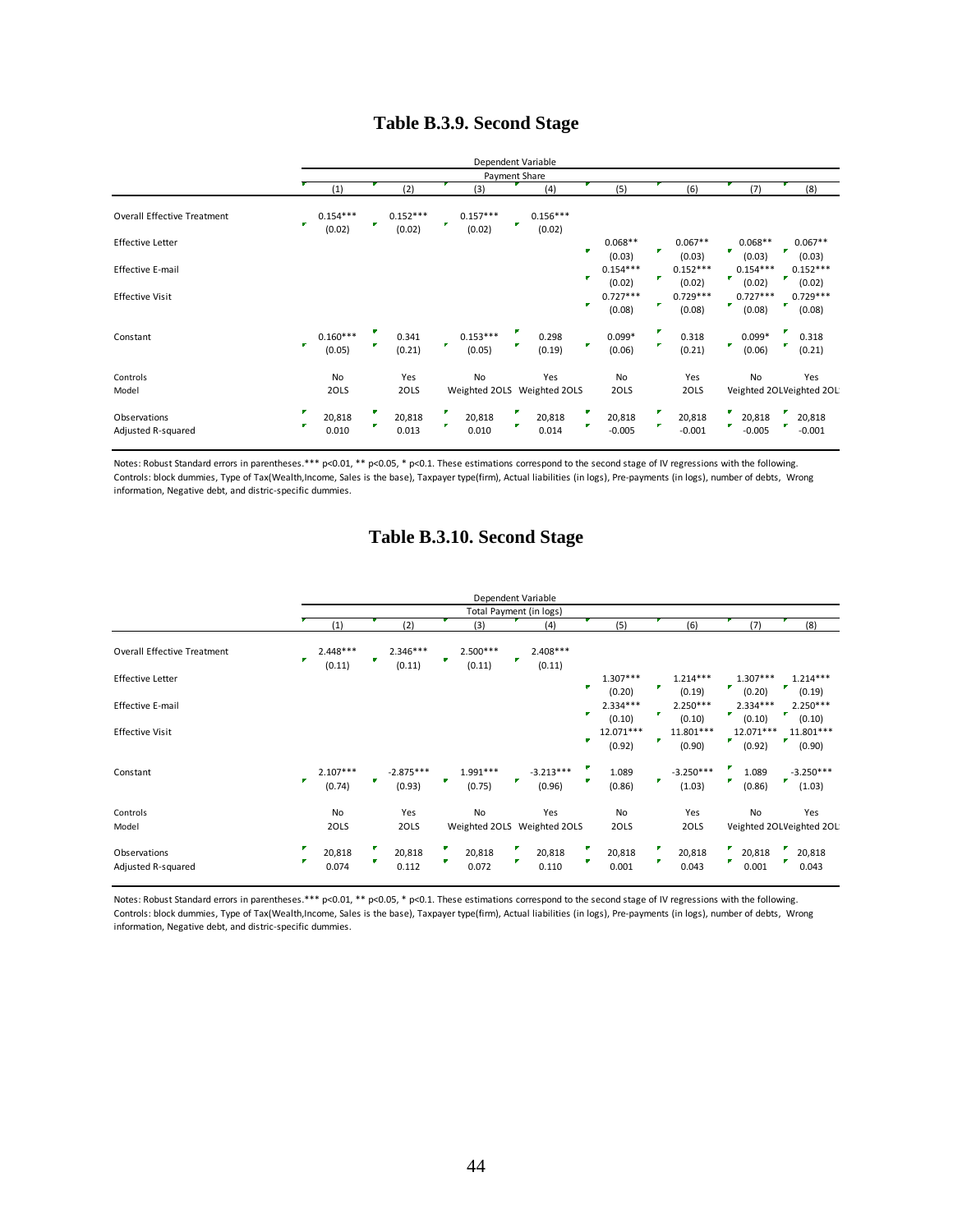# **Table B 3.11. Second Stage**

|                                    |                      |                      |        |                      |        | Dependent Variable   |              |                      |                                |   |                                |        |                                |          |                                |
|------------------------------------|----------------------|----------------------|--------|----------------------|--------|----------------------|--------------|----------------------|--------------------------------|---|--------------------------------|--------|--------------------------------|----------|--------------------------------|
|                                    |                      |                      |        |                      |        | Other Payments       |              |                      |                                |   |                                |        |                                |          |                                |
|                                    |                      | (1)                  |        | (2)                  |        | (3)                  |              | (4)                  | (5)                            |   | (6)                            |        | (7)                            |          | (8)                            |
| <b>Overall Effective Treatment</b> | ×                    | $0.226***$<br>(0.01) | v      | $0.215***$<br>(0.01) | P      | $0.230***$<br>(0.01) | $\mathbf{r}$ | $0.218***$<br>(0.01) |                                |   |                                |        |                                |          |                                |
| <b>Effective Letter</b>            |                      |                      |        |                      |        |                      |              |                      | $0.302***$                     |   | $0.290***$                     |        | $0.302***$                     |          | $0.290***$                     |
| <b>Effective E-mail</b>            |                      |                      |        |                      |        |                      |              |                      | (0.01)<br>$0.159***$<br>(0.01) | v | (0.01)<br>$0.152***$<br>(0.01) | ×<br>▼ | (0.01)<br>$0.159***$<br>(0.01) | v.<br>v. | (0.01)<br>$0.152***$<br>(0.01) |
| <b>Effective Visit</b>             |                      |                      |        |                      |        |                      |              |                      | $0.899***$                     |   | $0.841***$                     | v      | $0.899***$                     | v.       | $0.841***$                     |
|                                    |                      |                      |        |                      |        |                      |              |                      | (0.07)                         |   | (0.06)                         |        | (0.07)                         |          | (0.06)                         |
| Constant                           | $\blacksquare$<br>P. | 0.041<br>(0.05)      | ٠<br>× | $-0.093$<br>(0.06)   | F<br>P | 0.023<br>(0.05)      | $\mathbf{r}$ | $-0.136**$<br>(0.06) | $-0.025$<br>(0.06)             | Р | $-0.111$<br>(0.07)             | P<br>P | $-0.025$<br>(0.06)             | ø.<br>P. | $-0.111$<br>(0.07)             |
| Controls                           |                      | No                   |        | Yes                  |        | No                   |              | Yes                  | <b>No</b>                      |   | Yes                            |        | No                             |          | Yes                            |
| Model                              |                      | 20LS                 |        | 20LS                 |        | Weighted 20LS        |              | Weighted 20LS        | 20LS                           |   | 20LS                           |        |                                |          | Weighted 2OLS Weighted 2OLS    |
| Observations<br>Adjusted R-squared | v<br>п               | 20,818<br>0.000      | v      | 20,818<br>0.041      | v<br>г | 20,818<br>$-0.011$   | P<br>п       | 20,818<br>0.033      | 20,818<br>$-0.187$             |   | 20,818<br>$-0.124$             | P      | 20,818<br>$-0.187$             | σ<br>r.  | 20,818<br>$-0.124$             |

Notes: Robust Standard errors in parentheses.\*\*\* p<0.01, \*\* p<0.05, \* p<0.1. These estimations correspond to the second stage of IV regressions with the following. Controls: block dummies, Type of Tax(Wealth,Income, Sales is the base), Taxpayer type(firm), Actual liabilities (in logs), Pre-payments (in logs), number of debts, Wrong information, Negative debt, and distric-specific dummies.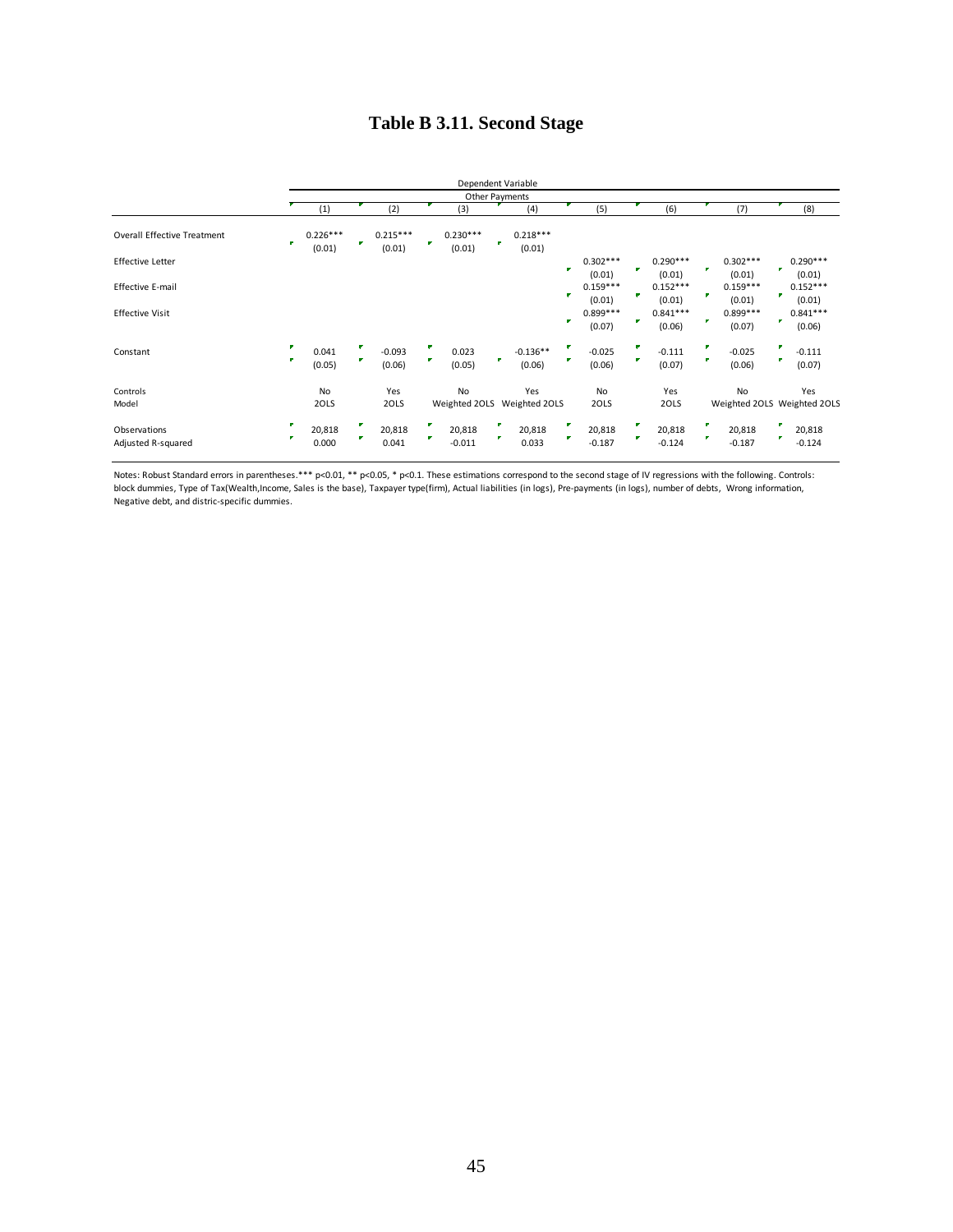## *Heterogeneous IV Results*

## *Second Stage-Tax Type*

|                                                                    |                       |                |                      |        | Dependent Variable   |        |                       |              |                                |              |                                |        |                                |    |                                |
|--------------------------------------------------------------------|-----------------------|----------------|----------------------|--------|----------------------|--------|-----------------------|--------------|--------------------------------|--------------|--------------------------------|--------|--------------------------------|----|--------------------------------|
|                                                                    |                       |                |                      |        |                      | Paid   |                       |              |                                |              |                                |        |                                |    |                                |
|                                                                    | (1)                   |                | (2)                  |        | (3)                  |        | (4)                   |              | (5)                            |              | (6)                            |        | (7)                            |    | (8)                            |
| Overall treatment                                                  | 0.028<br>(0.03)       | $\mathbf{r}$   | $-0.048*$<br>(0.03)  | ė      | 0.024<br>(0.03)      | Ŷ,     | $-0.064***$<br>(0.01) |              |                                |              |                                |        |                                |    |                                |
| Treatment*Income Tax                                               | $0.290***$<br>(0.04)  | ×              | $0.227***$<br>(0.03) | ×,     | $0.311***$<br>(0.04) | z      | $0.247***$<br>(0.02)  |              |                                |              |                                |        |                                |    |                                |
| Treatment*VAT                                                      | $0.284***$<br>(0.03)  | $\blacksquare$ | $0.258***$<br>(0.03) | P      | $0.309***$<br>(0.04) | F      | $0.283***$<br>(0.02)  |              |                                |              |                                |        |                                |    |                                |
| Letter                                                             |                       |                |                      |        |                      |        |                       | P            | 0.005<br>(0.05)                |              | $-0.040$<br>(0.05)             |        | 0.004<br>(0.06)                | v  | $-0.043**$<br>(0.02)           |
| Letter*Income Tax                                                  |                       |                |                      |        |                      |        |                       |              | $0.143**$<br>(0.07)            |              | 0.093<br>(0.06)                | P.     | $0.142**$<br>(0.07)            | ×. | $0.094***$<br>(0.03)           |
| Letter*VAT                                                         |                       |                |                      |        |                      |        |                       | F            | $0.187***$<br>(0.06)           | r            | $0.162***$<br>(0.05)           | г      | $0.188***$<br>(0.06)           |    | $0.163***$<br>(0.03)           |
| Email                                                              |                       |                |                      |        |                      |        |                       |              | $0.044*$<br>(0.02)             |              | $0.037*$<br>(0.02)             |        | $0.043*$<br>(0.03)             |    | $0.036***$<br>(0.01)           |
| Email*Income Tax                                                   |                       |                |                      |        |                      |        |                       |              | $0.176***$<br>(0.03)           | $\mathbf{r}$ | $0.154***$<br>(0.03)           | F.     | $0.176***$<br>(0.03)           |    | $0.154***$<br>(0.02)           |
| Email*VAT                                                          |                       |                |                      |        |                      |        |                       |              | $0.160***$<br>(0.03)           | ×            | $0.147***$<br>(0.02)           |        | $0.161***$<br>(0.03)           |    | $0.148***$<br>(0.01)           |
| Visit                                                              |                       |                |                      |        |                      |        |                       |              | 0.014<br>(0.08)                |              | 0.089<br>(0.09)                |        | 0.009<br>(0.08)                |    | 0.066<br>(0.06)                |
| Visit*Income Tax                                                   |                       |                |                      |        |                      |        |                       |              | $0.837***$                     |              | $0.875***$                     |        | $0.837***$                     |    | $0.872***$                     |
| Visit*VAT                                                          |                       |                |                      |        |                      |        |                       |              | (0.10)<br>$1.029***$<br>(0.09) |              | (0.10)<br>$0.880***$<br>(0.09) | v      | (0.10)<br>$1.039***$<br>(0.09) |    | (0.08)<br>$0.887***$<br>(0.06) |
| Estimation                                                         | No                    |                | Yes                  |        | No                   |        | Yes                   |              | No                             |              | Yes                            |        | <b>No</b>                      |    | Yes                            |
| Controls                                                           | 20LS                  |                | 20LS                 |        | Weighted 20LS        |        | Weighted 20LS         |              | 20LS                           |              | 20LS                           |        | Veighted 2OLVeighted 2OL       |    |                                |
| Observations<br>Adjusted R-squared                                 | 20,818<br>$-0.000270$ | ×<br>P         | 20,818<br>0.105      | ν<br>Г | 20,818<br>$-0.0197$  | F<br>r | 20,818<br>0.0996      | F<br>Р       | 20,818<br>$-0.0821$            | v<br>P       | 20,818<br>0.0265               | v<br>P | 20,818<br>$-0.113$             | ₽  | 20,818<br>0.0147               |
|                                                                    |                       |                |                      |        |                      |        |                       |              |                                |              |                                |        |                                |    |                                |
| LM test statistic for underidentification                          |                       | ×              |                      | r.     |                      | F      |                       | P.           |                                | r.           |                                | ×      |                                |    |                                |
| (Anderson or Kleibergen-Paap)<br>p-value of underidentification LM | 4522                  |                | 4654                 | P      | 3495                 | r      | 1486                  | $\mathbf{r}$ | 2713                           |              | 1161                           |        | 2174                           | P. | 419.3                          |
| statistic<br>F statistic for weak identification (Cragg-           | 0                     | ×              | 0                    | z      | 0                    | Ř.     | 0                     | z            | 0                              |              | 0                              | ×      | 0                              |    | 0                              |
| Donald or Kleibergen-Paap)                                         | 1925                  |                | 1993                 |        | 1399                 |        | 1198                  |              | 346.4                          |              | 136.2                          |        | 269.5                          |    | 49.45                          |

## **Table B.3.12.1. Second Stage-Tax Type**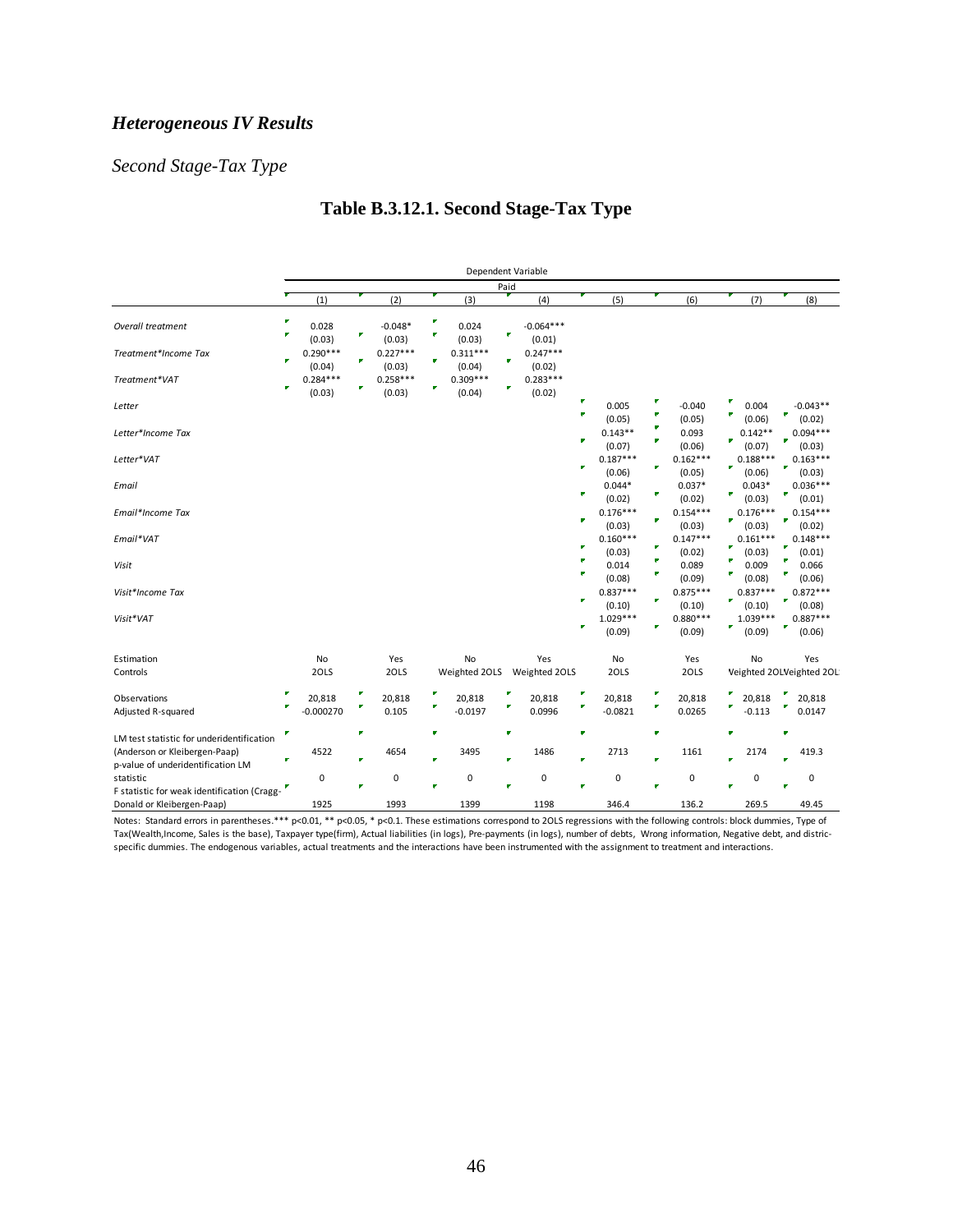# **Table B.3.1.2 Second Stage-Tax Type**

|                                                                    |    |                      |              |                      |        | Dependent variable         |                |                       |   |                      |              |                      |   |                      |   |                                    |
|--------------------------------------------------------------------|----|----------------------|--------------|----------------------|--------|----------------------------|----------------|-----------------------|---|----------------------|--------------|----------------------|---|----------------------|---|------------------------------------|
|                                                                    |    |                      |              |                      |        | <b>Full Payment</b>        |                |                       |   |                      |              |                      |   |                      |   |                                    |
|                                                                    |    | (1)                  |              | (2)                  |        | (3)                        |                | (4)                   |   | (5)                  |              | (6)                  |   | (7)                  |   | (8)                                |
| Overall treatment                                                  | v  | $-0.000$<br>(0.02)   | v.           | $-0.043**$<br>(0.02) | ×      | 0.002<br>(0.03)            | $\blacksquare$ | $-0.049***$<br>(0.01) |   |                      |              |                      |   |                      |   |                                    |
| Treatment*Income Tax                                               | И  | $0.268***$<br>(0.03) | P.           | $0.254***$<br>(0.03) | P.     | $0.281***$<br>(0.03)       | ×              | $0.269***$<br>(0.02)  |   |                      |              |                      |   |                      |   |                                    |
| Treatment*VAT                                                      | P. | $0.170***$<br>(0.02) | P.           | $0.179***$<br>(0.02) | P.     | $0.178***$<br>(0.03)       | r              | $0.190***$<br>(0.01)  |   |                      |              |                      |   |                      |   |                                    |
| Letter                                                             |    |                      |              |                      |        |                            |                |                       | п | $-0.007$<br>(0.04)   | v            | $-0.034$<br>(0.04)   |   | $-0.006$<br>(0.04)   |   | $-0.035***$<br>(0.01)              |
| Letter*Income Tax                                                  |    |                      |              |                      |        |                            |                |                       | × | $0.128***$<br>(0.05) | ν.           | $0.128***$<br>(0.05) |   | $0.129**$<br>(0.05)  | v | $0.130***$<br>(0.03)               |
| Letter*VAT                                                         |    |                      |              |                      |        |                            |                |                       |   | $0.089**$<br>(0.04)  | P.           | $0.105**$<br>(0.04)  | × | $0.090**$<br>(0.05)  | v | $0.108***$<br>(0.02)               |
| Email                                                              |    |                      |              |                      |        |                            |                |                       |   | 0.002<br>(0.02)      | Ř.<br>ż      | $-0.001$<br>(0.02)   |   | 0.003<br>(0.02)      |   | $-0.001$<br>(0.01)                 |
| Email*Income Tax                                                   |    |                      |              |                      |        |                            |                |                       | × | $0.199***$<br>(0.02) | ۰            | $0.194***$<br>(0.02) |   | $0.199***$<br>(0.02) |   | $0.193***$<br>(0.02)               |
| Email*VAT                                                          |    |                      |              |                      |        |                            |                |                       | × | $0.127***$<br>(0.02) | P.           | $0.129***$<br>(0.02) |   | $0.127***$<br>(0.02) | × | $0.130***$<br>(0.01)               |
| Visit                                                              |    |                      |              |                      |        |                            |                |                       | в | 0.004<br>(0.06)      | P.           | $0.144**$<br>(0.07)  |   | 0.012<br>(0.06)      | v | $0.138***$<br>(0.04)               |
| Visit*Income Tax                                                   |    |                      |              |                      |        |                            |                |                       | v | $0.665***$<br>(0.07) | v.           | $0.798***$<br>(0.07) |   | $0.660***$<br>(0.07) | × | $0.794***$<br>(0.07)               |
| Visit*VAT                                                          |    |                      |              |                      |        |                            |                |                       | ٠ | $0.524***$<br>(0.06) | ۰            | $0.510***$<br>(0.07) |   | $0.507***$<br>(0.07) |   | $0.501***$<br>(0.04)               |
| Estimation<br>Controls                                             |    | No<br>20LS           |              | Yes<br>20LS          |        | <b>No</b><br>Weighted 20LS |                | Yes<br>Weighted 20LS  |   | No<br>20LS           |              | Yes<br>20LS          |   | <b>No</b>            |   | Yes<br>Weighted 20LS Weighted 20LS |
| Observations<br>Adjusted R-squared                                 | v, | 20,818<br>0.00216    |              | 20,818<br>0.0519     | P<br>ż | 20,818<br>$-0.0119$        | z<br>×         | 20,818<br>0.0459      |   | 20,818<br>$-0.0483$  | ×<br>P.      | 20,818<br>$-0.0517$  |   | 20,818<br>$-0.0690$  | v | 20,818<br>$-0.0689$                |
| LM test statistic for underidentification                          |    |                      | $\mathbf{r}$ |                      | P.     |                            | п              |                       | × |                      | $\mathbf{r}$ |                      |   |                      | × |                                    |
| (Anderson or Kleibergen-Paap)<br>p-value of underidentification LM |    | 4522                 |              | 4654                 | ×,     | 3495                       |                | 1486                  |   | 2713                 | Ř,           | 1161                 |   | 2174                 |   | 419.3                              |
| statistic<br>F statistic for weak identification (Cragg-           |    | 0                    |              | 0                    | ×      | 0                          | ×              | 0                     |   | 0                    | ×,           | 0                    |   | 0                    |   | 0                                  |
|                                                                    |    |                      |              |                      |        |                            |                |                       |   |                      |              |                      |   |                      |   |                                    |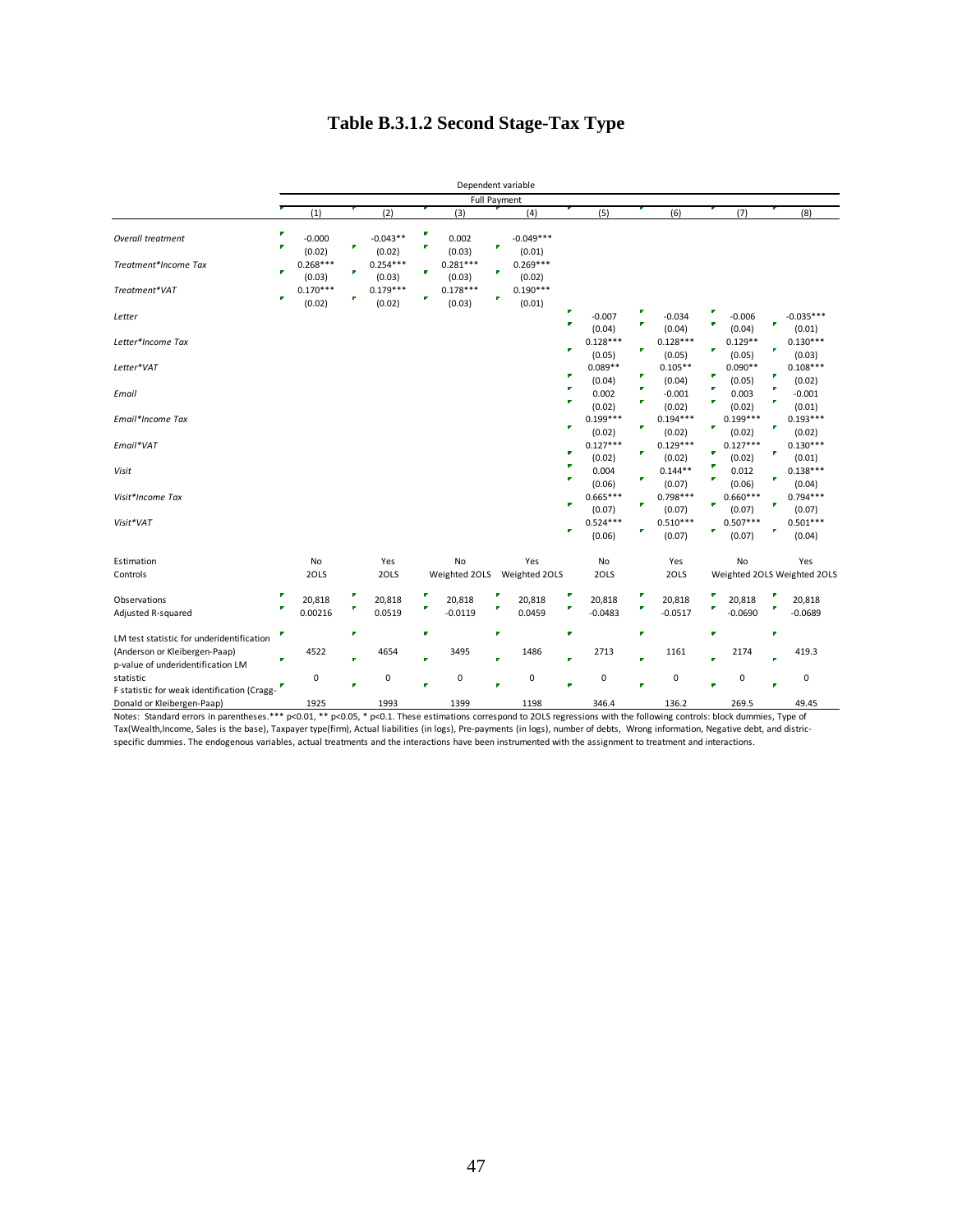### **Table B.3.1.3 Second Stage-Tax Type**

|                                                                    |                      |                |                      |        | Dependent Variable   |    |                      |                         |                                |   |                                |        |                                |    |                                |
|--------------------------------------------------------------------|----------------------|----------------|----------------------|--------|----------------------|----|----------------------|-------------------------|--------------------------------|---|--------------------------------|--------|--------------------------------|----|--------------------------------|
|                                                                    |                      |                |                      |        | Payment Share        |    |                      |                         |                                |   |                                |        |                                |    |                                |
|                                                                    | (1)                  |                | (2)                  |        | (3)                  |    | (4)                  |                         | (5)                            |   | (6)                            |        | (7)                            |    | (8)                            |
| Overall treatment                                                  | 0.022<br>(0.05)      | ×              | $-0.035$<br>(0.05)   | P.     | 0.026<br>(0.06)      | P. | $-0.041**$<br>(0.02) |                         |                                |   |                                |        |                                |    |                                |
| Treatment*Income Tax                                               | $0.293***$<br>(0.07) | ,              | $0.259***$<br>(0.07) | г      | $0.306***$<br>(0.08) |    | $0.272***$<br>(0.03) |                         |                                |   |                                |        |                                |    |                                |
| Treatment*VAT                                                      | $0.200***$<br>(0.06) | P.             | $0.197***$<br>(0.06) | ø      | $0.208***$<br>(0.06) | P  | $0.208***$<br>(0.04) |                         |                                |   |                                |        |                                |    |                                |
| Letter                                                             |                      |                |                      |        |                      |    |                      |                         | $-0.021$<br>(0.09)             |   | $-0.057$<br>(0.09)             |        | $-0.021$<br>(0.10)             |    | $-0.060***$<br>(0.02)          |
| Letter*Income Tax                                                  |                      |                |                      |        |                      |    |                      |                         | $0.230*$<br>(0.12)             |   | $0.209*$<br>(0.12)             |        | $0.232*$<br>(0.12)             |    | $0.212***$<br>(0.08)           |
| Letter*VAT                                                         |                      |                |                      |        |                      |    |                      |                         | 0.120                          |   | 0.123                          |        | 0.121                          |    | $0.126***$                     |
| Email                                                              |                      |                |                      |        |                      |    |                      |                         | (0.10)<br>0.022<br>(0.04)      |   | (0.10)<br>0.019<br>(0.04)      |        | (0.10)<br>0.022<br>(0.04)      |    | (0.04)<br>$0.018**$<br>(0.01)  |
| Email*Income Tax                                                   |                      |                |                      |        |                      |    |                      | ×                       | $0.190***$<br>(0.05)           | ٠ | $0.176***$<br>(0.05)           | ۰      | $0.190***$<br>(0.06)           |    | $0.175***$<br>(0.02)           |
| Email*VAT                                                          |                      |                |                      |        |                      |    |                      |                         | $0.147***$<br>(0.05)           | × | $0.142***$<br>(0.05)           | ×      | $0.147***$<br>(0.05)           |    | $0.143***$<br>(0.03)           |
| Visit                                                              |                      |                |                      |        |                      |    |                      |                         | 0.082<br>(0.14)                |   | 0.189<br>(0.17)                | п      | 0.093<br>(0.13)                |    | 0.181<br>(0.11)                |
| Visit*Income Tax                                                   |                      |                |                      |        |                      |    |                      | P                       | $0.692***$                     | × | $0.782***$                     | ₽      | $0.681***$<br>(0.17)           |    | $0.771***$                     |
| Visit*VAT                                                          |                      |                |                      |        |                      |    |                      | P.                      | (0.18)<br>$0.619***$<br>(0.16) | × | (0.18)<br>$0.559***$<br>(0.16) | P.     | $0.602***$<br>(0.15)           | ×. | (0.12)<br>$0.544***$<br>(0.13) |
| Estimation<br>Controls                                             | No<br>2OLS           |                | Yes<br>20LS          |        | No<br>Weighted 20LS  |    | Yes<br>Weighted 20LS |                         | No<br>20LS                     |   | Yes<br>20LS                    |        | No<br>Veighted 2OLVeighted 2OL |    | Yes                            |
| Observations<br>Adjusted R-squared                                 | 20,818<br>0.000916   | ₽<br>×         | 20,818<br>0.0124     | F<br>P | 20,818<br>$-0.00272$ |    | 20,818<br>0.0131     | ۳                       | 20,818<br>$-0.0112$            |   | 20,818<br>$-0.00450$           | v<br>P | 20,818<br>$-0.0184$            |    | 20,818<br>$-0.00778$           |
| LM test statistic for underidentification                          |                      | $\blacksquare$ |                      | F      |                      | þ, |                      | $\overline{\mathbf{r}}$ |                                |   |                                | P.     |                                | P. |                                |
| (Anderson or Kleibergen-Paap)<br>p-value of underidentification LM | 4522                 |                | 4654                 | Р      | 3495                 |    | 1486                 | $\mathbf{r}$            | 2713                           |   | 1161                           | P      | 2174                           |    | 419.3                          |
| statistic<br>F statistic for weak identification (Cragg-           | 0                    | ×              | 0                    | P.     | 0                    | ×  | 0                    | P.                      | 0                              |   | 0                              | ×      | 0                              |    | 0                              |
| Donald or Kleibergen-Paap)                                         | 1925                 |                | 1993                 |        | 1399                 |    | 1198                 |                         | 346.4                          |   | 136.2                          |        | 269.5                          |    | 49.45                          |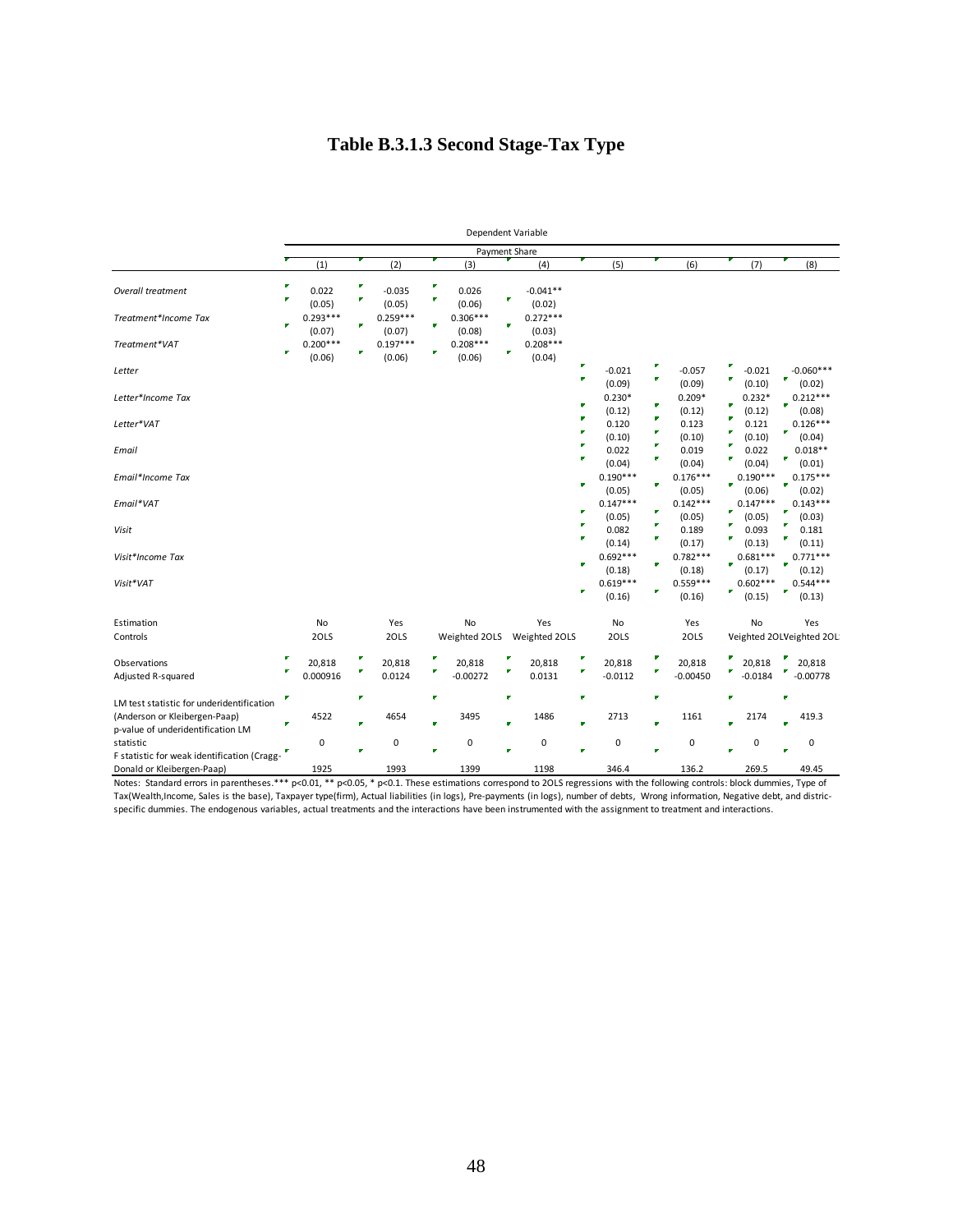### **Table B.3.1.4 Second Stage-Tax Type**

|                                                                    |                      |                |                      |   | Dependent Variable            |        |                       |              |                              |   |                              |    |                                 |            |                              |
|--------------------------------------------------------------------|----------------------|----------------|----------------------|---|-------------------------------|--------|-----------------------|--------------|------------------------------|---|------------------------------|----|---------------------------------|------------|------------------------------|
|                                                                    |                      |                |                      |   | <b>Total Payment (in logs</b> |        |                       |              |                              |   |                              |    |                                 |            |                              |
|                                                                    | (1)                  |                | (2)                  |   | (3)                           |        | (4)                   |              | (5)                          |   | (6)                          |    | (7)                             |            | (8)                          |
| <b>Overall treatment</b>                                           | 0.298<br>(0.40)      | P              | $-0.715*$<br>(0.38)  |   | 0.234<br>(0.47)               | P,     | $-0.945***$<br>(0.16) |              |                              |   |                              |    |                                 |            |                              |
| Treatment*Income Tax                                               | $3.805***$<br>(0.51) | $\blacksquare$ | $2.973***$<br>(0.48) | P | 4.084***<br>(0.60)            | P      | $3.233***$<br>(0.27)  |              |                              |   |                              |    |                                 |            |                              |
| Treatment*VAT                                                      | $3.955***$<br>(0.43) | P              | $3.598***$<br>(0.41) | Г | $4.309***$<br>(0.51)          | v      | 3.939 ***<br>(0.22)   |              |                              |   |                              |    |                                 |            |                              |
| Letter                                                             |                      |                |                      |   |                               |        |                       |              | 0.052                        |   | $-0.547$                     |    | 0.028                           |            | $-0.599**$                   |
| Letter*Income Tax                                                  |                      |                |                      |   |                               |        |                       |              | (0.71)<br>1.976**            |   | (0.68)<br>1.315              |    | (0.77)<br>$1.961**$             | $1.324***$ | (0.25)                       |
| Letter*VAT                                                         |                      |                |                      |   |                               |        |                       |              | (0.90)                       |   | (0.85)                       |    | (0.98)                          |            | (0.44)                       |
| Email                                                              |                      |                |                      |   |                               |        |                       |              | $2.623***$<br>(0.77)         |   | $2.266***$<br>(0.73)         |    | $2.631***$<br>(0.84)            |            | $2.283***$<br>(0.36)         |
| Email*Income Tax                                                   |                      |                |                      |   |                               |        |                       |              | 0.486<br>(0.32)              |   | 0.396<br>(0.31)              |    | 0.472<br>(0.36)                 |            | $0.374**$<br>(0.15)          |
| Email*VAT                                                          |                      |                |                      |   |                               |        |                       |              | $2.314***$<br>(0.40)         |   | $2.021***$<br>(0.38)         | P. | $2.317***$<br>(0.45)            |            | $2.014***$<br>(0.25)         |
| Visit                                                              |                      |                |                      |   |                               |        |                       |              | $2.290***$<br>(0.35)         | F | $2.110***$<br>(0.33)         | P  | $2.303***$<br>(0.38)            | $2.120***$ | (0.19)                       |
| Visit*Income Tax                                                   |                      |                |                      |   |                               |        |                       | v            | 0.113<br>(1.06)<br>10.853*** |   | 1.135<br>(1.26)<br>11.375*** | v  | $-0.004$<br>(1.08)<br>10.898*** |            | 0.776<br>(0.78)<br>11.372*** |
| Visit*VAT                                                          |                      |                |                      |   |                               |        |                       | P            | (1.33)<br>14.056***          | D | (1.32)<br>12.034***          |    | (1.37)<br>14.259***             |            | (1.04)<br>12.202***          |
| Estimation                                                         | No                   |                | Yes                  |   | No                            |        | Yes                   |              | (1.18)<br>No                 |   | (1.18)<br>Yes                | v  | (1.21)<br><b>No</b>             |            | (0.82)<br>Yes                |
| Controls                                                           | 20LS                 |                | 20LS                 |   | Weighted 20LS                 |        | Weighted 20LS         |              | 20LS                         |   | 20LS                         |    | Veighted 2OLVeighted 2OL        |            |                              |
| Observations<br>Adjusted R-squared                                 | 20,818<br>0.00908    | ×<br>×         | 20,818<br>0.110      | P | 20,818<br>$-0.00782$          | ø<br>P | 20,818<br>0.106       | ۳            | 20,818<br>$-0.0672$          | × | 20,818<br>0.0374             | ×  | 20,818<br>$-0.0945$             |            | 20,818<br>0.0278             |
| LM test statistic for underidentification                          |                      | ×              |                      | P |                               | ÿ,     |                       | $\mathbf{r}$ |                              | × |                              | ×  |                                 | F.         |                              |
| (Anderson or Kleibergen-Paap)<br>p-value of underidentification LM | 4522                 |                | 4654                 |   | 3495                          | ×      | 1486                  | P.           | 2713                         |   | 1161                         |    | 2174                            | v.         | 419.3                        |
| statistic<br>F statistic for weak identification (Cragg-           | 0                    | ٠              | 0                    | v | 0                             | ×      | 0                     |              | 0                            |   | 0                            |    | 0                               |            | 0                            |
| Donald or Kleibergen-Paap)                                         | 1925                 |                | 1993                 |   | 1399                          |        | 1198                  |              | 346.4                        |   | 136.2                        |    | 269.5                           |            | 49.45                        |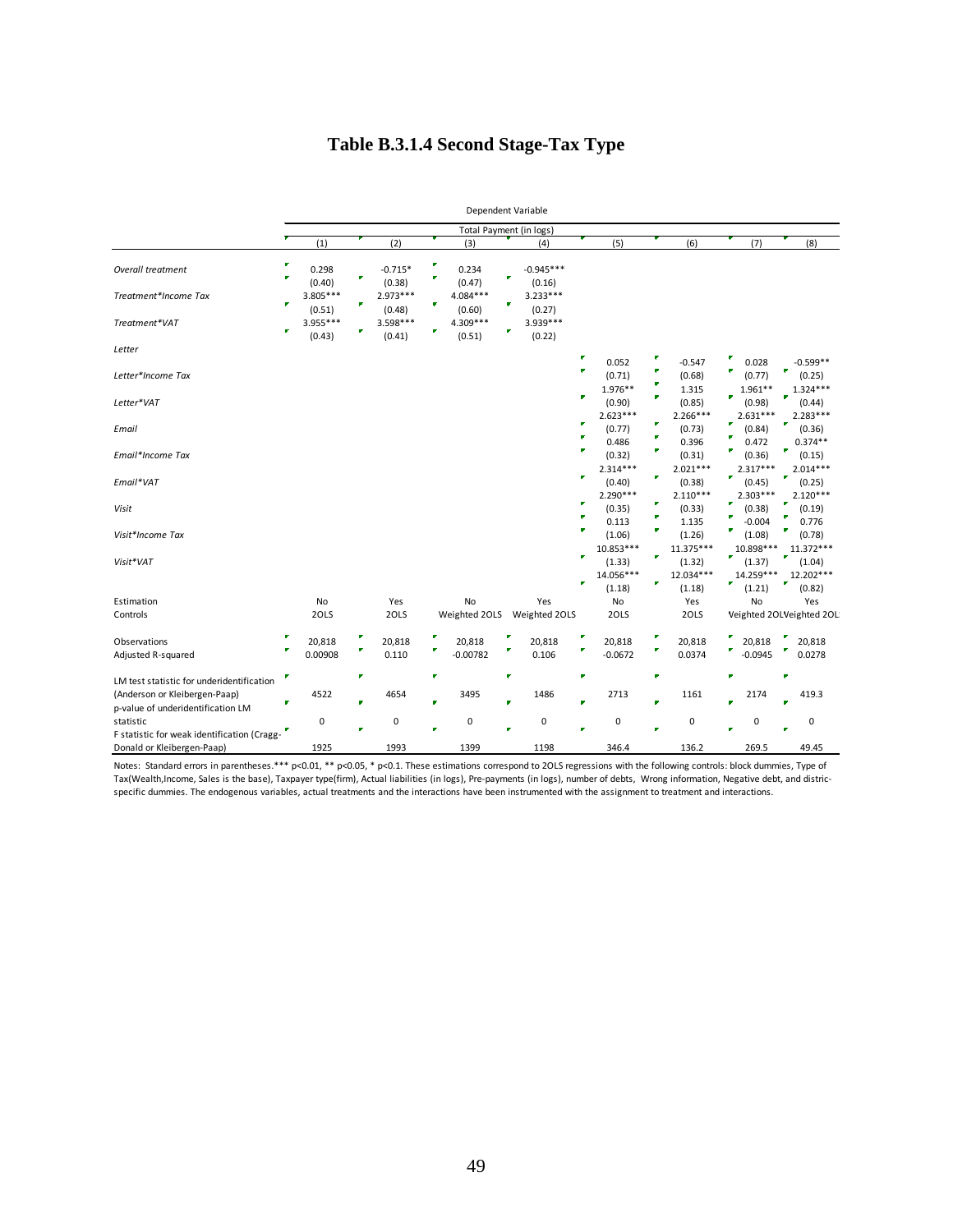# **Table B.3.1.5 Second Stage-Tax Type**

|                                                                    |                                |                |                                  |        | Dependent Variable             |        |                                  |        |                                |                |                                |         |                                       |    |                                |
|--------------------------------------------------------------------|--------------------------------|----------------|----------------------------------|--------|--------------------------------|--------|----------------------------------|--------|--------------------------------|----------------|--------------------------------|---------|---------------------------------------|----|--------------------------------|
|                                                                    |                                |                |                                  |        | <b>Other Payments</b>          |        |                                  |        |                                |                |                                |         |                                       |    |                                |
|                                                                    | (1)                            |                | (2)                              |        | (3)                            |        | (4)                              |        | (5)                            |                | (6)                            |         | (7)                                   |    | (8)                            |
| <b>Overall treatment</b><br>Treatment*Income Tax                   | $0.226***$<br>(0.03)<br>0.030  | ×              | $0.161***$<br>(0.02)<br>$-0.004$ | ۳<br>P | $0.237***$<br>(0.03)<br>0.031  | F<br>× | $0.161***$<br>(0.02)<br>$-0.003$ |        |                                |                |                                |         |                                       |    |                                |
| Treatment*VAT                                                      | (0.03)<br>$0.089***$<br>(0.03) | ×              | (0.03)<br>$0.080***$<br>(0.03)   | v      | (0.04)<br>$0.091***$<br>(0.03) | Γ      | (0.02)<br>$0.083***$<br>(0.02)   |        |                                |                |                                |         |                                       |    |                                |
| Letter                                                             |                                |                |                                  |        |                                |        |                                  |        | $0.336***$                     | $\blacksquare$ | $0.296***$                     | ×       | $0.334***$                            |    | $0.292***$                     |
| Letter*Income Tax                                                  |                                |                |                                  |        |                                |        |                                  |        | (0.05)<br>$-0.095$<br>(0.06)   | Р              | (0.05)<br>$-0.124**$<br>(0.06) |         | (0.05)<br>$-0.096$<br>(0.07)          |    | (0.04)<br>$-0.124**$<br>(0.05) |
| Letter*VAT                                                         |                                |                |                                  |        |                                |        |                                  |        | 0.040                          |                | 0.032                          |         | 0.039                                 |    | 0.033                          |
| Email                                                              |                                |                |                                  |        |                                |        |                                  | ×      | (0.05)<br>$0.097***$<br>(0.02) | п              | (0.05)<br>$0.089***$<br>(0.02) | ۰       | (0.06)<br>$0.097***$<br>(0.02)        | P. | (0.05)<br>$0.088***$<br>(0.01) |
| Email*Income Tax                                                   |                                |                |                                  |        |                                |        |                                  |        | $0.053**$<br>(0.03)            |                | 0.041<br>(0.03)                |         | $0.051*$<br>(0.03)                    |    | $0.039**$<br>(0.02)            |
| Email*VAT                                                          |                                |                |                                  |        |                                |        |                                  |        | $0.084***$<br>(0.02)           | ×              | $0.078***$<br>(0.02)           | P.      | $0.084***$<br>(0.03)                  |    | $0.077***$<br>(0.02)           |
| Visit                                                              |                                |                |                                  |        |                                |        |                                  |        | $0.464***$                     | P              | $0.601***$                     | ₽       | $0.468***$<br>(0.07)                  | ₽  | $0.591***$<br>(0.08)           |
| Visit*Income Tax                                                   |                                |                |                                  |        |                                |        |                                  |        | (0.07)<br>0.140                |                | (0.08)<br>$0.235***$           |         | 0.138                                 |    | $0.232***$                     |
| Visit*VAT                                                          |                                |                |                                  |        |                                |        |                                  | P.     | (0.09)<br>$0.362***$<br>(0.08) | $\mathbf{r}$   | (0.09)<br>$0.264***$<br>(0.08) | P       | (0.09)<br>$0.354***$<br>(0.08)        | P. | (0.09)<br>$0.257***$<br>(0.08) |
| Estimation<br>Controls                                             | No<br>20LS                     |                | Yes<br>20LS                      |        | No<br>Weighted 20LS            |        | Yes<br>Weighted 20LS             |        | No<br>20LS                     |                | Yes<br>20LS                    |         | <b>No</b><br>Veighted 2OLVeighted 2OL |    | Yes                            |
| Observations<br>Adjusted R-squared                                 | 20,818<br>$-0.0894$            | P<br>P         | 20,818<br>0.0398                 | z<br>F | 20,818<br>$-0.113$             | v<br>v | 20,818<br>0.0319                 | P<br>P | 20,818<br>$-0.212$             | ×              | 20,818<br>$-0.122$             | v<br>×, | 20,818<br>$-0.242$                    |    | 20,818<br>$-0.138$             |
| LM test statistic for underidentification                          |                                | $\blacksquare$ |                                  | F.     |                                | F      |                                  | F.     |                                | п              |                                | F.      |                                       | P  |                                |
| (Anderson or Kleibergen-Paap)<br>p-value of underidentification LM | 4522                           |                | 4654                             | v      | 3495                           | ×      | 1486                             | ×      | 2713                           |                | 1161                           | ÷       | 2174                                  | ×, | 419.3                          |
| statistic<br>F statistic for weak identification (Cragg-           | 0                              | D              | 0                                | F      | 0                              | F      | 0                                | Þ      | 0                              |                | 0                              | F.      | 0                                     |    | 0                              |
| Donald or Kleibergen-Paap)                                         | 1925                           |                | 1993                             |        | 1399                           |        | 1198                             |        | 346.4                          |                | 136.2                          |         | 269.5                                 |    | 49.45                          |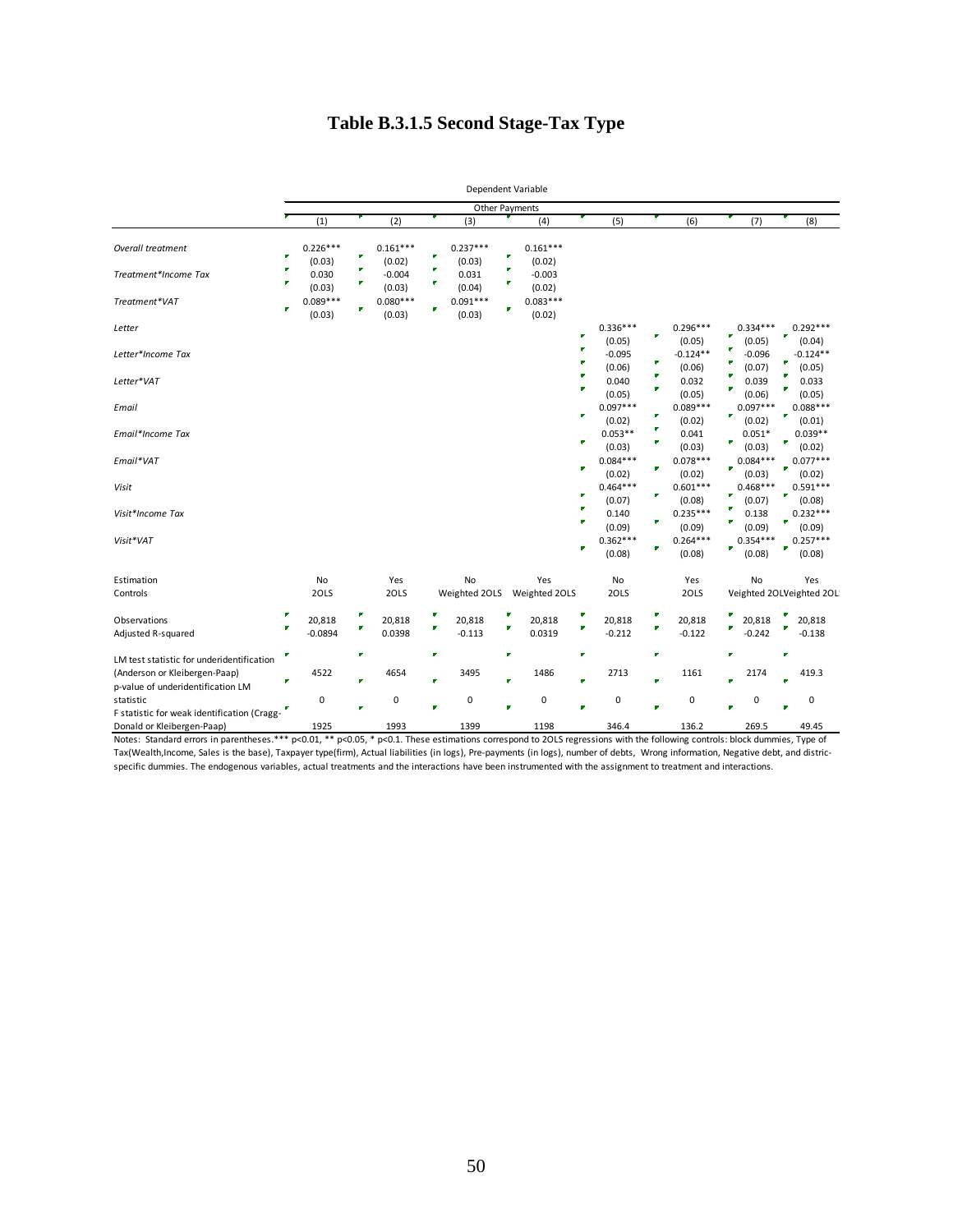## *3.2 Second Stage – Debt Size*

|                                                                    |                                  |                |                                  |   | Dependent Variable               |             |                                            |    |                                         |    |                                        |    |                                         |   |                                         |
|--------------------------------------------------------------------|----------------------------------|----------------|----------------------------------|---|----------------------------------|-------------|--------------------------------------------|----|-----------------------------------------|----|----------------------------------------|----|-----------------------------------------|---|-----------------------------------------|
|                                                                    |                                  |                |                                  |   |                                  | Paid        |                                            |    |                                         |    |                                        |    |                                         |   |                                         |
|                                                                    | (1)                              |                | (2)                              |   | (3)                              |             | (4)                                        |    | (5)                                     |    | (6)                                    |    | (7)                                     |   | (8)                                     |
| <b>Overall treatment</b><br>Treatment*Medium Debt                  | $0.299***$<br>(0.02)<br>$-0.015$ | ×<br>×<br>×    | $0.187***$<br>(0.02)<br>$-0.017$ | ۳ | $0.310***$<br>(0.01)<br>$-0.008$ | F<br>P<br>z | $0.187***$<br>(0.01)<br>$-0.012$<br>(0.02) |    |                                         |    |                                        |    |                                         |   |                                         |
| Treatment*High Debt                                                | (0.03)<br>$-0.030$               | ×              | (0.02)<br>$-0.018$               |   | (0.02)<br>$-0.019$               | ×           | $-0.010$                                   |    |                                         |    |                                        |    |                                         |   |                                         |
| Letter<br>Letter*Medium Debt                                       |                                  |                |                                  |   |                                  |             |                                            |    | $0.126***$<br>(0.03)<br>0.033<br>(0.04) |    | $0.062**$<br>(0.03)<br>0.027<br>(0.04) |    | $0.123***$<br>(0.02)<br>0.035<br>(0.03) |   | $0.057***$<br>(0.02)<br>0.031<br>(0.03) |
| Letter*High Debt                                                   |                                  |                |                                  |   |                                  |             |                                            |    | 0.068<br>(0.04)                         |    | 0.053<br>(0.04)                        | ×  | $0.072**$<br>(0.04)                     |   | 0.058<br>(0.04)                         |
| Email                                                              |                                  |                |                                  |   |                                  |             |                                            |    | $0.232***$<br>(0.01)                    |    | $0.212***$<br>(0.01)                   |    | $0.231***$<br>(0.01)                    |   | $0.210***$<br>(0.01)                    |
| Email*Medium Debt                                                  |                                  |                |                                  |   |                                  |             |                                            |    | $-0.051**$                              | ×  | $-0.056***$                            | ×  | $-0.049***$                             |   | $-0.054***$                             |
| Email*High Debt                                                    |                                  |                |                                  |   |                                  |             |                                            |    | (0.02)<br>$-0.064***$                   | ×  | (0.02)<br>$-0.067***$                  | P. | (0.02)<br>$-0.062***$                   | × | (0.02)<br>$-0.065***$                   |
| Visit                                                              |                                  |                |                                  |   |                                  |             |                                            |    | (0.02)<br>$0.953***$                    | Р  | (0.02)<br>$1.097***$                   | P  | (0.02)<br>$0.959***$                    |   | (0.02)<br>$1.083***$                    |
| Visit*Medium Debt                                                  |                                  |                |                                  |   |                                  |             |                                            |    | (0.06)<br>$-0.014$                      |    | (0.09)<br>$-0.123$                     |    | (0.07)<br>$-0.014$                      |   | (0.10)<br>$-0.118$                      |
| Visit*High Debt                                                    |                                  |                |                                  |   |                                  |             |                                            | F. | (0.08)<br>$-0.240***$<br>(0.07)         |    | (0.08)<br>$-0.354***$<br>(0.08)        | ×  | (0.09)<br>$-0.245***$<br>(0.08)         |   | (0.09)<br>$-0.348***$<br>(0.09)         |
| Estimation<br>Controls                                             | No<br>20LS                       |                | Yes<br>20LS                      |   | No<br>Weighted 20LS              |             | Yes<br>Weighted 20LS                       |    | No<br>20LS                              |    | Yes<br>20LS                            |    | <b>No</b><br>Veighted 2OLVeighted 2OL   |   | Yes                                     |
| Observations<br>Adjusted R-squared                                 | 20,818<br>$-0.013$               | P              | 20,818<br>0.108                  | Γ | 20,818<br>$-0.033$               | Γ<br>P      | 20,818<br>0.104                            | ۳  | 20,818<br>$-0.088$                      | ×  | 20,818<br>0.023                        | r  | 20,818<br>$-0.118$                      |   | 20,818<br>0.0106                        |
| LM test statistic for underidentification                          |                                  | $\blacksquare$ |                                  | P |                                  | z           |                                            | P. |                                         | r, |                                        |    |                                         | ż |                                         |
| (Anderson or Kleibergen-Paap)<br>p-value of underidentification LM | 4951                             |                | 5139                             |   | 1967                             | P           | 3347                                       | r. | 2466                                    |    | 1071                                   |    | 443.3                                   |   | 473                                     |
| statistic<br>F statistic for weak identification (Cragg-           | 0                                |                | 0                                |   | 0                                | ×           | 0                                          |    | 0                                       |    | 0                                      |    | 0                                       |   | 0                                       |
| Donald or Kleibergen-Paap)                                         | 2164                             |                | 2269                             |   | 1475                             |             | 2530                                       |    | 310.6                                   |    | 125.2                                  |    | 55.98                                   |   | 53.44                                   |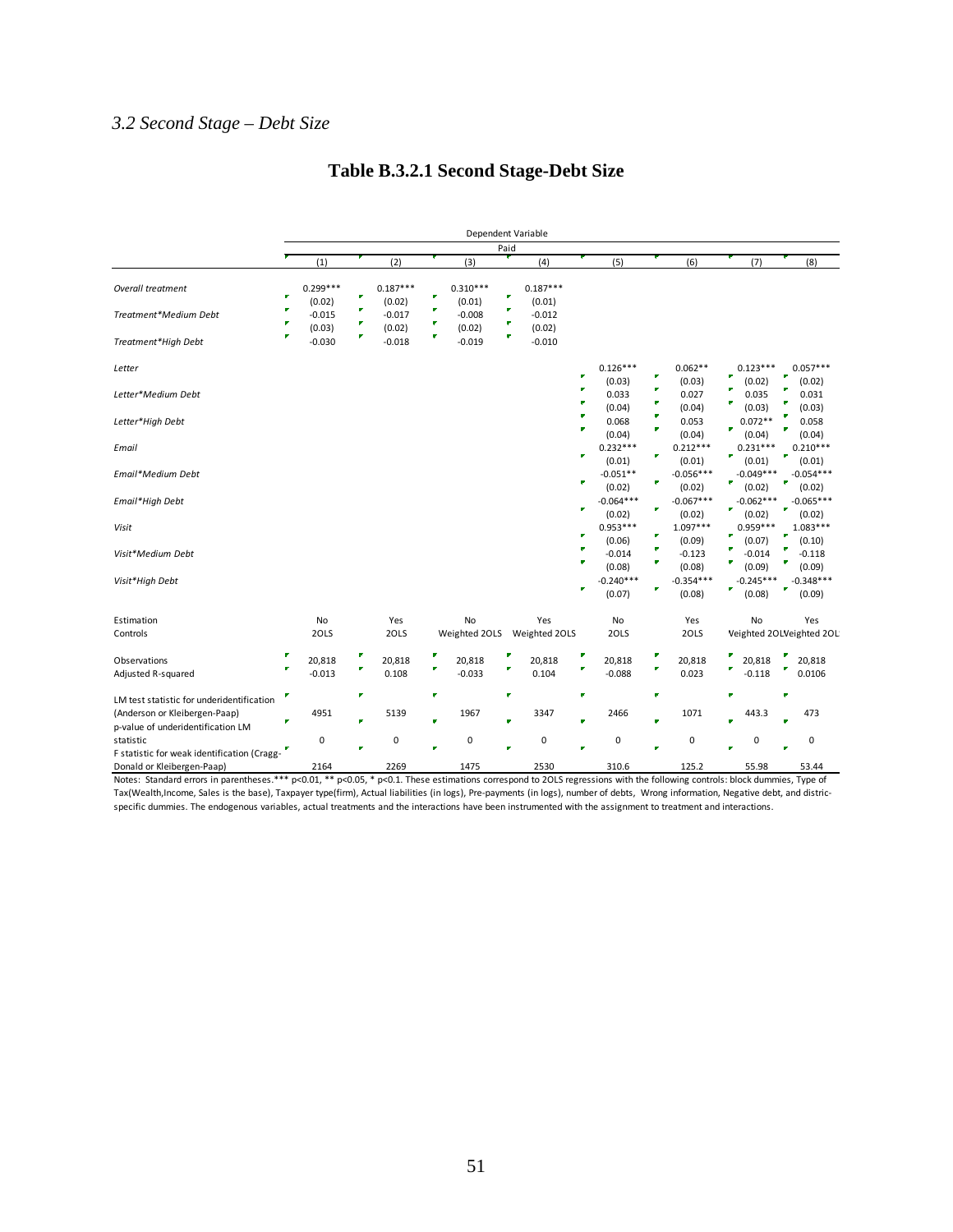## **Table B.3.2.2 Second Stage-Debt Size**

|                                                                    |    |                       |                |                       |   | Dependent variable    |        |                       |                |                       |    |                       |   |                                       |    |                       |
|--------------------------------------------------------------------|----|-----------------------|----------------|-----------------------|---|-----------------------|--------|-----------------------|----------------|-----------------------|----|-----------------------|---|---------------------------------------|----|-----------------------|
|                                                                    |    |                       |                |                       |   | <b>Full Payment</b>   |        |                       |                |                       |    |                       |   |                                       |    |                       |
|                                                                    |    | (1)                   |                | (2)                   |   | (3)                   |        | (4)                   |                | (5)                   |    | (6)                   |   | (7)                                   |    | (8)                   |
| Overall treatment                                                  | P. | $0.257***$<br>(0.01)  | $\mathbf{r}$   | $0.202***$<br>(0.01)  | ۳ | $0.268***$<br>(0.01)  | Ŷ,     | $0.207***$<br>(0.01)  |                |                       |    |                       |   |                                       |    |                       |
| Treatment*Medium Debt                                              |    | $-0.084***$<br>(0.02) | ×              | $-0.073***$<br>(0.02) |   | $-0.083***$<br>(0.02) |        | $-0.072***$<br>(0.02) |                |                       |    |                       |   |                                       |    |                       |
| Treatment*High Debt                                                |    | $-0.153***$<br>(0.02) | ×              | $-0.131***$<br>(0.02) | r | $-0.157***$<br>(0.01) | F      | $-0.135***$<br>(0.01) |                |                       |    |                       |   |                                       |    |                       |
| Letter                                                             |    |                       |                |                       |   |                       |        |                       |                | $0.103***$<br>(0.02)  |    | $0.085***$<br>(0.02)  |   | $0.101***$<br>(0.02)                  |    | $0.083***$<br>(0.02)  |
| Letter*Medium Debt                                                 |    |                       |                |                       |   |                       |        |                       |                | $-0.020$<br>(0.03)    |    | $-0.017$<br>(0.03)    |   | $-0.019$<br>(0.02)                    |    | $-0.014$<br>(0.02)    |
| Letter*High Debt                                                   |    |                       |                |                       |   |                       |        |                       |                | $-0.037$<br>(0.03)    |    | $-0.035$<br>(0.03)    |   | $-0.034$<br>(0.02)                    |    | $-0.030$<br>(0.02)    |
| Email                                                              |    |                       |                |                       |   |                       |        |                       |                | $0.201***$<br>(0.01)  |    | $0.194***$<br>(0.01)  |   | $0.200***$<br>(0.01)                  |    | $0.193***$<br>(0.01)  |
| Email*Medium Debt                                                  |    |                       |                |                       |   |                       |        |                       | P              | $-0.076***$<br>(0.01) | v  | $-0.074***$<br>(0.01) | г | $-0.075***$<br>(0.01)                 |    | $-0.072***$<br>(0.02) |
| Email*High Debt                                                    |    |                       |                |                       |   |                       |        |                       |                | $-0.121***$<br>(0.01) | v  | $-0.117***$<br>(0.01) | × | $-0.119***$<br>(0.01)                 |    | $-0.116***$<br>(0.01) |
| Visit                                                              |    |                       |                |                       |   |                       |        |                       | v              | $0.827***$<br>(0.05)  | v  | $1.109***$<br>(0.07)  |   | $0.834***$<br>(0.06)                  | Γ  | $1.106***$<br>(0.09)  |
| Visit*Medium Debt                                                  |    |                       |                |                       |   |                       |        |                       | ×              | $-0.283***$<br>(0.06) |    | $-0.347***$<br>(0.06) | ٠ | $-0.285***$<br>(0.08)                 |    | $-0.345***$<br>(0.08) |
| Visit*High Debt                                                    |    |                       |                |                       |   |                       |        |                       |                | $-0.587***$<br>(0.06) | Б  | $-0.696***$<br>(0.06) |   | $-0.599***$<br>(0.07)                 |    | $-0.703***$<br>(0.08) |
| Estimation<br>Controls                                             |    | No<br>20LS            |                | Yes<br>20LS           |   | No<br>Weighted 20LS   |        | Yes<br>Weighted 20LS  |                | No<br>20LS            |    | Yes<br>20LS           |   | <b>No</b><br>Veighted 2OLVeighted 2OL |    | Yes                   |
| Observations<br>Adjusted R-squared                                 |    | 20,818<br>$-0.006$    | ×              | 20,818<br>0.0550      | P | 20,818<br>$-0.019$    | F<br>P | 20,818<br>0.051       | v              | 20,818<br>$-0.0624$   | ×  | 20,818<br>$-0.066$    | F | 20,818<br>$-0.083$                    |    | 20,818<br>$-0.084$    |
| LM test statistic for underidentification                          |    |                       | $\blacksquare$ |                       | P |                       | þ,     |                       | $\blacksquare$ |                       | r, |                       |   |                                       | P. |                       |
| (Anderson or Kleibergen-Paap)<br>p-value of underidentification LM |    | 4951                  |                | 5139                  | ø | 1967                  | P      | 3347                  | P,             | 2466                  |    | 1071                  |   | 443.3                                 | P  | 473                   |
| statistic<br>F statistic for weak identification (Cragg-           |    | 0                     |                | 0                     |   | 0                     | ×      | 0                     | ż              | 0                     |    | 0                     |   | 0                                     |    | 0                     |
| Donald or Kleibergen-Paap)                                         |    | 2164                  |                | 2269                  |   | 1475                  |        | 2530                  |                | 310.6                 |    | 125.2                 |   | 55.98                                 |    | 53.44                 |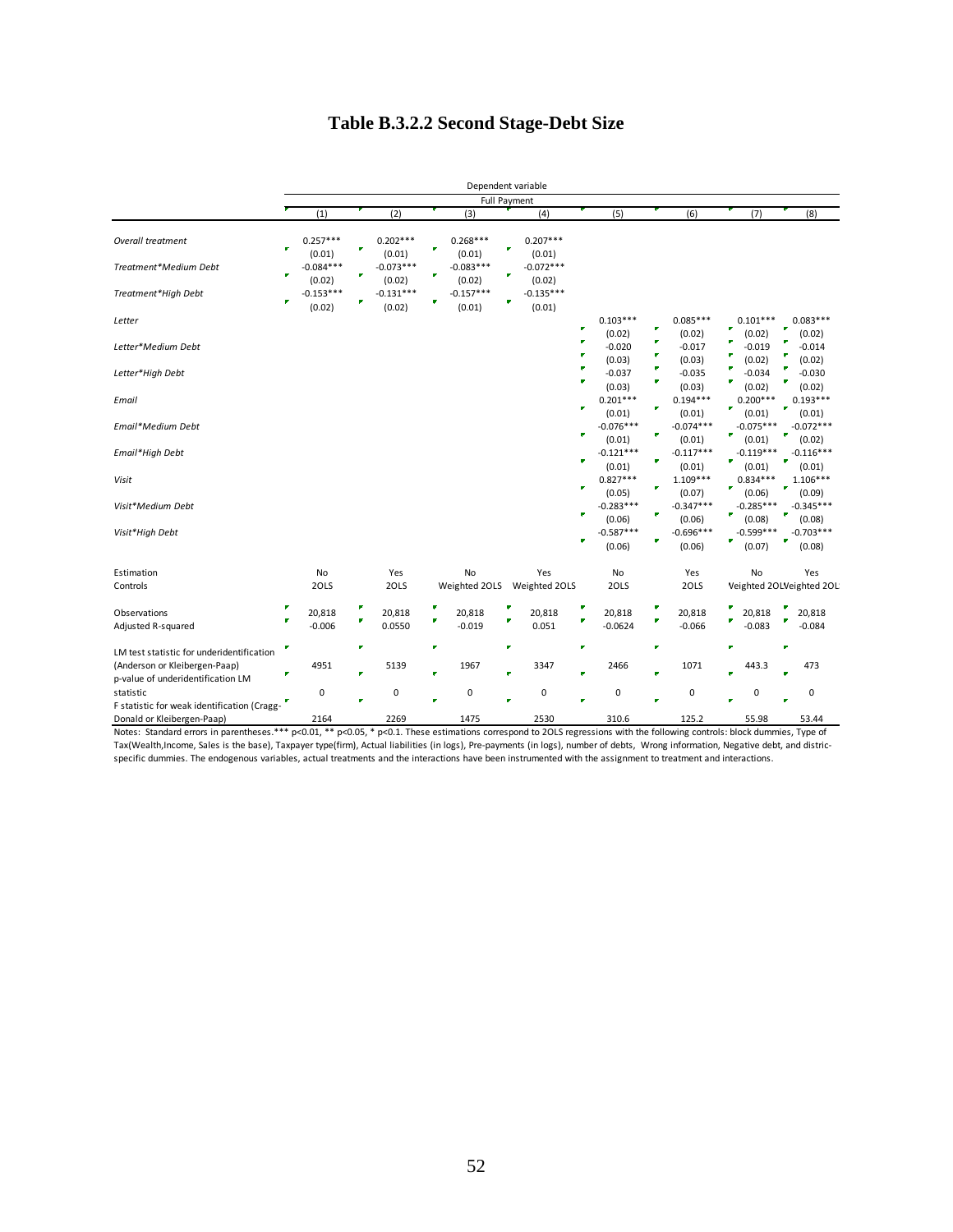## **Table OA.3.2.3 Second Stage- Debt Size**

|                                                                    |   |                      |                |                      |        | Payment Share              |        |                      |    |                       |   |                       |    |                                       |    |                      |
|--------------------------------------------------------------------|---|----------------------|----------------|----------------------|--------|----------------------------|--------|----------------------|----|-----------------------|---|-----------------------|----|---------------------------------------|----|----------------------|
|                                                                    |   | (1)                  |                | (2)                  |        | (3)                        |        | (4)                  |    | (5)                   |   | (6)                   |    | (7)                                   |    | (8)                  |
| Overall treatment                                                  | п | $0.250***$<br>(0.04) | ×              | $0.173***$<br>(0.03) | r      | $0.260***$<br>(0.07)       | F      | $0.175***$<br>(0.06) |    |                       |   |                       |    |                                       |    |                      |
| Treatment*Medium Debt                                              |   | $-0.009$<br>(0.05)   | ×              | $-0.003$<br>(0.05)   | r.     | $-0.004$<br>(0.07)         | ×      | 0.001<br>(0.07)      |    |                       |   |                       |    |                                       |    |                      |
| Treatment*High Debt                                                |   | $-0.075$<br>(0.05)   | ۰              | $-0.056$<br>(0.05)   | ė<br>v | $-0.071$<br>(0.07)         | ż<br>v | $-0.053$<br>(0.07)   |    |                       |   |                       |    |                                       |    |                      |
| Letter                                                             |   |                      |                |                      |        |                            |        |                      |    | 0.038<br>(0.06)       |   | 0.002<br>(0.06)       |    | 0.036<br>(0.08)                       |    | $-0.002$<br>(0.08)   |
| Letter*Medium Debt                                                 |   |                      |                |                      |        |                            |        |                      | п  | 0.126<br>(0.08)       |   | 0.127<br>(0.08)       |    | 0.128<br>(0.09)                       |    | 0.130<br>(0.09)      |
| Letter*High Debt                                                   |   |                      |                |                      |        |                            |        |                      |    | 0.083<br>(0.08)       |   | 0.079<br>(0.08)       |    | 0.086<br>(0.08)                       |    | 0.084<br>(0.08)      |
| Email                                                              |   |                      |                |                      |        |                            |        |                      |    | $0.224***$<br>(0.03)  | P | $0.212***$<br>(0.03)  | r, | $0.223***$<br>(0.05)                  |    | $0.210***$<br>(0.05) |
| Email*Medium Debt                                                  |   |                      |                |                      |        |                            |        |                      | P  | $-0.069*$<br>(0.04)   | × | $-0.070*$<br>(0.04)   |    | $-0.068$<br>(0.05)                    |    | $-0.068$<br>(0.05)   |
| Email*High Debt                                                    |   |                      |                |                      |        |                            |        |                      | ×  | $-0.104***$<br>(0.04) | ٠ | $-0.103***$<br>(0.04) |    | $-0.102**$<br>(0.05)                  |    | $-0.101**$<br>(0.05) |
| Visit                                                              |   |                      |                |                      |        |                            |        |                      | ×  | $0.790***$<br>(0.11)  | × | $0.985***$<br>(0.18)  | ř. | $0.795***$<br>(0.16)                  | ×  | $0.971***$<br>(0.21) |
| Visit*Medium Debt                                                  |   |                      |                |                      |        |                            |        |                      |    | $-0.048$<br>(0.15)    |   | $-0.122$<br>(0.15)    |    | $-0.048$<br>(0.17)                    |    | $-0.117$<br>(0.18)   |
| Visit*High Debt                                                    |   |                      |                |                      |        |                            |        |                      | P. | $-0.353***$<br>(0.14) |   | $-0.443***$<br>(0.15) | ₽  | $-0.360**$<br>(0.17)                  |    | $-0.440**$<br>(0.18) |
| Estimation<br>Controls                                             |   | No<br>20LS           |                | Yes<br>20LS          |        | <b>No</b><br>Weighted 20LS |        | Yes<br>Weighted 20LS |    | No<br>20LS            |   | Yes<br>20LS           |    | <b>No</b><br>Veighted 2OLVeighted 2OL |    | Yes                  |
| Observations                                                       |   | 20,818               | ×              | 20,818               | ▼      | 20,818                     | P      | 20,818               | ۳  | 20,818                | × | 20,818                | ₽  | 20,818                                |    | 20,818               |
| Adjusted R-squared                                                 |   | $-0.00104$           | $\blacksquare$ | 0.0127               |        | $-0.005$                   |        | 0.0136               |    | $-0.0130$             |   | $-0.005$              |    | $-0.0206$                             |    | $-0.00803$           |
| LM test statistic for underidentification                          |   |                      | ×              |                      | F      |                            | v      |                      | v  |                       | п |                       |    |                                       | Р  |                      |
| (Anderson or Kleibergen-Paap)<br>p-value of underidentification LM |   | 4951                 | ×              | 5139                 | ×.     | 1967                       | ×      | 3347                 | P. | 2466                  |   | 1071                  | ×. | 443.3                                 | b. | 473                  |
| statistic<br>F statistic for weak identification (Cragg-           |   | 0                    | $\mathbf{r}$   | 0                    | P.     | 0                          | Ê      | 0                    | F  | 0                     |   | 0                     | r. | 0                                     |    | 0                    |
| Donald or Kleibergen-Paap)                                         |   | 2164                 |                | 2269                 |        | 1475                       |        | 2530                 |    | 310.6                 |   | 125.2                 |    | 55.98                                 |    | 53.44                |

Dependent Variable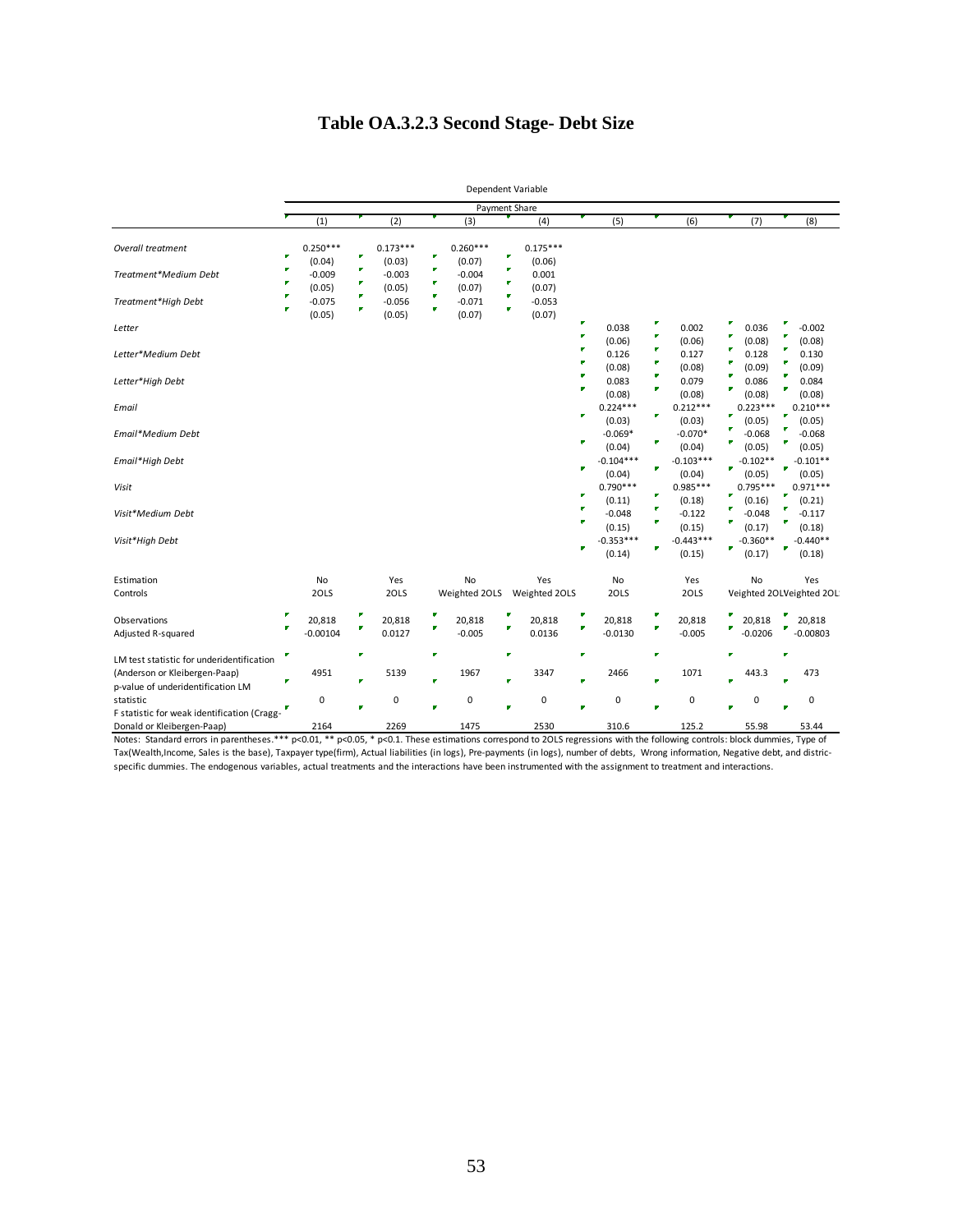## **Table B.3.2.4 Second Stage-Debt Size**

|                                                                    |                      |                |                      |    | Dependent Variable         |        |                      |    |                              |   |                                |    |                                       |   |                                |
|--------------------------------------------------------------------|----------------------|----------------|----------------------|----|----------------------------|--------|----------------------|----|------------------------------|---|--------------------------------|----|---------------------------------------|---|--------------------------------|
|                                                                    |                      |                |                      |    | Total Payment (in logs)    |        |                      |    |                              |   |                                |    |                                       |   |                                |
|                                                                    | (1)                  |                | (2)                  |    | (3)                        |        | (4)                  |    | (5)                          |   | (6)                            |    | (7)                                   |   | (8)                            |
| <b>Overall treatment</b>                                           | $3.513***$<br>(0.26) | $\blacksquare$ | $2.037***$<br>(0.24) | P. | $3.653***$<br>(0.15)       | F      | $2.025***$<br>(0.16) |    |                              |   |                                |    |                                       |   |                                |
| Treatment*Medium Debt                                              | 0.304<br>(0.35)      | ×<br>v         | 0.258<br>(0.33)      | r  | $0.417*$<br>(0.25)         | P<br>ν | 0.346<br>(0.24)      |    |                              |   |                                |    |                                       |   |                                |
| Treatment*High Debt                                                | 0.506<br>(0.34)      | ×              | $0.631**$<br>(0.32)  | r  | $0.697**$<br>(0.29)        | F      | $0.776***$<br>(0.28) |    |                              |   |                                |    |                                       |   |                                |
| Letter                                                             |                      |                |                      |    |                            |        |                      |    | $1.489***$<br>(0.45)         |   | 0.658<br>(0.43)                | F  | $1.455***$<br>(0.23)                  |   | $0.595**$<br>(0.25)            |
| Letter*Medium Debt                                                 |                      |                |                      |    |                            |        |                      |    | 0.650<br>(0.61)              |   | 0.549<br>(0.57)                | ×, | $0.664*$<br>(0.40)                    |   | 0.590<br>(0.39)                |
| Letter*High Debt                                                   |                      |                |                      |    |                            |        |                      |    | $1.406**$<br>(0.62)          |   | $1.170**$<br>(0.59)            | P  | $1.447***$<br>(0.52)                  |   | $1.228**$<br>(0.50)            |
| Email                                                              |                      |                |                      |    |                            |        |                      |    | 2.709 ***<br>(0.19)          |   | $2.442***$<br>(0.19)           |    | $2.693***$<br>(0.14)                  |   | $2.410***$<br>(0.15)           |
| Email*Medium Debt                                                  |                      |                |                      |    |                            |        |                      |    | $-0.242$<br>(0.27)           |   | $-0.325$<br>(0.26)             |    | $-0.225$<br>(0.22)                    |   | $-0.305$<br>(0.22)             |
| Email*High Debt                                                    |                      |                |                      |    |                            |        |                      |    | $-0.153$<br>(0.27)           |   | $-0.217$<br>(0.25)             |    | $-0.130$<br>(0.25)                    |   | $-0.192$<br>(0.24)             |
| Visit                                                              |                      |                |                      |    |                            |        |                      |    | 11.296***                    |   | 13.042***                      |    | 11.371***                             |   | 12.870***                      |
| Visit*Medium Debt                                                  |                      |                |                      |    |                            |        |                      |    | (0.85)<br>1.262              |   | (1.29)<br>$-0.181$             |    | (0.79)<br>1.274                       |   | (1.25)<br>$-0.119$             |
| Visit*High Debt                                                    |                      |                |                      |    |                            |        |                      |    | (1.13)<br>$-0.745$<br>(1.03) |   | (1.11)<br>$-2.264**$<br>(1.09) |    | (1.18)<br>$-0.822$<br>(1.11)          |   | (1.09)<br>$-2.201**$<br>(1.10) |
| Estimation<br>Controls                                             | <b>No</b><br>20LS    |                | Yes<br>2OLS          |    | <b>No</b><br>Weighted 20LS |        | Yes<br>Weighted 20LS |    | <b>No</b><br>20LS            |   | Yes<br>20LS                    |    | <b>No</b><br>Veighted 2OLVeighted 2OL |   | Yes                            |
| Observations<br>Adjusted R-squared                                 | 20,818<br>$-0.00418$ | $\mathbf{r}$   | 20,818<br>0.112      |    | 20,818<br>$-0.0224$        | ż      | 20,818<br>0.109      |    | 20,818<br>$-0.0734$          | × | 20,818<br>0.038                | ×, | 20,818<br>$-0.101$                    |   | 20,818<br>0.0277               |
| LM test statistic for underidentification                          |                      | ×              |                      | r  |                            | r      |                      | P. |                              | P |                                |    |                                       | P |                                |
| (Anderson or Kleibergen-Paap)<br>p-value of underidentification LM | 4951                 | ۰              | 5139                 | ٠  | 1967                       | ×,     | 3347                 | ×  | 2466                         |   | 1071                           | ۰  | 443.3                                 |   | 473                            |
| statistic<br>F statistic for weak identification (Cragg-           | 0                    | P.             | 0                    | ø  | 0                          | ż      | 0                    | P. | 0                            |   | 0                              | Ŷ. | 0                                     |   | 0                              |
| Donald or Kleibergen-Paap)                                         | 2164                 |                | 2269                 |    | 1475                       |        | 2530                 |    | 310.6                        |   | 125.2                          |    | 55.98                                 |   | 53.44                          |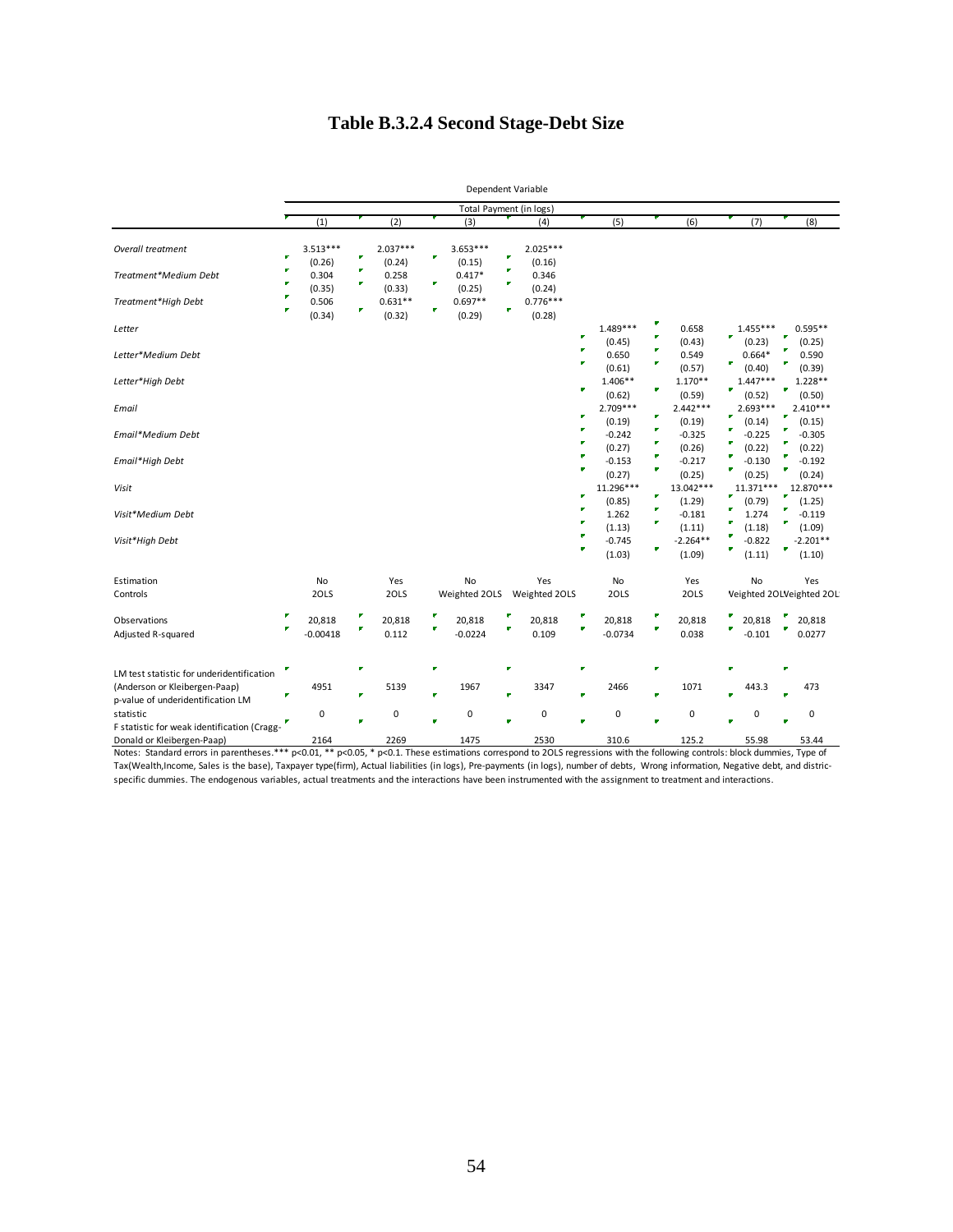## **Table B.3.2.5 Second Stage-Debt Size**

|                                                                    |   |                                |        |                                |        | Dependent Variable             |        |                                |                |                      |        |                      |   |                                |    |                      |
|--------------------------------------------------------------------|---|--------------------------------|--------|--------------------------------|--------|--------------------------------|--------|--------------------------------|----------------|----------------------|--------|----------------------|---|--------------------------------|----|----------------------|
|                                                                    |   |                                |        |                                |        | <b>Other Payments</b>          |        |                                |                |                      |        |                      |   |                                |    |                      |
|                                                                    |   | (1)                            |        | (2)                            |        | (3)                            |        | (4)                            |                | (5)                  |        | (6)                  |   | (7)                            |    | (8)                  |
| Overall treatment<br>Treatment*Medium Debt                         | п | $0.260***$<br>(0.02)<br>0.006  | ₽<br>٠ | $0.179***$<br>(0.02)<br>0.007  | ۳<br>É | $0.266***$<br>(0.01)<br>0.014  | F<br>z | $0.178***$<br>(0.01)<br>0.013  |                |                      |        |                      |   |                                |    |                      |
| Treatment*High Debt                                                |   | (0.02)<br>$0.083***$<br>(0.02) | ×      | (0.02)<br>$0.092***$<br>(0.02) | ۳      | (0.02)<br>$0.097***$<br>(0.02) | F      | (0.01)<br>$0.100***$<br>(0.02) |                |                      |        |                      |   |                                |    |                      |
| Letter                                                             |   |                                |        |                                |        |                                |        |                                |                | $0.286***$<br>(0.03) | ×      | $0.242***$<br>(0.03) |   | $0.284***$<br>(0.02)           | ×  | $0.239***$<br>(0.02) |
| Letter*Medium Debt                                                 |   |                                |        |                                |        |                                |        |                                |                | $-0.020$<br>(0.04)   | в      | $-0.022$<br>(0.04)   |   | $-0.020$<br>(0.03)             |    | $-0.021$<br>(0.03)   |
| Letter*High Debt                                                   |   |                                |        |                                |        |                                |        |                                | P.             | $0.179***$<br>(0.04) | ×      | $0.166***$<br>(0.04) |   | $0.181***$<br>(0.04)           |    | $0.167***$<br>(0.04) |
| Email                                                              |   |                                |        |                                |        |                                |        |                                |                | $0.155***$<br>(0.01) | в      | $0.143***$<br>(0.01) |   | $0.153***$<br>(0.01)           |    | $0.140***$<br>(0.01) |
| Email*Medium Debt                                                  |   |                                |        |                                |        |                                |        |                                |                | $-0.003$<br>(0.02)   |        | $-0.007$<br>(0.02)   |   | $-0.001$<br>(0.01)             |    | $-0.005$<br>(0.01)   |
| Email*High Debt                                                    |   |                                |        |                                |        |                                |        |                                | ø              | $0.035**$<br>(0.02)  | F      | $0.032*$<br>(0.02)   |   | $0.038***$<br>(0.01)           |    | $0.034**$<br>(0.01)  |
| Visit                                                              |   |                                |        |                                |        |                                |        |                                |                | $0.705***$<br>(0.06) | ×      | $0.927***$<br>(0.09) | × | $0.700***$<br>(0.06)           | r. | $0.914***$<br>(0.09) |
| Visit*Medium Debt                                                  |   |                                |        |                                |        |                                |        |                                |                | 0.041<br>(0.07)      |        | $-0.058$<br>(0.07)   |   | 0.052<br>(0.08)                |    | $-0.048$<br>(0.08)   |
| Visit*High Debt                                                    |   |                                |        |                                |        |                                |        |                                | P,<br>F.       | $-0.010$<br>(0.07)   | ×      | $-0.150**$<br>(0.07) |   | 0.001<br>(0.07)                |    | $-0.140*$<br>(0.08)  |
| Estimation<br>Controls                                             |   | No<br>20LS                     |        | Yes<br>20LS                    |        | No<br>Weighted 20LS            |        | Yes<br>Weighted 20LS           |                | No<br>20LS           |        | Yes<br>20LS          |   | No<br>Veighted 2OLVeighted 2OL |    | Yes                  |
| Observations<br>Adjusted R-squared                                 |   | 20,818<br>$-0.088$             | v<br>v | 20,818<br>0.0400               | Γ<br>F | 20,818<br>$-0.115$             | P<br>F | 20,818<br>0.0307               | F<br>v         | 20,818<br>$-0.205$   | ×<br>п | 20,818<br>$-0.129$   |   | 20,818<br>$-0.236$             | P  | 20,818<br>$-0.148$   |
| LM test statistic for underidentification                          |   |                                | v      |                                | r      |                                | P      |                                | $\pmb{\nabla}$ |                      | ×      |                      |   |                                | P  |                      |
| (Anderson or Kleibergen-Paap)<br>p-value of underidentification LM |   | 4951                           |        | 5139                           |        | 1967                           |        | 3347                           | P              | 2466                 |        | 1071                 |   | 443.3                          |    | 473                  |
| statistic<br>F statistic for weak identification (Cragg-           |   | 0                              |        | 0                              |        | 0                              | P      | 0                              | z              | 0                    |        | 0                    |   | 0                              |    | 0                    |
| Donald or Kleibergen-Paap)                                         |   | 2164                           |        | 2269                           |        | 1475                           |        | 2530                           |                | 310.6                |        | 125.2                |   | 55.98                          |    | 53.44                |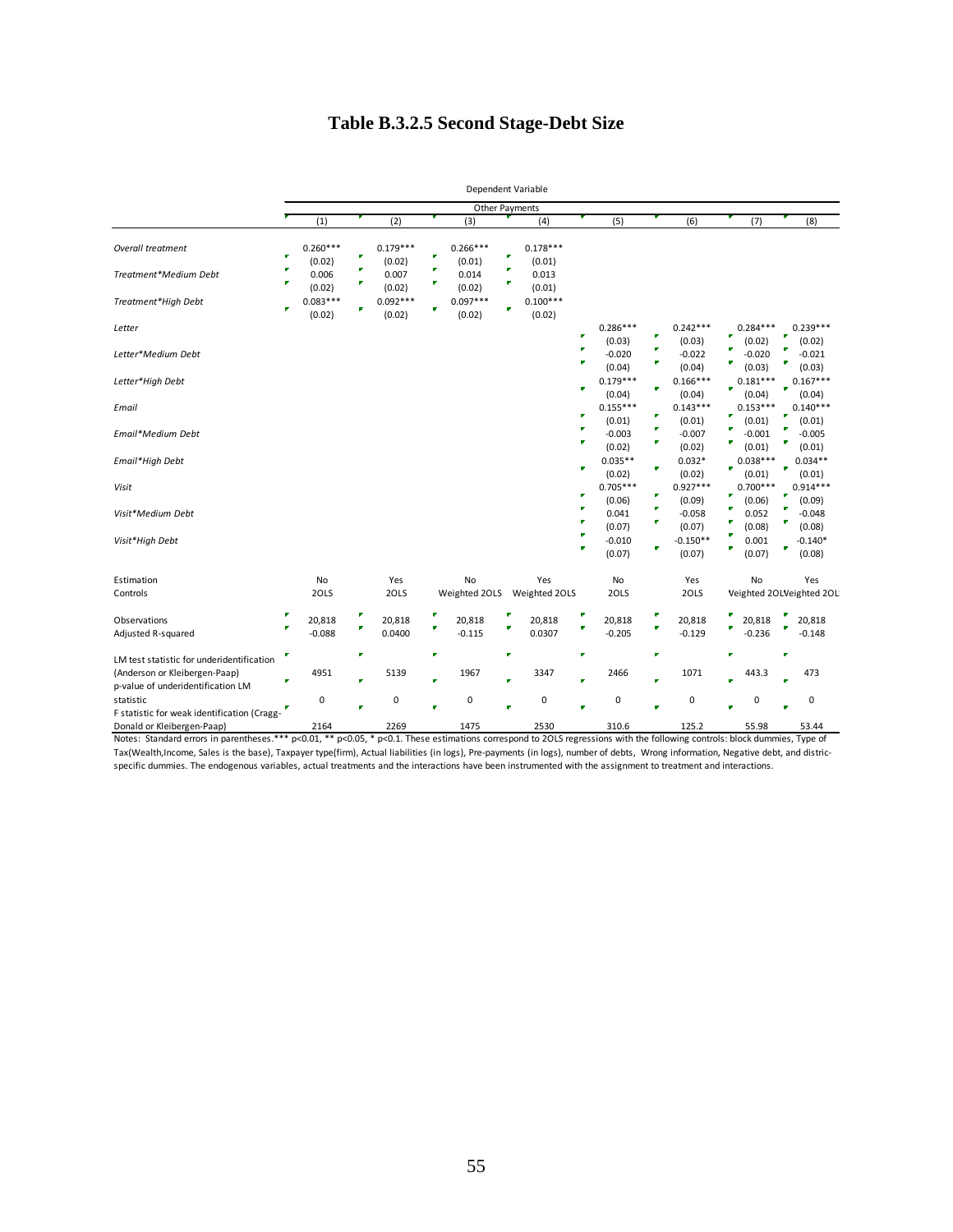## **3.3. Second Stage – Type of Taxpayer**

|                                                                                  |        |                      |                          |                      |    | Dependent Variable    |         |                      |                |                      |        |                      |         |                       |                |                             |
|----------------------------------------------------------------------------------|--------|----------------------|--------------------------|----------------------|----|-----------------------|---------|----------------------|----------------|----------------------|--------|----------------------|---------|-----------------------|----------------|-----------------------------|
|                                                                                  |        |                      |                          |                      |    |                       | Paid    |                      |                |                      |        |                      |         |                       |                |                             |
|                                                                                  |        | (1)                  |                          | (2)                  |    | (3)                   |         | (4)                  |                | (5)                  |        | (6)                  |         | (7)                   |                | (8)                         |
| Overall treatment                                                                | ø.     | $0.314***$<br>(0.02) | P.                       | $0.166***$<br>(0.02) | ×  | $0.331***$<br>(0.01)  | F       | $0.168***$<br>(0.01) |                |                      |        |                      |         |                       |                |                             |
| Overall treatment*Firm                                                           | ۳      | $-0.050**$<br>(0.02) | F                        | 0.014<br>(0.02)      | v  | $-0.049***$<br>(0.02) | F<br>г  | 0.019<br>(0.02)      |                |                      |        |                      |         |                       |                |                             |
| Letter                                                                           |        |                      |                          |                      |    |                       |         |                      | F.             | $0.214***$<br>(0.03) | P      | $0.099***$<br>(0.03) | v.      | $0.213***$<br>(0.03)  | п              | $0.098***$<br>(0.02)        |
| Letter*Firm                                                                      |        |                      |                          |                      |    |                       |         |                      | 7              | $-0.087**$<br>(0.04) | Р      | $-0.019$<br>(0.04)   | P.      | $-0.085***$<br>(0.03) | P              | $-0.019$<br>(0.03)          |
| Email                                                                            |        |                      |                          |                      |    |                       |         |                      | P.             | $0.204***$<br>(0.01) | P      | $0.172***$<br>(0.01) | 7       | $0.204***$<br>(0.01)  | P.             | $0.171***$<br>(0.01)        |
| Email*Firm                                                                       |        |                      |                          |                      |    |                       |         |                      | <b>F</b><br>×  | $-0.019$<br>(0.02)   | ▼<br>P | $-0.005$<br>(0.02)   | ₽<br>P. | $-0.017$<br>(0.01)    | п<br>v         | $-0.003$<br>(0.01)          |
| Visit                                                                            |        |                      |                          |                      |    |                       |         |                      | P.             | $0.784***$<br>(0.04) | P.     | $0.795***$<br>(0.07) | P.      | $0.788***$<br>(0.05)  | v.             | $0.786***$<br>(0.07)        |
| Visit*Firm                                                                       |        |                      |                          |                      |    |                       |         |                      | $\blacksquare$ | $0.134**$<br>(0.06)  | P.     | $0.139**$<br>(0.06)  | P.      | $0.123*$<br>(0.07)    | $\blacksquare$ | $0.128**$<br>(0.06)         |
| Estimation                                                                       |        | No                   |                          | Yes                  |    | <b>No</b>             |         | Yes                  |                | No                   |        | Yes                  |         | <b>No</b>             |                | Yes                         |
| Controls                                                                         |        | 20LS                 |                          | 20LS                 |    | Weighted 20LS         |         | Weighted 20LS        |                | 20LS                 |        | 20LS                 |         |                       |                | Weighted 2OLS Weighted 2OLS |
| Observations<br>Adjusted R-squared                                               | F<br>п | 20,818<br>$-0.013$   | ۳<br>Ø.                  | 20,818<br>0.107      | v  | 20,818<br>$-0.0332$   | P<br>×, | 20,818<br>0.104      | F<br>×,        | 20,818<br>$-0.088$   | P<br>z | 20,818<br>0.0328     | σ<br>v. | 20,818<br>$-0.118$    | ×<br>r.        | 20,818<br>0.021             |
| LM test statistic for<br>underidentification (Anderson or                        |        |                      | $\overline{\phantom{a}}$ |                      | ø. |                       | Ŷ,      |                      | r.             |                      | п      |                      | P.      |                       | P.             |                             |
| Kleibergen-Paap)<br>p-value of underidentification LM                            |        | 5364                 | ø.                       | 5572                 | Ê  | 2397                  | F.      | 5296                 | ×.             | 2866                 | F.     | 1269                 | P.      | 807.6                 | m.             | 460.1                       |
| statistic<br>F statistic for weak identification<br>(Cragg-Donald or Kleibergen- |        | 0                    | r.                       | 0                    | P. | 0                     | P.      | 0                    | P.             | 0                    | P.     | 0                    | P.      | 0                     | P.             | 0                           |
| Paap)                                                                            |        | 3611                 |                          | 3795                 |    | 2732                  |         | 5883                 |                | 553.5                |        | 224.7                |         | 153.2                 |                | 82.96                       |

### **Table. B.3.3.1 Second Stage – Type of Taxpayer**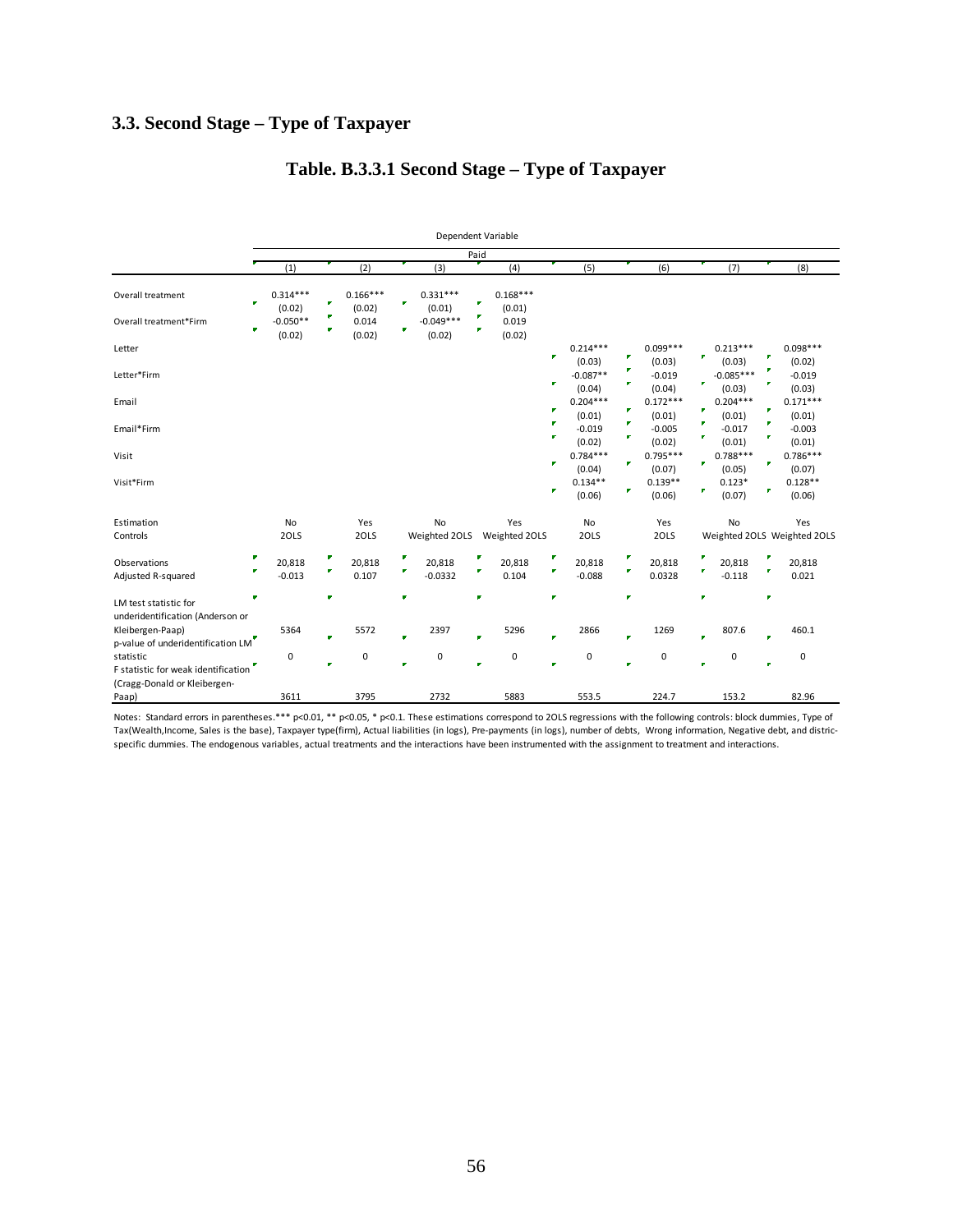# **Table. B.3.3.2 Second Stage – Type of Taxpayer**

|                                                                                           |                |                      |        |                      |        | Dependent variable   |              |                      |                   |                      |        |                      |        |                      |                          |                          |
|-------------------------------------------------------------------------------------------|----------------|----------------------|--------|----------------------|--------|----------------------|--------------|----------------------|-------------------|----------------------|--------|----------------------|--------|----------------------|--------------------------|--------------------------|
|                                                                                           |                |                      |        |                      |        |                      | Full Payment |                      |                   |                      |        |                      |        |                      |                          |                          |
|                                                                                           |                | (1)                  |        | (2)                  |        | (3)                  |              | (4)                  |                   | (5)                  |        | (6)                  |        | (7)                  |                          | (8)                      |
| Overall treatment                                                                         | $\blacksquare$ | $0.189***$<br>(0.01) | P      | $0.125***$<br>(0.01) | F      | $0.199***$<br>(0.01) | P.           | $0.129***$<br>(0.01) |                   |                      |        |                      |        |                      |                          |                          |
| Overall treatment*Firm                                                                    | v              | $-0.026*$<br>(0.02)  | п<br>F | 0.007<br>(0.02)      | F      | $-0.024*$<br>(0.01)  | ۳<br>п       | 0.009<br>(0.01)      |                   |                      |        |                      |        |                      |                          |                          |
| Letter                                                                                    |                |                      |        |                      |        |                      |              |                      | <b>F</b>          | $0.105***$<br>(0.02) | ×      | $0.066***$<br>(0.02) | v.     | $0.108***$<br>(0.02) | ×                        | $0.069***$<br>(0.02)     |
| Letter*Firm                                                                               |                |                      |        |                      |        |                      |              |                      | <b>F</b>          | $-0.044$<br>(0.03)   |        | $-0.009$<br>(0.03)   | ۰      | $-0.043**$<br>(0.02) |                          | $-0.010$<br>(0.02)       |
| Email                                                                                     |                |                      |        |                      |        |                      |              |                      | F.                | $0.141***$<br>(0.01) | и      | $0.130***$<br>(0.01) | F.     | $0.141***$<br>(0.01) | $\mathbf{r}$             | $0.130***$<br>(0.01)     |
| Email*Firm                                                                                |                |                      |        |                      |        |                      |              |                      | F<br>$\mathbf{r}$ | $-0.014$<br>(0.01)   |        | $-0.005$<br>(0.01)   | F<br>v | $-0.013$<br>(0.01)   |                          | $-0.004$<br>(0.01)       |
| Visit                                                                                     |                |                      |        |                      |        |                      |              |                      | v                 | $0.445***$<br>(0.03) | P.     | $0.601***$<br>(0.05) | v.     | $0.445***$<br>(0.03) | $\blacksquare$           | $0.596***$<br>(0.06)     |
| Visit*Firm                                                                                |                |                      |        |                      |        |                      |              |                      | r                 | $0.102**$<br>(0.04)  | P      | $0.080*$<br>(0.04)   | ₹.     | $0.093*$<br>(0.05)   |                          | 0.068<br>(0.05)          |
| Estimation                                                                                |                | <b>No</b>            |        | Yes                  |        | <b>No</b>            |              | Yes                  |                   | <b>No</b>            |        | Yes                  |        | <b>No</b>            |                          | Yes                      |
| Controls                                                                                  |                | 20LS                 |        | 20LS                 |        | Weighted 20LS        |              | Weighted 20LS        |                   | 20LS                 |        | 20LS                 |        |                      |                          | Veighted 2OLVeighted 2OL |
| Observations<br>Adjusted R-squared                                                        | v<br>v         | 20,818<br>$-0.003$   | F<br>Ρ | 20,818<br>0.0551     | r<br>r | 20,818<br>$-0.016$   | κ<br>r       | 20,818<br>0.0512     | п<br>r            | 20,818<br>$-0.049$   | ۳<br>r | 20,818<br>$-0.0282$  | v<br>۳ | 20,818<br>$-0.068$   | ₽                        | 20,818<br>$-0.0427$      |
| LM test statistic for                                                                     | ٠              |                      | ×      |                      | ×      |                      | Ê            |                      | P.                |                      |        |                      | v.     |                      | $\overline{\phantom{a}}$ |                          |
| underidentification (Anderson or<br>Kleibergen-Paap)<br>p-value of underidentification LM |                | 5364                 | ×      | 5572                 | 'n     | 2397                 | P.           | 5296                 | P.                | 2866                 | ٠      | 1269                 | P.     | 807.6                | $\mathbf{r}$             | 460.1                    |
| statistic<br>F statistic for weak identification<br>(Cragg-Donald or Kleibergen-          |                | $\mathbf 0$          | ٠      | $\mathbf 0$          |        | 0                    | ÷            | 0                    | ٠                 | 0                    |        | 0                    | ÷      | 0                    | ٠                        | 0                        |
| Paap)                                                                                     |                | 3611                 |        | 3795                 |        | 2732                 |              | 5883                 |                   | 553.5                |        | 224.7                |        | 153.2                |                          | 82.96                    |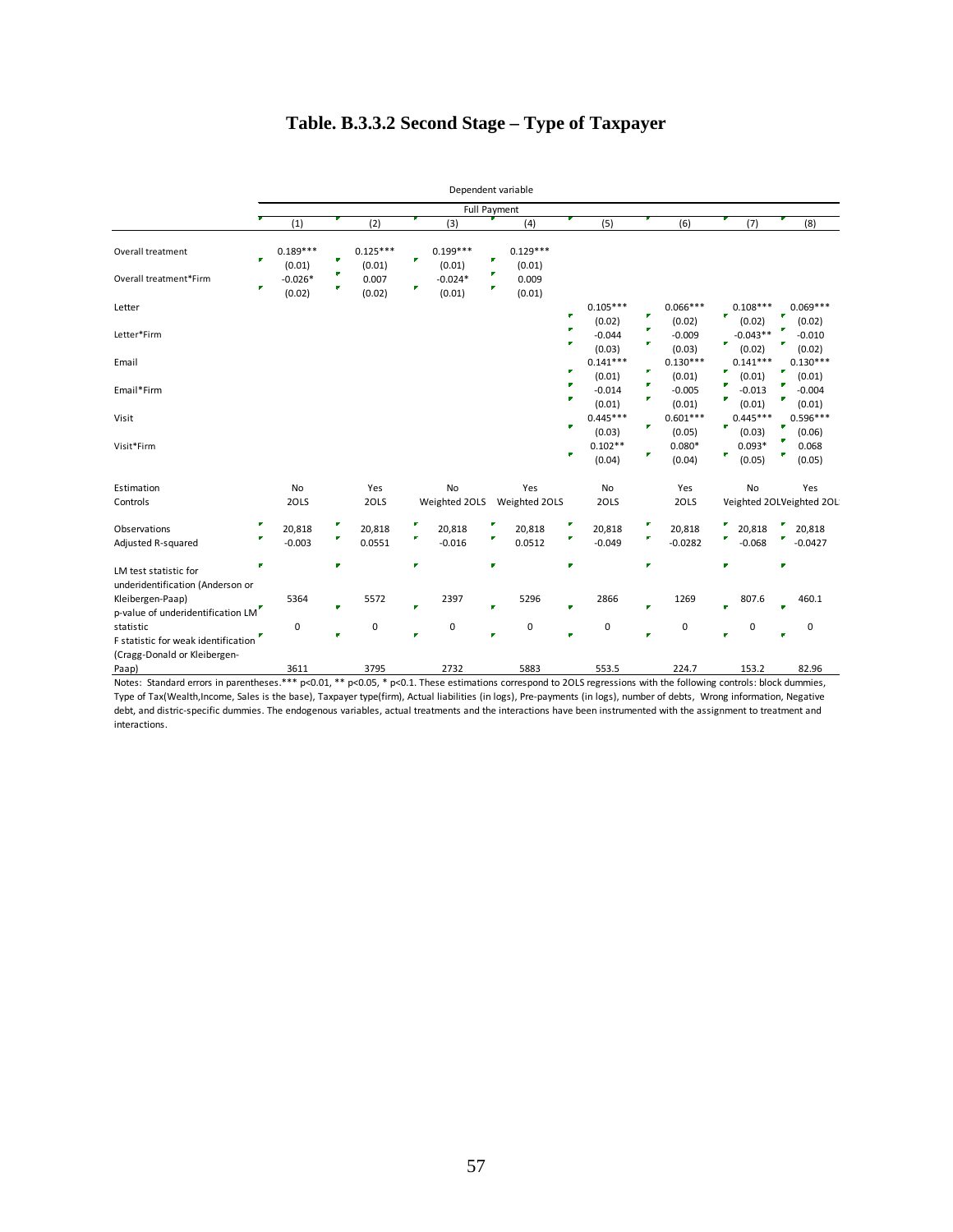# **Table B.3.3.3 Second Stage – Type of Taxpayer**

|                                                                     |                              |                      |    |                      |    | Dependent Variable   |                          |                      |    |                      |        |                      |                            |                      |    |                             |
|---------------------------------------------------------------------|------------------------------|----------------------|----|----------------------|----|----------------------|--------------------------|----------------------|----|----------------------|--------|----------------------|----------------------------|----------------------|----|-----------------------------|
|                                                                     |                              |                      |    |                      |    | Payment Share        |                          |                      |    |                      |        |                      |                            |                      |    |                             |
|                                                                     |                              | (1)                  |    | (2)                  |    | (3)                  |                          | (4)                  |    | (5)                  |        | (6)                  |                            | (7)                  |    | (8)                         |
| Overall treatment                                                   | $\blacksquare$               | $0.248***$<br>(0.03) | P. | $0.149***$<br>(0.03) | ż  | $0.262***$<br>(0.01) | $\overline{\mathbf{r}}$  | $0.153***$<br>(0.01) |    |                      |        |                      |                            |                      |    |                             |
| Overall treatment*Firm                                              | ×<br>$\overline{\mathbf{r}}$ | $-0.045$<br>(0.04)   |    | 0.004<br>(0.04)      |    | $-0.046$<br>(0.04)   |                          | 0.005<br>(0.04)      |    |                      |        |                      |                            |                      |    |                             |
| Letter                                                              |                              |                      |    |                      |    |                      |                          |                      | ×  | $0.149**$<br>(0.06)  | σ      | 0.076<br>(0.06)      | $\overline{\mathbf{r}}$    | $0.151***$<br>(0.02) |    | $0.076***$<br>(0.02)        |
| Letter*Firm                                                         |                              |                      |    |                      |    |                      |                          |                      |    | $-0.067$<br>(0.07)   | ×,     | $-0.012$<br>(0.07)   | $\blacksquare$<br><b>F</b> | $-0.066$<br>(0.05)   |    | $-0.013$<br>(0.05)          |
| Email                                                               |                              |                      |    |                      |    |                      |                          |                      | ٠  | $0.173***$<br>(0.02) | ×,     | $0.153***$<br>(0.02) | $\overline{\mathbf{r}}$    | $0.173***$<br>(0.01) | P. | $0.152***$<br>(0.01)        |
| Email*Firm                                                          |                              |                      |    |                      |    |                      |                          |                      | ×  | $-0.015$<br>(0.03)   | ×,     | $-0.002$<br>(0.03)   | ×<br>F.                    | $-0.014$<br>(0.03)   |    | $-0.001$<br>(0.03)          |
| Visit                                                               |                              |                      |    |                      |    |                      |                          |                      | r, | $0.607***$<br>(0.08) | v,     | $0.691***$<br>(0.13) | $\overline{\mathbf{r}}$    | $0.608***$<br>(0.04) |    | $0.680***$<br>(0.07)        |
| Visit*Firm                                                          |                              |                      |    |                      |    |                      |                          |                      | ٠  | 0.055<br>(0.11)      | v<br>v | 0.056<br>(0.11)      | ×<br>F.                    | 0.047<br>(0.09)      |    | 0.045<br>(0.09)             |
| Estimation                                                          |                              | No                   |    | Yes                  |    | No                   |                          | Yes                  |    | No                   |        | Yes                  |                            | No                   |    | Yes                         |
| Controls                                                            |                              | 20LS                 |    | 20LS                 |    | Weighted 20LS        |                          | Weighted 20LS        |    | 20LS                 |        | 20LS                 |                            |                      |    | Weighted 20LS Weighted 20LS |
| Observations                                                        | ×                            | 20,818               | ۳  | 20,818               | п  | 20,818               | ×                        | 20,818               | ٠  | 20,818               | ₽      | 20,818               | ×                          | 20,818               |    | 20,818                      |
| Adjusted R-squared                                                  | ×                            | $-0.001$             | v  | 0.0126               | P  | $-0.005$             | ×                        | 0.0135               |    | $-0.013$             | v      | $-0.002$             | ×                          | $-0.0202$            |    | $-0.005$                    |
| LM test statistic for<br>underidentification (Anderson or           | ×                            |                      | ×  |                      | P. |                      | $\overline{\phantom{a}}$ |                      | ×  |                      | v      |                      | $\mathbf{r}$               |                      | ×  |                             |
| Kleibergen-Paap)<br>p-value of underidentification LM               |                              | 5364                 | P. | 5572                 | P. | 2397                 |                          | 5296                 | ٠  | 2866                 | P.     | 1269                 | $\mathbf{r}$               | 807.6                |    | 460.1                       |
| statistic                                                           |                              | 0                    |    | 0                    |    | 0                    |                          | 0                    |    | 0                    |        | 0                    |                            | 0                    |    | 0                           |
| F statistic for weak identification<br>(Cragg-Donald or Kleibergen- |                              |                      | ×  |                      | ×  |                      | ×                        |                      | п  |                      |        |                      | $\mathbf{r}$               |                      |    |                             |
| Paap)                                                               |                              | 3611                 |    | 3795                 |    | 2732                 |                          | 5883                 |    | 553.5                |        | 224.7                |                            | 153.2                |    | 82.96                       |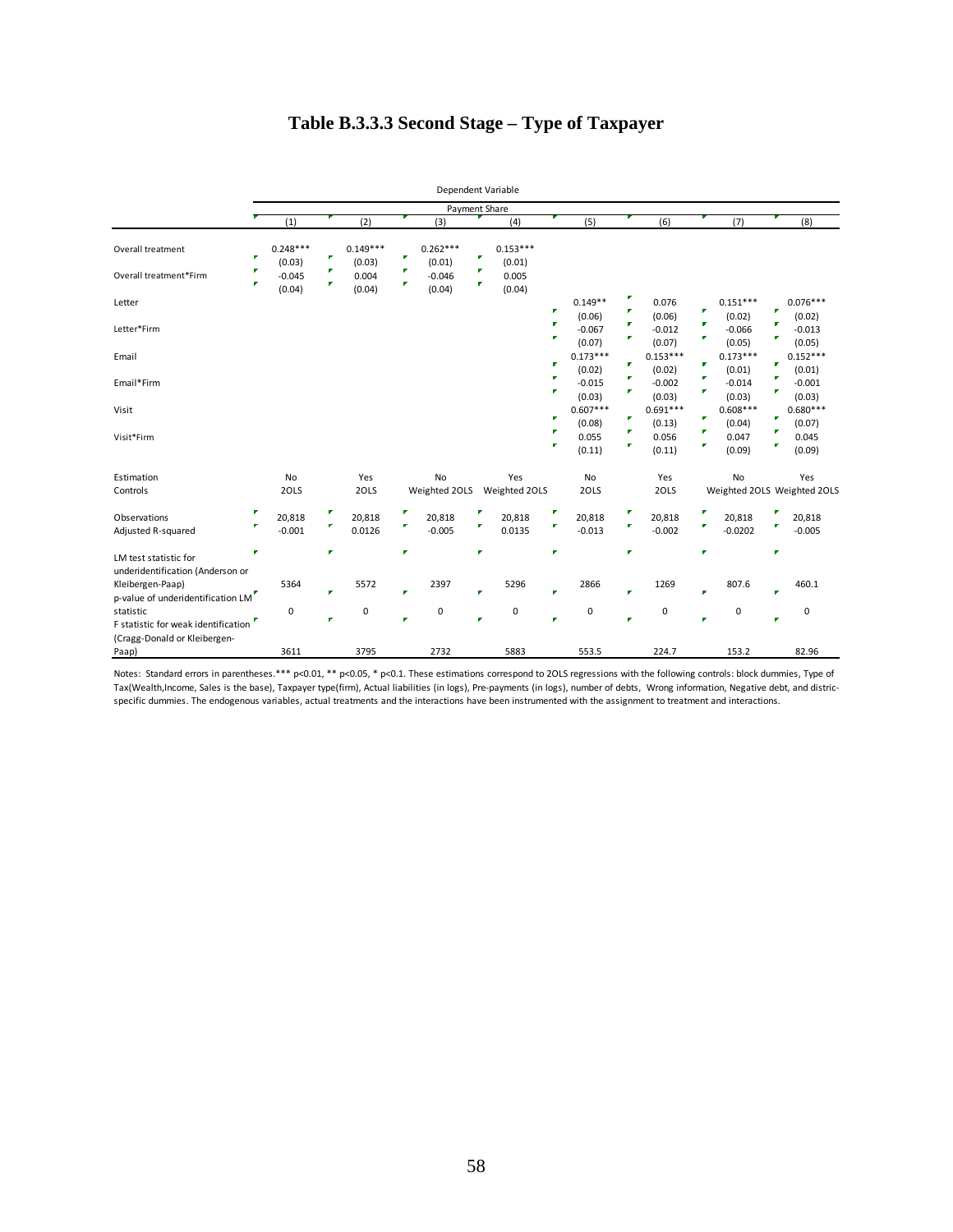# **Table B.3.3.4 Second Stage – Type of Taxpayer**

|                                                                     |                    |                      |         |                      |    | Dependent Variable      |        |                      |                   |                       |              |                      |        |                      |   |                             |
|---------------------------------------------------------------------|--------------------|----------------------|---------|----------------------|----|-------------------------|--------|----------------------|-------------------|-----------------------|--------------|----------------------|--------|----------------------|---|-----------------------------|
|                                                                     |                    |                      |         |                      |    | Total Payment (in logs) |        |                      |                   |                       |              |                      |        |                      |   |                             |
|                                                                     |                    | (1)                  |         | (2)                  |    | (3)                     |        | (4)                  |                   | (5)                   |              | (6)                  |        | (7)                  |   | (8)                         |
| Overall treatment                                                   | $\pmb{\mathbb{F}}$ | $4.191***$<br>(0.23) | 7       | $2.198***$<br>(0.21) | P. | 4.412***<br>(0.19)      | v      | $2.219***$<br>(0.18) |                   |                       |              |                      |        |                      |   |                             |
| Overall treatment*Firm                                              | $\blacksquare$     | $-0.625**$<br>(0.29) | P<br>P. | 0.244<br>(0.27)      | v. | $-0.599**$<br>(0.24)    | v<br>v | 0.310<br>(0.23)      |                   |                       |              |                      |        |                      |   |                             |
| Letter                                                              |                    |                      |         |                      |    |                         |        |                      | ×,                | $2.908***$<br>(0.44)  |              | $1.371***$<br>(0.42) | P.     | $2.872***$<br>(0.37) |   | $1.343***$<br>(0.34)        |
| Letter*Firm                                                         |                    |                      |         |                      |    |                         |        |                      | ×                 | $-1.116**$<br>(0.53)  |              | $-0.212$<br>(0.50)   | ×      | $-1.079**$<br>(0.44) |   | $-0.208$<br>(0.42)          |
| Email                                                               |                    |                      |         |                      |    |                         |        |                      | <b>P</b>          | $2.712***$<br>(0.17)  | ×            | $2.282***$<br>(0.16) | ۳      | $2.698***$<br>(0.16) | r | $2.253***$<br>(0.15)        |
| Email*Firm                                                          |                    |                      |         |                      |    |                         |        |                      | г<br>$\mathbf{r}$ | $-0.226$<br>(0.22)    |              | $-0.037$<br>(0.21)   | ν<br>× | $-0.206$<br>(0.20)   |   | $-0.015$<br>(0.20)          |
| Visit                                                               |                    |                      |         |                      |    |                         |        |                      | P.                | $10.430***$<br>(0.57) | ×            | 10.601***<br>(0.91)  | ×      | 10.495***<br>(0.64)  | × | 10.489***<br>(1.00)         |
| Visit*Firm                                                          |                    |                      |         |                      |    |                         |        |                      | $\blacksquare$    | $1.923**$<br>(0.82)   | $\mathbf{r}$ | $2.051***$<br>(0.79) | F.     | 1.778*<br>(0.95)     | × | $1.904**$<br>(0.87)         |
| Estimation                                                          |                    | No                   |         | Yes                  |    | <b>No</b>               |        | Yes                  |                   | <b>No</b>             |              | Yes                  |        | <b>No</b>            |   | Yes                         |
| Controls                                                            |                    | 20LS                 |         | 20LS                 |    | Weighted 20LS           |        | Weighted 20LS        |                   | 20LS                  |              | 20LS                 |        |                      |   | Weighted 20LS Weighted 20LS |
| Observations                                                        | v                  | 20,818               | ۳       | 20,818               | Р  | 20,818                  | Р      | 20,818               | ₽                 | 20,818                | v            | 20,818               | ۳      | 20,818               | r | 20,818                      |
| Adjusted R-squared                                                  | ×                  | $-0.005$             | P.      | 0.112                | ×  | $-0.0225$               | ٠      | 0.110                | ×                 | $-0.075$              | $\mathbf{r}$ | 0.0423               | P.     | $-0.102$             |   | 0.0329                      |
| LM test statistic for<br>underidentification (Anderson or           |                    |                      | P.      |                      | v  |                         | ٠      |                      | ×                 |                       | $\mathbf{r}$ |                      | ×      |                      | × |                             |
| Kleibergen-Paap)<br>p-value of underidentification LM               |                    | 5364                 | P.      | 5572                 |    | 2397                    |        | 5296                 | ۰                 | 2866                  |              | 1269                 | è      | 807.6                |   | 460.1                       |
| statistic                                                           |                    | 0                    | P.      | 0                    | F. | 0                       | ×      | 0                    | п                 | 0                     | $\mathbf{r}$ | 0                    | ×      | 0                    | × | 0                           |
| F statistic for weak identification<br>(Cragg-Donald or Kleibergen- |                    |                      |         |                      |    |                         |        |                      |                   |                       |              |                      |        |                      |   |                             |
| Paap)                                                               |                    | 3611                 |         | 3795                 |    | 2732                    |        | 5883                 |                   | 553.5                 |              | 224.7                |        | 153.2                |   | 82.96                       |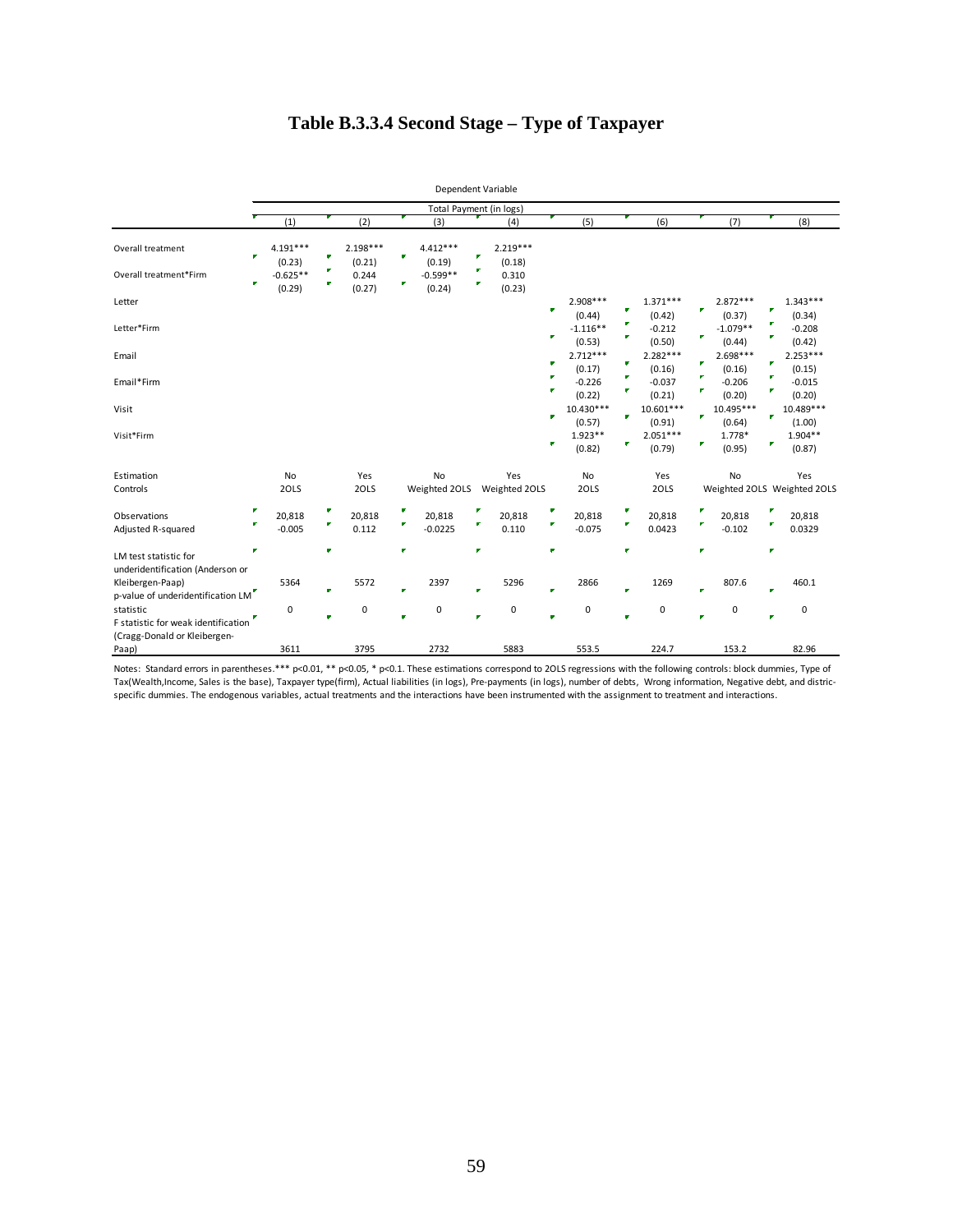# **Table B.3.3.5 Second Stage – Type of Taxpayer**

|                                                                                  |                     |                      |        |                      |        | Dependent Variable   |        |                      |                |                      |        |                      |              |                      |                |                          |
|----------------------------------------------------------------------------------|---------------------|----------------------|--------|----------------------|--------|----------------------|--------|----------------------|----------------|----------------------|--------|----------------------|--------------|----------------------|----------------|--------------------------|
|                                                                                  |                     |                      |        |                      |        | Other Payments       |        |                      |                |                      |        |                      |              |                      |                |                          |
|                                                                                  |                     | (1)                  |        | (2)                  |        | (3)                  |        | (4)                  |                | (5)                  |        | (6)                  |              | (7)                  |                | (8)                      |
| Overall treatment                                                                | $\mathbf{r}$        | $0.214***$<br>(0.01) | ×      | $0.115***$<br>(0.01) | F      | $0.223***$<br>(0.01) | P.     | $0.113***$<br>(0.01) |                |                      |        |                      |              |                      |                |                          |
| Overall treatment*Firm                                                           | $\blacksquare$      | $0.127***$<br>(0.02) | ×      | $0.158***$<br>(0.02) | F      | $0.134***$<br>(0.01) | п      | $0.165***$<br>(0.01) |                |                      |        |                      |              |                      |                |                          |
| Letter                                                                           |                     |                      |        |                      |        |                      |        |                      | $\pmb{\nabla}$ | $0.277***$<br>(0.03) |        | $0.202***$<br>(0.03) | P.           | $0.275***$<br>(0.02) | $\blacksquare$ | $0.199***$<br>(0.02)     |
| Letter*Firm                                                                      |                     |                      |        |                      |        |                      |        |                      | P.             | $0.097***$<br>(0.03) |        | $0.136***$<br>(0.03) | п            | $0.098***$<br>(0.03) | ×              | $0.136***$<br>(0.03)     |
| Email                                                                            |                     |                      |        |                      |        |                      |        |                      | F.             | $0.108***$<br>(0.01) | F.     | $0.093***$<br>(0.01) | P.           | $0.108***$<br>(0.01) | $\mathbf{r}$   | $0.091***$<br>(0.01)     |
| Email*Firm                                                                       |                     |                      |        |                      |        |                      |        |                      | $\pmb{\nabla}$ | $0.092***$<br>(0.01) | v      | $0.095***$<br>(0.01) | $\mathbf{r}$ | $0.092***$<br>(0.01) | $\mathbf{r}$   | $0.096***$<br>(0.01)     |
| Visit                                                                            |                     |                      |        |                      |        |                      |        |                      | v.             | $0.468***$<br>(0.04) |        | $0.584***$<br>(0.06) | P.           | $0.469***$<br>(0.03) | $\mathbf{r}$   | $0.576***$<br>(0.06)     |
| Visit*Firm                                                                       |                     |                      |        |                      |        |                      |        |                      | ¥.             | $0.473***$<br>(0.05) | P.     | $0.402***$<br>(0.05) | ₹.           | $0.464***$<br>(0.06) | v              | $0.393***$<br>(0.06)     |
| Estimation                                                                       |                     | <b>No</b>            |        | Yes                  |        | <b>No</b>            |        | Yes                  |                | No                   |        | Yes                  |              | <b>No</b>            |                | Yes                      |
| Controls                                                                         |                     | 20LS                 |        | 20LS                 |        | Weighted 20LS        |        | Weighted 20LS        |                | 20LS                 |        | 20LS                 |              |                      |                | Veighted 2OLVeighted 2OL |
| Observations<br>Adjusted R-squared                                               | ×<br>$\blacksquare$ | 20,818<br>$-0.0854$  | Γ<br>P | 20,818<br>0.0379     | r<br>г | 20,818<br>$-0.110$   | π<br>v | 20,818<br>0.0285     | v<br>F.        | 20,818<br>$-0.213$   | Γ<br>F | 20,818<br>$-0.124$   | τ<br>۳       | 20,818<br>$-0.245$   | п              | 20,818<br>$-0.143$       |
| LM test statistic for<br>underidentification (Anderson or                        | п                   |                      | ×      |                      | ×      |                      | ż      |                      | P.             |                      |        |                      | P.           |                      | $\mathbf{r}$   |                          |
| Kleibergen-Paap)<br>p-value of underidentification LM                            |                     | 5364                 | и      | 5572                 | r      | 2397                 | P.     | 5296                 | P.             | 2866                 | ٠      | 1269                 | P.           | 807.6                | ×.             | 460.1                    |
| statistic<br>F statistic for weak identification<br>(Cragg-Donald or Kleibergen- |                     | 0                    |        | 0                    |        | 0                    | ×,     | 0                    | r.             | 0                    |        | 0                    | ×.           | 0                    | ×              | 0                        |
| Paap)                                                                            |                     | 3611                 |        | 3795                 |        | 2732                 |        | 5883                 |                | 553.5                |        | 224.7                |              | 153.2                |                | 82.96                    |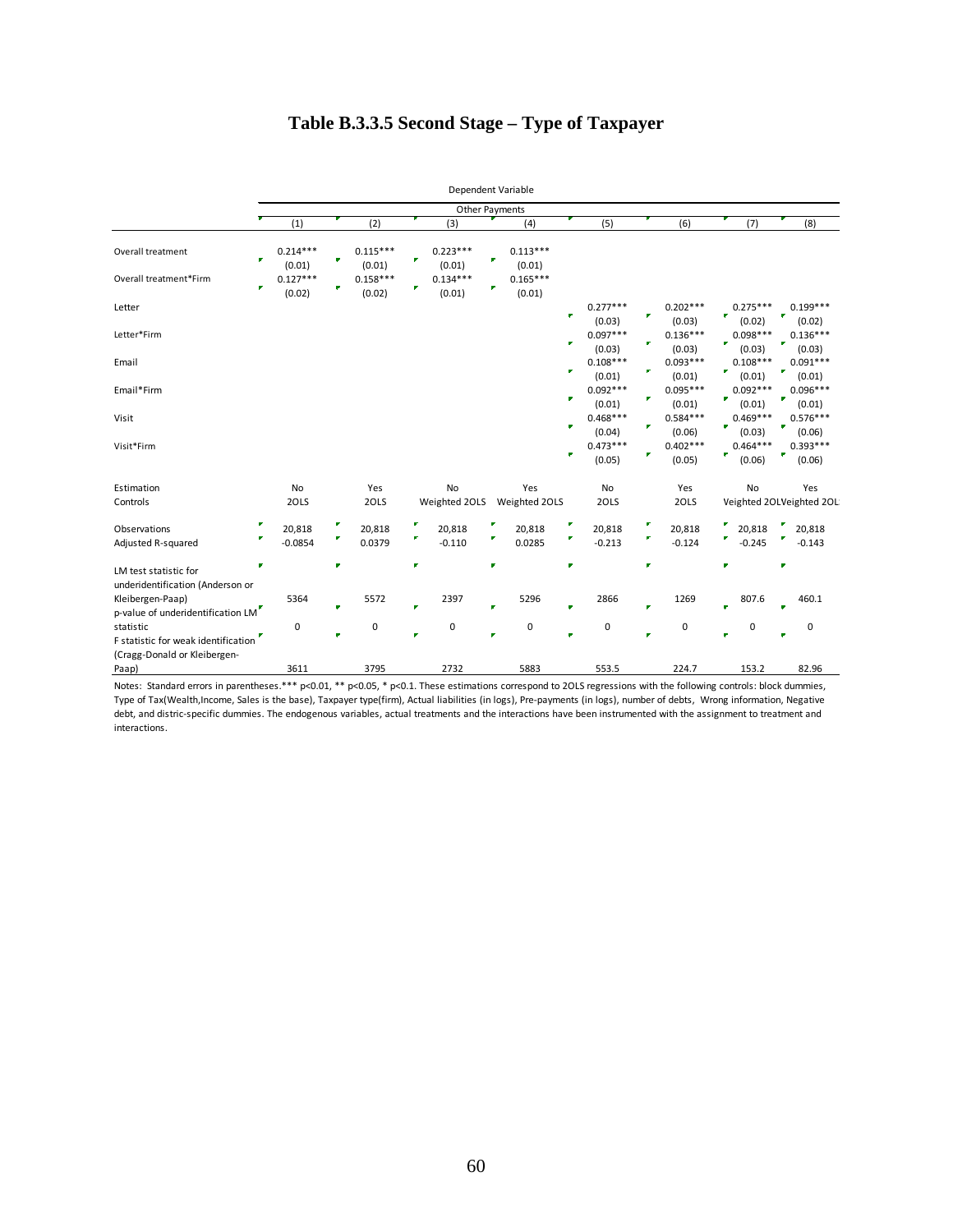### **3.4 Second Stage – Debt Age**

### **Table B.3.4.1 Second Stage – Debt Age**

|                                                                     |                              |                      |    |                      |                      | Dependent Variable   |        |                      |                     |                      |   |                      |        |                      |         |                      |
|---------------------------------------------------------------------|------------------------------|----------------------|----|----------------------|----------------------|----------------------|--------|----------------------|---------------------|----------------------|---|----------------------|--------|----------------------|---------|----------------------|
|                                                                     |                              |                      |    |                      |                      |                      | Paid   |                      |                     |                      |   |                      |        |                      |         |                      |
|                                                                     |                              | (1)                  |    | (2)                  |                      | (3)                  |        | (4)                  |                     | (5)                  |   | (6)                  |        | (7)                  |         | (8)                  |
| Overall treatment                                                   | γ.                           | $0.277***$<br>(0.01) | Р  | $0.172***$<br>(0.01) | v                    | $0.299***$<br>(0.01) | ۳      | $0.178***$<br>(0.01) |                     |                      |   |                      |        |                      |         |                      |
| Overall treatment*Recent Debt                                       | v.                           | $0.072*$<br>(0.04)   | P  | 0.036<br>(0.04)      | v<br>σ               | 0.028<br>(0.03)      | ×<br>× | 0.019<br>(0.03)      |                     |                      |   |                      |        |                      |         |                      |
| Letter                                                              |                              |                      |    |                      |                      |                      |        |                      | P.                  | $0.145***$<br>(0.02) |   | $0.076***$<br>(0.02) | ь      | $0.147***$<br>(0.02) | ۰       | $0.075***$<br>(0.01) |
| Letter*Recent Debt                                                  |                              |                      |    |                      |                      |                      |        |                      | $\blacksquare$      | $0.131*$<br>(0.07)   |   | $0.116*$<br>(0.07)   | ×      | $0.127**$<br>(0.06)  | ×,      | $0.113**$<br>(0.05)  |
| Email                                                               |                              |                      |    |                      |                      |                      |        |                      | $\blacksquare$      | $0.194***$<br>(0.01) |   | $0.170***$<br>(0.01) | ×,     | $0.194***$<br>(0.01) | P.      | $0.169***$<br>(0.01) |
| Email*Recent Debt                                                   |                              |                      |    |                      |                      |                      |        |                      | г<br>P.             | $-0.011$<br>(0.03)   |   | $-0.009$<br>(0.03)   | г<br>× | $-0.011$<br>(0.03)   | ×       | $-0.009$<br>(0.03)   |
| Visit                                                               |                              |                      |    |                      |                      |                      |        |                      | v                   | $0.868***$<br>(0.03) |   | $0.883***$<br>(0.06) | v      | $0.863***$<br>(0.04) | P       | $0.865***$<br>(0.07) |
| Visit*Recent Debt                                                   |                              |                      |    |                      |                      |                      |        |                      | P<br>₽              | $-0.104$<br>(0.08)   |   | 0.009<br>(0.08)      | в<br>v | $-0.103$<br>(0.09)   | ▼       | 0.013<br>(0.08)      |
| Estimation                                                          |                              | No                   |    | Yes                  |                      | <b>No</b>            |        | Yes                  |                     | No                   |   | Yes                  |        | <b>No</b>            |         | Yes                  |
| Controls                                                            |                              | 2OLS                 |    | 2OLS                 |                      | Weighted 20LS        |        | Weighted 20LS        |                     | 20LS                 |   | 20LS                 |        | Weighted 20LS        |         | Weighted 20LS        |
| Observations                                                        | v<br>$\overline{\mathbf{r}}$ | 20,818               |    | 20,818               | $\blacksquare$<br>P. | 20,818               | ×<br>F | 20,818               | v<br>$\blacksquare$ | 20,818               |   | 20,818               | v<br>ь | 20,818               | P<br>×, | 20,818               |
| Adjusted R-squared                                                  |                              | $-0.014$             |    | 0.107                |                      | $-0.033$             |        | 0.104                |                     | $-0.087$             |   | 0.0313               |        | $-0.117$             |         | 0.021                |
| LM test statistic for<br>underidentification (Anderson or           | ×                            |                      | ×, |                      | P.                   |                      | ×      |                      | v                   |                      |   |                      | ×      |                      | P       |                      |
| Kleibergen-Paap)<br>p-value of underidentification LM               |                              | 4411                 | P  | 4508                 | F                    | 5912                 | ×      | 790.5                | P.                  | 2979                 | v | 1269                 | ×      | 1395                 | r.      | 449                  |
| statistic                                                           |                              | 0                    |    | 0                    | ٠                    | 0                    | ٠      | 0                    | ×                   | 0                    |   | 0                    |        | $\mathbf 0$          |         | 0                    |
| F statistic for weak identification<br>(Cragg-Donald or Kleibergen- |                              |                      |    |                      |                      |                      |        |                      |                     |                      |   |                      |        |                      |         |                      |
| Paap)                                                               |                              | 2797                 |    | 2870                 |                      | 6498                 |        | 1098                 |                     | 579.2                |   | 224.6                |        | 268.7                |         | 80.99                |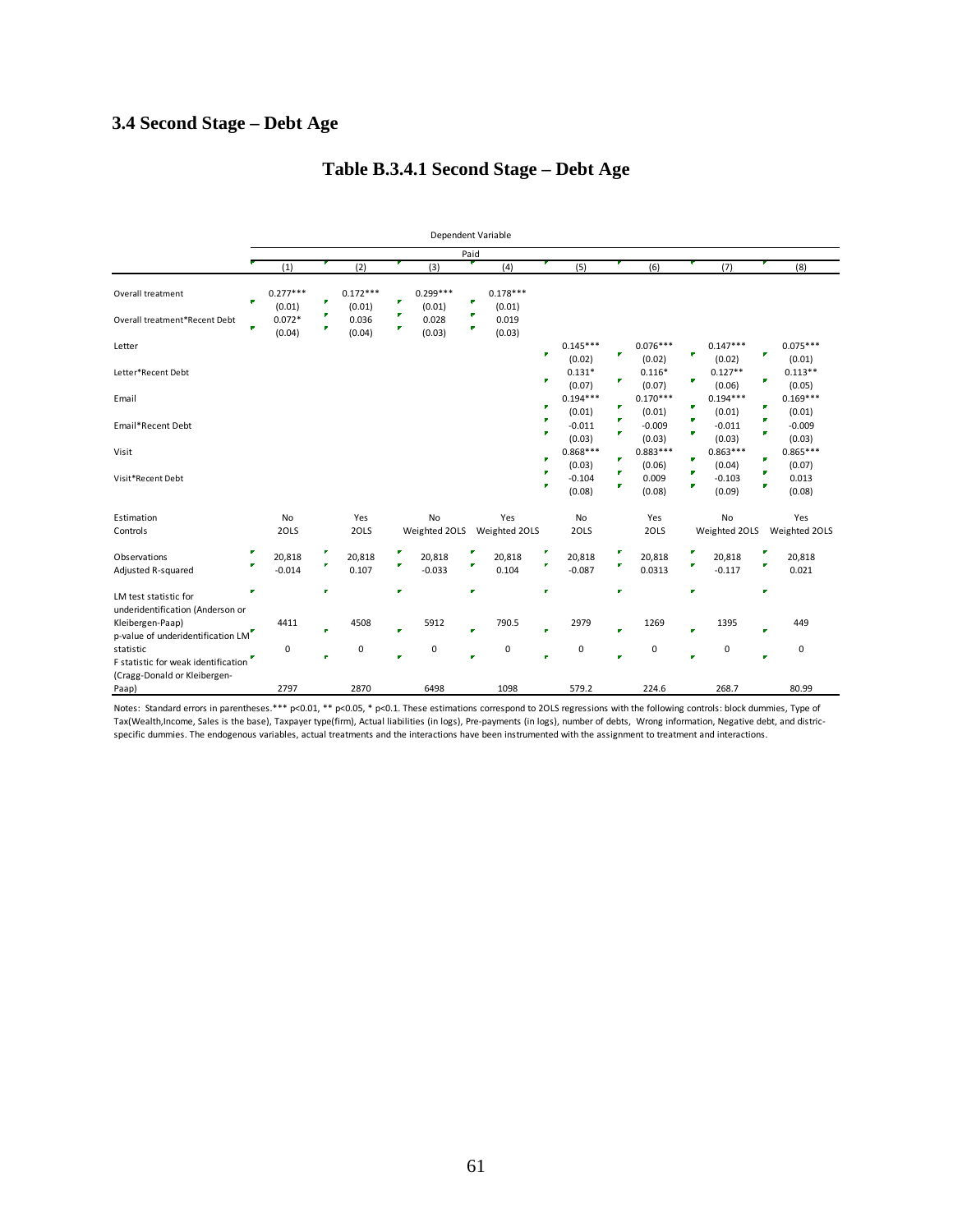## **Table B.3.4.2 Second Stage – Debt Age**

|                                                                                  |                      |           |                      |        | Dependent variable   |        |                      |         |                               |   |                               |        |                                |              |                               |
|----------------------------------------------------------------------------------|----------------------|-----------|----------------------|--------|----------------------|--------|----------------------|---------|-------------------------------|---|-------------------------------|--------|--------------------------------|--------------|-------------------------------|
|                                                                                  |                      |           |                      |        | <b>Full Payment</b>  |        |                      |         |                               |   |                               |        |                                |              |                               |
|                                                                                  | (1)                  |           | (2)                  |        | (3)                  |        | (4)                  |         | (5)                           |   | (6)                           |        | (7)                            |              | (8)                           |
| Overall treatment<br>$\mathbf{r}$                                                | $0.167***$<br>(0.01) | $\bullet$ | $0.125***$<br>(0.01) | P.     | $0.179***$<br>(0.01) | P.     | $0.131***$<br>(0.01) |         |                               |   |                               |        |                                |              |                               |
| Overall treatment*Recent Debt<br>$\mathbf{r}$                                    | $0.082***$<br>(0.03) | v         | $0.061**$<br>(0.03)  | F      | $0.057**$<br>(0.02)  | F      | $0.047**$<br>(0.02)  |         |                               |   |                               |        |                                |              |                               |
| Letter                                                                           |                      |           |                      |        |                      |        |                      | F.      | $0.067***$                    | и | $0.051***$                    | P.     | $0.070***$                     | $\mathbf{r}$ | $0.053***$                    |
| Letter*Recent Debt                                                               |                      |           |                      |        |                      |        |                      | P.      | (0.01)<br>$0.120**$<br>(0.05) |   | (0.01)<br>$0.112**$<br>(0.05) | P.     | (0.01)<br>$0.119***$<br>(0.05) | $\mathbf{r}$ | (0.01)<br>$0.111**$<br>(0.04) |
| Email                                                                            |                      |           |                      |        |                      |        |                      | ×       | $0.131***$<br>(0.01)          |   | $0.126***$<br>(0.01)          | P.     | $0.132***$<br>(0.01)           | $\mathbf{r}$ | $0.127***$<br>(0.01)          |
| Email*Recent Debt                                                                |                      |           |                      |        |                      |        |                      | Р<br>и  | 0.014<br>(0.02)               |   | 0.011<br>(0.02)               | и      | 0.014<br>(0.02)                | п            | 0.010<br>(0.02)               |
| Visit                                                                            |                      |           |                      |        |                      |        |                      | F       | $0.497***$<br>(0.02)          | P | $0.643***$<br>(0.04)          | P.     | $0.490***$<br>(0.03)           | $\mathbf{r}$ | $0.628***$<br>(0.05)          |
| Visit*Recent Debt                                                                |                      |           |                      |        |                      |        |                      | ×<br>P. | 0.023<br>(0.06)               |   | 0.089<br>(0.06)               | v.     | 0.029<br>(0.07)                |              | 0.096<br>(0.07)               |
| Estimation                                                                       | No                   |           | Yes                  |        | <b>No</b>            |        | Yes                  |         | <b>No</b>                     |   | Yes                           |        | <b>No</b>                      |              | Yes                           |
| Controls                                                                         | 20LS                 |           | 2OLS                 |        | Weighted 20LS        |        | Weighted 20LS        |         | 20LS                          |   | 20LS                          |        |                                |              | Veighted 2OLVeighted 2OL      |
| v<br>Observations<br>$\blacksquare$<br>Adjusted R-squared                        | 20,818<br>$-0.004$   | v         | 20,818<br>0.055      | ۳<br>P | 20,818<br>$-0.0158$  | r<br>r | 20,818<br>0.052      | v<br>×, | 20,818<br>$-0.049$            | P | 20,818<br>$-0.0305$           | v<br>v | 20,818<br>$-0.067$             |              | 20,818<br>$-0.042$            |
| LM test statistic for<br>underidentification (Anderson or                        |                      | п         |                      | v      |                      | D      |                      | Р       |                               |   |                               | P      |                                | ×            |                               |
| Kleibergen-Paap)<br>p-value of underidentification LM                            | 4411                 | ۰         | 4508                 | ÷      | 5912                 | ÷      | 790.5                | ×,      | 2979                          |   | 1269                          | P.     | 1395                           | ×            | 449                           |
| statistic<br>F statistic for weak identification<br>(Cragg-Donald or Kleibergen- | 0                    |           | 0                    | ×      | 0                    |        | $\mathbf 0$          | ×,      | 0                             |   | 0                             | v.     | 0                              |              | 0                             |
| Paap)                                                                            | 2797                 |           | 2870                 |        | 6498                 |        | 1098                 |         | 579.2                         |   | 224.6                         |        | 268.7                          |              | 80.99                         |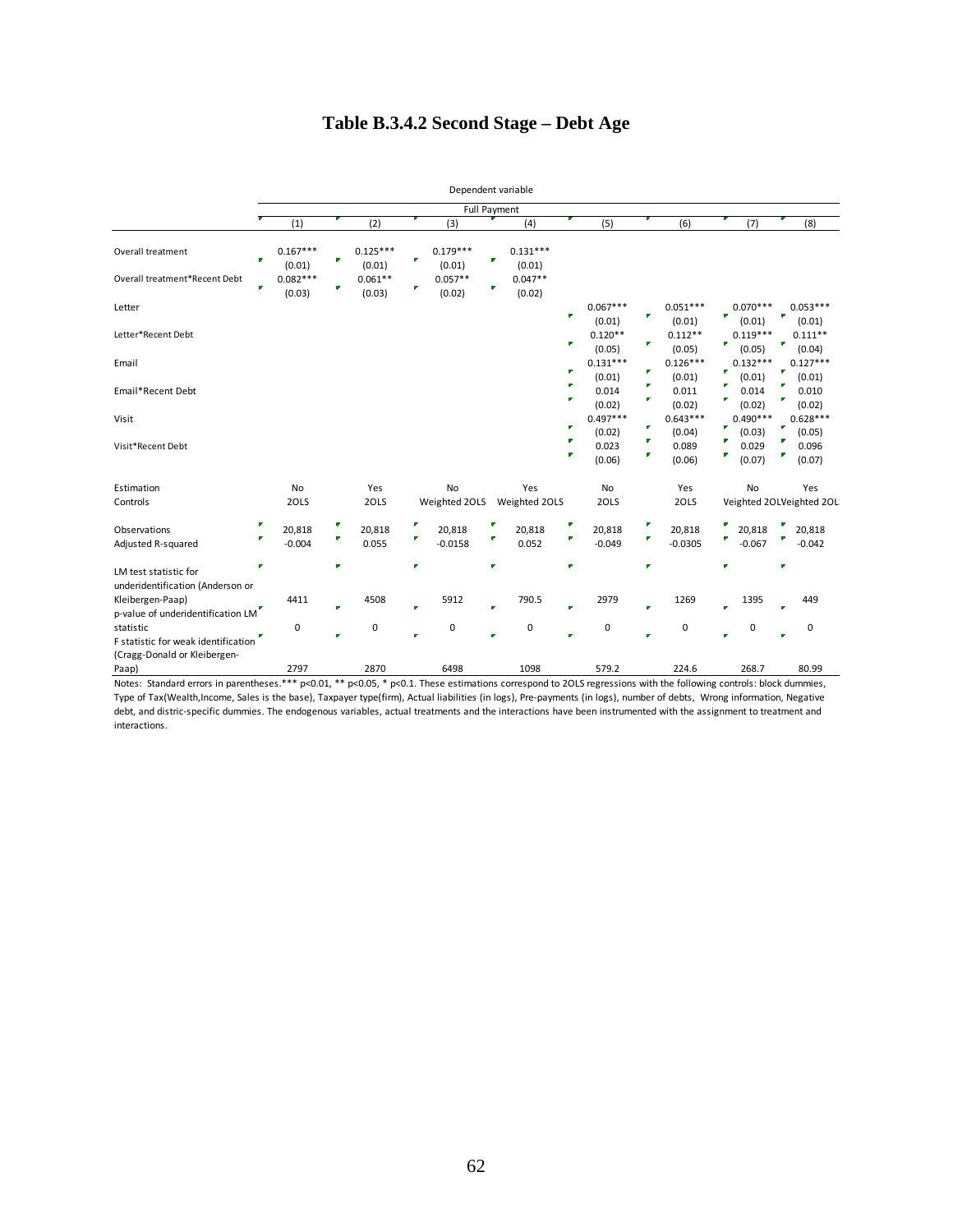## **Table B.3.4.3 Second Stage – Debt Age**

|                                                                |                      |        |                      |        | Dependent variable   |   |                      |        |                      |   |                      |              |                      |              |                          |
|----------------------------------------------------------------|----------------------|--------|----------------------|--------|----------------------|---|----------------------|--------|----------------------|---|----------------------|--------------|----------------------|--------------|--------------------------|
|                                                                |                      |        |                      |        | Payment Share        |   |                      |        |                      |   |                      |              |                      |              |                          |
|                                                                | (1)                  |        | (2)                  |        | (3)                  |   | (4)                  |        | (5)                  |   | (6)                  |              | (7)                  |              | (8)                      |
| Overall treatment<br>ь                                         | $0.214***$<br>(0.02) | P      | $0.147***$<br>(0.02) | è      | $0.229***$<br>(0.02) | Ê | $0.152***$<br>(0.02) |        |                      |   |                      |              |                      |              |                          |
| Overall treatment*Recent Debt<br>$\mathbf{r}$                  | 0.083<br>(0.07)      | F      | 0.059<br>(0.07)      | F      | 0.050<br>(0.04)      | F | 0.042<br>(0.03)      |        |                      |   |                      |              |                      |              |                          |
| Letter                                                         |                      |        |                      |        |                      |   |                      | P      | $0.093***$<br>(0.03) |   | 0.056<br>(0.03)      | $\mathbf{r}$ | $0.094***$<br>(0.03) | г            | $0.056*$<br>(0.03)       |
| Letter*Recent Debt                                             |                      |        |                      |        |                      |   |                      | ×      | 0.156<br>(0.13)      |   | 0.147<br>(0.13)      | ×            | $0.153**$<br>(0.06)  | ×            | $0.143**$<br>(0.06)      |
| Email                                                          |                      |        |                      |        |                      |   |                      | F      | $0.165***$<br>(0.01) | п | $0.152***$<br>(0.02) | $\mathbf{r}$ | $0.165***$<br>(0.02) | $\mathbf{r}$ | $0.152***$<br>(0.02)     |
| Email*Recent Debt                                              |                      |        |                      |        |                      |   |                      | Р      | $-0.007$<br>(0.06)   |   | $-0.007$<br>(0.05)   | и            | $-0.007$<br>(0.03)   | F.           | $-0.007$<br>(0.03)       |
| Visit                                                          |                      |        |                      |        |                      |   |                      | P.     | $0.635***$<br>(0.06) |   | $0.719***$<br>(0.11) | $\mathbf{r}$ | $0.629***$<br>(0.06) | ×            | $0.698***$<br>(0.09)     |
| Visit*Recent Debt                                              |                      |        |                      |        |                      |   |                      | v      | $-0.007$<br>(0.15)   |   | 0.082<br>(0.15)      | п            | $-0.005$<br>(0.09)   |              | 0.086<br>(0.08)          |
| Estimation                                                     | <b>No</b>            |        | Yes                  |        | <b>No</b>            |   | Yes                  |        | <b>No</b>            |   | Yes                  |              | <b>No</b>            |              | Yes                      |
| Controls                                                       | 2OLS                 |        | 2OLS                 |        | Weighted 20LS        |   | Weighted 20LS        |        | 2OLS                 |   | 20LS                 |              |                      |              | Veighted 2OLVeighted 2OL |
| v<br>Observations<br>$\blacksquare$                            | 20,818               | P<br>Б | 20,818               | 7<br>v | 20.818               | F | 20.818               | σ<br>F | 20,818               |   | 20,818               | σ            | 20,818               |              | 20,818                   |
| Adjusted R-squared                                             | $-0.001$             |        | 0.0125               |        | $-0.005$             |   | 0.0135               |        | $-0.013$             |   | $-0.00225$           |              | $-0.0198$            |              | $-0.005$                 |
| п<br>LM test statistic for<br>underidentification (Anderson or |                      | P      |                      | r      |                      | r |                      | F      |                      |   |                      | P.           |                      | F.           |                          |
| Kleibergen-Paap)<br>p-value of underidentification LM          | 4411                 |        | 4508                 |        | 5912                 | ÷ | 790.5                | ż      | 2979                 |   | 1269                 |              | 1395                 |              | 449                      |
| statistic<br>F statistic for weak identification               | 0                    | ٠      | 0                    | ٠      | 0                    | ż | 0                    | п      | 0                    |   | 0                    | r            | 0                    | ٠            | 0                        |
| (Cragg-Donald or Kleibergen-                                   |                      |        |                      |        |                      |   |                      |        |                      |   |                      |              |                      |              |                          |
| Paap)                                                          | 2797                 |        | 2870                 |        | 6498                 |   | 1098                 |        | 579.2                |   | 224.6                |              | 268.7                |              | 80.99                    |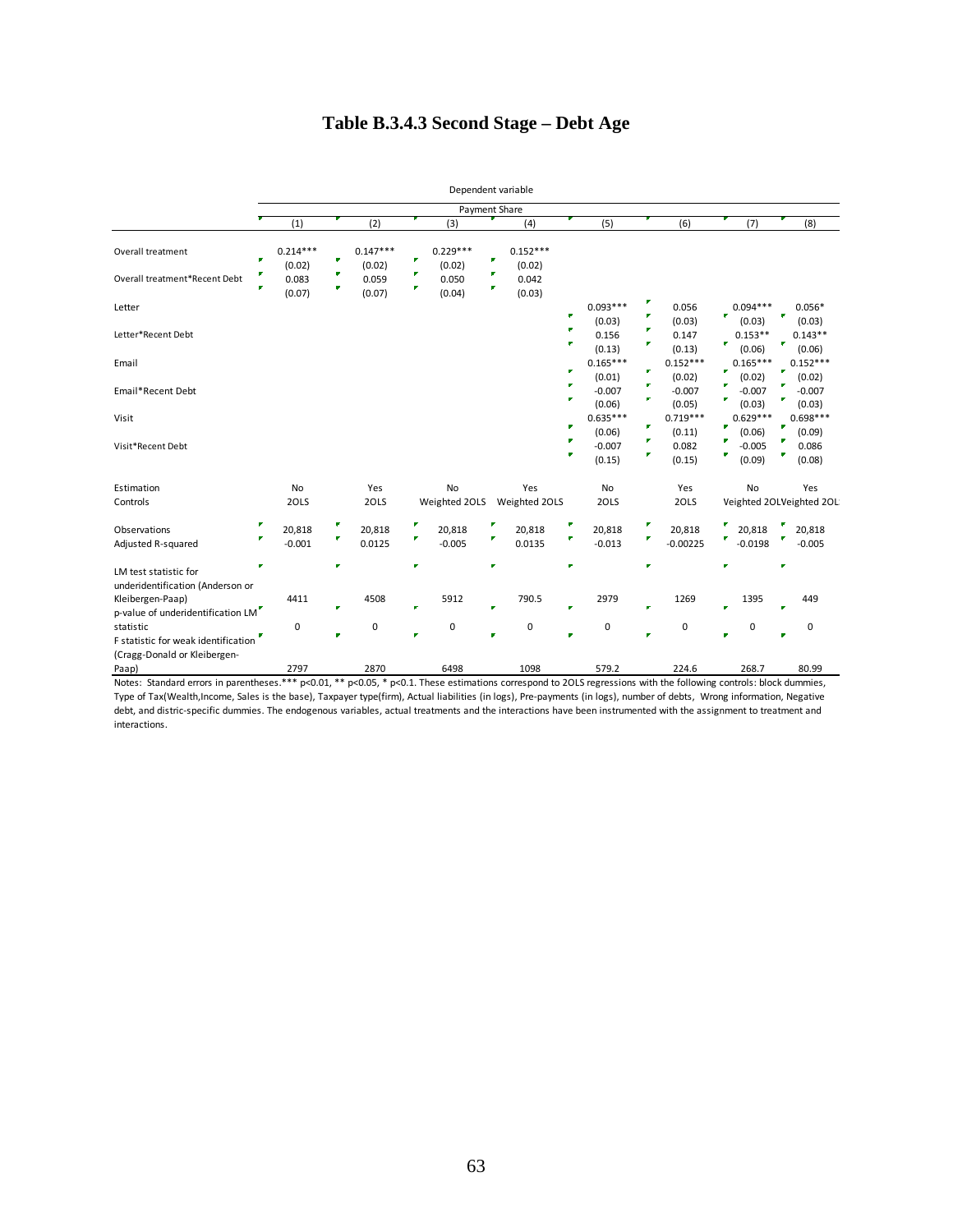### **Table B.3.4.4 Second Stage – Debt Age**

|                                                                                  |                                  |                      |        |                      |        | Dependent Variable      |        |                      |         |                      |   |                      |                   |                      |              |                          |
|----------------------------------------------------------------------------------|----------------------------------|----------------------|--------|----------------------|--------|-------------------------|--------|----------------------|---------|----------------------|---|----------------------|-------------------|----------------------|--------------|--------------------------|
|                                                                                  |                                  |                      |        |                      |        | Total Payment (in logs) |        |                      |         |                      |   |                      |                   |                      |              |                          |
|                                                                                  |                                  | (1)                  |        | (2)                  |        | (3)                     |        | (4)                  |         | (5)                  |   | (6)                  |                   | (7)                  |              | (8)                      |
| Overall treatment                                                                | $\mathbf{r}$                     | $3.727***$<br>(0.14) | v      | $2.314***$<br>(0.13) | P      | $4.005***$<br>(0.13)    | r      | $2.391***$<br>(0.11) |         |                      |   |                      |                   |                      |              |                          |
| Overall treatment*Recent Debt                                                    | v                                | $1.028*$<br>(0.55)   | D<br>v | 0.543<br>(0.52)      | F<br>F | 0.407<br>(0.40)         | г<br>7 | 0.275<br>(0.38)      |         |                      |   |                      |                   |                      |              |                          |
| Letter                                                                           |                                  |                      |        |                      |        |                         |        |                      | ۳       | $2.016***$<br>(0.25) | г | $1.085***$<br>(0.24) | v                 | $2.019***$<br>(0.21) | v            | $1.064***$<br>(0.20)     |
| Letter*Recent Debt                                                               |                                  |                      |        |                      |        |                         |        |                      | P       | 1.858*<br>(0.96)     |   | $1.653*$<br>(0.91)   | v                 | $1.752**$<br>(0.80)  | $\mathbf{r}$ | $1.564**$<br>(0.76)      |
| Email                                                                            |                                  |                      |        |                      |        |                         |        |                      | ×       | $2.585***$<br>(0.11) |   | $2.263***$<br>(0.11) | P.                | $2.585***$<br>(0.10) | $\mathbf{r}$ | $2.249***$<br>(0.10)     |
| Email*Recent Debt                                                                |                                  |                      |        |                      |        |                         |        |                      | и       | $-0.138$<br>(0.42)   |   | $-0.111$<br>(0.39)   | и                 | $-0.155$<br>(0.36)   |              | $-0.129$<br>(0.36)       |
| Visit                                                                            |                                  |                      |        |                      |        |                         |        |                      | P.      | 11.619***<br>(0.45)  |   | 11.882 ***<br>(0.80) | P.                | 11.566***<br>(0.52)  | $\mathbf{r}$ | 11.645***<br>(0.91)      |
| Visit*Recent Debt                                                                |                                  |                      |        |                      |        |                         |        |                      | P.      | $-1.274$<br>(1.12)   |   | 0.245<br>(1.07)      | $\mathbf{r}$<br>× | $-1.294$<br>(1.18)   |              | 0.262<br>(1.11)          |
| Estimation                                                                       |                                  | No                   |        | Yes                  |        | <b>No</b>               |        | Yes                  |         | <b>No</b>            |   | Yes                  |                   | <b>No</b>            |              | Yes                      |
| Controls                                                                         |                                  | 20LS                 |        | 20LS                 |        | Weighted 20LS           |        | Weighted 20LS        |         | 20LS                 |   | 20LS                 |                   |                      |              | Veighted 2OLVeighted 2OL |
| Observations<br>Adjusted R-squared                                               | $\blacksquare$<br>$\blacksquare$ | 20,818<br>$-0.006$   | v      | 20,818<br>0.112      | ۳<br>P | 20,818<br>$-0.022$      | r      | 20,818<br>0.110      | v<br>P. | 20,818<br>$-0.074$   | v | 20,818<br>0.0409     | v<br>ν            | 20,818<br>$-0.0998$  |              | 20,818<br>0.033          |
| LM test statistic for<br>underidentification (Anderson or                        | п                                |                      | п      |                      | ø      |                         | r      |                      | v       |                      |   |                      | v                 |                      | ×            |                          |
| Kleibergen-Paap)<br>p-value of underidentification LM                            |                                  | 4411                 |        | 4508                 | ÷      | 5912                    | ÷      | 790.5                | ×       | 2979                 |   | 1269                 | ×                 | 1395                 | ×            | 449                      |
| statistic<br>F statistic for weak identification<br>(Cragg-Donald or Kleibergen- |                                  | $\mathbf 0$          |        | 0                    |        | 0                       |        | 0                    | ×       | 0                    |   | 0                    | ÷                 | 0                    | ٠            | 0                        |
| Paap)                                                                            |                                  | 2797                 |        | 2870                 |        | 6498                    |        | 1098                 |         | 579.2                |   | 224.6                |                   | 268.7                |              | 80.99                    |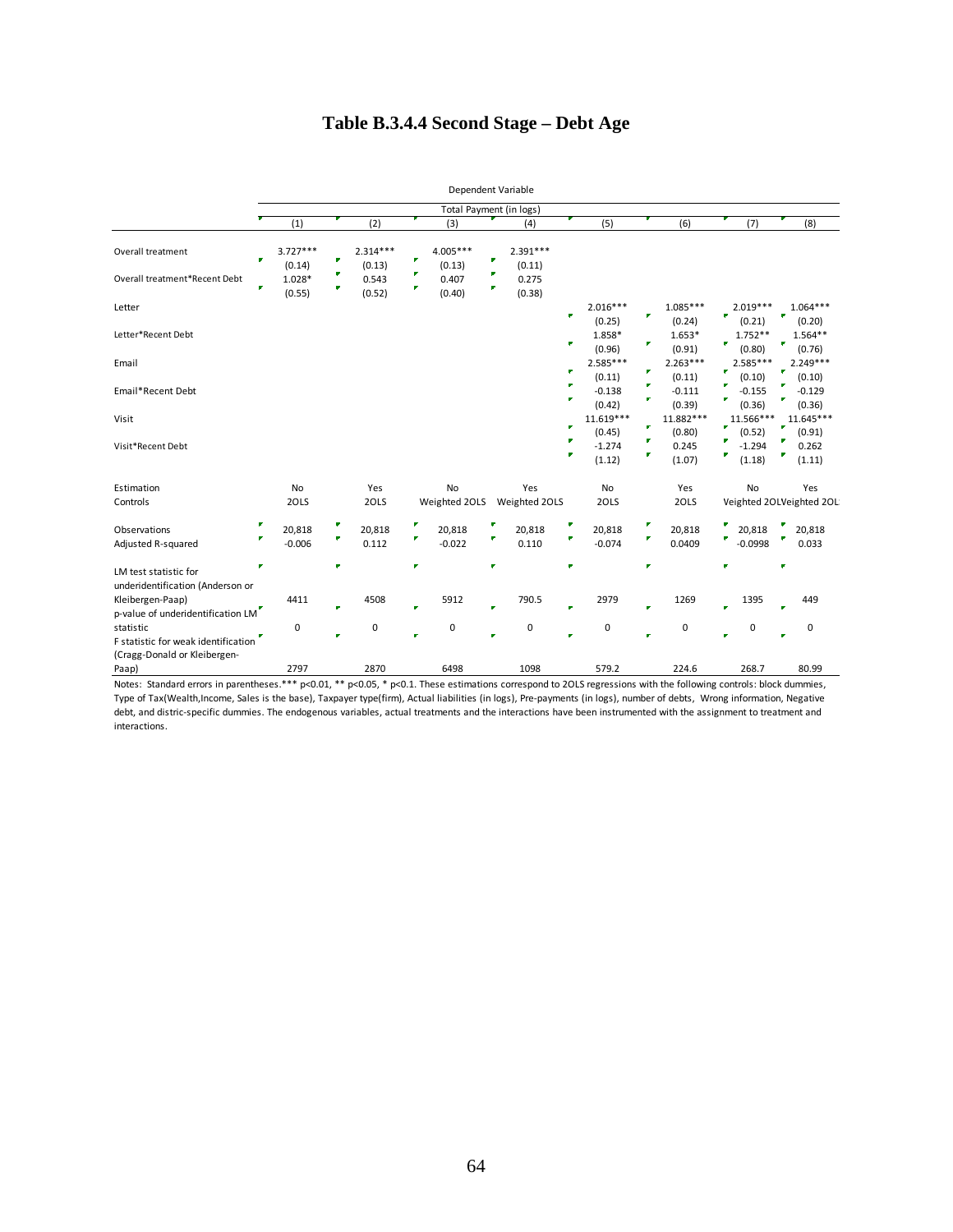## **Table B.3.4.5 Second Stage – Debt Age**

|                                                      |                     |                      |        |                      |        | Dependent Variable   |    |                      |         |                       |   |                      |                     |                       |                |                          |
|------------------------------------------------------|---------------------|----------------------|--------|----------------------|--------|----------------------|----|----------------------|---------|-----------------------|---|----------------------|---------------------|-----------------------|----------------|--------------------------|
|                                                      |                     |                      |        |                      |        | Other Payments       |    |                      |         |                       |   |                      |                     |                       |                |                          |
|                                                      |                     | (1)                  |        | (2)                  |        | (3)                  |    | (4)                  |         | (5)                   |   | (6)                  |                     | (7)                   |                | (8)                      |
| Overall treatment                                    | ×                   | $0.293***$<br>(0.01) | ×      | $0.216***$<br>(0.01) | P.     | $0.309***$<br>(0.01) | ×, | $0.220***$<br>(0.01) |         |                       |   |                      |                     |                       |                |                          |
| Overall treatment*Recent Debt                        | $\mathbf{r}$        | $-0.003$<br>(0.04)   | п<br>v | $-0.008$<br>(0.03)   | F      | $-0.041*$<br>(0.02)  | 7  | $-0.026$<br>(0.02)   |         |                       |   |                      |                     |                       |                |                          |
| Letter                                               |                     |                      |        |                      |        |                      |    |                      | Р       | $0.339***$<br>(0.02)  |   | $0.290***$<br>(0.02) | $\mathbf{r}$        | $0.338***$<br>(0.02)  | $\blacksquare$ | $0.287***$<br>(0.01)     |
| Letter*Recent Debt                                   |                     |                      |        |                      |        |                      |    |                      | z       | $-0.016$<br>(0.06)    |   | $-0.004$<br>(0.06)   | v                   | $-0.019$<br>(0.05)    |                | $-0.003$<br>(0.05)       |
| Email                                                |                     |                      |        |                      |        |                      |    |                      | v       | $0.168***$<br>(0.01)  |   | $0.153***$<br>(0.01) | P.                  | $0.167***$<br>(0.01)  | ×              | $0.151***$<br>(0.01)     |
| Email*Recent Debt                                    |                     |                      |        |                      |        |                      |    |                      | п       | $-0.019$<br>(0.03)    |   | $-0.015$<br>(0.03)   | г                   | $-0.022$<br>(0.02)    |                | $-0.017$<br>(0.02)       |
| Visit                                                |                     |                      |        |                      |        |                      |    |                      | P.      | $0.744***$<br>(0.03)  |   | $0.848***$<br>(0.05) | P.                  | $0.740***$<br>(0.03)  | ×              | $0.831***$<br>(0.06)     |
| Visit*Recent Debt                                    |                     |                      |        |                      |        |                      |    |                      | P.      | $-0.194***$<br>(0.07) |   | $-0.050$<br>(0.07)   | P.                  | $-0.204***$<br>(0.07) |                | $-0.052$<br>(0.07)       |
| Estimation                                           |                     | <b>No</b>            |        | Yes                  |        | <b>No</b>            |    | Yes                  |         | <b>No</b>             |   | Yes                  |                     | <b>No</b>             |                | Yes                      |
| Controls                                             |                     | 20LS                 |        | 2OLS                 |        | Weighted 20LS        |    | Weighted 20LS        |         | 20LS                  |   | 20LS                 |                     |                       |                | Veighted 2OLVeighted 2OL |
| Observations                                         | v<br>$\blacksquare$ | 20,818               | v      | 20,818               | ۳<br>P | 20,818               |    | 20,818               | Δ<br>P. | 20,818                | v | 20,818               | v<br>$\blacksquare$ | 20,818                |                | 20,818                   |
| Adjusted R-squared                                   |                     | $-0.0896$            |        | 0.040                |        | $-0.114$             |    | 0.033                |         | $-0.205$              |   | $-0.125$             |                     | $-0.236$              |                | $-0.141$                 |
| LM test statistic for                                | в                   |                      | п      |                      | ø      |                      | r  |                      | v       |                       |   |                      | P.                  |                       | ×              |                          |
| underidentification (Anderson or<br>Kleibergen-Paap) |                     | 4411                 | ۰      | 4508                 | ÷      | 5912                 | ÷  | 790.5                | ×       | 2979                  |   | 1269                 | ×                   | 1395                  | ×              | 449                      |
| p-value of underidentification LM                    |                     |                      |        |                      |        |                      |    |                      |         |                       |   |                      |                     |                       |                |                          |
| statistic                                            |                     | 0                    |        | 0                    |        | 0                    |    | 0                    | ×       | 0                     |   | 0                    | ÷                   | 0                     | ٠              | 0                        |
| F statistic for weak identification                  |                     |                      |        |                      |        |                      |    |                      |         |                       |   |                      |                     |                       |                |                          |
| (Cragg-Donald or Kleibergen-                         |                     |                      |        |                      |        |                      |    |                      |         |                       |   |                      |                     |                       |                |                          |
| Paap)                                                |                     | 2797                 |        | 2870                 |        | 6498                 |    | 1098                 |         | 579.2                 |   | 224.6                |                     | 268.7                 |                | 80.99                    |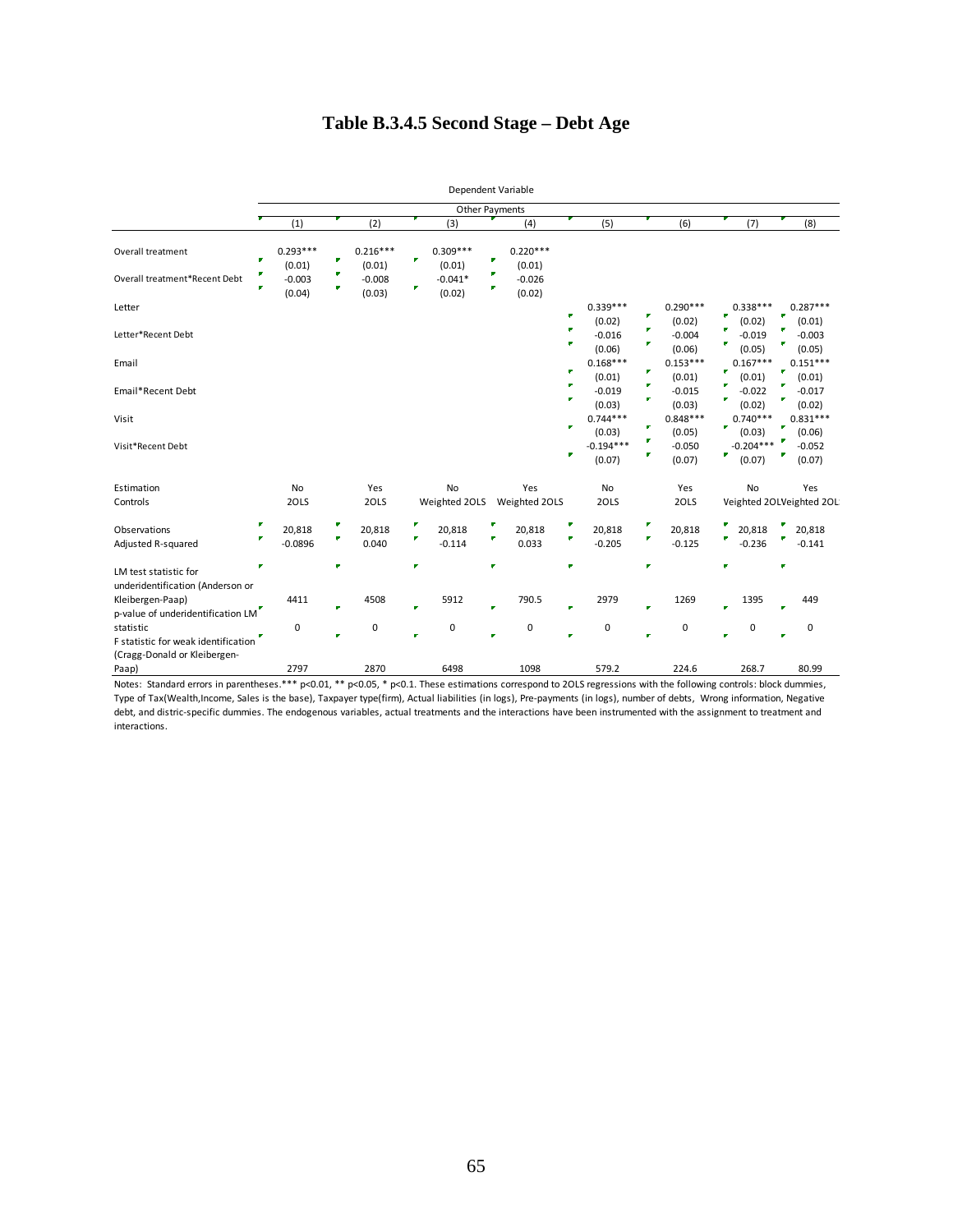#### *Assignment Non-Compliance*

Regression results reported in the first column of the table show that there are no systematic patterns other than a slightly larger probability of having the wrong address for legal entities, and for those owing income and VAT instead of wealth taxes. No correlations are found with debt levels (and no correlations are found either with the block level dummies). Some of the districts seem to be particularly problematic, which may indicate that addresses have not been updated or lower effort in the part of the mail delivery personnel. Therefore, while we recognize that our results are local, we do not see any specific biases in terms of the sample we are using. Interestingly, it does not seem to be the case that the wrong addresses have been the result of a conscious decision by the taxpayers to avoid prosecution.

|                                                                         | Dependent Variables |                              |        |                                 |  |  |  |  |  |  |  |  |
|-------------------------------------------------------------------------|---------------------|------------------------------|--------|---------------------------------|--|--|--|--|--|--|--|--|
|                                                                         |                     | <b>Attempted Visit</b>       |        | <b>Failed Treatment</b>         |  |  |  |  |  |  |  |  |
|                                                                         |                     |                              |        | (wrong address)                 |  |  |  |  |  |  |  |  |
| Letter                                                                  | F                   | 0.004                        |        | $0.305***$                      |  |  |  |  |  |  |  |  |
| Email                                                                   |                     | (0.00)<br>$-0.001$<br>(0.00) |        | (0.02)<br>$-0.130***$<br>(0.02) |  |  |  |  |  |  |  |  |
| Inspection                                                              |                     | $0.189***$<br>(0.00)         |        |                                 |  |  |  |  |  |  |  |  |
| Informed Liabilities (log)                                              |                     | $0.008***$<br>(0.00)         | F      | $-0.006$<br>(0.01)              |  |  |  |  |  |  |  |  |
| Number of Debts                                                         |                     | $-0.001$                     | F<br>F | $-0.002$                        |  |  |  |  |  |  |  |  |
| Tax (income)                                                            |                     | (0.00)<br>$-0.003$           | Г      | (0.00)<br>$0.058***$            |  |  |  |  |  |  |  |  |
| Tax (VAT)                                                               |                     | (0.00)<br>0.002              |        | (0.02)<br>$0.046***$            |  |  |  |  |  |  |  |  |
| Taxpayer type (Firms)                                                   |                     | (0.00)<br>0.002              |        | (0.01)<br>$0.018**$             |  |  |  |  |  |  |  |  |
|                                                                         |                     | (0.00)                       | Г      | (0.01)                          |  |  |  |  |  |  |  |  |
| Observations<br>Adjusted R-squared                                      |                     | 20,818<br>0.556              |        | 10,732<br>0.223                 |  |  |  |  |  |  |  |  |
| Controls<br>Model                                                       |                     | Yes<br><b>OLS</b>            |        | Yes<br><b>OLS</b>               |  |  |  |  |  |  |  |  |
| Standard errors in parentheses *** $n<0.01$ ** $n<0.05$ * $n<0.1$ . OLS |                     |                              |        |                                 |  |  |  |  |  |  |  |  |

**Table B.4.1. Evaluating Assignment Non-Compliance**

 $p<0.01$ , \*\*  $p<0.05$ , \*  $p<sub>1</sub>$ estimations with the folliwng controls: block dummies and district-specific dummies.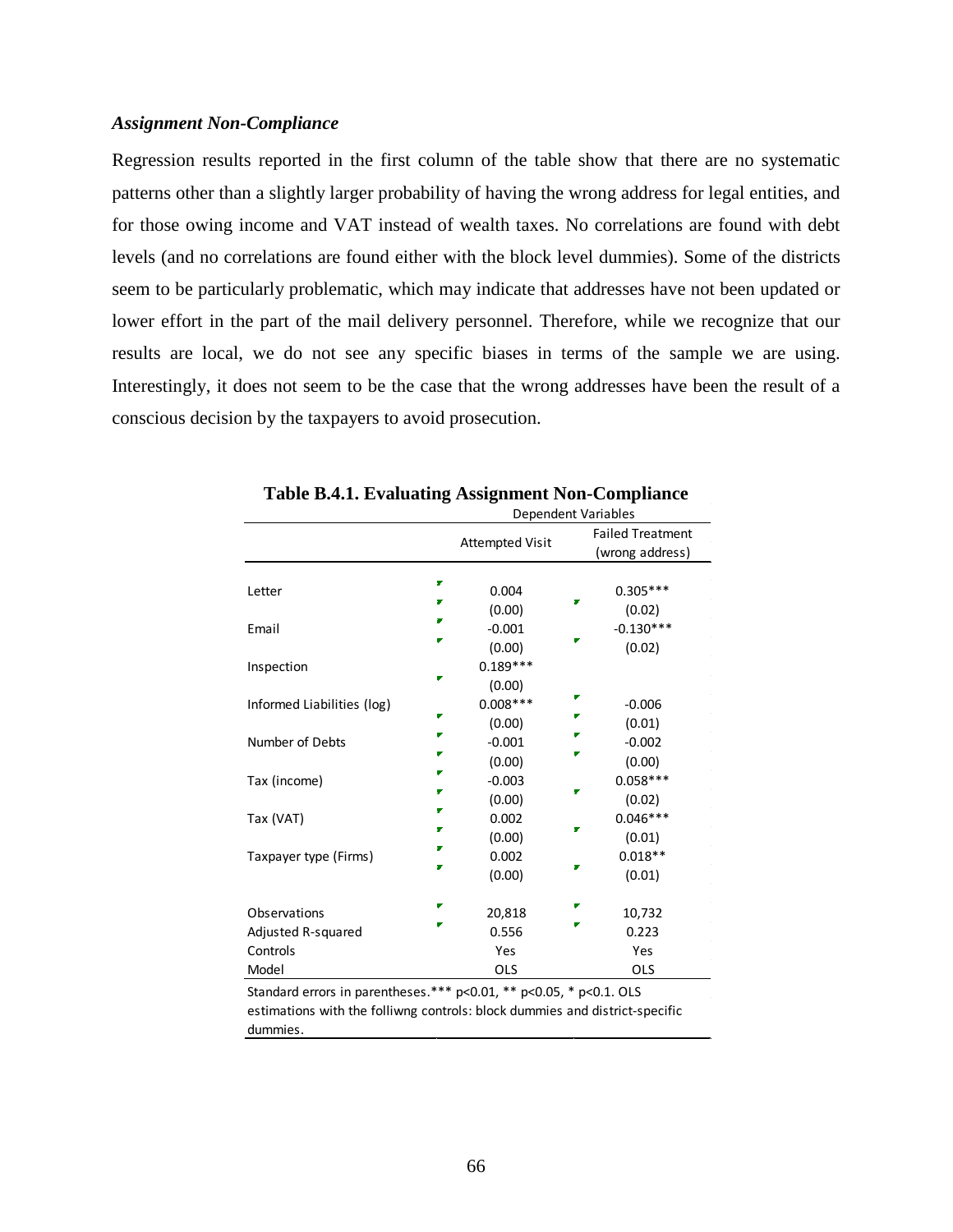The same results in the first column of the table offer an interesting glimpse into the effectiveness of using letters as a delivery mechanism: despite the fact that Table 1 shows a higher delivery rate for letters than visits, here we see that conditional on taxpayer and debt type, it is more likely to miss the taxpayer when sending a letter than when sending an email or an inspector. The first fact may be explained by the fact that people's email address may have been collected more recently than postal addresses.<sup>[33](#page-69-0)</sup> The second fact may be explained by higher effort on the part of the inspector to locate the taxpayer than the mail delivery person. This result is relevant in terms of its policy implications (emails are cheaper than letters, reach more individuals, and have a higher effect on compliance) but also in terms of its academic implications. Some of the non-results in the literature may be explained by the fact that some of these papers have been able to estimate only ITT effects.<sup>[34](#page-69-1)</sup>

A second issue the field experiment faced in terms of non-compliance with the treatment assignment was that the number of personal visits performed was lower than originally agreed. While this fact hindered slightly the ability of the agency to collect back owed taxes and it reduces the external validity of the exercise, it allows exploring how inspectors decide which taxpayers to visit (and whether there were any systematic criteria behind the decision.) As can be observed in the second column of Table 4, the Agency attempted to inspect about 20 percent of those assigned to the treatment and gave a barely positive but still statistically significant higher priority to those with relatively higher liabilities (for example, somebody in the  $90<sup>th</sup>$  percentile would have had approximately a 2 percent higher probability of being audited than somebody in the  $50<sup>th</sup>$  percentile). Some differences do also exist across districts, with taxpayers in some districts being more likely to receive an inspection than taxpayers in others. This result may have multiple reasons, from the number of inspectors available in each district to weather conditions.

<span id="page-69-0"></span> $33$  It is also true that reliance on the non-delivery of emails may be worse than on that of letters (we only know of those cases that were rejected by the server which may be an undercounting than the actual number of wrong email addresses).

<span id="page-69-1"></span> $34$  As it was indicated before, not finding the taxpayer is not unique to a developing country context. In the United States, in 2013 there were more than half a million individuals which the IRS could not find for collecting past debts.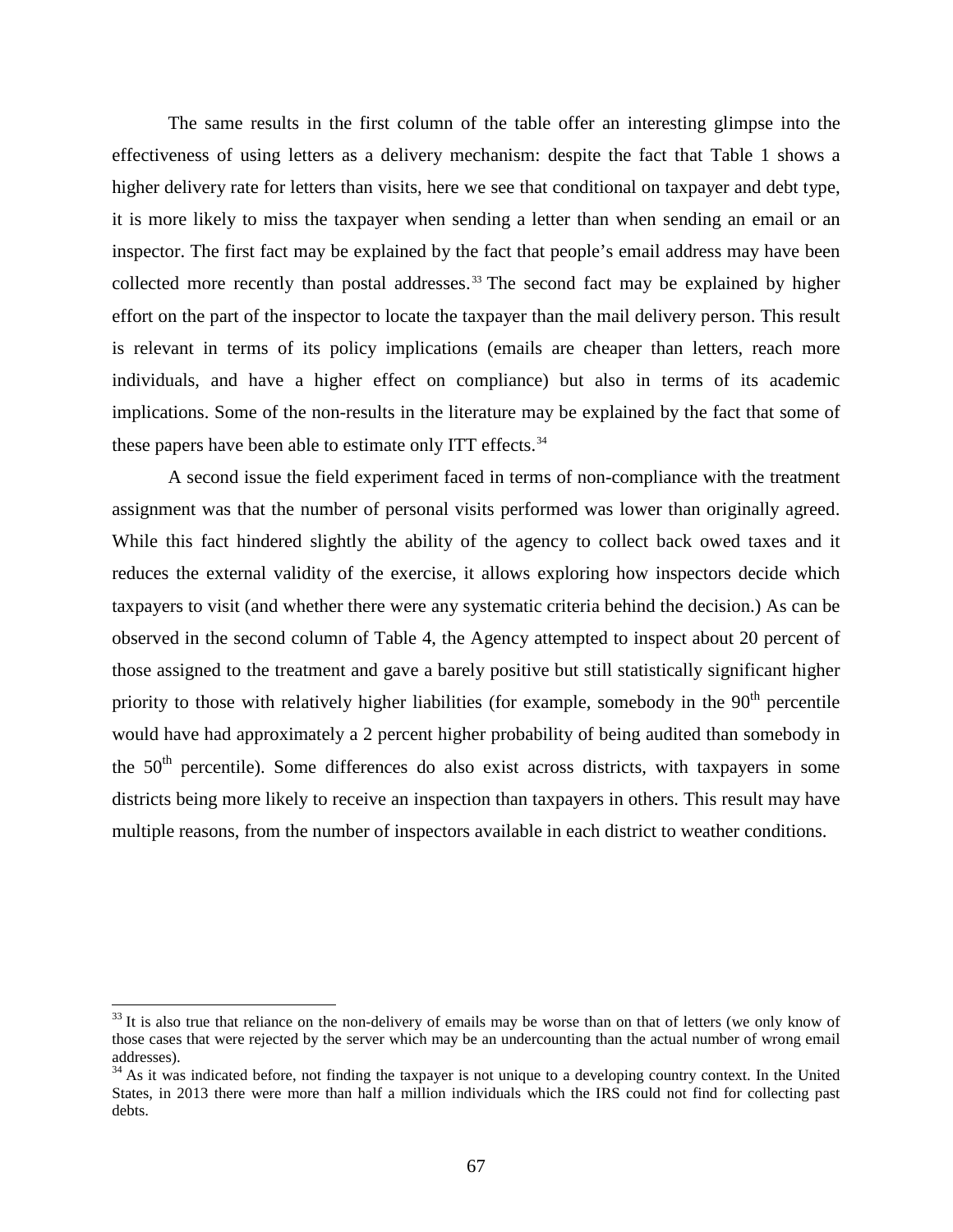#### *Letter and Email Message Example*

#### **Anexo I: Modelos cartas/correos electrónicos**

Bogotá D.C. 02/10/2013 Radicado No. 057327 Consecutivo No. 9803 Señor **Apellidos Nombres o razón social completa: N.I.T.: E-mail. Dirección: Municipio: Departamento:** 

#### Asunto: **PAGO INMEDIATO**

Cordial saludo,

La Dirección de Impuestos y Aduanas Nacionales – DIAN lo invita a realizar el pago a más tardar dentro de los 10 días siguientes al recibo de esta comunicación de las obligaciones tributarias que a 31 de julio de 2013 se encuentran en mora a su nombre. Una vez revisadas las bases de datos se registra las siguientes:

<<Impuesto>> <<Año>> <<Mes>> <<Importe>>

La liquidación y pago de sus obligaciones la puede hacer a través de los servicios informáticos electrónicos haciendo uso del mecanismo de firma digital, si no dispone de ella puede habilitar su cuenta, liquidar el recibo oficial de pago, imprimir dos ejemplares y realizar el pago en la entidades bancarias autorizadas o puede adquirir los recibos oficiales de pago en los puntos de venta, diligenciarlo de forma manual y realizar el pago en la entidades bancarias.

Tenga en cuenta que la falta de pago a tiempo de sus obligaciones tributarias hace más costosa su deuda:

La DIAN calcula los intereses moratorios diarios a la tasa de usura vigente certificada por la Superintendencia Financiera de Colombia. Lo que anualmente equivale a 30.51 % de los impuestos, anticipos y retenciones a su cargo, es decir 10.17 % más costosa que la tasa de interés bancario corriente efectivo anual para la modalidad de crédito de consumo y ordinario que se sitúa en 20.34 %.

Así mismo, las sanciones que lleven más de un año de vencidas, serán reajustadas y acumuladas el 1 de enero de cada año, en el ciento por ciento (100%) de la inflación del año anterior certificado por el Departamento Administrativo Nacional de Estadística, DANE.

Adicionalmente, el no pago de sus obligaciones, obliga a la Entidad a reportarlo en el Boletín de Deudores Morosos del Estado-UAE Contaduría de la Nación y a decretar medidas cautelares que afectarían su historial crediticio.

Cualquier aclaración será efectuada por el funcionario CRUZ MOJICA OLIVIA LILIBETH de la División de Gestión de Cobranzas y/o Recaudo y Cobranzas de la Dirección Seccional de Impuestos y Aduanas de Bucaramanga.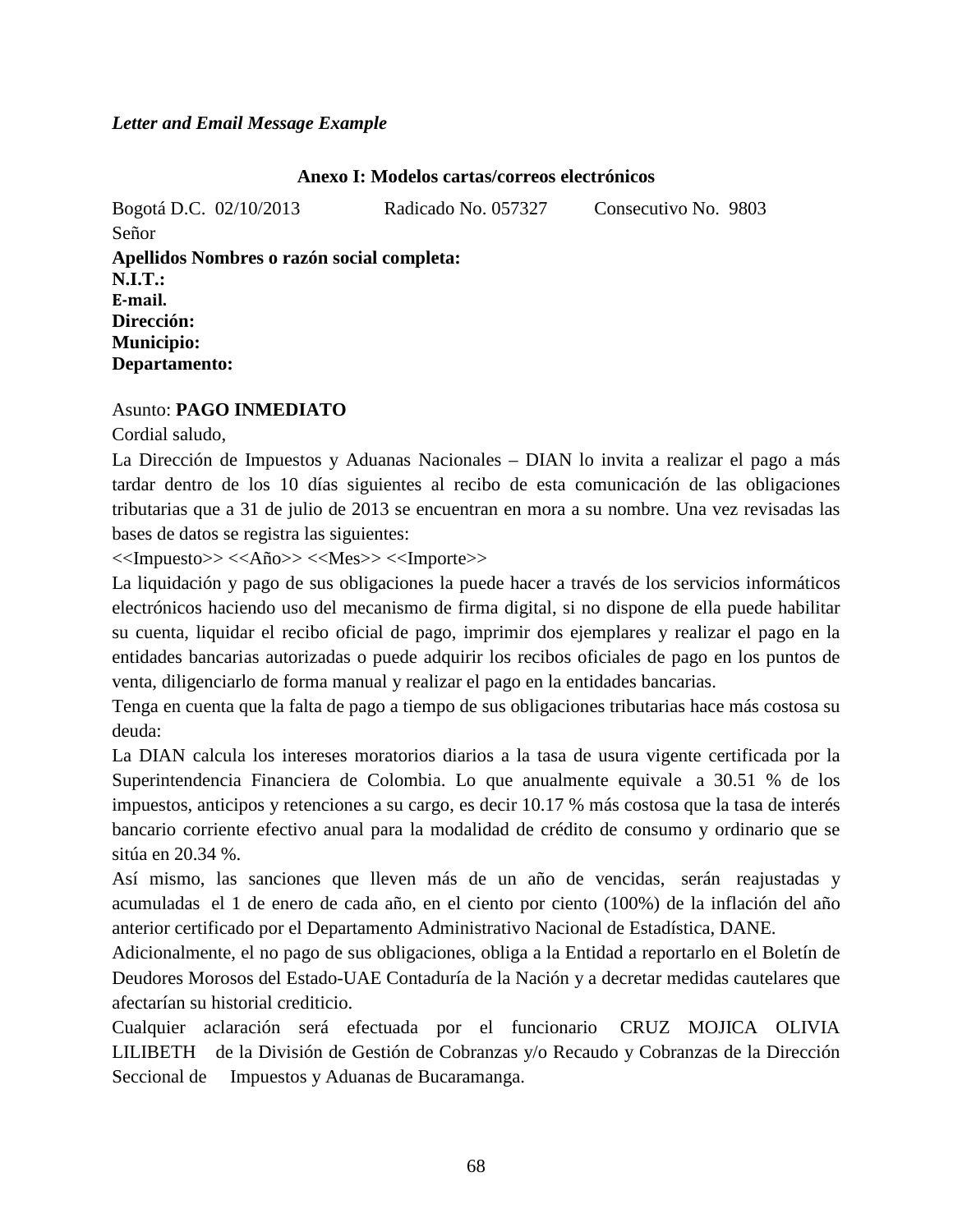Cordialmente,

*"Colombia, un compromiso que no podemos evadir"*

# **ENRIQUE JAVIER BRAVO DIAZ**

Subdirector de Gestión de Recaudo y Cobranzas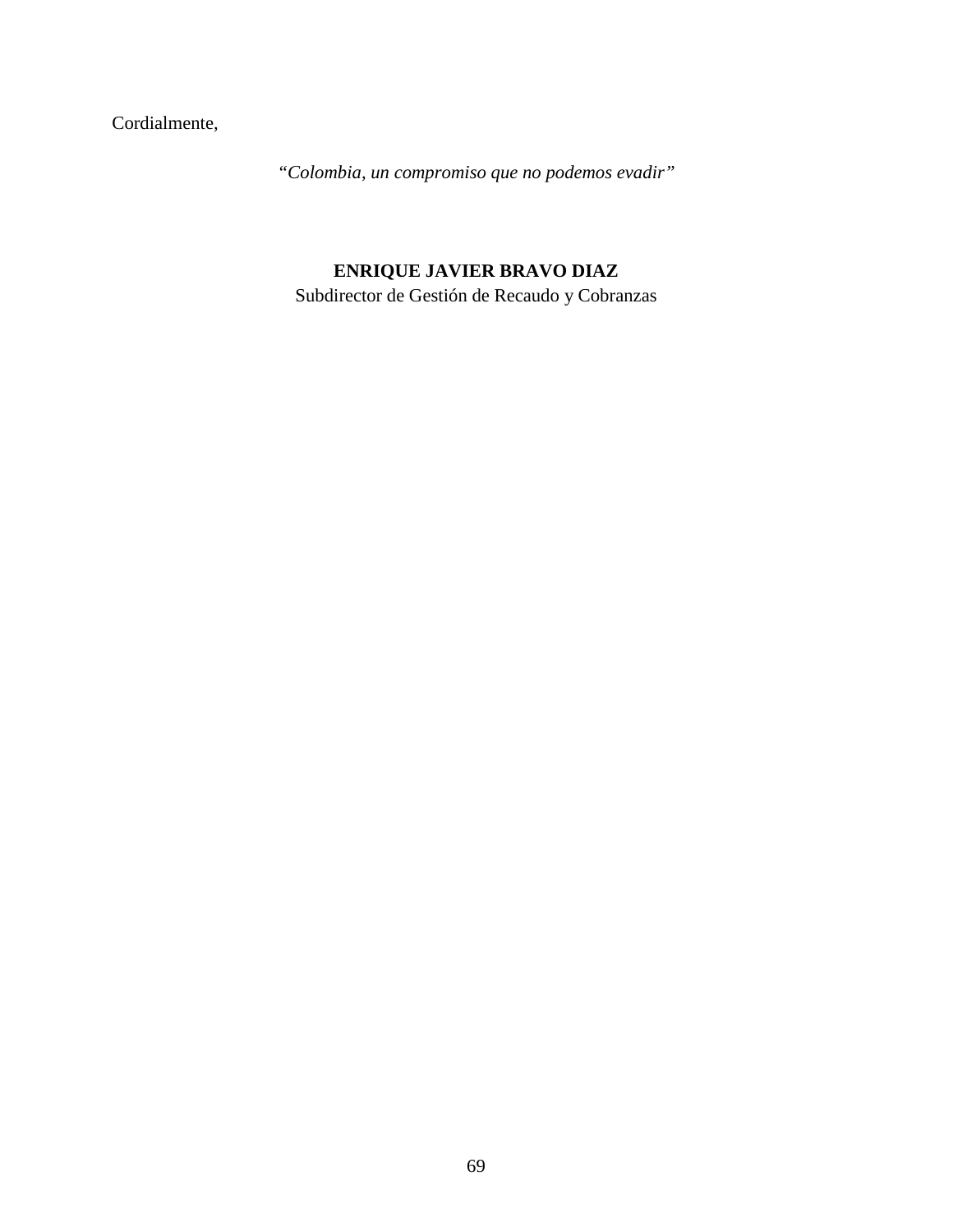| Dirección Seccional: 02 BARRANQUILLA |                | <b>Dependencia:</b> 244 – DIVISIÓN GESTIÓN DE |                  |  |
|--------------------------------------|----------------|-----------------------------------------------|------------------|--|
| $N.I.T.: \triangleleft NIT$          |                | Nombres o razón social completa:              |                  |  |
|                                      | «Razon Social» |                                               |                  |  |
| Dirección: «Direccion»               |                | <b>Municipio:</b>                             | Departamento:    |  |
|                                      |                | <b>Barranquilla</b>                           | <b>Atlántico</b> |  |
| <b>Resultado Anterior:</b>           |                | <b>Visita Anterior:</b>                       |                  |  |
|                                      |                |                                               |                  |  |

#### **Anexo II: Acta de visita**

Con fundamento en el Auto(s) Comisorio(s) 90022 del 21 de junio de 2.013 proferido(s) por el jefe de la División de Gestión de Cobranzas de la Dirección Seccional de Impuestos de Barranquilla. Y en uso de las facultades legales conferidas, el funcionario descrito al pie de esta acta Siendo las \_\_\_\_\_\_\_\_\_\_\_\_ horas me traslade a la dirección «Direccion» de la ciudad de Barranquilla – Atlántico, donde fui atendido por el Sr.(a) \_\_\_\_\_\_\_\_\_\_\_\_\_\_\_\_\_\_\_\_\_\_\_\_\_\_\_\_\_\_\_\_\_\_\_\_\_\_\_\_\_\_\_\_\_\_\_\_\_\_ identificado con la cédula de ciudadanía número \_\_\_\_\_\_\_\_\_\_\_\_\_\_\_\_\_\_\_\_\_ de \_\_\_\_\_\_\_\_\_\_\_\_\_\_\_\_\_\_\_\_\_ en su calidad de quien manifiesta:

| Quien atendió la visita    |        |       | Firma: |
|----------------------------|--------|-------|--------|
| Nombre:                    |        | C.C.: |        |
| <b>Nombre Funcionario:</b> |        |       | Firma: |
| C.C.                       | Cargo: |       |        |
| <b>Nombre Funcionario:</b> |        |       | Firma: |
| C.C.                       | Cargo: |       |        |

ACTUALIZACION DE DATOS:

Correo Electrónico: \_\_\_\_\_\_\_\_\_\_\_\_\_\_\_\_\_\_\_\_\_\_\_\_\_\_\_\_\_\_\_\_\_\_\_\_\_\_\_\_\_\_\_\_\_\_\_\_\_\_\_

Teléfonos:

**Personal visit protocol**

## **Anexo III: Guion de visitas**

### **Apertura visita:**

"Buenos días, mi nombre es \_\_\_\_\_\_\_\_\_\_\_\_\_\_\_\_\_\_\_\_\_\_\_\_\_y el nombre de mi compañero(a) es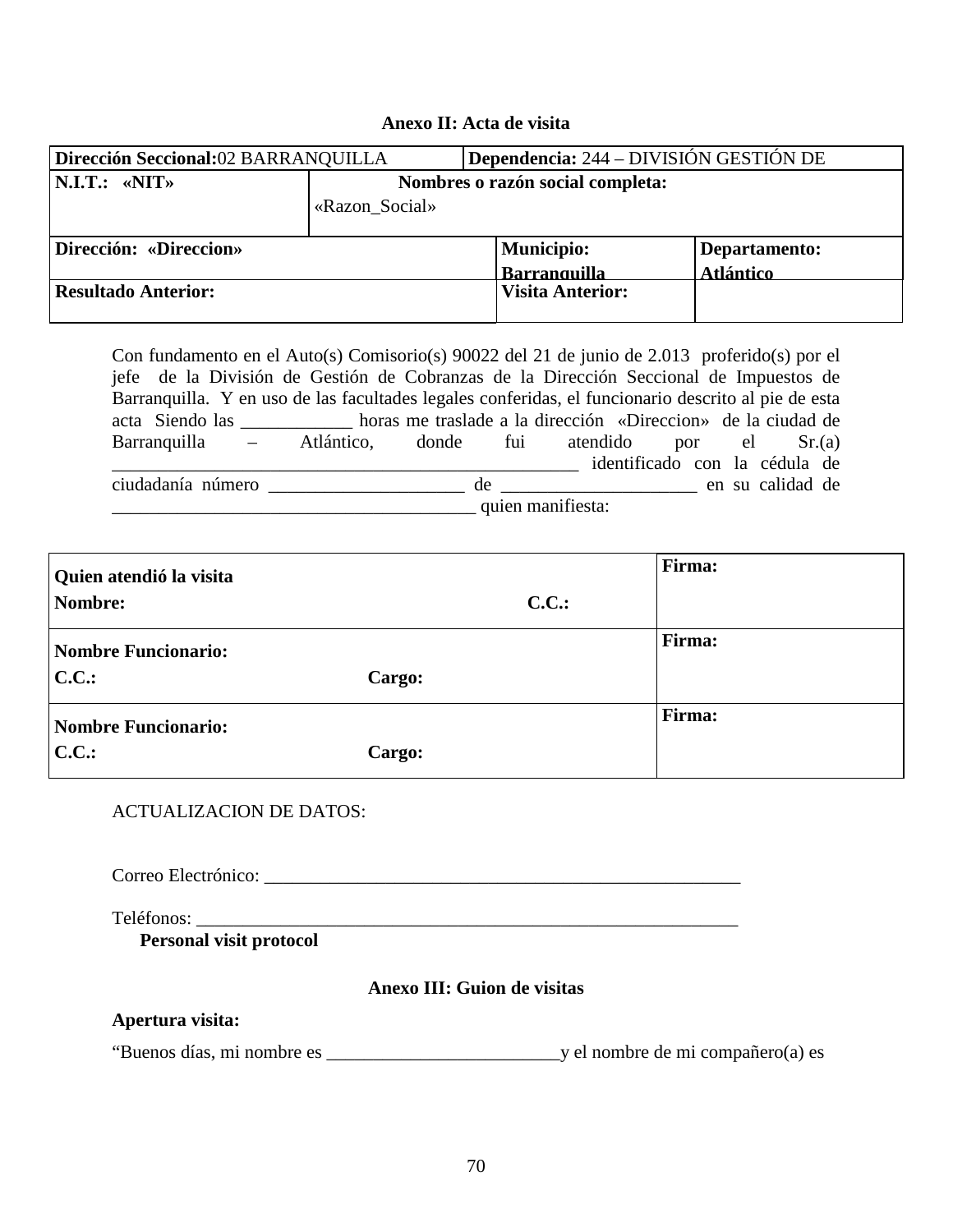somos funcionarios(a) de la DIAN, estos son los carnés que nos acreditan como tal y este es el auto comisorio que nos faculta para realizar esta visita enmarcada dentro de la Jornada Nacional de Cobro.

Según los datos disponibles a la fecha en la entidad, me permito informarle que usted tiene deudas a cargo por valor de \$ \_\_\_\_\_\_\_ más los intereses de mora causados hasta la fecha de pago, por favor me indica si en los últimos días realizó pagos y/o compensaciones a las obligaciones que le mencione; la inquietud obedece a que el plazo que tienen las entidades autorizadas para recaudar es de veinte (20) días para reportar información a la DIAN".

Si el contribuyente exhibe los documentos que demuestran el pago y/o la compensación, diligenciar el acta, firmar, consignar información en el formato N°1 y pasar a la parte de cierre de la visita.

En el caso de que las deudas sean reales indicarle al deudor que debe pagar inmediatamente so pena de verse incurso en el delito de Omisión al Agente Retenedor o Recaudador tipificado en el artículo 402 del Código Penal; ser reportado en el Boletín de deudores morosos en cumplimiento de la Ley 901 de 2004,; provocar el cierre del establecimiento de conformidad con el artículo 657 del E.T., deteriorar su imagen a nivel comercial y social y generar el inicio de un proceso de cobro coactivo que repercutirá en su patrimonio.

Si el deudor accede a pagar o compensar las obligaciones en las próximas dos (2) semanas señalar el compromiso de pago y/o la fecha en que realizará la solicitud de compensación en el acta, firmar, consignar información en el formato N°1 y pasar a la parte de cierre de la visita. En todo caso insistirle al contribuyente sobre la recomendación de pagar y entregar los recibos de pago e instruir sobre su diligenciamiento, cuando sea del caso.

Si el contribuyente es renuente al pago indicarle como última alternativa, que puede acceder a una facilidad de pago con una cuota mínima del 30% de la deuda, la cual deberá formalizar en las dos próximas semanas, aportando los requisitos establecido en la Orden Administrativa N 004 de 2007. Insistir en lo oneroso que resulta adeudar impuestos a la DIAN, dadas las tasas de interés que generalmente son superiores a las bancarias y recordarle que para las obligaciones de retención en la fuente no se otorga facilidad de pago.

Si el contribuyente solicita una facilidad de pago, consignar el compromiso en el acta detallando la fecha de pago de la cuota inicial y fijar una fecha de reunión en la Dirección Seccional para precisar los requisitos, firmar, consignar información en el formato N°1 y pasar a la parte de cierre de la visita.

Si el contribuyente no formula una alternativa legal de pago diligenciar el acta indicándole que en los próximos quince (15) días deberá allegar a la Dirección Seccional División de Gestión de Cobranzas o División de Gestión de Recaudo y Cobranzas la siguiente información: Detalle del patrimonio identificando activos fijos, cuentas bancarias y cuentas por cobrar, además listado de clientes y flujo de caja.

Firmar acta, consignar información en el formato N°1 y pasar a la parte de cierre de la visita.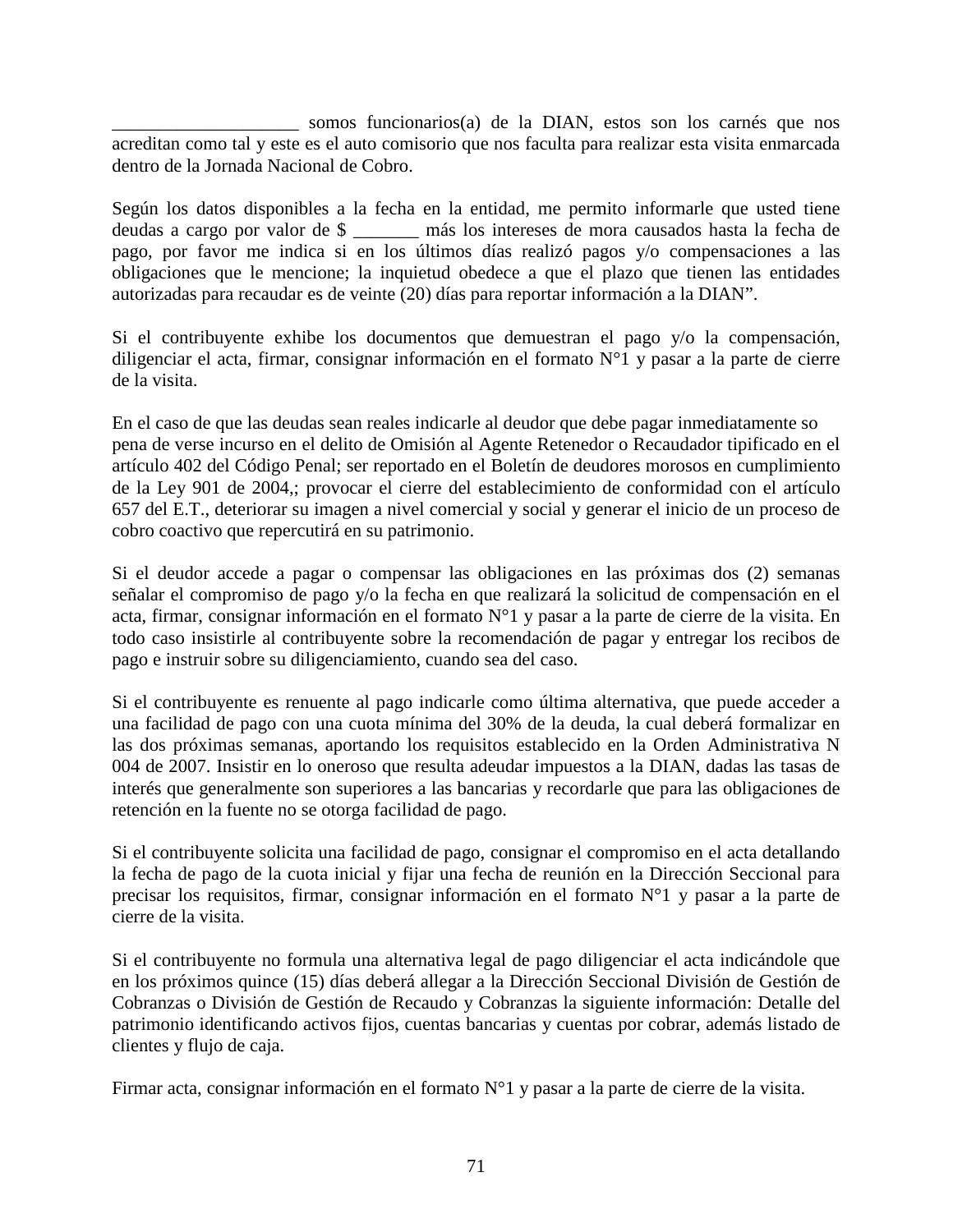#### **Cierre de la visita:**

Señor(a), muchas gracias por su tiempo, recuerde que: "PAGAR ES OTRO COMPROMISO **OUE** NO PODEMOS EVADIR"

#### **Observaciones Generales:**

1. Indicar al contribuyente que si realiza pagos a las obligaciones, este deberá ser reportado al correo electrónico pagarpaga@dian.gov.co

2. Señalar al deudor que solicite descuentos que en virtud de los principios de equidad, eficiencia y progresividad contenidos en los artículos 338 y 363 de la Constitución Política de Colombia, únicamente mediante Ley, se podrán otorgar rebajas de intereses sobre los impuestos adeudados a la Dirección de Impuestos y Aduanas Nacionales.

3. Diligenciar acta en todos los casos o situaciones encontradas.

4. Si el contribuyente se niega a firmar el acta de visita, se debe dejar constancia de lo sucedido en la misma.